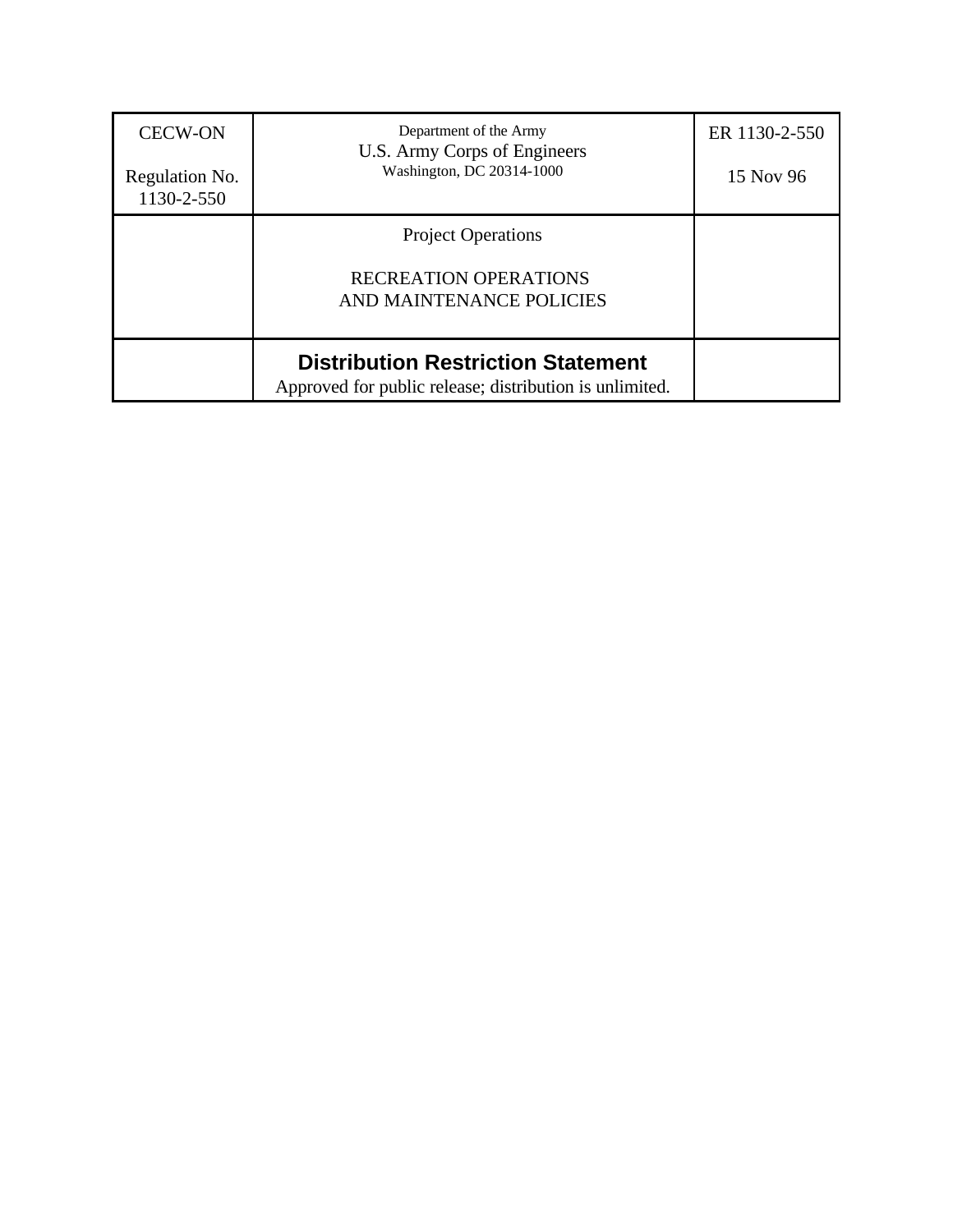CECW-O

Regulation No. 1130-2-550

1 October 1999

ER 1130-2-550

 $\bullet$ 

Change 1

# Project Operations RECREATION OPERATIONS AND MAINTENANCE POLICIES

1. This Change 1 to ER 1130-2-550, 15 Nov 96, provides guidance for the administration and management of the USACE Recreation Management Support Program.

2. Substitute the attached pages as shown below:

| Chapter           | Remove page | Insert page     |
|-------------------|-------------|-----------------|
| Table of Contents | $\cdots$    | $\cdots$<br>111 |
|                   |             |                 |

15 15-1 and 15-2

3. File this change sheet in front of the publication for reference purposes.

FOR THE COMMANDER:

UHRMAN R

Major General, USA Chief of Staff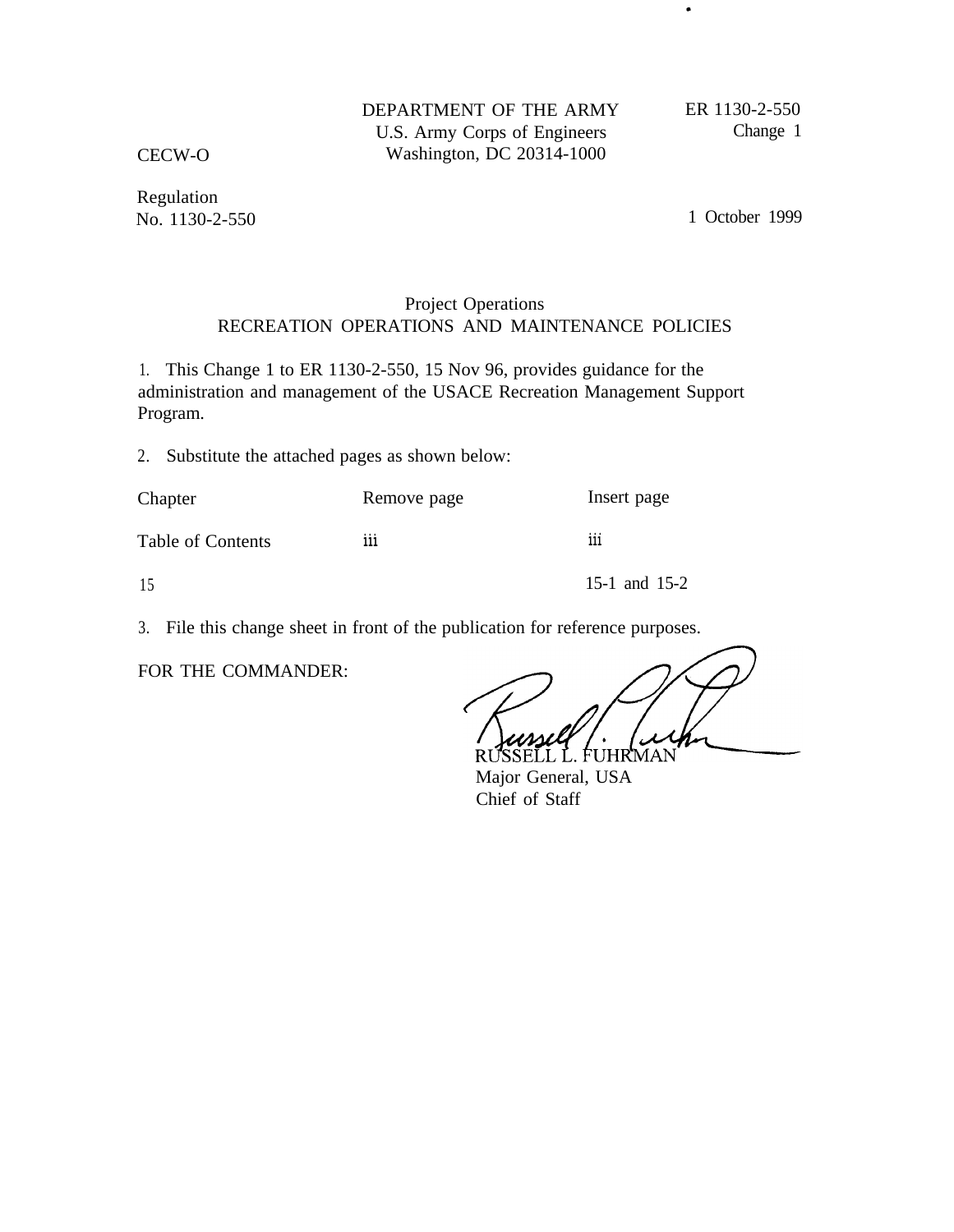## DEPARTMENT OF THE ARMY U.S. Army Corps of Engineers Washington, DC 20314-1000

ER 1130-2-550 Change 2

CECW-0

Regulation No. 1130-2-550

1 March 2002

## Project Operations RECREATION OPERATIONS AND MAINTENANCE POLICIES

1. This Change 2 to ER 1130-2-550, 15 Nov 96, provides guidance for the Natural Resources Management Uniform Program.

2. Substitute the attached pages as shown below:

Chapter Remove pages Insert pages

8 8-1 through 8-4 8-1 through 8-4

3. File this change sheet in front of the publication for reference purposes.

FOR THE COMMANDER:

there  $C_{1}$ 

ROBERT CREAR Colonel, Corps of Engineers Chief of Staff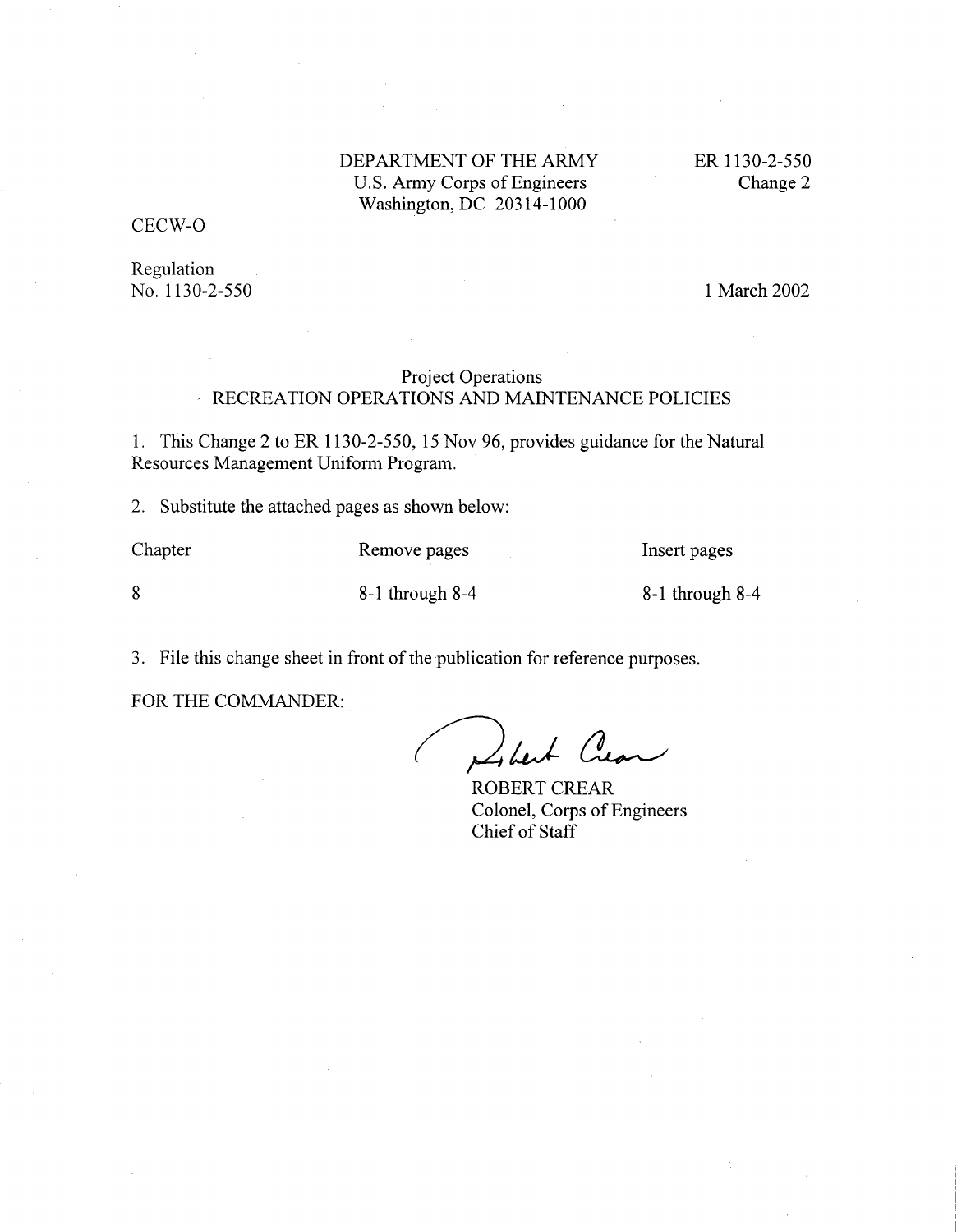DEPARTMENT OF THE ARMY U.S. Army Corps of Engineers Washington, D.C. 20314-1000

ER 1130-2-550 Change 3

CECW-0

Regulation No. 1130-2-550

15 August 2002

# Project Operations RECREATION OPERATIONS AND MAINTENANCE GUIDANCE AND PROCEDURES

1. This Change 3 to ER 1130-2-550, 15 Nov 96, establishes guidance for the Recreation Use Fee Program.

2. Substitute the attached pages as shown below:

| Chapter           | Remove Pages        | <b>Insert Pages</b> |
|-------------------|---------------------|---------------------|
| Table of Contents | $ii - iii$          | $ii - iii$          |
| $\mathbf{Q}$      | $9-1$ through $9-6$ | 9-1 through 9-11    |

3. File this change sheet in front of this publication for reference purposes.

FOR THE COMMANDER:

sach Schulet

SSEPH SCHROEDEL Colonel, Corps of Engineers Chief of Staff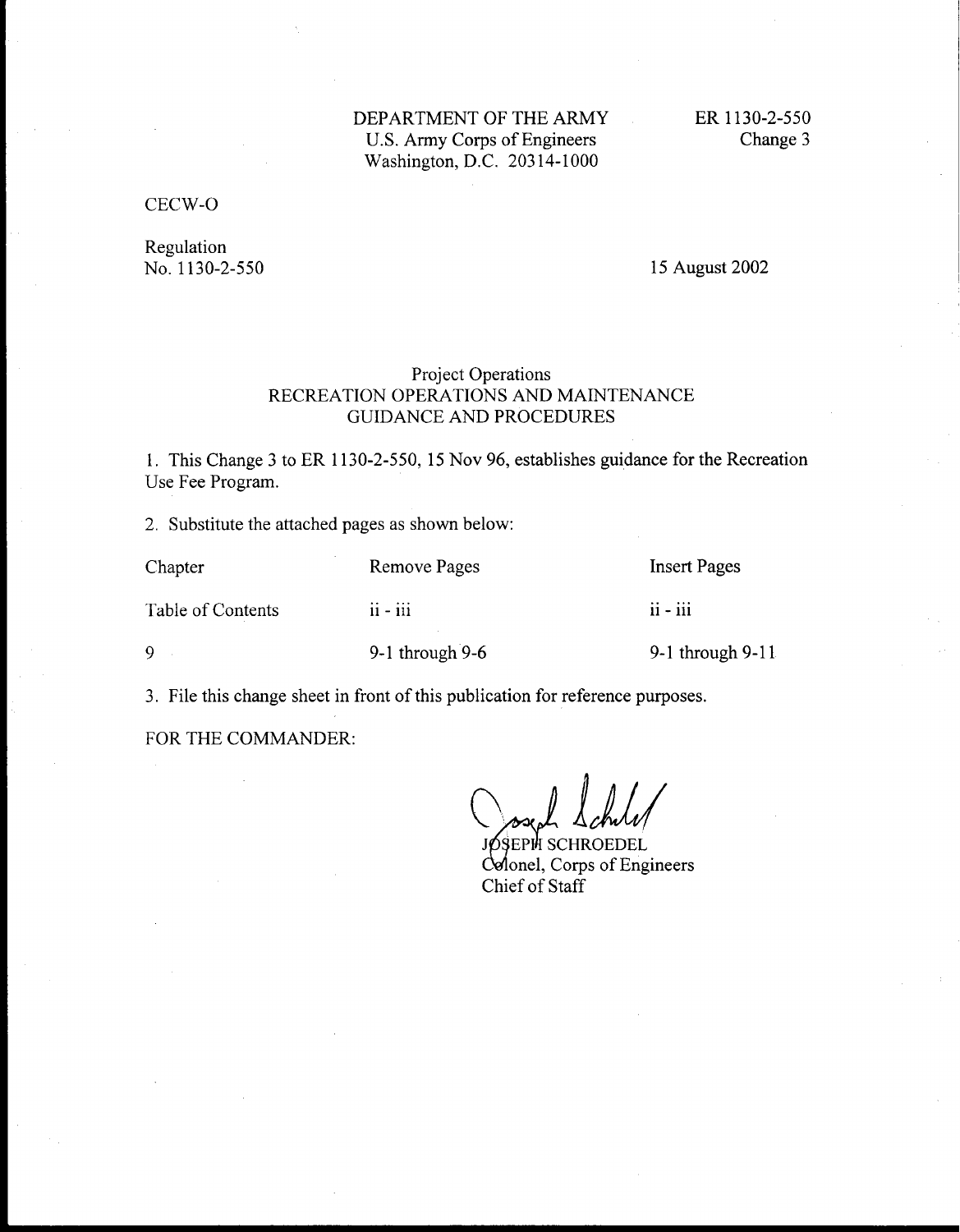ER 1130-2-550 Change 4

CECW-CO

Regulation No. 1130-2-550

30 August 2008

## Project Operations RECREATION OPERATIONS AND MAINTENANCE POLICIES

1. This Change 4 to ER 1130-2-550, Chapter 6, 15 Nov 96, provides policy for the Visitor Assistance Program. This action combines the policies contained in EC 1130-2-212 (Visitor Assistance Vehicles), EC 1130-2-213 (Visitor Assistance Training), EC 1130-2-214 (Oleoresin Capsicum-Pepper Spray Program) and Recreation Policy Letter 97-02 (Bloodborne Pathogens).

2. Substitute the attached pages as shown below:

| Chapter | Remove pages        | Insert pages        |
|---------|---------------------|---------------------|
| 6       | $6-1$ through $6-3$ | $6-1$ through $6-4$ |

3. File this change sheet in front of the publication for reference purposes.

FOR THE COMMANDER:

 $\lambda$  . Hill  $\beta$ TEPHEN L. HILL Colonel, Corps of Engineers Chief of Staff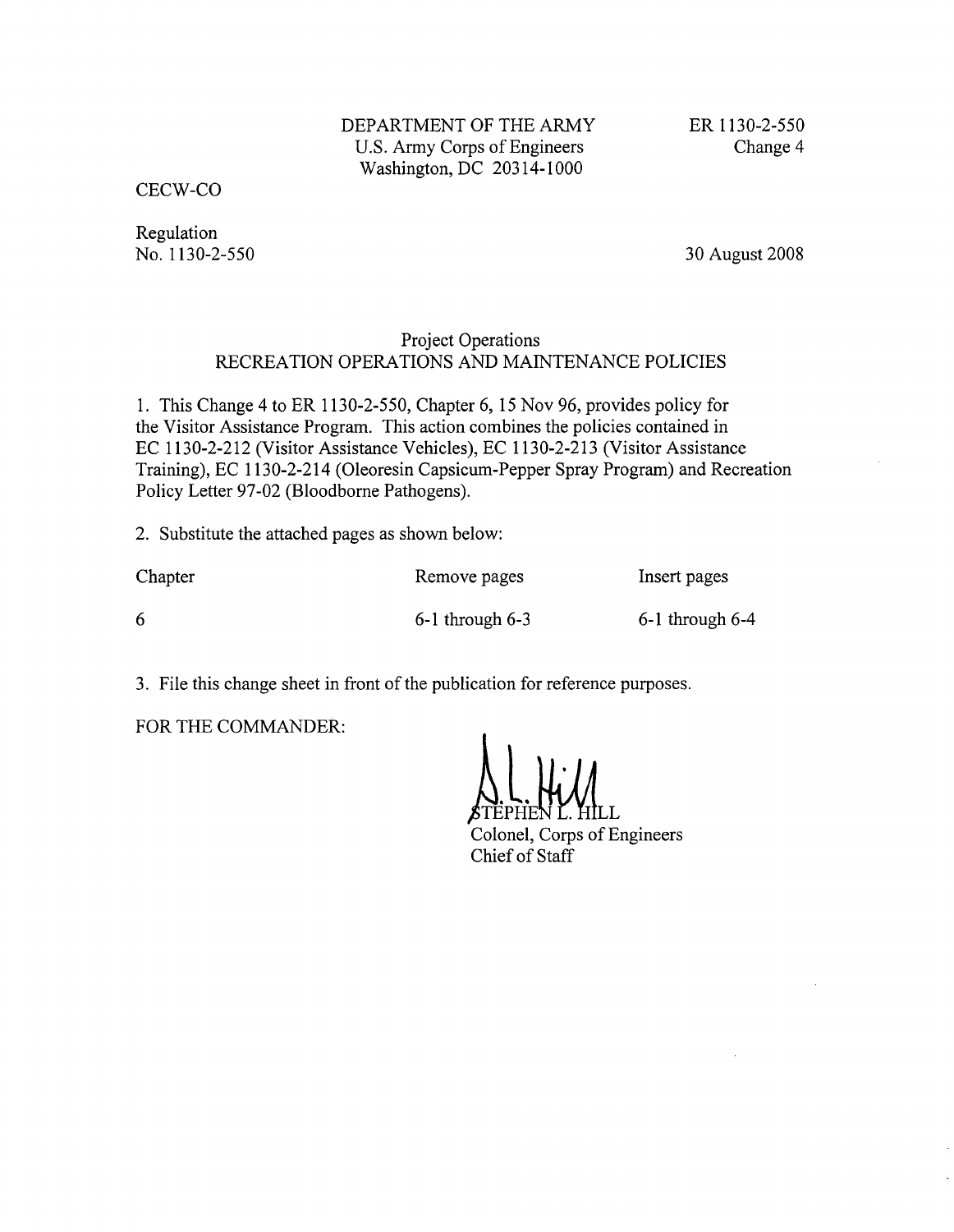# DEPARTMENT OF THE ARMY U.S. Army Corps of Engineers Washington, D.C. 20314-1000

CECW-CO

Regulation No. 1130-2-550

30 March 2009

ER 1130-2-550

Change 5

# Project Operations RECREATION OPERATIONS AND MAINTENANCE GUIDANCE AND PROCEDURES

1. This change 5 to ER 1130-2-550, 15 November 1996 establishes a recreation development policy for outgranted Corps lands.

2. Substitute the attached pages as shown below:

| Chapter           | <b>Remove Pages</b> | <b>Insert Pages</b> |
|-------------------|---------------------|---------------------|
| Table of Contents | iii                 | $\cdots$<br>111     |
| Chapter 16        |                     | 16-1 through 16-3   |
| Appendix C        |                     | $C-1$               |
| Appendix D        |                     | $D-1$               |

3. File this change sheet in front of the publication for reference purposes.

FOR THE COMMANDER:

 $0$  I It  $11$ 

'STEPHEN L. HI**L**L Colonel, Corps of Engineers Chief of Staff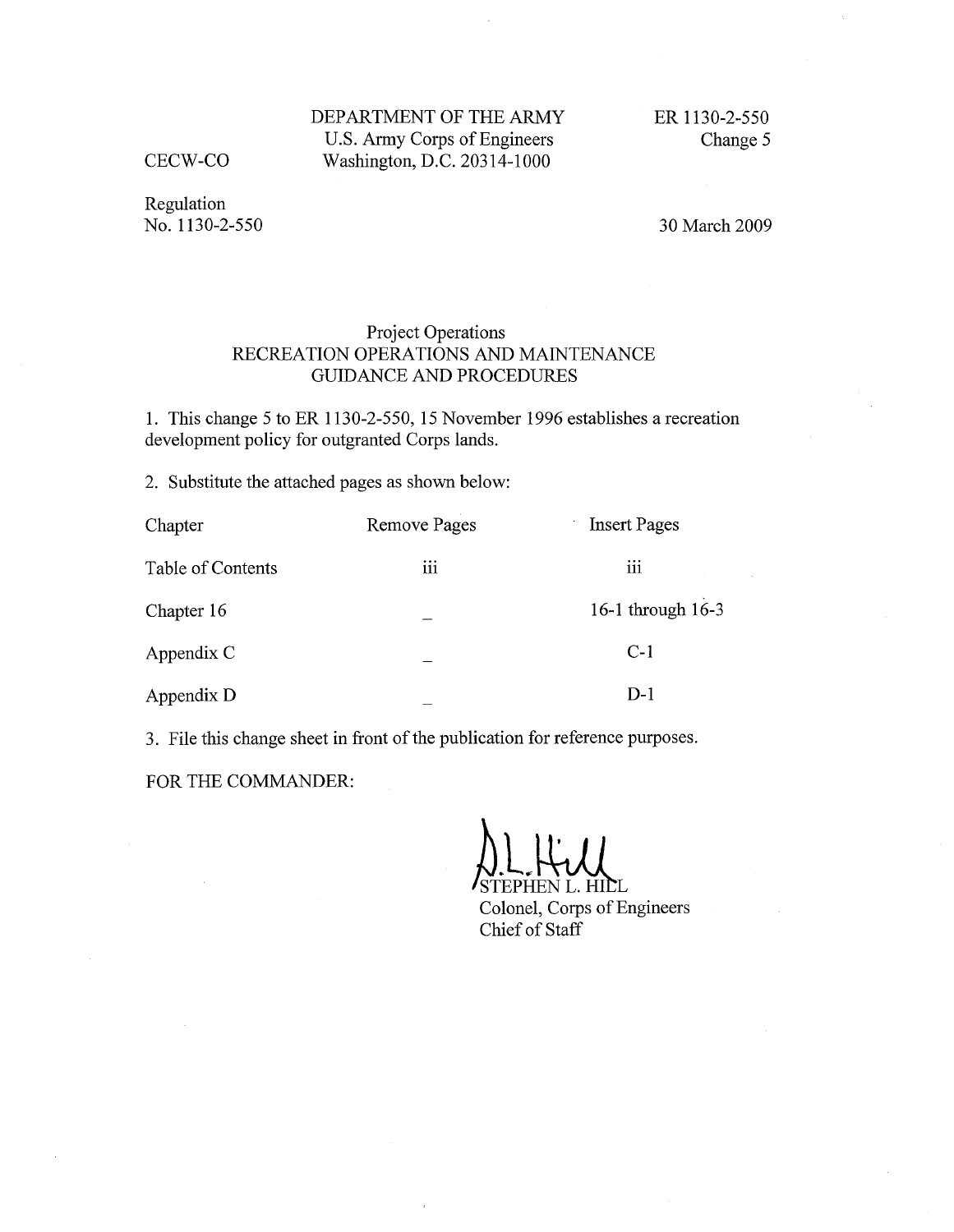# DEPARTMENT OF THE ARMY U.S. Army Corps of Engineers Washington, DC 20314-1000

ER 1130-2-550 Change 6

CECW-CO

Regulation No. 1130-2-550

30 September 2013

# Project Operations RECREATION OPERATIONS AND MAINTENANCE GUIDANCE AND PROCEDURES

1. This new Chapter 17, Non-Recreation Outgrant Policy, is Change 6 to ER 1130-2-550, dated 15 November 1996. The purpose of this additional chapter is to establish a consistent nationwide policy that will be applied to evaluate non-recreational Real Estate outgrant request for use of Civil Works land and waters. Appendix E, F, G, and H provide additional guidance and direction to ensure consistent application.

2. Substitute the attached pages as shown below:

| Chapter           | <b>Remove Pages</b> | <b>Insert Pages</b> |
|-------------------|---------------------|---------------------|
| Table of Contents | $\cdots$<br>111     | iii and iv          |
| Chapter 17        | New Chapter         | 17-1 through 17-5   |
| Appendix E        | New Appendix        | $E-1$ through $E-3$ |
| Appendix F        | New Appendix        | $F-1$ through $F-2$ |
| Appendix G        | New Appendix        | G-1 through G-3     |
| Appendix H        | New Appendix        | H-1 through H-4     |

3. File this change sheet in front of the publications for reference purposes.

FOR THE COMMANDER:

R. MARK TO'  $, P. F$ Colonel, Corps of Engineers Chief of Staff

Chapter 17 and 4 Appendices (See Table of Contents)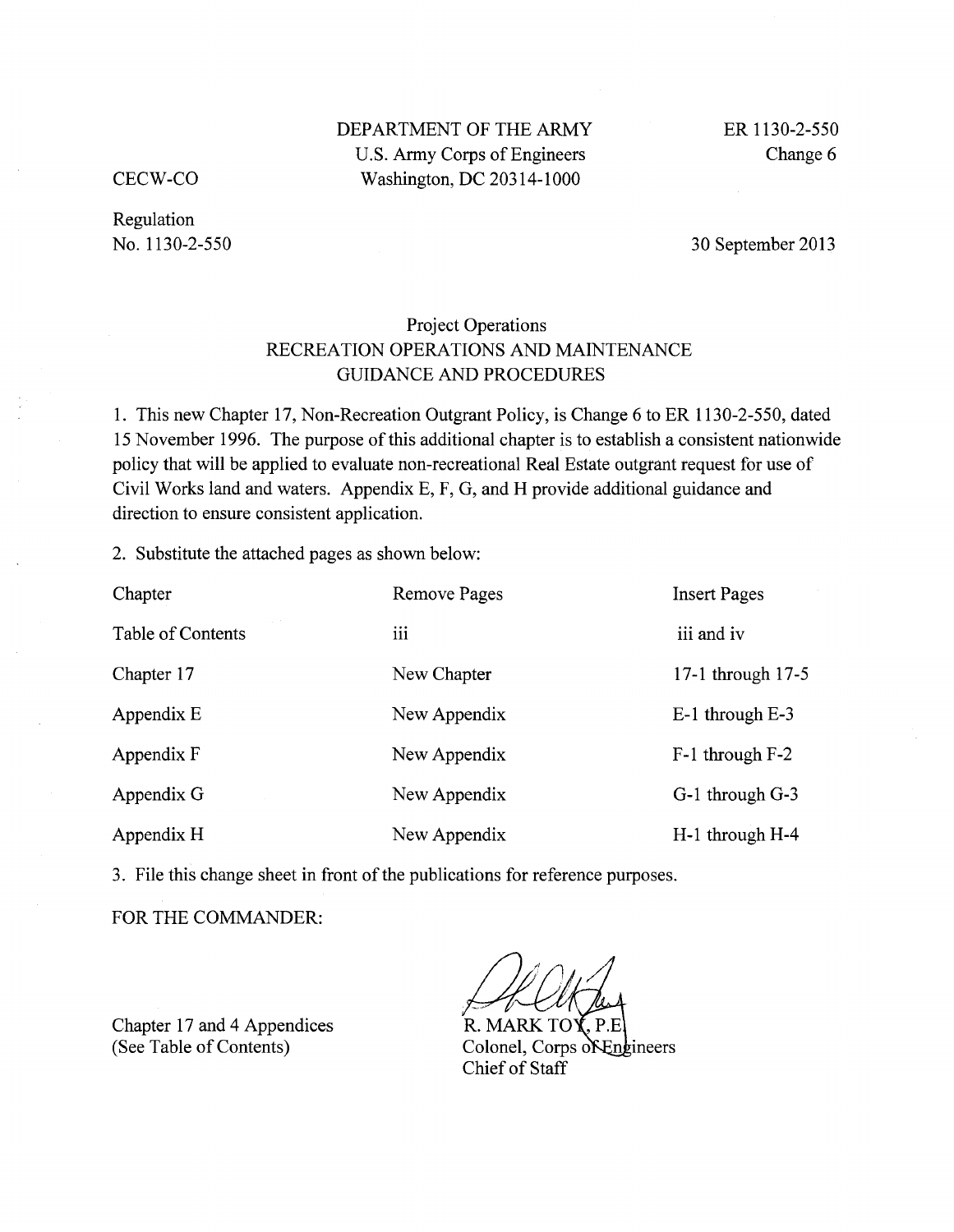# DEPARTMENT OF THE ARMY U.S. Army Corps of Engineers Washington, DC 20314-1000

ER 1130-2-550 Change 7

CECW-CO

Regulation No. 1130-2-550

30 January 2013

# Project Operations RECREATION OPERATIONS AND MAINTENANCE GUIDANCE AND PROCEDURES

1. This Change 7 to ER 1130-2-550, Chapter 3, 15 Nov 96, provides revised guidance for Project Master Plans and Operational Management Plans. This revised chapter establishes . guidelines for more efficient, time and cost savings concerning the development of master plans.

2. Substitute the attached pages as shown below:

| Chapter   | Remove pages        | <b>Insert Pages</b> |
|-----------|---------------------|---------------------|
| Chapter 3 | $3-1$ through $3-2$ | $3-1$ through $3-2$ |

3. File this change sheet in front of the publications for reference purposes.

FOR THE COMMANDER:

DIONYSTOS ANNINOS Colonel, Corps of Engineers Chief of Staff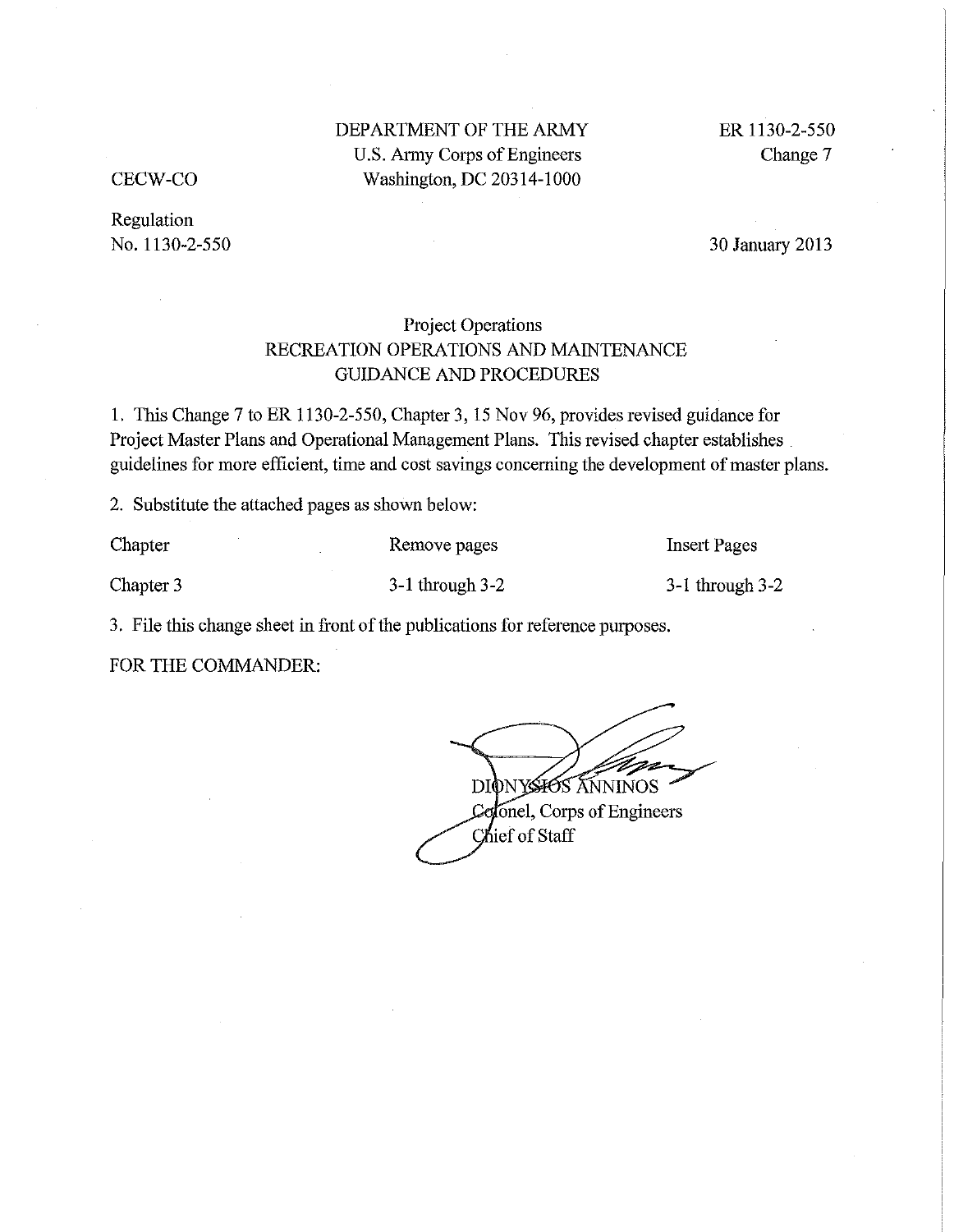DEPARTMENT OF THE ARMY ER 1130-2-550 U.S. Army Corps of Engineers CECW-ON Washington, D.C. 20314-1000

Regulation<br>No. 1130-2-550

15 November 1996

#### Project Operations RECREATION OPERATIONS AND MAINTENANCE POLICIES

## TABLE OF CONTENTS

|                                                                          | Paragraph                            | Page                                   |
|--------------------------------------------------------------------------|--------------------------------------|----------------------------------------|
| <b>CHAPTER 1 - Introduction</b>                                          |                                      |                                        |
| Purpose<br>Applicability<br>References<br>Glossary                       | $1-1$<br>$1 - 2$<br>$1 - 3$<br>$1-4$ | $1 - 1$<br>$1-1$<br>$1 - 1$<br>$1 - 4$ |
| <b>CHAPTER 2 - Recreation Management</b>                                 |                                      |                                        |
| Purpose<br>Policy                                                        | $2 - 1$<br>$2 - 2$                   | $2 - 1$<br>$2 - 1$                     |
| <b>CHAPTER 3 - Project Master Plans And Operational Management Plans</b> |                                      |                                        |
| Purpose<br>Policy                                                        | $3-1$<br>$3 - 2$                     | $3 - 1$<br>$3-1$                       |
| <b>CHAPTER 4 - Interpretive Services And Outreach Program</b>            |                                      |                                        |
| Purpose<br>Policy                                                        | $4-1$<br>$4 - 2$                     | $4 - 1$<br>$4 - 1$                     |
| <b>CHAPTER 5 - Visitor Center Program</b>                                |                                      |                                        |
| Purpose<br>Policy                                                        | $5 - 1$<br>$5 - 2$                   | $5 - 1$<br>$5 - 1$                     |
|                                                                          |                                      |                                        |

This regulation supersedes ER 70-2-7, dated 1 April 1981; ER 1130-2-401, dated 15 February 1991; ER 1130-2-404, dated 2 July 1985; ER 1130-2-405, dated 17 January 1974; ER 1130-2-411, dated 15 November 1977; ER 1130-2-414, dated 30 December 1983; ER 1130-2-418, dated 1 February 1984; ER 1130-2-420, dated 1 November 1992; ER 1130-2-428, dated 30 September 1983; ER 1130-2-430, dated 30 August 1984; ER 1130-2-435, dated 30 December 1987; ER 1130-2-442, dated 1 October 1991; and Engineer Circular (EC) 1130-2-204, dated 15 February 1995.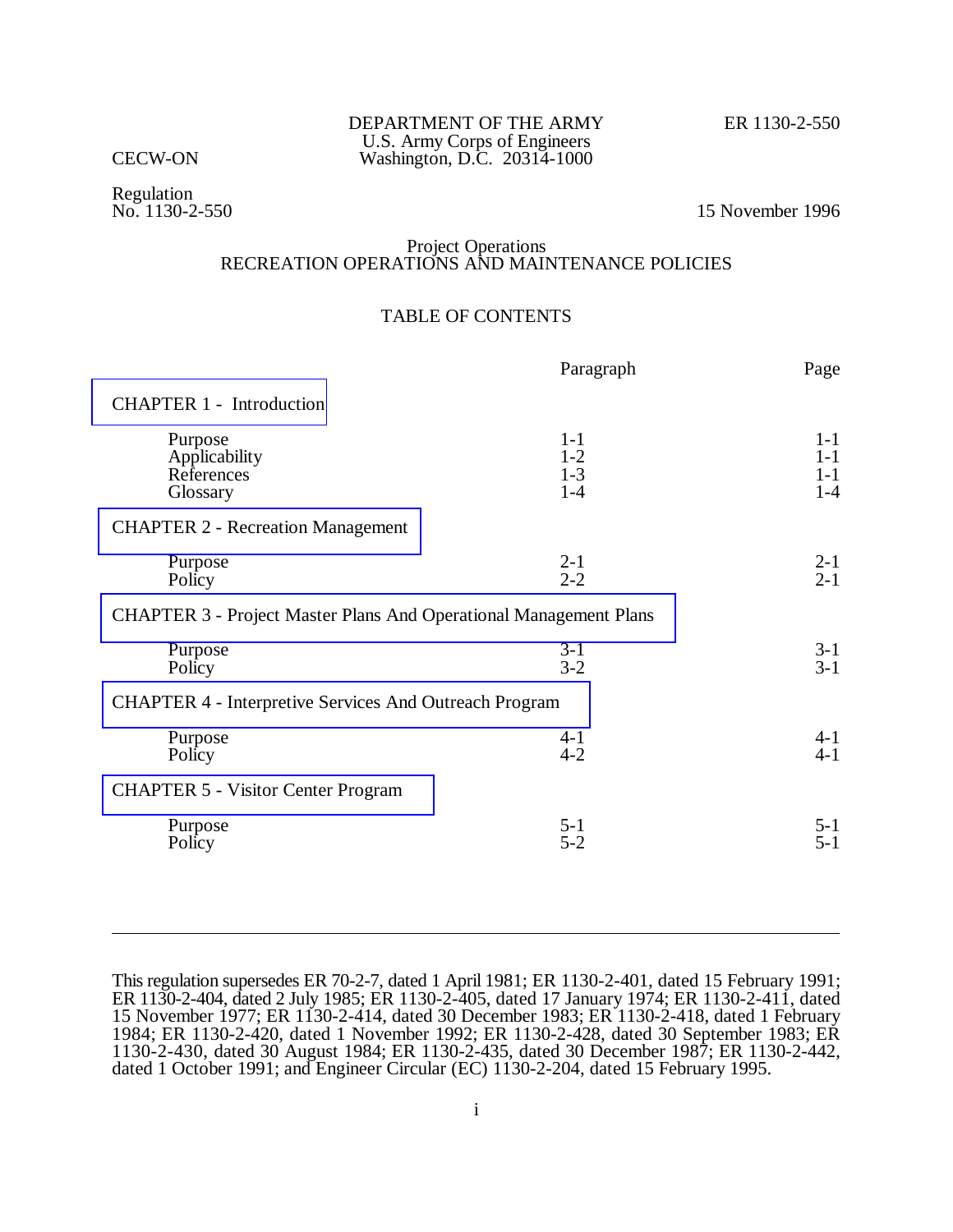ER 1130-2-550 Change 3 15 Aug 02

|                                                                                                                  | Paragraph | Page     |
|------------------------------------------------------------------------------------------------------------------|-----------|----------|
| <b>CHAPTER 6 – Visitor Assistance Program</b>                                                                    |           |          |
| Purpose                                                                                                          | $6 - 1$   | 6-1      |
| Policy                                                                                                           | $6 - 2$   | $6-1$    |
| CHAPTER 7 – Cooperative Agreements for Law Enforcement Services at Civil Works Water<br><b>Resource Projects</b> |           |          |
| Purpose                                                                                                          | $7-1$     | $7-1$    |
| Policy                                                                                                           | $7 - 2$   | $7 - 1$  |
| CHAPTER 8 - Uniforms for Natural Resource Management Program Staff                                               |           |          |
| Purpose                                                                                                          | $8-1$     | $8-1$    |
| Policy                                                                                                           | $8 - 2$   | $8-1$    |
| <b>CHAPTER 9 – Recreation Use Fees</b>                                                                           |           |          |
| Purpose                                                                                                          | $9 - 1$   | $9-1$    |
| Goals                                                                                                            | $9 - 2$   | $9-1$    |
| Policy                                                                                                           | $9 - 3$   | $9-1$    |
| <b>General Fees</b>                                                                                              | $9 - 4$   | $9 - 3$  |
| <b>Camping Fees</b>                                                                                              | $9 - 5$   | $9 - 3$  |
| Day Use Fees                                                                                                     | $9 - 6$   | $9 - 4$  |
| <b>Special Use Fees</b>                                                                                          | $9 - 7$   | $9 - 7$  |
| Other Equipment, Facilities and Services                                                                         | $9 - 8$   | $9 - 8$  |
| <b>Discounts</b>                                                                                                 | $9 - 9$   | $9 - 9$  |
| Accounting                                                                                                       | $9 - 10$  | $9 - 10$ |
| <b>Security Measures</b>                                                                                         | $9 - 11$  | $9 - 11$ |
| CHAPTER 10 - Use of Off-road Vehicles on Civil Works Projects                                                    |           |          |
| Purpose                                                                                                          | $10-1$    | $10-1$   |
| Policy                                                                                                           | $10-2$    | $10-1$   |
| Responsibilities                                                                                                 | $10-3$    | $10-1$   |
| CHAPTER 11 – Regulation of Seaplane Operations on Civil Works Water Resource Development<br>Projects             |           |          |
| Purpose                                                                                                          | $11 - 1$  | $11 - 1$ |
| Policy                                                                                                           | $11-2$    | $11 - 1$ |
| <b>CHAPTER 12 - Natural Resource Management System</b>                                                           |           |          |
| Purpose                                                                                                          | $12 - 1$  | $12 - 1$ |
| Policy                                                                                                           | $12 - 2$  | $12 - 1$ |
|                                                                                                                  |           |          |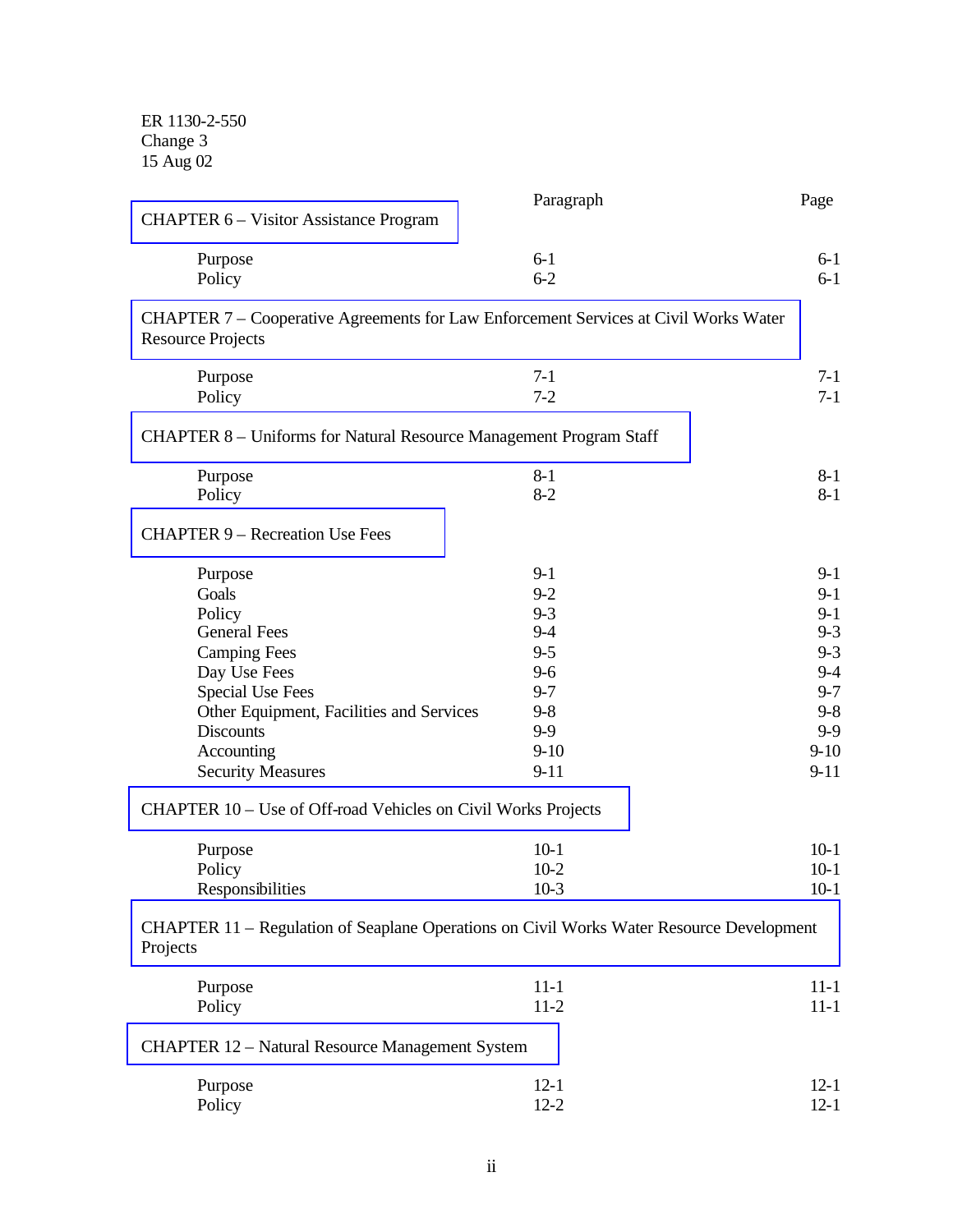| Paragraph                                                             |           | Page     |
|-----------------------------------------------------------------------|-----------|----------|
| <b>CHAPTER 13 – Recreational Use Surveys</b>                          |           |          |
| Purpose                                                               | $13-1$    | $13-1$   |
| Policy                                                                | $13 - 2$  | $13 - 2$ |
| <b>CHAPTER 14 – Natural Resources Management Maintenance Uniforms</b> |           |          |
| Purpose                                                               | $14-1$    | $14 - 1$ |
| Policy                                                                | $14 - 2$  | $14 - 2$ |
| <b>CHAPTER 15 – Recreation Management Support Programs</b>            |           |          |
| Purpose                                                               | $15-1$    | $15 - 1$ |
| Policy                                                                | $15 - 2$  | $15 - 1$ |
| CHAPTER 16 – Recreation Development Policy for Outgranted Corps Lands |           |          |
| Purpose                                                               | $16-1$    | $16-1$   |
| Applicability                                                         | $16-2$    | $16-1$   |
| Policy                                                                | $16-3$    | $16-1$   |
| Definitions                                                           | $16-4$    | $16-2$   |
| <b>Evaluation Criteria</b>                                            | $16-5$    | $16-2$   |
| Implementation                                                        | $16-6$    | $16-3$   |
| <b>CHAPTER 17 – Non-Recreation Outgrant Policy</b>                    |           |          |
| Purpose                                                               | $17-1$    | $17 - 1$ |
| Applicability                                                         | $17 - 2$  | $17-1$   |
| Policy                                                                | $17-3$    | $17-1$   |
| Consideration                                                         | $17 - 4$  | $17 - 2$ |
| Mitigation                                                            | $17-5$    | $17 - 2$ |
| <b>Administrative Expense</b>                                         | $17-6$    | $17 - 2$ |
| <b>Storage Capacity</b>                                               | $17 - 7$  | $17 - 2$ |
| Definitions                                                           | $17 - 8$  | $17-3$   |
| <b>Evaluation Criteria</b>                                            | $17-9$    | $17 - 4$ |
| Implementation                                                        | $17 - 10$ | $17-5$   |
|                                                                       |           |          |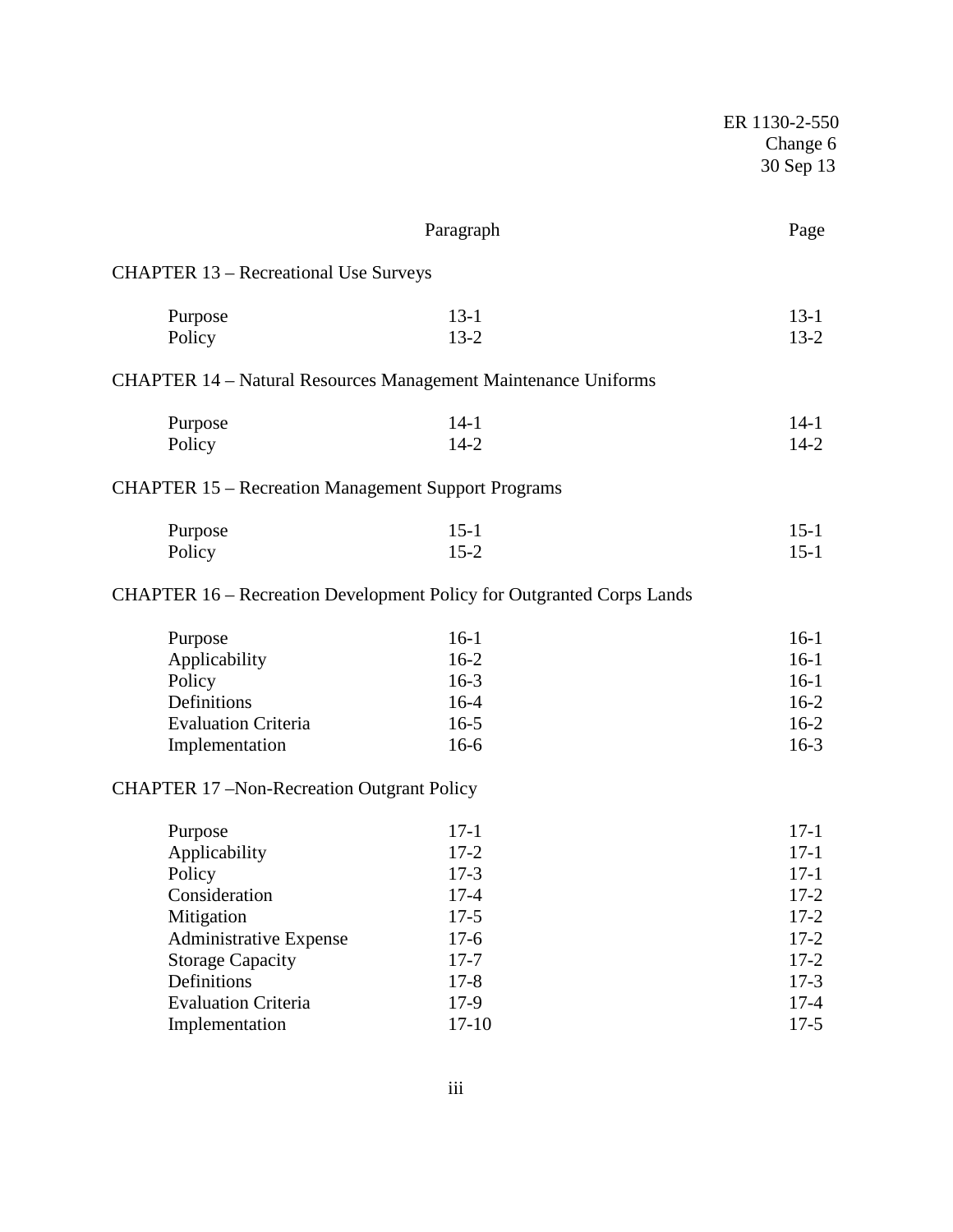ER 1130-2-550 Change 6 30 Sep 13

| <b>APPENDIX A – References</b>                                                                      | $A-1$ |
|-----------------------------------------------------------------------------------------------------|-------|
| APPENDIX B – Management Considerations for Recreation Areas Relinquished<br>By Non-Federal Interest | $B-1$ |
| <b>APPENDIX C – Market Studies</b>                                                                  | $C-1$ |
| <b>APPENDIX D – Feasibility Studies</b>                                                             | $D-1$ |
| APPENDIX E – General Outgrant Application Information                                               | $E-1$ |
| <b>APPENDIX F-NEPA Guidance</b>                                                                     | $F-1$ |
| <b>APPENDIX G-Mitigation Guidance</b>                                                               | $G-1$ |
| APPENDIX H – Additional Guidance For Specific Outgrant Applications                                 | $H-1$ |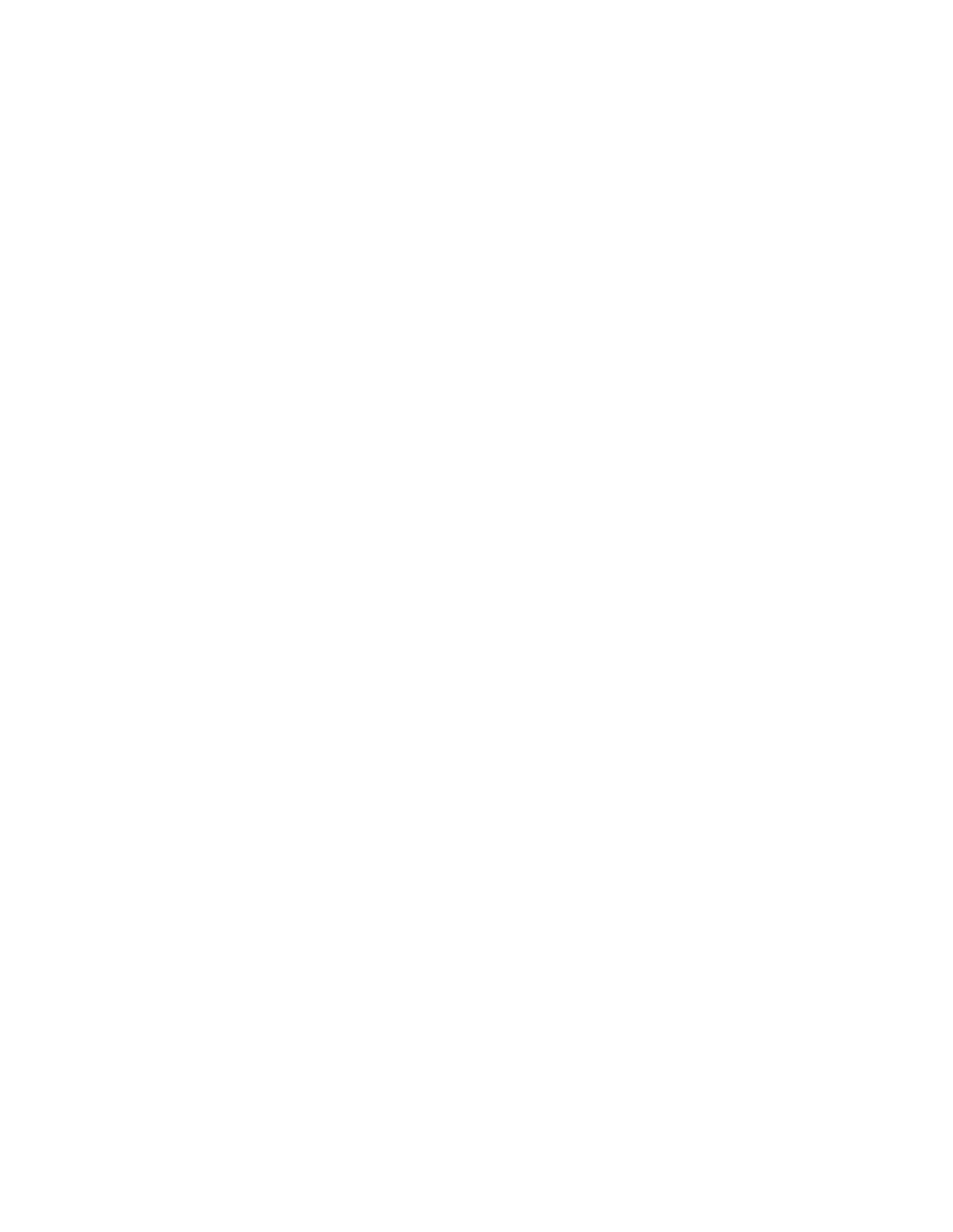### <span id="page-13-0"></span>CHAPTER 1 - INTRODUCTION

1-1. Purpose. This regulation establishes the policy for the management of recreation programs and activities, and for the operation and maintenance of U.S. Army Corps of Engineers (USACE) recreation facilities and related structures, at civil works water resource projects.

1-2. Applicability. This regulation applies to all USACE commands having responsibility for civil works functions.

1-3. References. See Appendix A.

1-4. Glossary.

a. Interpretive Services. Communication and education processes provided to internal and external audiences, which support the accomplishment of Corps missions, tell the Corps story, and reveal the meanings of, and relationships between, natural, cultural, and created environments and their features.

b. Outreach Activities. Communication efforts involving programs that reach diverse populations such as students, teachers, organized groups such as Boy Scouts, Girl Scouts, 4-H, and the general public, beyond the physical boundaries of Corps projects and facilities.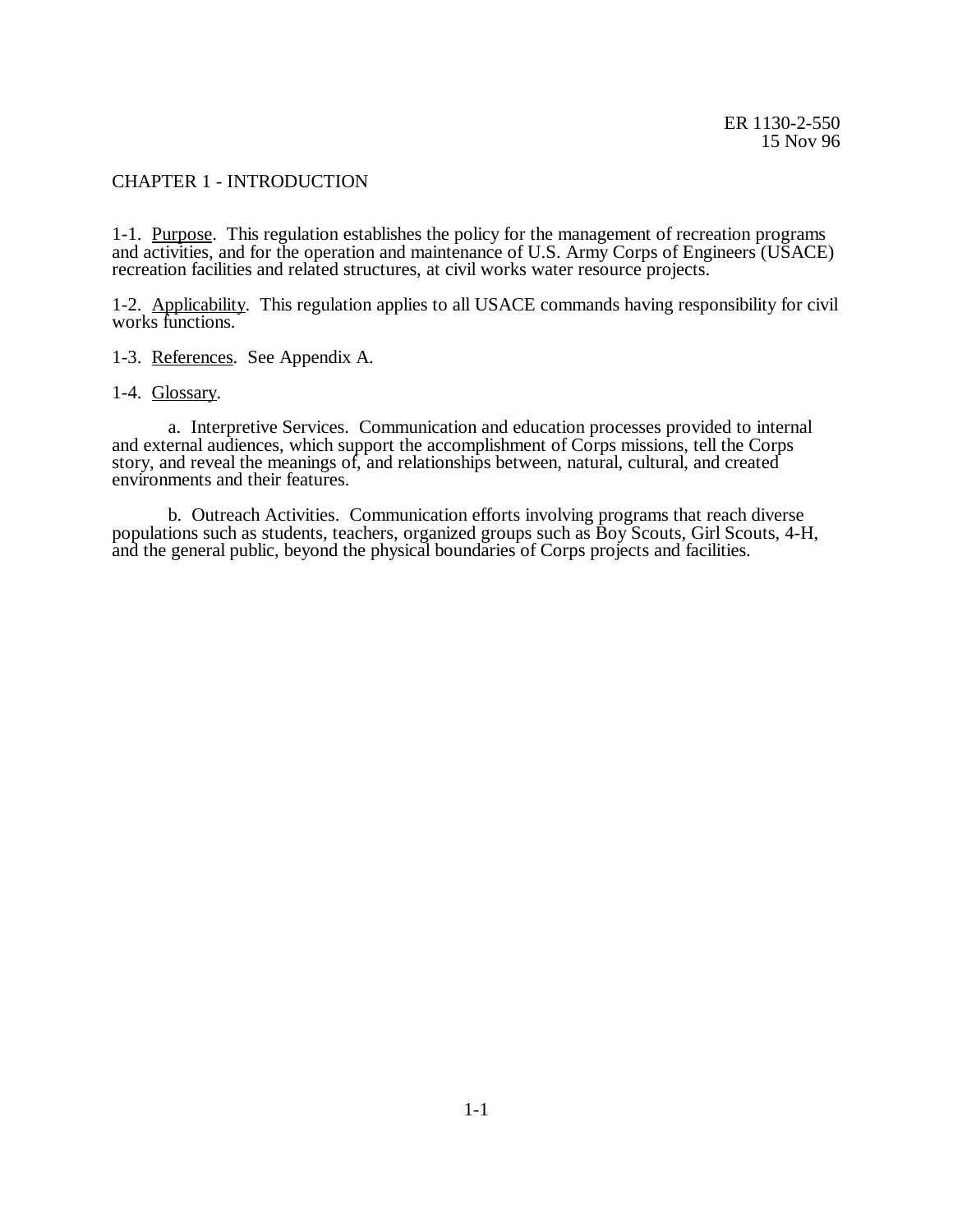### <span id="page-14-0"></span>CHAPTER 2 - RECREATION MANAGEMENT

2-1. Purpose. This chapter establishes the policy for the administration and management of USACE recreation programs and facilities at civil works water resource projects.

2-2. Policy. It is the policy of the Corps of Engineers:

a. That programs and activities related to outdoor recreation will have as their design base:

(1) the following mission statement:

"The Army Corps of Engineers is the steward of the lands and waters at Corps water resources projects. Its Natural Resources Management Mission is to manage and conserve those natural resources, consistent with ecosystem management principles, while providing quality public outdoor recreation experiences to serve the needs of present and future generations.

In all aspects of natural and cultural resources management, the Corps promotes awareness of environmental values and adheres to sound environmental stewardship, protection, compliance and restoration practices.

The Corps manages for long-term public access to, and use of, the natural resources in cooperation with other Federal, State, and local agencies as well as the private sector.

The Corps integrates the management of diverse natural resource components such as fish, wildlife, forests, wetlands, grasslands, soil, air, and water with the provision of public recreation opportunities. The Corps conserves natural resources and provides public recreation opportunities that contribute to the quality of American life."

(2) and, the following program objectives:

(a) To provide a quality outdoor recreation experience which includes an accessible, safe and healthful environment for a diverse population,

(b) To increase the level of self-sufficiency for the Corps recreation program,

(c) To provide outdoor recreation opportunities on Corps of Engineers administered land and water on a sustained basis, and

(d) To optimize the use of leveraged resources to maintain and provide quality public experiences at Corps water resources projects.

b. To accomplish the program objectives, the Corps manages land and water resources in cooperation with other Federal, state and local agencies, quasi-public organizations and the private sector supplemented by volunteers, contributions and challenge cost sharing programs.

c. Project master plan and operational management plans will be prepared in accordance with Chapter 3 of this regulation.

d. Outdoor Recreation. Public use of project lands and water shall be on a first-come,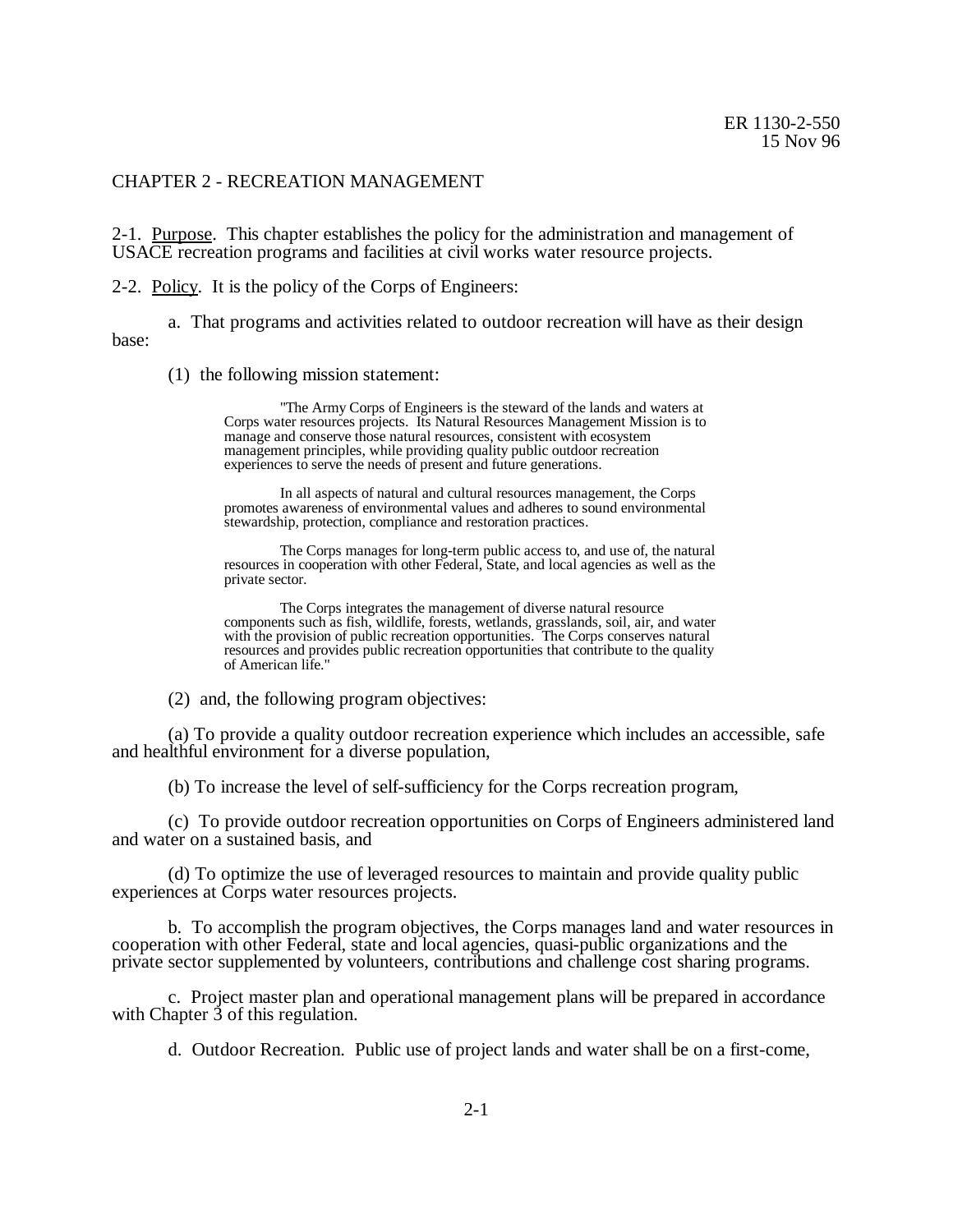ER 1130-2-550 15 Nov 96

first-served basis. However, reservations may be accepted for the use of public use facilities.

(1) The Corps or another public agency may provide and administer facilities for use by the camping public. Campgrounds may also be provided and/or administered by commercial concessions. Camping shall be permitted only in those areas designated by district commander and such activity shall be in accordance with 36 Code of Federal Regulation (CFR) Part 327.

(2) Camping at one or more Corps operated campsites at any one water resource project for a period longer than 14 days during any 30-consecutive-day period is prohibited without the written permission of the District Commander or his/her designee.

(3) Fees for Corps-owned equipment, property, and facilities shall be in accordance with Chapter 9 of this regulation.

(4) Existing beaches and concentrated swimming areas operated by the Corps shall be maintained in a physically safe and efficient manner in accordance with Engineer Manual (EM) 1110-1-400, including maintaining appropriate gradient, beach nourishment, adequate buoys, proper signing and water quality monitoring.

e. Natural Resources Management Program Staff. A multi-disciplinary resource based approach to project personnel hiring should be used which insures that a wide range of technical expertise is present to effectively manage the full range of natural and human resources found at the project. Personnel having expertise in areas such as forestry, wildlife management, recreation management, fisheries management, parks management, landscape architecture, biology, soil, science, interpretation, visitor assistance and contract administration are often needed. Specific guidance on personnel specifications, training, and development are contained in EP 690-2-2 "Career Development Guide for Natural Resources Management Team Members."

(1) The mobility of natural resource management personnel greatly enhances the experience base of both the organization and the individual. The use of temporary mobility assignments for training and development to other offices, districts, divisions or headquarters should be maximized.

(2) In accordance with PL 98-63, volunteers may also be utilized to supplement project personnel. (See Chapter 10 of ER 1130-2-500, The Corps of Engineers Volunteer Program.)

(3) In-house training, including HQUSACE sponsored courses, shall be conducted on subjects directly related to the Natural Resources Management Program.

f. The enforcement of 36 CFR 327 cannot be contracted but must be conducted by qualified government employees.

g. Alcoholic Beverages.

(1) The sale of alcoholic beverages on Corps projects by lessees is permitted only in accordance with state and local laws. Facilities (e.g., resort type developments) which traditionally provide the sale of alcoholic beverages may do so where they are served in conjunction with other services within the establishment. Facilities with the primary purpose of selling alcoholic beverages are prohibited.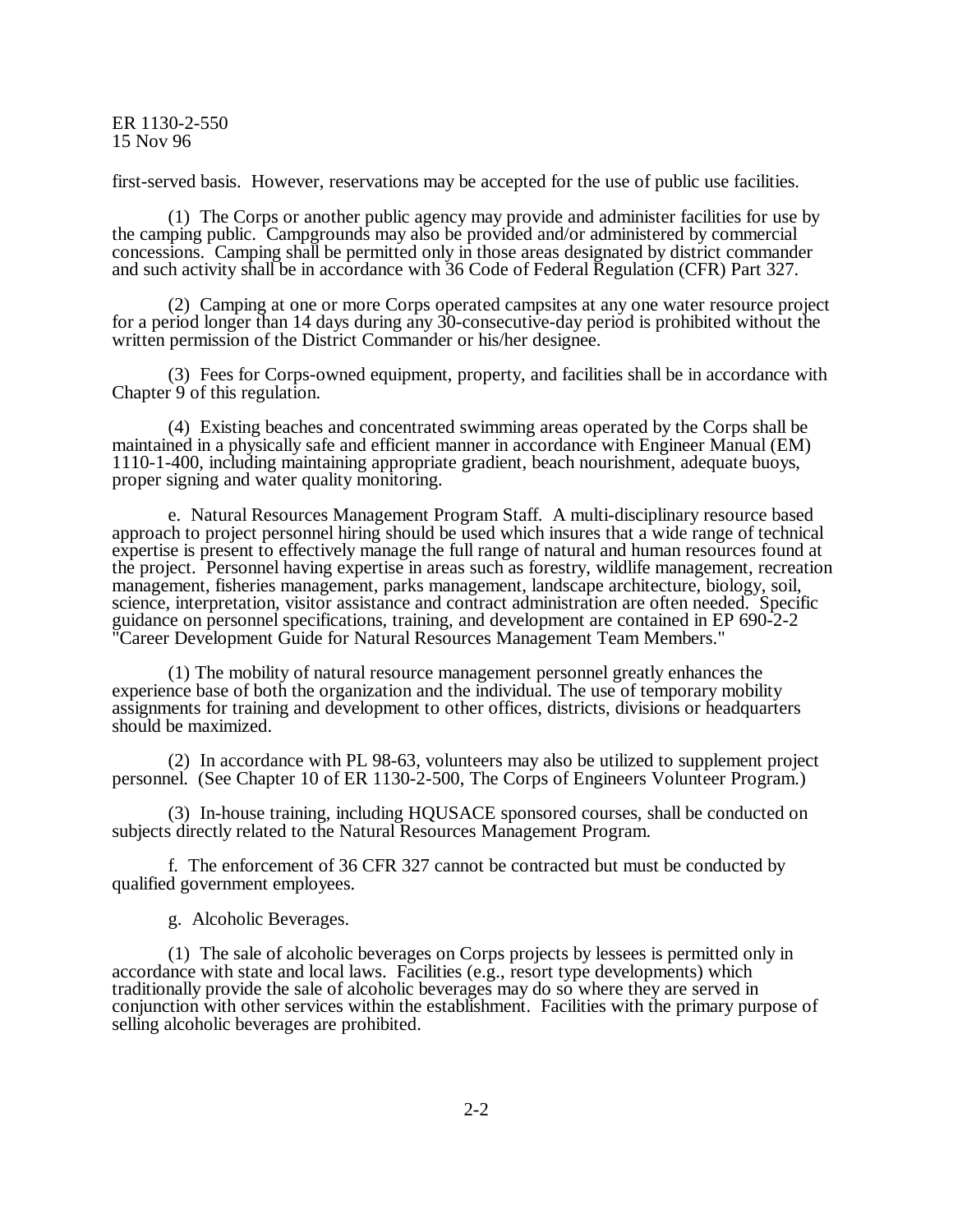(2) District Commanders have the authorization under 36 CFR Chapter III, Part 327.13 (Title 36) to prohibit the possession or use of alcohol at selected areas on projects within their jurisdiction. To determine the need for such restrictions, periodic joint natural resource management and security assessments will be conducted at all water resources development projects, with an annual visitation of 20,000 visitor hours or more, regarding the need to ban alcohol consumption/possession on project-administered lands and waters. Commander will insure that initial assessments are completed by 30 May 1997. Additional assessments will be conducted as appropriate.

h. Cigarette Sales to Minors. Public Law 104-52 required the removal of cigarette vending machines accessible by minors from all Federal buildings and lands. This requirement applies to all Corps real estate and includes all property owned, leased or rented. All cigarette vending machines owned or operated by the government, private organizations, other elements of the Army, or their contractors are to be removed.

i. Gambling on Corps Projects. Gambling on all leased premises, including state sponsored lotteries, shall be prohibited. District commanders may permit nonprofit organizations to conduct some games of chance, such as raffles, games or sporting events, under special use permits in conjunction with special events on Corps lands only if permissible by state and local laws and regulations.

j. Public Involvement. Operations element and project personnel shall coordinate activities with the district Public Affairs office in order to maximize the use of all means to keep the public informed of Corps outdoor recreation programs and opportunities for public involvement.

k. Signs. Project signs shall conform to EP 310-1-6a and b, U.S. Army Corps of Engineers Sign Standards Manual.

l. Memorial Plaques. Memorial plaques may be provided at all projects where considered appropriate by the operations project manager.

m. Coordination. The operations element shall seek full coordination with appropriate Corps elements in the planning, design, construction, administration, and management of all projects, including those managed by other agencies. Cooperation and continuous coordination shall be maintained with other governmental agencies having collateral interests in parks, recreation, natural resources, law enforcement, and other matters which are of concern in proper management of the project.

n. Lifeguards. Lifeguard services are not provided at public use areas administered by the Corps. Planning and safety regulations, however, do require proper signing and notification to the public regarding water safety, lack of lifeguards and safety equipment. Lifeguard services may be provided by other agencies at outgranted swimming areas.

o. Safety. During work planning and management, provisions of EM 385-1-1, Safety and Health Requirements Manual, and engineer regulations in the 385 series will be applied to all activities except outgrant activities and disposals of timber.

(1) The Operations Project Manager will appoint a member of the project staff to serve as the project safety officer.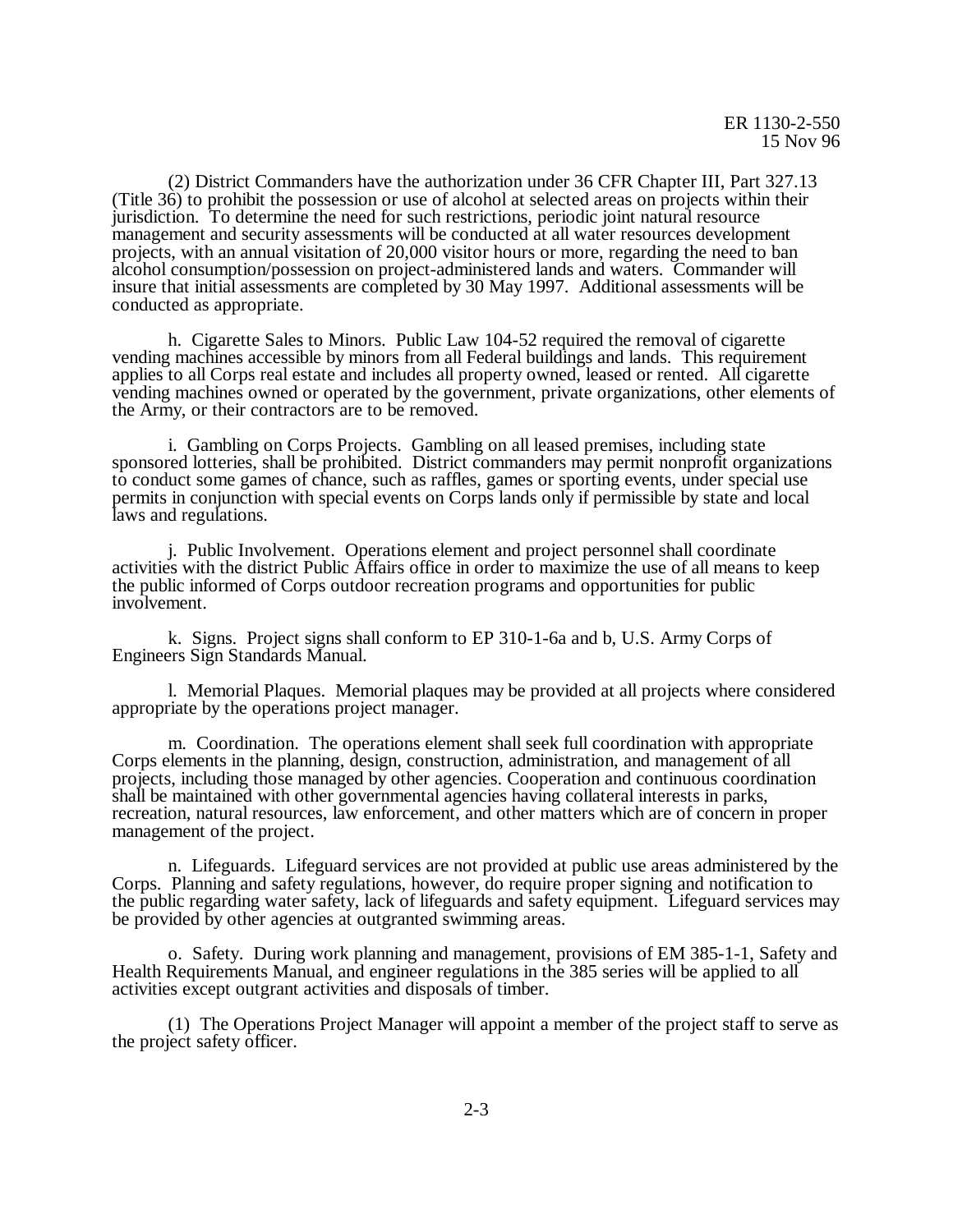ER 1130-2-550 15 Nov 96

(2) Project personnel will promote, develop, and maintain public interest in recreation safety through the establishment of water safety councils or by participation in other local water safety educational opportunities.

(3) Commercial telephone for emergency use will be provided in public use areas where feasible.

(4) Adequate security lights will be provided at all Corps managed boat launching ramps when the lights are available at a reasonable cost. In areas where electrical service is not readily available, reflective type sign/markers will be installed and maintained to identify ramp locations. Battery or solar generated lights are also an alternative.

(5) Unattended Corps managed day-use areas will be closed at night, if such a restriction on public access is considered necessary by the responsible Operations Project Manager to provide adequate visitor safety and resource protection. Prior to any such closure, consideration will be given to alternatives that accommodate the continued authorized use of the facilities while providing the necessary levels of safety and protection. Users of those facilities will be fully informed concerning the details of any closure, and wherever appropriate, will be provided opportunities to input into such decisions.

p. Search, Rescue and Recovery. Search, rescue and recovery activities are properly performed by local and state authorities. Corps personnel will assist as funds/personnel permit. Coordination with local authorities is essential.

q. Boundary Surveys and Marking. (See Chapter 2, paragraph 2-2h (1)-(4) of ER 1130-  $2 - 540$ 

r. Outgranting of Lands. (See Chapter 2, paragraph 2-2f of ER 1130-2-540 and ER 405- 1-12)

s. Areas Relinquished by Non-Federal Interests. All leased recreation areas returned to the Corps, that do not qualify for the exceptions to policy in Appendix B, will be closed. In situations where recreation areas are returned to the Corps, three basic considerations should be observed: Paramount is that the Corps must honor its obligations and legal commitments; secondly, the Corps must objectively evaluate alternatives based on existing authorities and available resources; and thirdly, good faith and credibility with the public and our non-Federal partners must be maintained.

t. Human Habitation. (See Chapter 2, paragraph  $2-2(f)(7)$  of ER 1130-2-540)

u. Private Exclusive Use. (See Chapter 2, paragraph  $2-2(f)(8)$  of ER 1130-2-540)

v. Fire Protection. As authorized in Title 42, USC, Section 1856a., the Corps may enter into reciprocal agreements with responsible fire organizations for fire protection of Corps properties. Such agreements will include a waiver of all claims for compensation for any losses, damage, personal injury or death resulting from the performance of the agreement. The agreement may also provide for the reimbursement for any or all costs incurred in furnishing fire protection on Corps lands. The authority to approve these agreements is delegated to the district commander.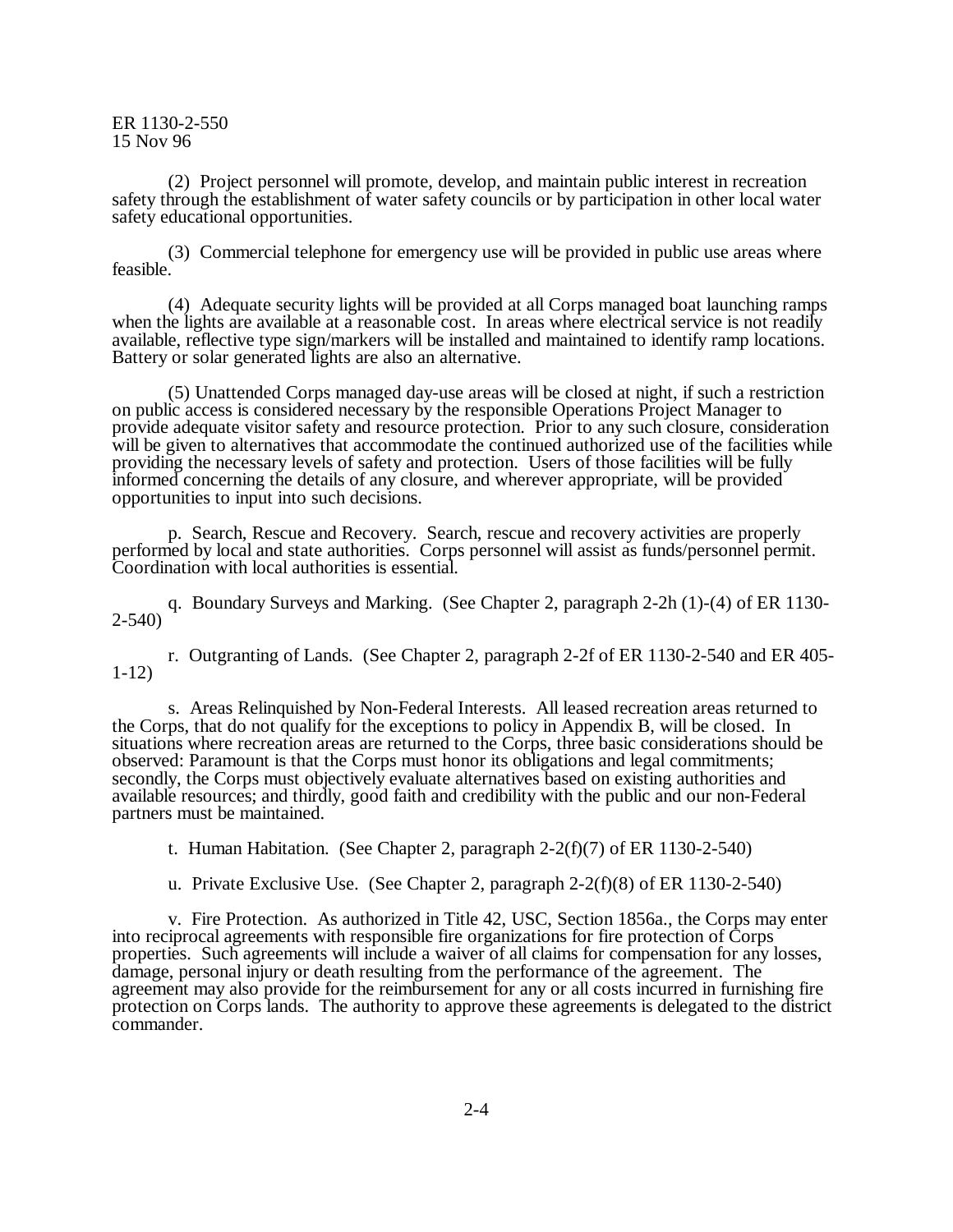w. Control or Access. Roads which are not maintained, outgranted or used by the Corps, or are not dedicated as public roads by a governmental entity, should be closed, obliterated and revegetated to blend with the natural environment.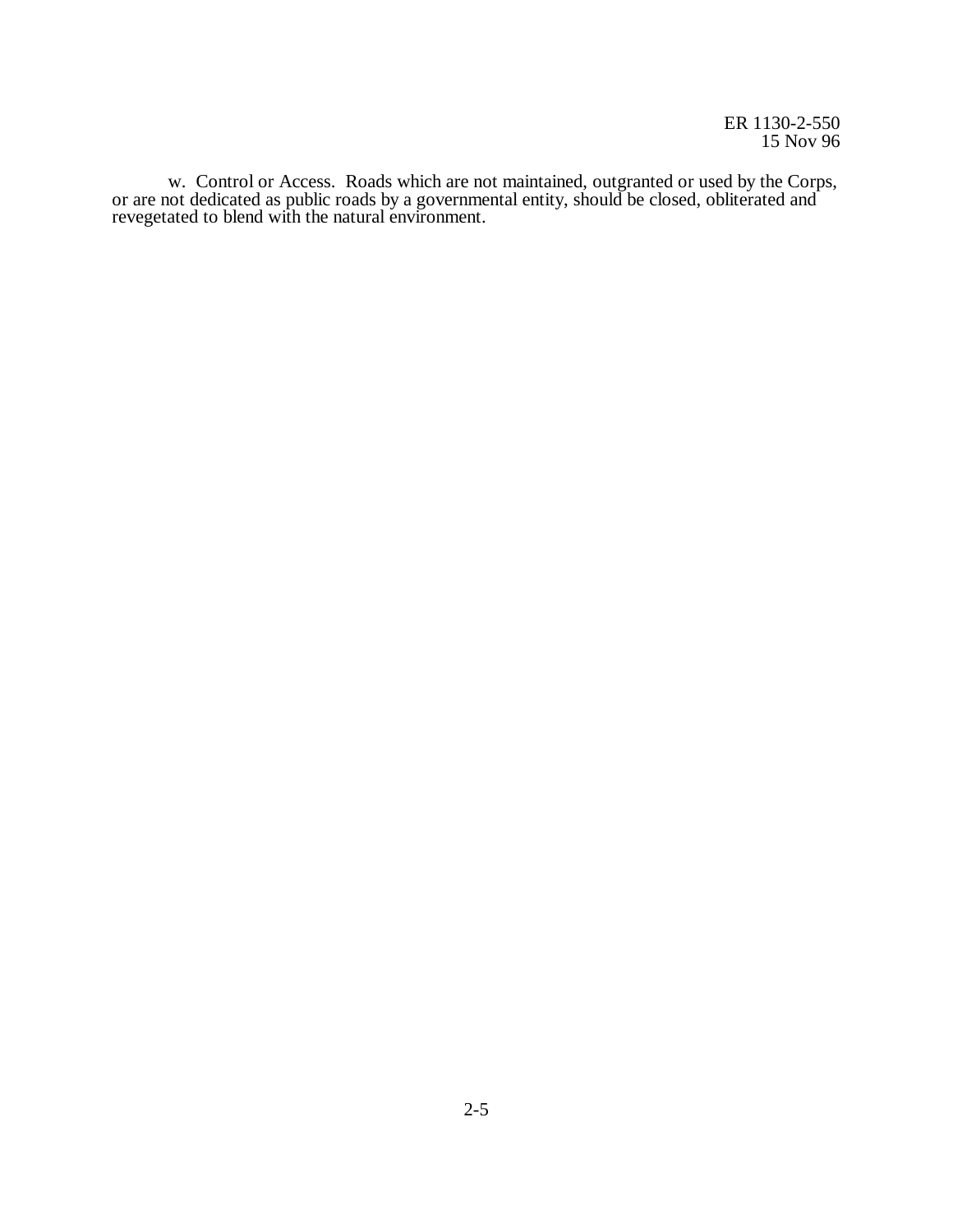## CHAPTER 3 - PROJECT MASTER PLANS AND OPERATIONAL MANAGEMENT PLANS

3-1. Purpose. This chapter establishes the policy for the preparation of master plans and Operational Management Plans (OMPs) for USACE civil works water resource projects (Cotps projects).

3-2. Policy. It is the policy of the Corps of Engineers (Corps) that:

a. The Master Plan (MP) is the strategic land use management document that guides the comprehensive management and development of all project recreational, natural, and cultural resources throughout the life of the water resource project. OPMs implement the resource objectives and development needs identified in the Master Plan. MP and OMP will be developed and implemented for each Corps project and are intended to work in tandem.

b. MPs will be developed and kept current for Civil Works projects operated and maintained by the Corps and will include all land (fee, easements or other interests) originally acquired for the project and any subsequent land (fee, easements or other interests) acquired to support the operations and authorized missions of the project. Preparation of the MP shall be initiated as soon as possible after congressional approval of the project, so that approved recreation and natural resource management activities can be implemented when the project becomes operational. When there is no demonstrated need or oppottunity to manage project lands, they may be exempted from this requirement only with the MSC Commander's approval.

c. MPs and OMs should take national performance measures, environmental operating principles, and the civil works strategic plan into account when the plans are developed and/or revised.

d. At the discretion of the MSC Commander, master plans will be prepared for projects where lands were acquired in fee title by the Corps, but are managed by others, such as local protection projects.

e. The MP will cover a single project or several projects, depending on what is best for management of the resources. MPs using a watershed approach (encompassing several projects) are encouraged, when appropriate. This methodology can provide economic and resource management benefits. It is also appropriate to group a number of projects administratively managed as a unit and/or located in a given geographic region into a single MP. Each MSC will coordinate with their respective districts on the scope, content, and organization of each MP. The MP will cover all resources, including but not limited to water, fish and wildlife, vegetation, cultural, aesthetic, interpretive, recreational, and mineral. The plan will also consider the land (fee, easement, or other interest) acquired for project operations and outgranted lands. The funding needed for MP supplements and revisions will be addressed in the annual O&M budget preparation.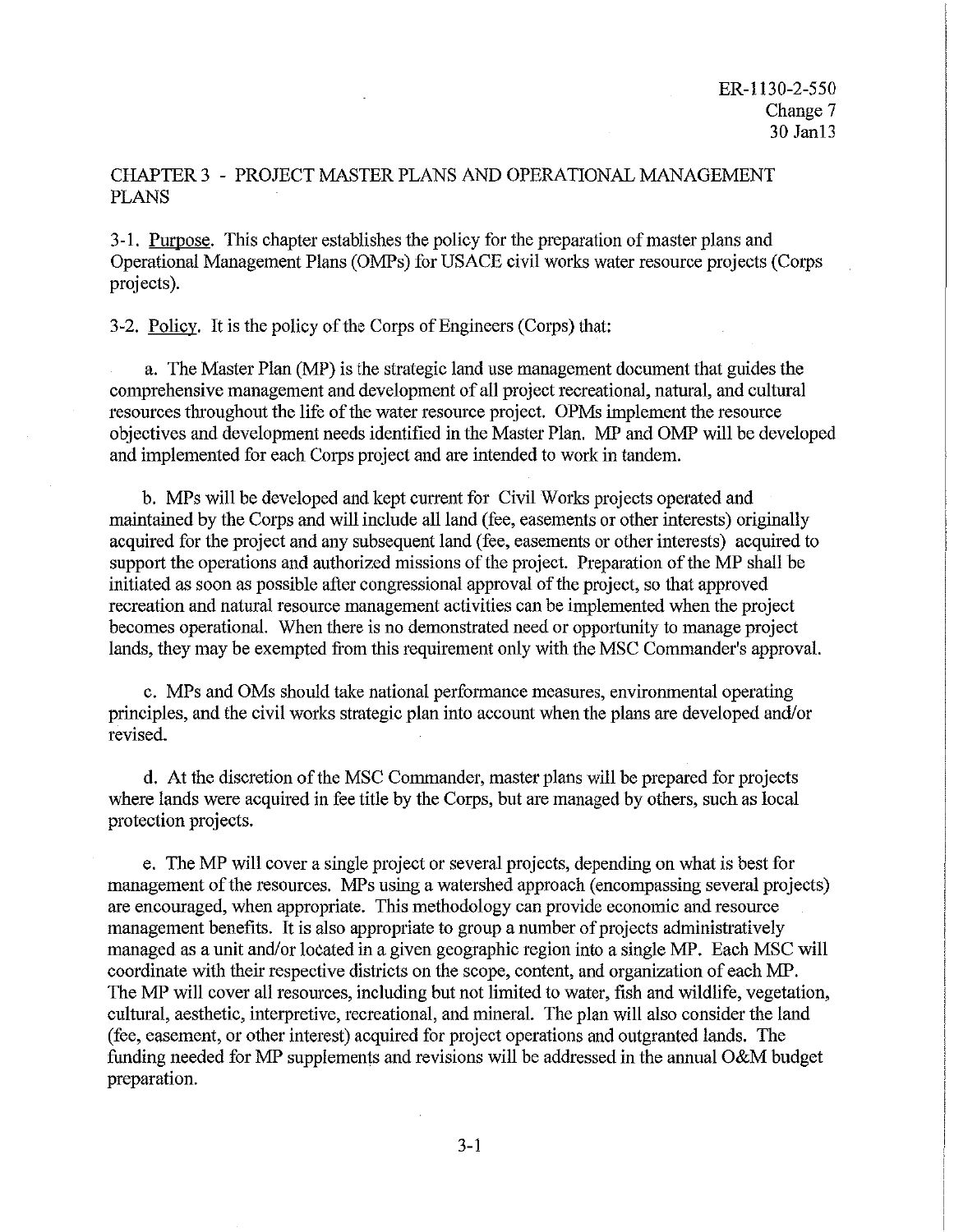## ER-1130-2-550 Change 7 30 Jan 13

f. The District Operations Division is responsible for MP development, implementation, periodic review, and revision. Interdisciplinary master plan teams, composed of project and district personnel and appointed by district leadership, will identify information needs and means for obtaining resources, study costs, schedules, tasks, and responsibilities. When a MP revision is needed, Operations Division will coordinate the development of a Project Management Plan to address the above elements.

g. Master plans will focus on four primary components: (1) regional and ecosystem needs, (2) project resource capabilities and suitability, (3) expressed public interests that are compatible with authorized purposes, and (4) environmental sustainability elements. The MP will ensure that natural and cultural resource mandates and considerations are incorporated. The MP also will ensure that economy, quality, need, and appropriate scale be given equal attention in the management of resources and facilities. See Chapter 3 of EP 1130-2-550 for specific guidance on the format and content of aMP.

h. District commanders will be responsible for ensuring that MPs are completed for all projects and will be responsible for approving MPs, supplements and revisions which meet the criteria listed in Chapter 3 of EP 1130-2-550. A concise review of each MP will be conducted by an Operations-led interdisciplinary team every five years. This review will be brief and general in extent and shall utilize MP performance measure criteria and criteria in Chapter 3 of EP 1130-2-550 to determine if supplementation or revision is recommended. At the conclusion of the review, the District Commander or designee shall sign a brief statement explaining the status of the MP. Note: It is important to have an administrative record showing that the MP continues to be relevant even if some degree of supplementation or revision is needed.

i. Project personnel will develop and fully implement the project OMP, in accordance with the approved project MP. The OMP will be approved by the District Chief of Operations or designee. The OMP will be updated annually at the project level. Costs for annual update of the Project OMP will be included in the project's budget as a baseline item. See Chapter 3 of EP 1130-2-550 for specific guidance on the format and content of an OMP.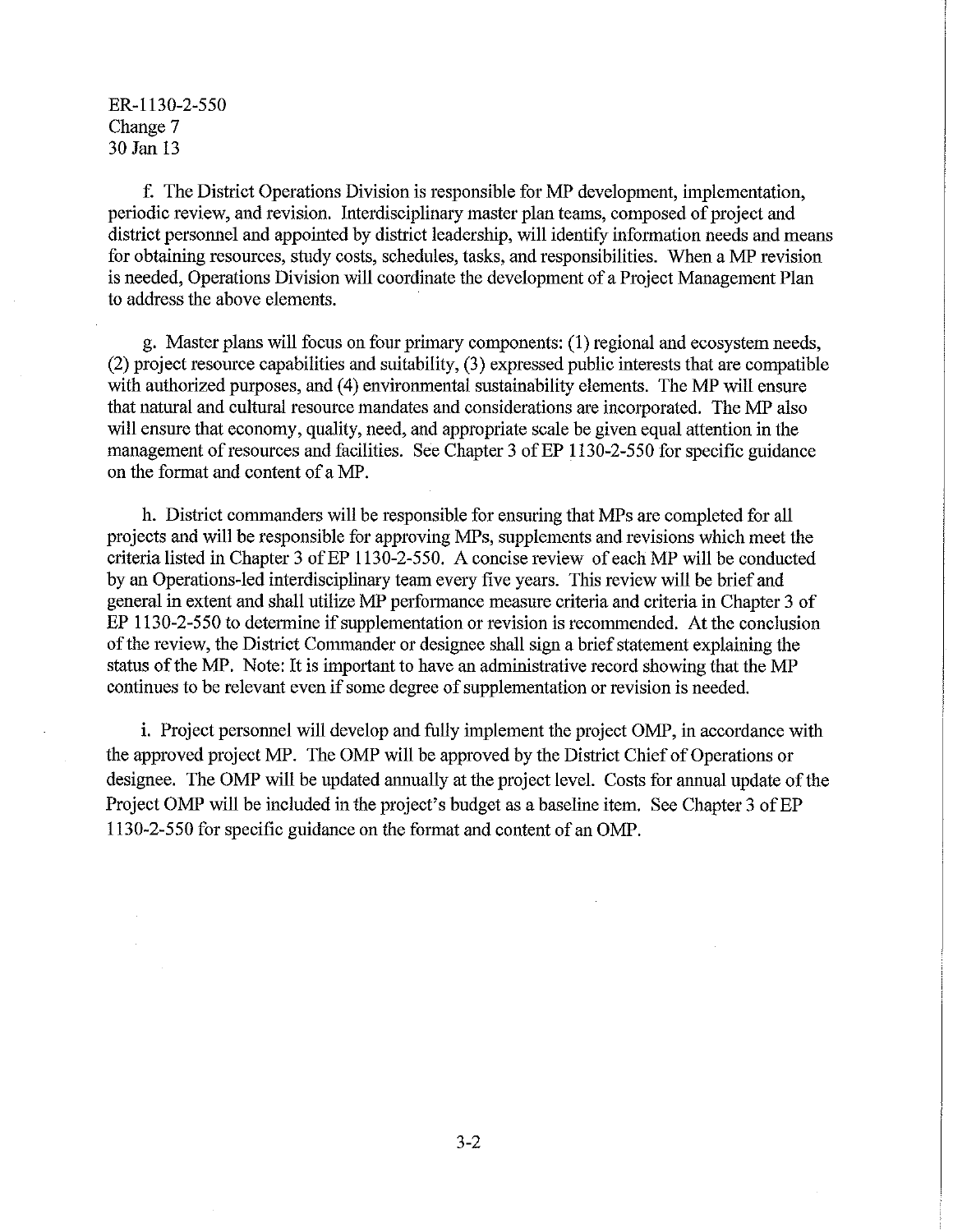### <span id="page-21-0"></span>CHAPTER 4 - INTERPRETIVE SERVICES AND OUTREACH PROGRAM

4-1. Purpose. This chapter establishes the policy for the operation of the USACE Interpretive Services and Outreach Program (ISOP) at civil works water resource projects.

4-2. Policy. It is the policy of the Corps of Engineers that:

a. An Interpretive Services and Outreach Program (ISOP) shall be implemented at each Corps-operated project. The type and magnitude of this program shall be determined by the District Commander and shall be commensurate with the type and size of the project, project visitation, funding, and personnel resources. In addition, all ISOP efforts shall provide for universal accessibility where practical. All activities under this program shall be designed to accomplish one or more of the following goals:

(1) Achieve management objectives using interpretive techniques.

(2) Provide environmental education to foster voluntary stewardship of natural, cultural, and created resources.

(3) Incorporate Corps civil works and military missions and accomplishments into interpretive programming.

(4) Improve visitor and employee safety using interpretive techniques.

(5) Use outreach to accomplish ISOP goals, including interpreting Corps missions, promoting stewardship, saving lives, and solving management problems. The interpretive process should also encourage interest in math and science, including career interest.

(6) Enhance the visitors' experience and enjoyment by anticipating their needs and providing interpretive resources to meet those needs.

b. Districts shall be responsible for the administration and management of the Interpretive Services and Outreach Program. Project offices shall be responsible for implementation of the ISOP program. Each MSC and district office shall designate an ISOP coordinator. The district coordinator shall act as a liaison among all district team members involved with interpretation and outreach, and field projects. The primary responsibility of the coordinator shall be to assure that implementation of the ISOP is consistent with this regulation. Additional guidance is located in EP 1130-2- 550, and EP 1130-2-434, Volumes 1-5, JS (Job Standards), DI (Database Instructions), FS (Chittenden Award Fact Sheet).

c. Each project shall designate a point of contact (POC) whose function is to implement the ISOP at the local level. Each field project shall develop an interpretive prospectus for inclusion in the Operational Management Plan to be used as a planning document in implementation of the ISOP.

 d. Projects are encouraged to use a variety of staffing sources in conducting the ISOP. This includes permanent and temporary rangers, support staff, summer aids, volunteers (see Chapter 10 of ER 1130-2-500), contractors, cooperating associations (see Chapter 9 of ER 1130- 2-500), and others. See also Chapter 4 of this regulation for additional guidance on the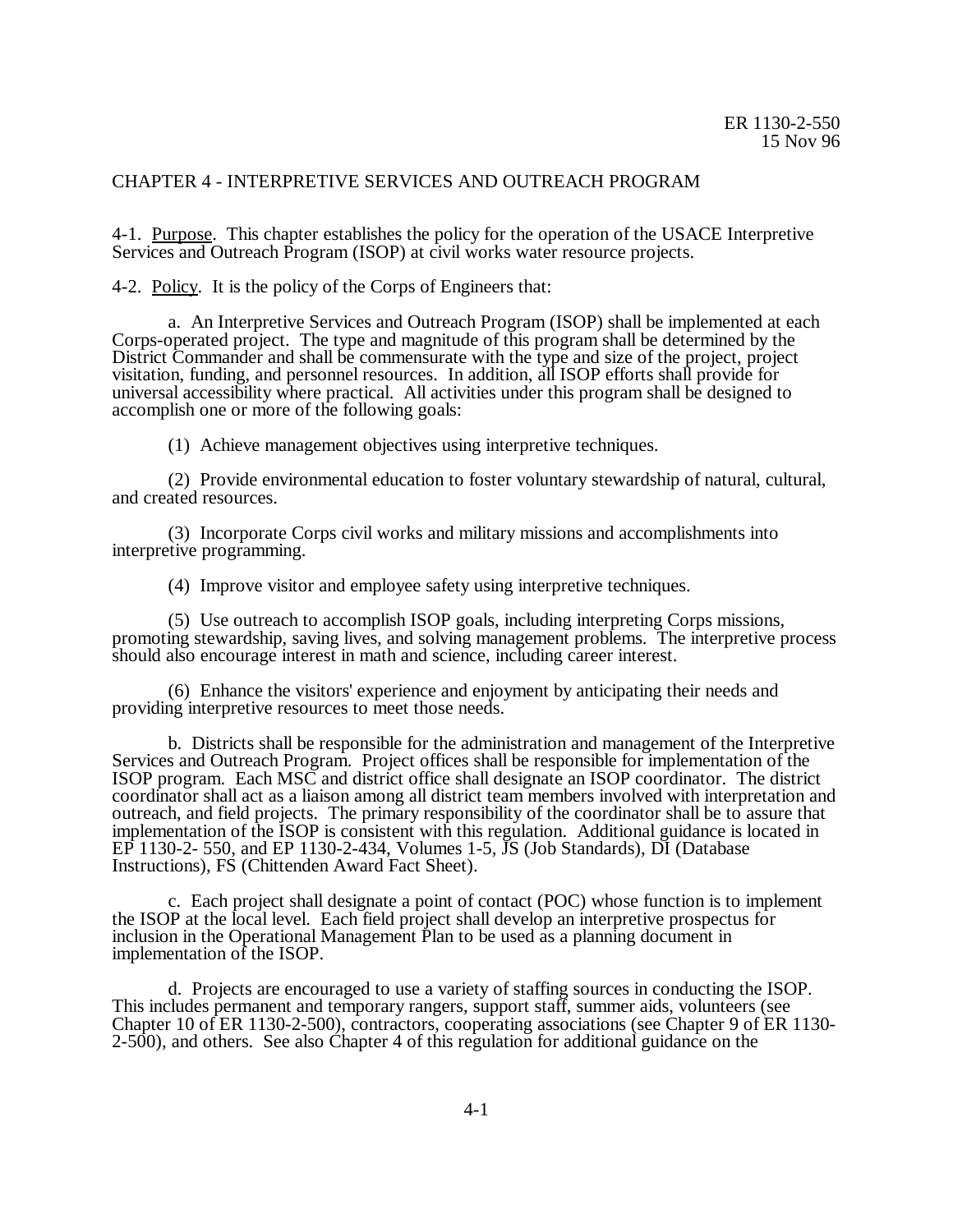ER 1130-2-550 15 Nov 96

implementation of the ISOP at Corps visitor centers.

e. Projects shall be encouraged to make use of static communication techniques such as interpretive signs, publications, and self-guided tours where personal communication is not possible or practical.

f. Quality training in interpretation shall be made available to rangers, managers, district and division office team members, and others who have job responsibilities related to the interpretive program. All personnel with interpretive duties, including permanent, temporary, and seasonal employees as well as volunteers, should receive appropriate training. Key training and career development issues related to this topic are addressed in EP 690-2-2, Career Development Guide for Civil Works Natural Resources Management Team Members. In addition, eligible personnel shall be encouraged to investigate the applicability of the following methods of training to their individual work requirements:

(1) Formal interpretive services training. This includes Proponent Sponsored Engineers Corps Training (PROSPECT) courses, college courses and other courses as appropriate. Functional training is available through other related PROSPECT courses developed by Public Affairs, Information Management and others.

(2) Training by professional organizations. Professional organizations offer a variety of training opportunities in interpretation and environmental education.

(3) Local training. Local training may be carried out in a variety of ways. It may be implemented by offering periodical refresher courses/training sessions on topics of interest to sharpen skills, exchange and/or update information, or by entering into training partnerships with other agencies. These forms of training are especially recommended when, for reasons of costeffectiveness, it is not feasible to procure more costly formal training.

g. The efforts of exemplary interpreters shall be recognized through the Chief of Engineers Hiram M. Chittenden Award for Interpretive Excellence.

h. Each project shall evaluate its ISOP on an annual basis to assure consistency with this regulation.

i. Limited upward reporting will be included in the Natural Resource Management System (NRMS).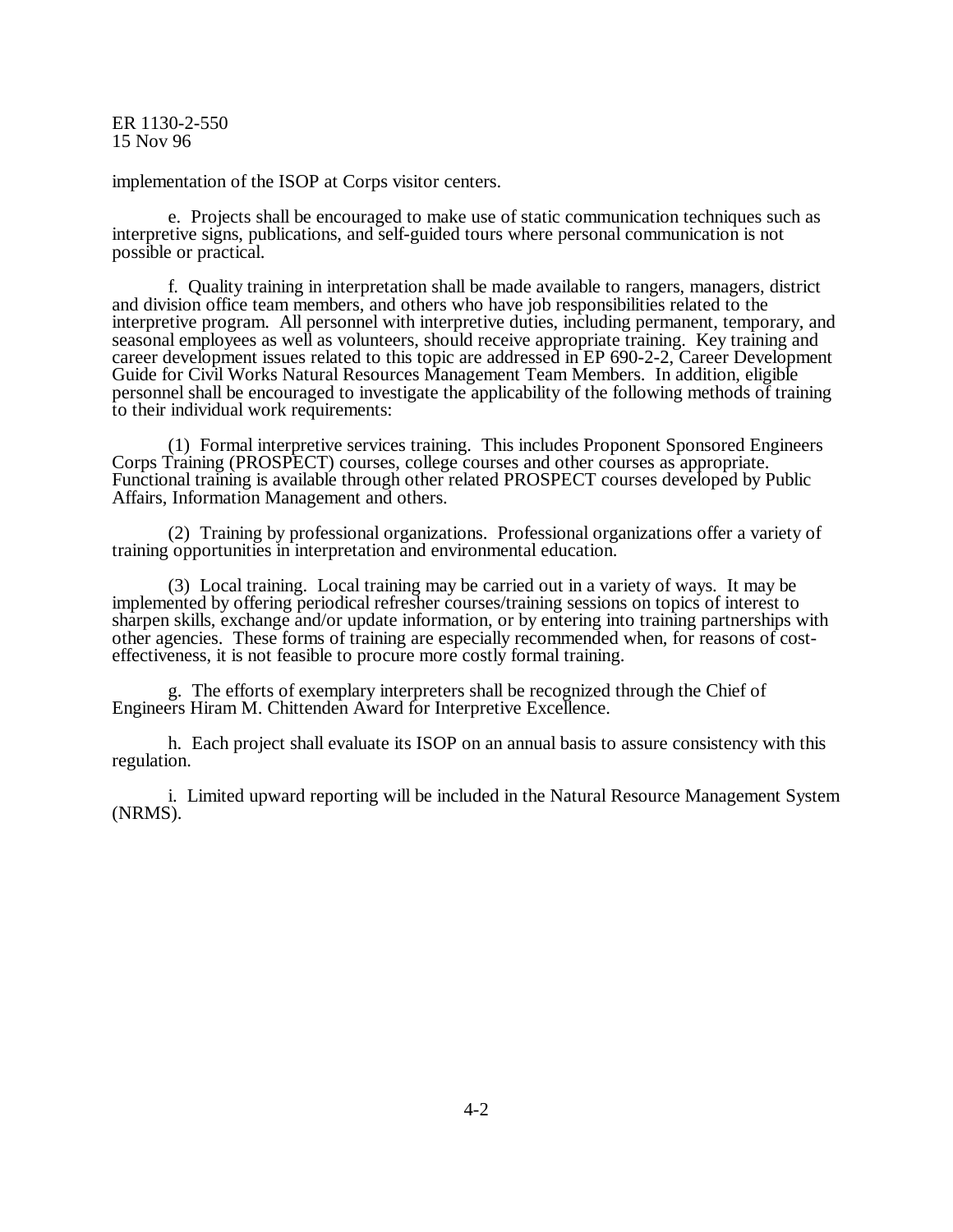## <span id="page-23-0"></span>CHAPTER 5 - VISITOR CENTER PROGRAM

5-1. Purpose. This chapter establishes the policy governing planning, development, management, and operation of USACE Visitor Center facilities at civil works water resource projects.

5-2. Policy. It is the policy of the Corps of Engineers to plan, develop, manage and operate Visitor Centers at water resource development projects in accordance with the following criteria:

a. The Corps of Engineers is responsible for providing information to the visiting public at every project it operates through a Type A Regional Visitor Center, a Type B Project Visitor Center, or a Type C Visitor Information Facility.

b. The interpretive objectives of Visitor Centers are to:

(1) Enhance the public's understanding of the multidimensional role of the Army and the Corps and their contributions to the Nation.

(2) Enhance the public's understanding of the purpose and operation of the project, its archeological, historic, man-made, natural, and cultural features.

(3) Develop public appreciation for the proper and safe use of project resources.

(4) Foster the spirit of personal stewardship of public lands.

(5) Orient the visitor to the project and its recreational opportunities.

(6) Aid project personnel in accomplishing management objectives.

(7) Reduce overall project operation and maintenance costs.

c. Visitor facilities must fall into one of the following categories:

(1) Type A Visitor Center. Construction of Type A Regional Visitor Centers is no longer authorized. Specific legislation is the only way a new Type A Visitor Center can be built. However, a Type B Visitor Center can be redesignated as a Type A Visitor Center with authorization by HQUSACE (CECW-ON) provided it meets the existing criteria. A Type A Visitor Center is intended to serve as a regional facility. It provides information encompassing a large geographic area such as a river basin, state, or other designated area of concern. It tells the story of the Corps from the national to the local level and the mission of the local project. It provides information on the socioeconomic development of the area, events of archeological, historical, cultural, and natural importance in the area, and other items of interest. Information shall be made available to visitors concerning rules and regulations, safety, facilities, and other recreation projects in the area. This type of facility is called a "Regional Visitor Center."

(2) Type B Visitor Center. Construction of Type B Project Visitor Centers are limited to those projects where the Corps is committed to construction through legislation, memorandum of understanding or cost sharing agreements. This type of Visitor Center, established by the MSC Commander, presents information on the project area. This can include specifics on Corps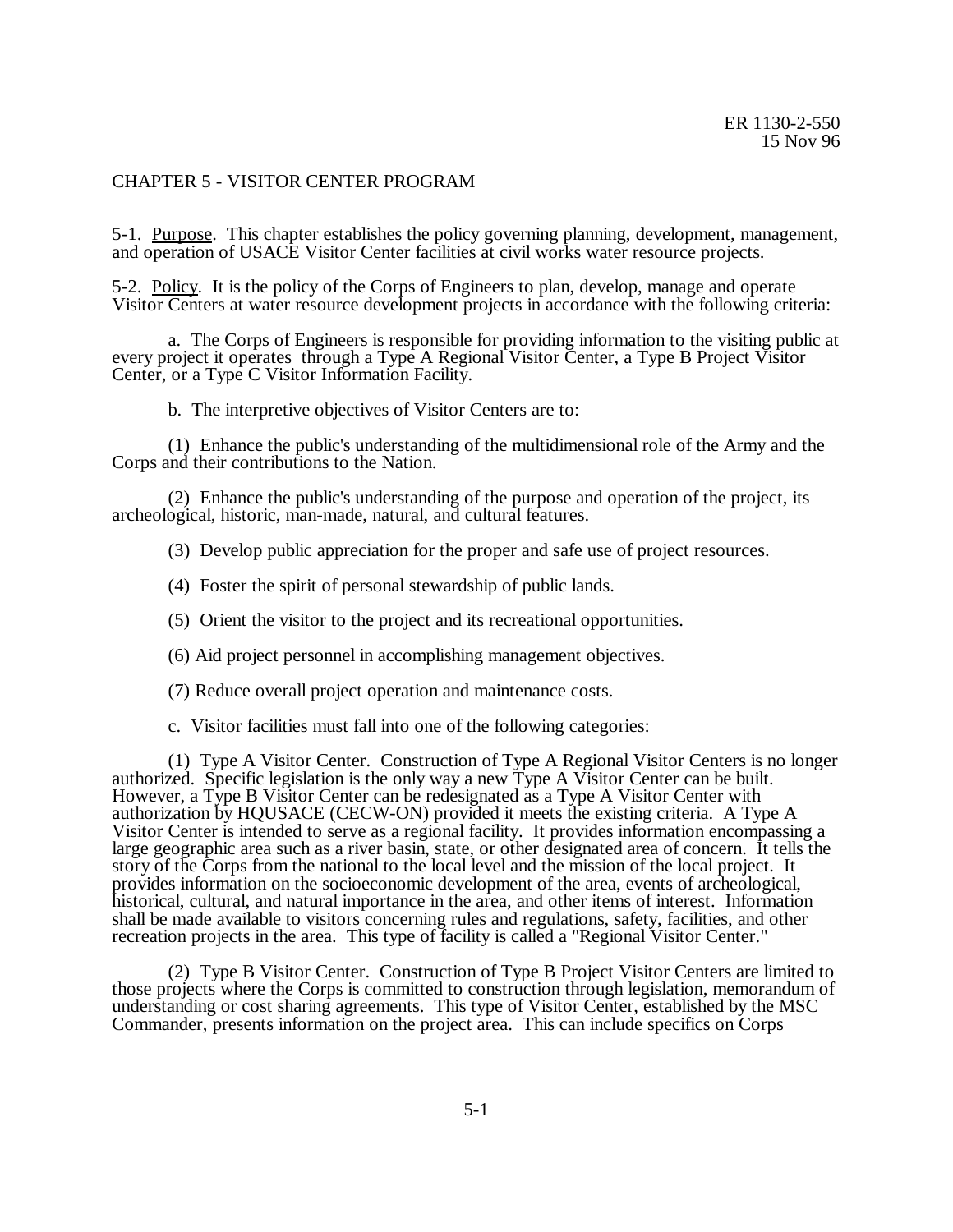#### ER 1130-2-550 15 Nov 96

history, the project, natural and cultural resources, and local history. In addition, information on rules and regulations, safety, facilities and project recreation opportunities should be available to visitors. This type of center is similar to the Type A Visitor Center except that its scope is local in nature. This type of facility is called a "Project Visitor Center."

(3) Type C Visitor Center. Construction of Type C Visitor Information Centers is limited to the placement of exhibits in existing buildings, or in new or rehabilitated administration buildings for which construction has been budgeted. Justification for these buildings shall be based on administrative need. Information facilities of this type are usually incorporated into existing buildings. Type C Visitor Centers shall be staffed during regular office hours, as needed, incidental to other work. They dispense information, publications and maps which assist visitors in understanding, locating, and safely using and enjoying project facilities. Displays and presentations, as space permits, cover such topics as project purpose, visitor safety, history, and natural resources. This type of facility is called a "Visitor Information Center."

(4) Projects Without Visitor Centers. If a project does not have any of these facilities available, an area shall be designated to make Corps project, regulatory, safety, and other informative materials available to the public.

d. Visitor centers and support facilities (access roads, parking, etc.) are restricted to fee lands. Acquisition of additional lands to accommodate Visitor Centers, or their support facilities is not authorized. The Master Plan (MP) or the Supplement (if necessary) shall address visitor center facilities and program requirements in general terms, including information on future construction, rehabilitation, and the interpretive prospectus.

e. Specific operating guidelines for individual visitor centers are left to the discretion of the Operations Project Manager and District staff. In addition to regular paid staff or contract services, Operations Project Managers should make full use of volunteers and cooperating associations.

f. All visitor centers and exhibits shall be reviewed for relevancy, accuracy, timeliness, and safety at least once every five years by a district level review team. The review team shall be interdisciplinary, consisting of one representative from each of the following office elements: public affairs, natural resource management, information management, engineering, safety, security and history (if available).

g. The Operations Project Manager and/or District should foster cooperation with Federal, state and local agencies, non-profit educational, or other interest groups and individuals in order to facilitate the operation of visitor centers. In addition, Visitor Center Managers may consider the development and use of Cooperative Agreements. These Agreements are between nonprofit, tax-exempt corporations established for educational, scientific and/or interpretive purposes and the Corps, acting through the District Commander.

h. Development and funding procedures for renovations, rehabilitations, new equipment, and brochures must follow those established by the District and MSC, and by HQUSACE where applicable (annual budget EC).

i. Operation. It is imperative that Visitor Centers be operational during periods of heaviest visitation and accommodate large groups. All Type A and B Visitor Centers will have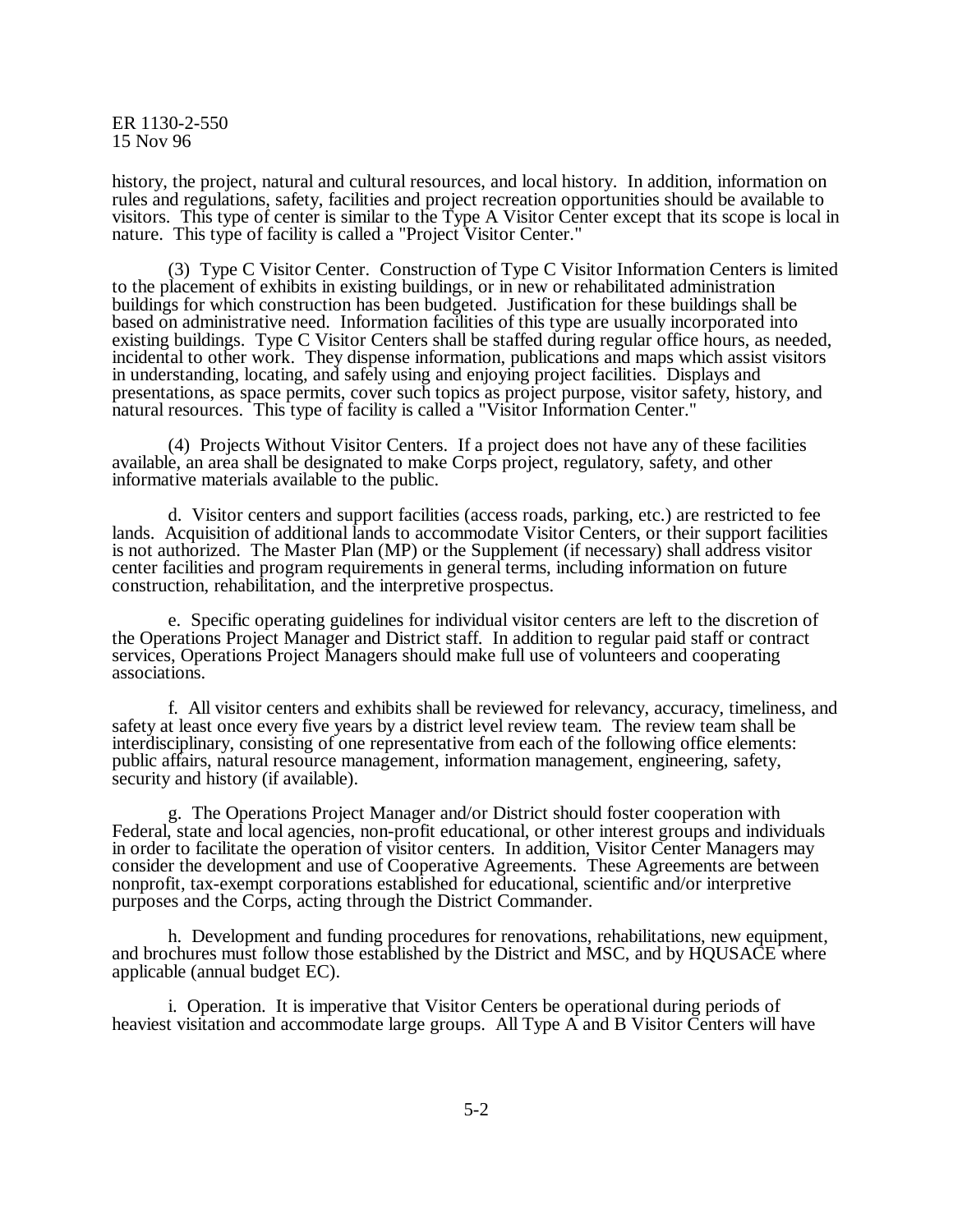adequate staff to ensure that they are operational during these periods. Specific operating guidelines for individual visitor Centers are properly left to the discretion of the Project Manager and District staff.

(1) Permanent Personnel. It is the District's responsibility to ensure that adequate FTEs are authorized for proper operation of Regional and Project Visitor Centers. If FTEs are not available, districts should consider the use of contract personnel. Regional Visitor Centers will be staffed at a minimum with one full-time permanent position. This employee will hold the primary responsibility for operation of the facility.

(2) Contract Services. If adequate staffing cannot be maintained through permanent and seasonal personnel, districts are authorized to contract for these services with O&M funds. Control or ownership of Visitor Center facilities or contents will not be conveyed to an operating contractor. Visitor Center design and planning remain a Corps responsibility in contract operated facilities, as do management decisions such as those regarding hours and days of operation, specific operation guidelines, and visitor center objectives. Should the Corps contract for the operation of a Visitor Center, it is the Corps' responsibility to provide adequate training for contract personnel on the Corps history, operational procedures, and interpretive materials in the center.

(3) Volunteer Services. Individual or group volunteers may be used to staff Corps Visitor Centers if adequate Corps staffing is not available. However, the Corps must provide adequate training and supervision to ensure quality service to the visiting public.

j. Public Food Service facilities, including beverage, candy, and cigarette machines will not be provided by the government or be accessible to the public.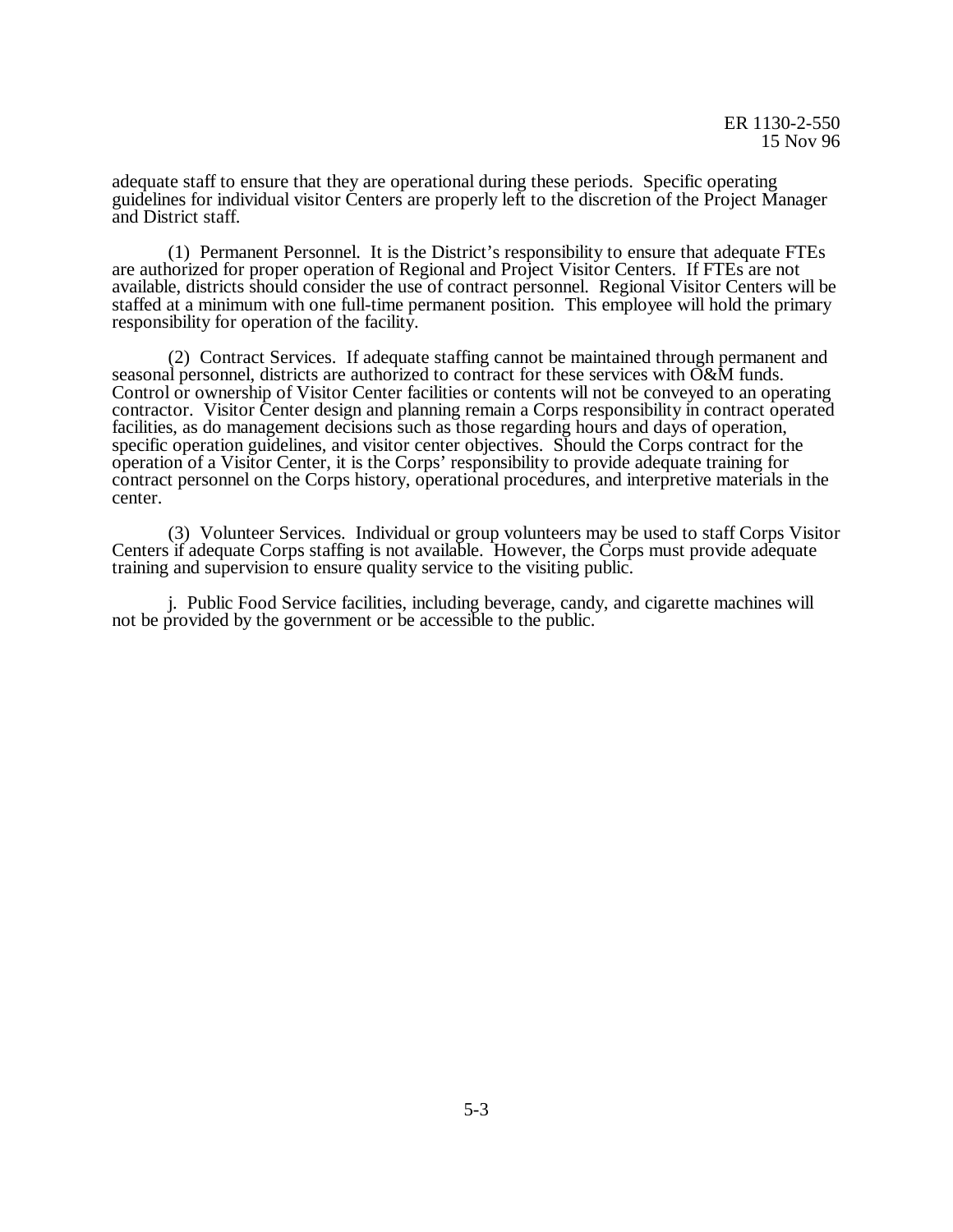## CHAPTER 6

#### Visitor Assistance Program

6-1. Purpose. This chapter establishes the policy for providing assistance to visitors at USACE Civil Works water resource projects, under the provisions of Section 234 of the Flood Control Act of 1970, PL 91-611. This Chapter supersedes the 15 Nov 1996 edition of ER 1130-2-550, Chapter 6; EC 1130-2-212, dated 23 Apr 1999; EC 1130-2-213, dated 1 Oct 1999; EC 1130-2-214, dated 22 Apr 2002; and Recreation Policy Letter 97-02, dated 20 May 1997.

6-2. Policy. It is the policy of the U.S. Army Corps of Engineers that:

 a. Major Subordinate Commands (MSC) and District Commands are delegated authority to implement the citation authority regulatory provisions at Civil Works installations set forth in PL 91-611. The district commander is responsible for ensuring adequate order, discipline and protection of resources at Corps projects. For the purposes of this regulation, the title park ranger applies to all individuals having visitor assistance responsibilities and/or authorized to have citation authority. The term operations project manager (OPM) includes natural resources manager, lake manager and park manager titles throughout the course of this text for consistency.

 b. The protection of facilities or the enforcement of rules shall always be secondary to the safety of Corps personnel, contract employees and visitors. Operations project managers and park rangers shall strive to be visible to the public, primarily to help and assist them, and secondarily, to enforce 36 CFR Chapter III, Part 327 (Title 36). In no case shall this enforcement portray an aggressive law enforcement image.

 c. In the acquisition of land at Civil Works installations, the Corps of Engineers obtains proprietary interests only. Individual states and their political subdivisions retain the statutory authority, and inherent responsibility, to enforce state and local laws. State and local agencies establish, regulate and enforce all state and local laws. The role of the park ranger is defined as a regulation enforcer with full citation authority of Title 36. Available enforcement options include visual presence, verbal warnings, written warnings, collateral forfeiture citations and mandatory appearance citations. Available use of force options are limited to verbal persuasion/verbal detention and self defense measures, including unarmed self defense and, where authorized, the use of an approved

d. The authority of operations project managers and park rangers is limited to the enforcement of rules and regulations as designated in Title 36, and does not extend to arrest authority or the enforcement of state and local laws, including game laws. This authority is applicable to:

 (1) All water areas of any water resource development project administered by the Chief of Engineers, without regard to ownership of underlying land;

(2) All lands owned in fee by the Federal Government; and

(3) All facilities of any such water resource development project.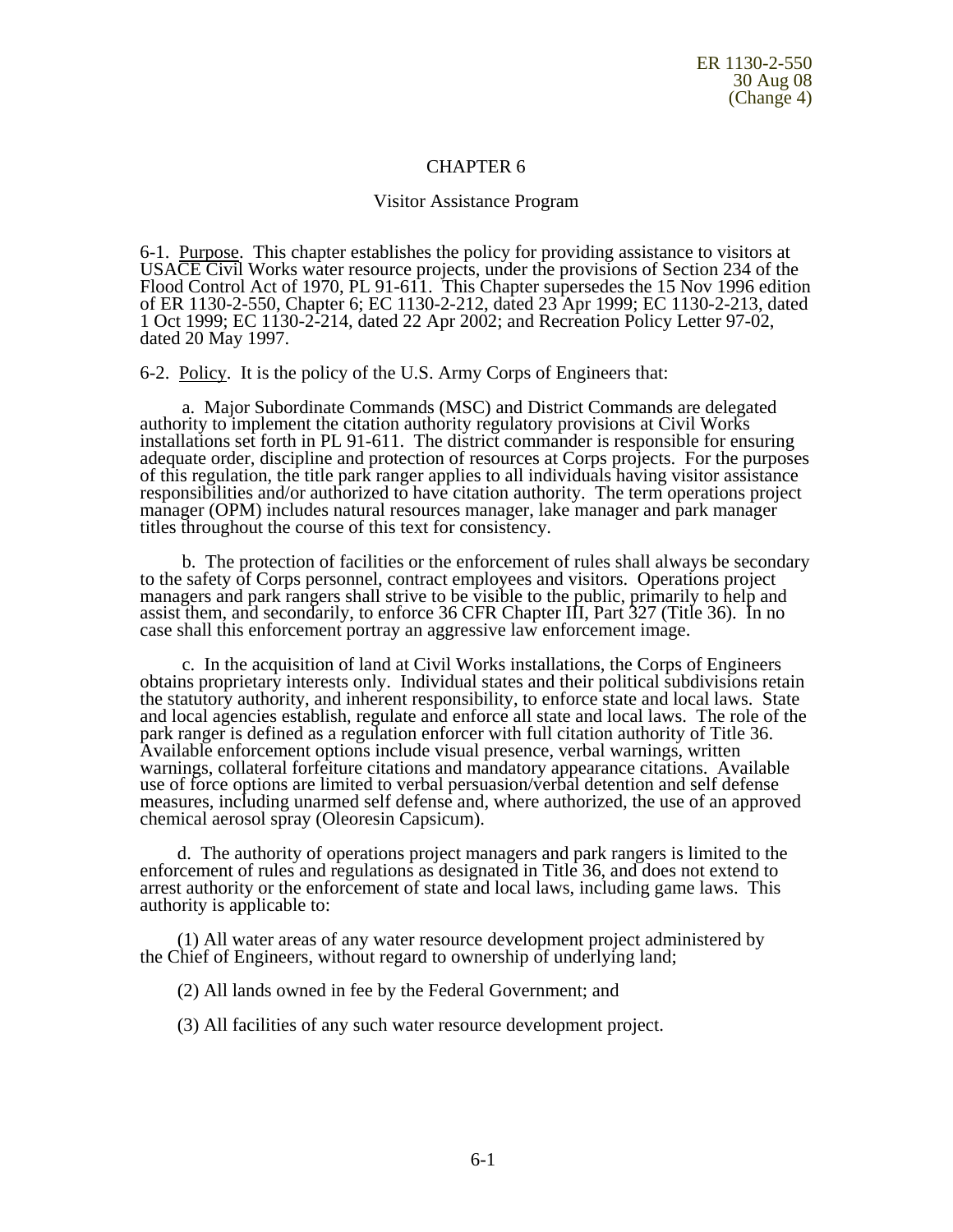e. Operations project managers and park rangers are employed as natural resource, recreation, environmental, and public relations specialists, and are not law enforcement officers.

 (1) They cannot arrest, search or seize individuals or their property in the course of these duties. An operations project manager or park ranger may request visitors to stop<br>but cannot physically detain them.

 $\Omega$  Corps employees are prohibited from carrying, transporting or using weapons, stun-guns, nightsticks, or other similar equipment normally associated with law enforcement.

 (3) Park rangers, and other qualifying employees, may be authorized to carry and use Oleoresin Capsicum (Pepper Spray) for self-defensive purposes as stipulated in Chapter 6 of EP  $\hat{1}130-2-550$  and Appendix K. Implementation of this policy is at the option of the Major Subordinate Commander who may delegate this authority to the District Commands.

 (4) Corps employees within the Natural Resources Management (NRM) Program may purchase and wear protective body vests at their own discretion and at their own expense, so long as it is discreet, worn inside the clothing, and is in accordance with all uniform guidelines.

 (5) The use of light bars, radar guns, speed detectors and chasing vehicles or using hot pursuit techniques against alleged violators, on or off Corps property, is prohibited.

 (6) Major Subordinate Commands and District Commands may purchase and authorize the use of tactical utility belts on an optional basis for Corps employees authorized to wear the Natural Resources Management (Park Ranger) uniform. Utility belts must be nylon, black in color and not exceed 2 1/2 inches in width. Any equipment carrying devices placed on the belt must be black, match the style of the utility belt and be approved by the operations project manager. Leather utility belts are not authorized. Utility belts are not furnished under the NRM Uniform Program contract and should be purchased using district or project Operations and Maintenance (O&M) funds.

 f. The use of Title 36 citation authority shall be considered one of many tools for use in management of water resource development projects. The lowest level of enforcement shall be used to resolve a problem. Maximum use of oral and written warnings shall be made for minor infractions. Employees with citation authority shall, in order of priority, attempt to resolve the problem by effective communication, verbal warning, written warning, collateral forfeiture citation, and mandatory appearance citation. Normal citation procedures are provided in Chapter 6 of EP 1130-2-550. Alternative management techniques, in addition to the issuance of citations, should be considered in the implementation of the Visitor Assistance Program. A list of alternative management techniques that have proven effective at reducing visitor problems are included in Appendix G of EP 1130-2-550.

 g. Natural Resource Management program staff shall receive training in accordance with Chapter 6 of EP 1130-2-550, Appendix E and EP 690-2-2, Career Development Guide for Civil Works Natural Resources Management Team Members. Operations project managers are responsible for ensuring that permanent, seasonal and temporary park rangers with Visitor Assistance responsibilities receive the prescribed training. Temporary employees who perform Visitor Assistance duties and enforce Title 36 must receive the same Visitor Assistance training provided to permanent and seasonal park rangers with similar duties.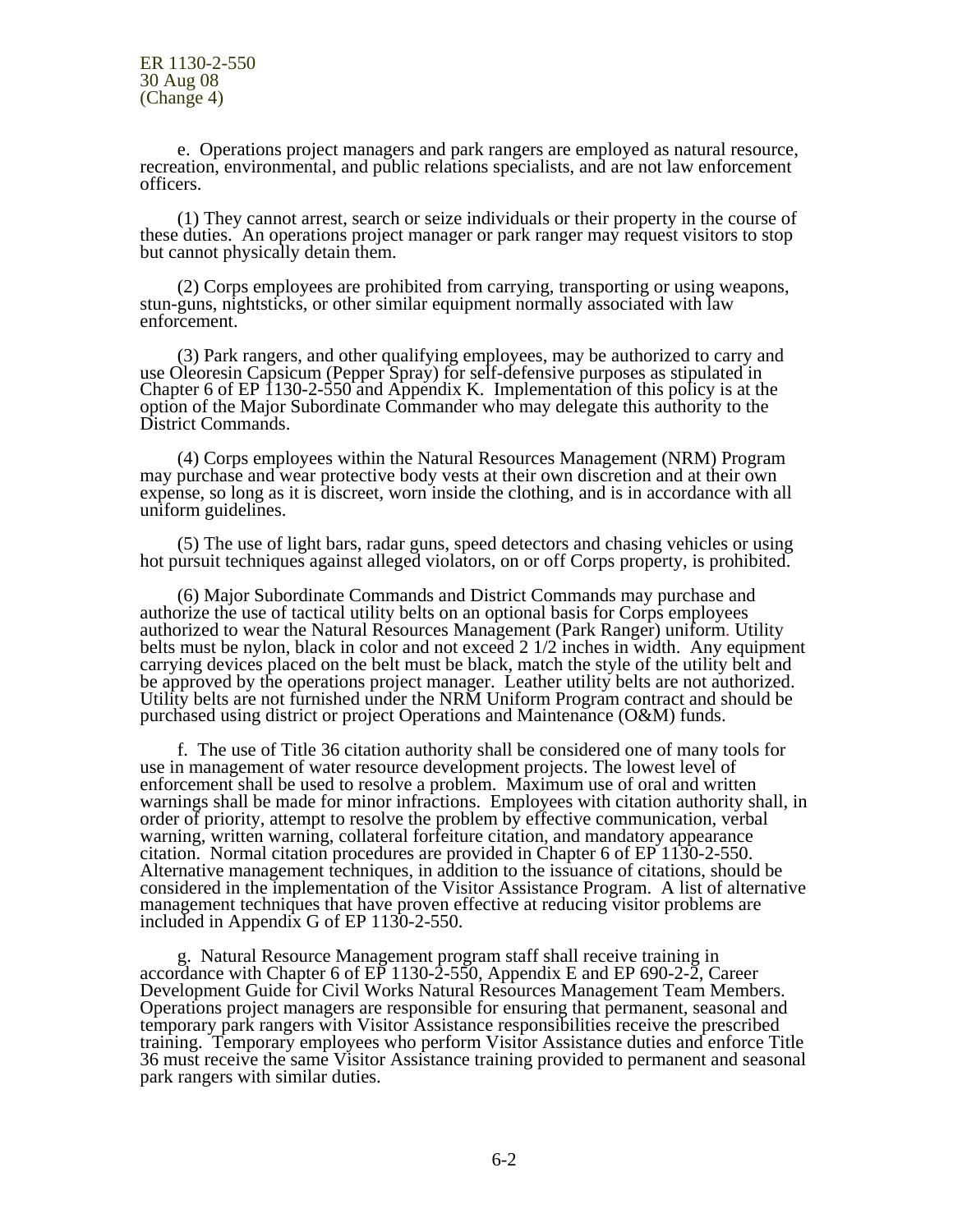h. All personnel with operations project manager, park ranger and/or visitor assistance managerial duties shall normally have citation authority (optional for operations project managers). Authorized personnel will be issued ENG Form 5036-R, Certificate of Authority to Issue Citations, in accordance with Chapter 6 of EP 1130-2- 550. A new ENG Form 5036-R and badge must be issued (with a revised date) to employees who transfer to a permanent position in another district to maintain citation authority. Badges are accountable property and must be returned to the appropriate supervisor when the employee leaves the district. A new ENG Form 5036-R and badge are not required for permanent and seasonal employees who transfer within the same district. Districts must revoke ENG Form 5036-R and badge for any employee who leaves employment within the district upon transfer or termination. No individual shall be given authority to issue citations or written warnings without completion of the required training. Corps personnel who violate the policies of this regulation or abuse their authority shall, at a minimum, have their citation authority suspended.

 i. It is a federal criminal offense to forcibly assault, resist, oppose, impede, intimidate, interfere with, attempt to kill or kill any civilian official or employee of the Corps of Engineers assigned to perform investigations, inspections, law or regulatory enforcement functions, or field-level real estate functions while in the performance of his/her official duties (18 USC 1114.) Procedures to follow in the event of an assault are identified in Chapter 6 of EP 1130-2-550.

 j. Cooperative law enforcement contracts and agreements, as prescribed in Chapter 7 of this regulation, shall be used to the maximum extent practical. Maximum use of local law enforcement services, within resource limitations, shall be made at areas which have a history of excessive violations and during those periods when rangers are not readily available.

 k. Corps personnel, while on duty, shall not be deputized by law enforcement agencies. Corps personnel who are deputized or commissioned by any law enforcement agency may not perform the duties of that office on or off Civil Works installations during duty hours or while wearing the Corps uniform. Corps personnel are also prohibited from performing the duties of a deputized or commissioned law enforcement officer on Civil Works installations during their off-duty hours.

 l. Personnel performing duties associated with the Visitor Assistance Program will wear the complete uniform as prescribed in Chapter 8 of this regulation including the park ranger badge if citation authority has been granted. A citation authority identification card (ENG Form 4710) or a reduced copy of ENG Form 5036-R, Certificate of Authority to Issue Citations, will be carried while on duty by all persons with designated citation authority. MSC commanders will requisition badges from HQUSACE (CECW-CO-N). Personnel who issue citations while out of uniform will be considered to be working within the scope of their duties, regardless of their on-duty or off-duty status at the time. Any enforcement action taken out of uniform will be reported to the immediate supervisor within 24 hours.

 m. Vehicle, radio and equipment requirements shall be in accordance with Chapter 6 of EP 1130-2-550.

 n. A public information program, implemented by the operations project manager, shall be maintained to notify and ensure public understanding and support of the Visitor Assistance Program. Title 36 shall be posted on appropriate bulletin boards at Civil Works installations and made available to the public. News releases, interpretive programs, off-site outreach programs and other information systems shall be utilized to inform and educate the public of significant changes in rules and regulations, including project restrictions. As part of the Operational Management Plan (OMP) each project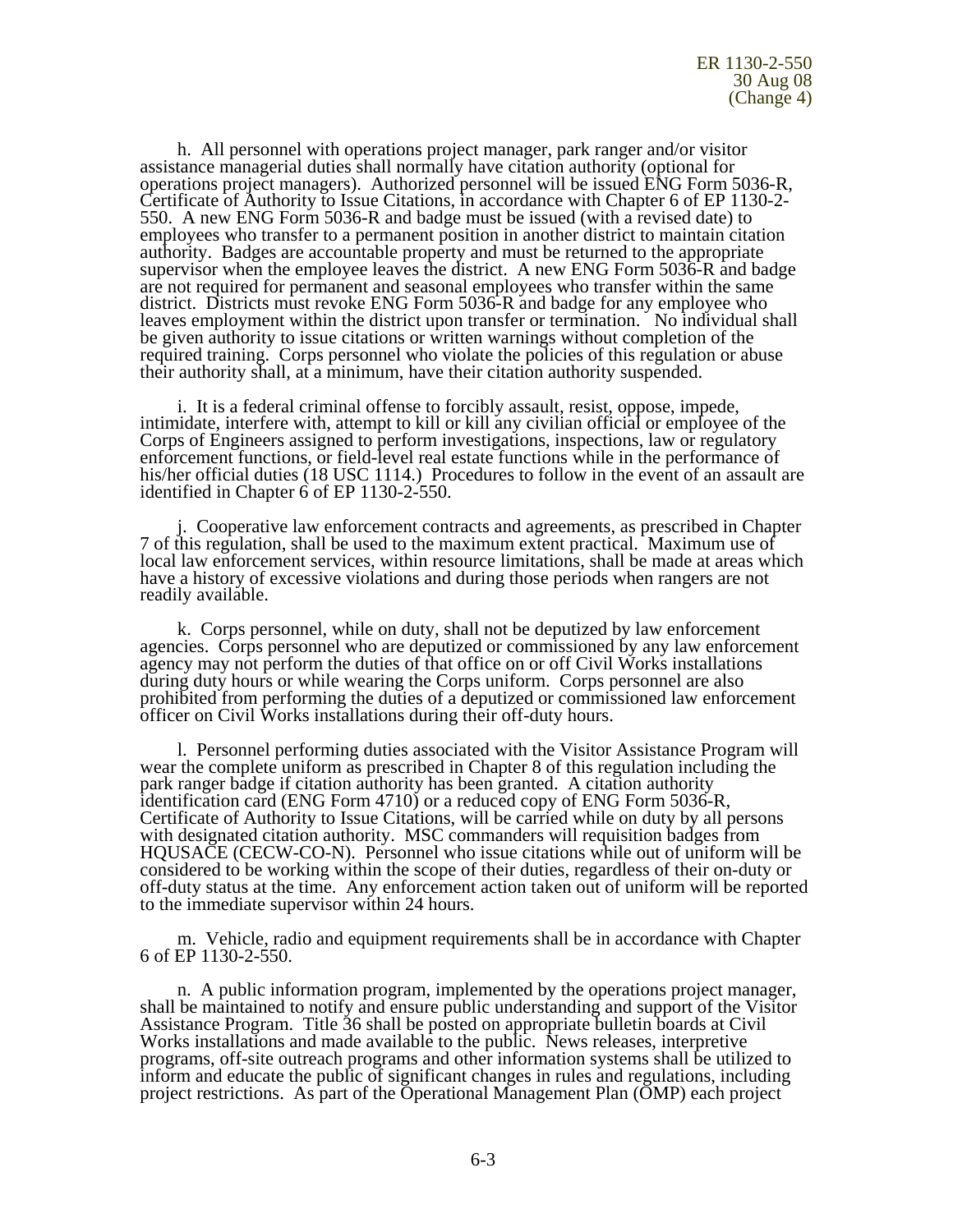ER 1130-2-550 30 Aug 08 (Change 4)

shall outline a plan of action regarding public relations as a continuation of communications with the public.

 o. Preventive vaccination, education and exposure treatment for blood-borne pathogens as governed by EM 385-1-1 and 29 CFR 1910.1030 is highly recommended for park rangers and other personnel with visitor assistance responsibilities, as detailed in Chapter 6 of EP 1130-2-550. Preventive vaccinations, education and exposure treatment will be provided by the Corps at no cost to the employee, and are not a condition of employment.

 p. All USACE commands having responsibility for Civil Works functions are authorized to participate in the "Corps Watch" property protection program as stipulated in separate guidance. This program is designed to reduce and deter property damage at Civil Works projects through the use of a national toll-free property protection hotline. Witnesses who provide information leading to the arrest and prosecution of perpetrators may be eligible for a monetary award.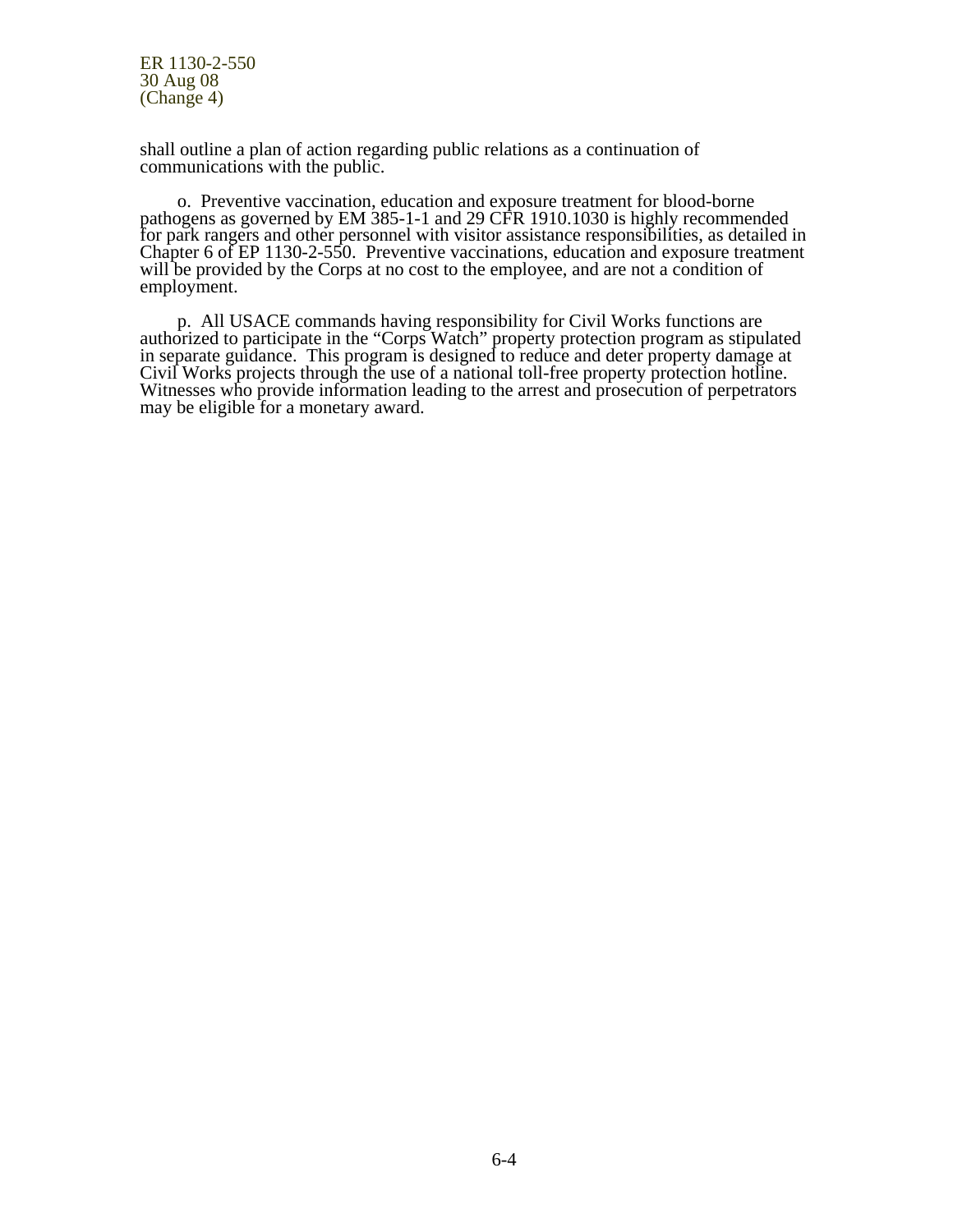#### <span id="page-30-0"></span>CHAPTER 7 - COOPERATIVE AGREEMENTS FOR LAW ENFORCEMENT SERVICES AT CIVIL WORKS WATER RESOURCE PROJECTS

7-1. Purpose. This chapter establishes the policy for the implementation and management of cooperative agreements for increased law enforcement services at USACE civil works water resource projects.

7-2. Policy. In accordance with Section 120, PL 94-587, (90 Stat. 2917), Water Resources Development Act (WRDA) of 1976, as amended by PL 96-536, (94 Stat. 3166), it is the policy of the Corps of Engineers that:

a. District commanders are delegated the authority to contract and/or enter into cooperative agreements with states and their political subdivisions to obtain increased law enforcement services at civil works water resource projects to meet needs during peak visitation periods and to augment the citation authorities granted to the Corps under 36 CFR Chapter III, Part 327 (Title 36). Specific guidance on the establishment of these agreements and the reporting thereof is provided in Chapter 7 of EP 1130-2-550.

b. In addition to the enforcement of state or local laws, Cooperative Agreements for law enforcement services may be used for other related activities such as, but not restricted to, patrols in remote areas, serving bench warrants, fee collection and other services as determined by the Operations Project Manager. The activities included in an agreement depend on what can be negotiated with the law enforcement agency. In no case will agreements include the provision of water safety patrols or the enforcement of state boating laws.

c. Cooperative agreements for increased law enforcement shall be for those projects, or portions of projects, that are operated and maintained by the Corps, and shall be executed in order to supplement Corps staff in performing certain law enforcement activities as defined by the Visitor Assistance Program, per Chapter 6 of this regulation and PL 95-224, (92 Stat. 3), Federal Grant and Cooperative Agreement Act of 1977. Law enforcement services shall not be provided under this program to those outgrant areas operated and maintained by a non-Federal sponsor.

d. In order to provide reimbursement for law enforcement services supplied by a state or local enforcement agency, a cooperative agreement, in conformance with the law enforcement cooperative agreement format specified in Chapter 7 of EP 1130-2-550, shall be executed and approved by the District Commander prior to the provision of such services. Once the agreement is signed, it shall be the Operations Project Manager's responsibility to ensure that the services are administered, managed, and inspected in the same manner and to the same level of quality as any other service-type contract.

e. Cooperative agreements shall be consummated only with those public law enforcement agencies legally empowered to enforce state and local criminal and civil laws on the projects for which increased law enforcement is being sought. Non-Federal law enforcement personnel employed to fulfill the conditions of cooperative agreements for increased law enforcement shall meet all the qualifications, including minimal law enforcement training, required by state and local laws and regulations.

f. The cooperator shall provide personnel, equipment and supplies which are required to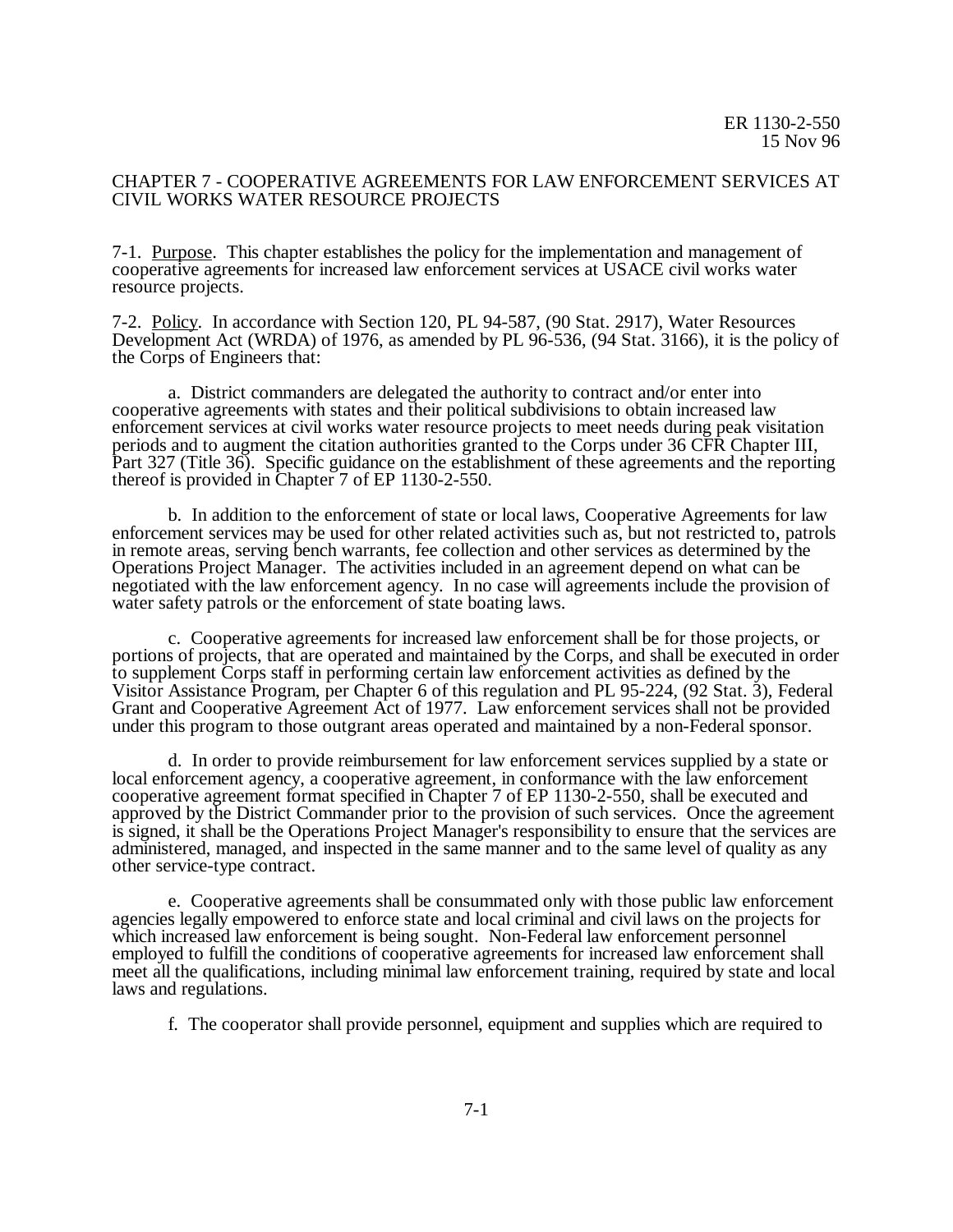#### ER 1130-2-550 15 Nov 96

provide the increased law enforcement services agreed upon with the Corps. The Corps shall not reimburse the cooperator for the purchase of any equipment or supplies desired by the cooperator for use under this program. However, the Corps shall reimburse the cooperator for the reasonable costs incurred in the rental or use of such equipment which is allocated to the work performed under the agreement. Such costs may include: (1) a depreciation or use allowance for such equipment as determined by the service life evaluation system used by the cooperator, and (2) the costs of necessary maintenance and repair of the property which neither adds to its permanent value nor appreciably prolongs its intended life, but keeps it in efficient operating condition.

g. State and local law enforcement agencies generally have the same authorities and law enforcement responsibilities on lands administered by the Corps as they do elsewhere in their respective jurisdictions. Because of this, requests by a District Commander, or authorized representatives of the commander, for emergency or unanticipated law enforcement assistance shall normally be considered nonreimbursable. Corps project management authority in no way diminishes or otherwise limits existing law enforcement responsibilities of the state or local government.

h. Non-Federal law enforcement personnel shall not be given Federal citation authority for enforcement of regulations contained in Title 36. Enforcement of Title 36 regulations shall remain the responsibility of the Corps.

i. Funding requests for law enforcement agreements shall be included as part of the O&M budget submittal for each fiscal year. HQUSACE (CECW-ON) shall issue MSC funding authority ceilings annually. Section 120(b) of PL 94-587, as amended, authorizes a maximum appropriation of \$10,000,000 per fiscal year for cooperative agreements for increased law enforcement.

j. Fiscal year data will be compiled and entered into the Natural Resource Management System (NRMS) as defined in Chapter 12 of EP 1130-2-550.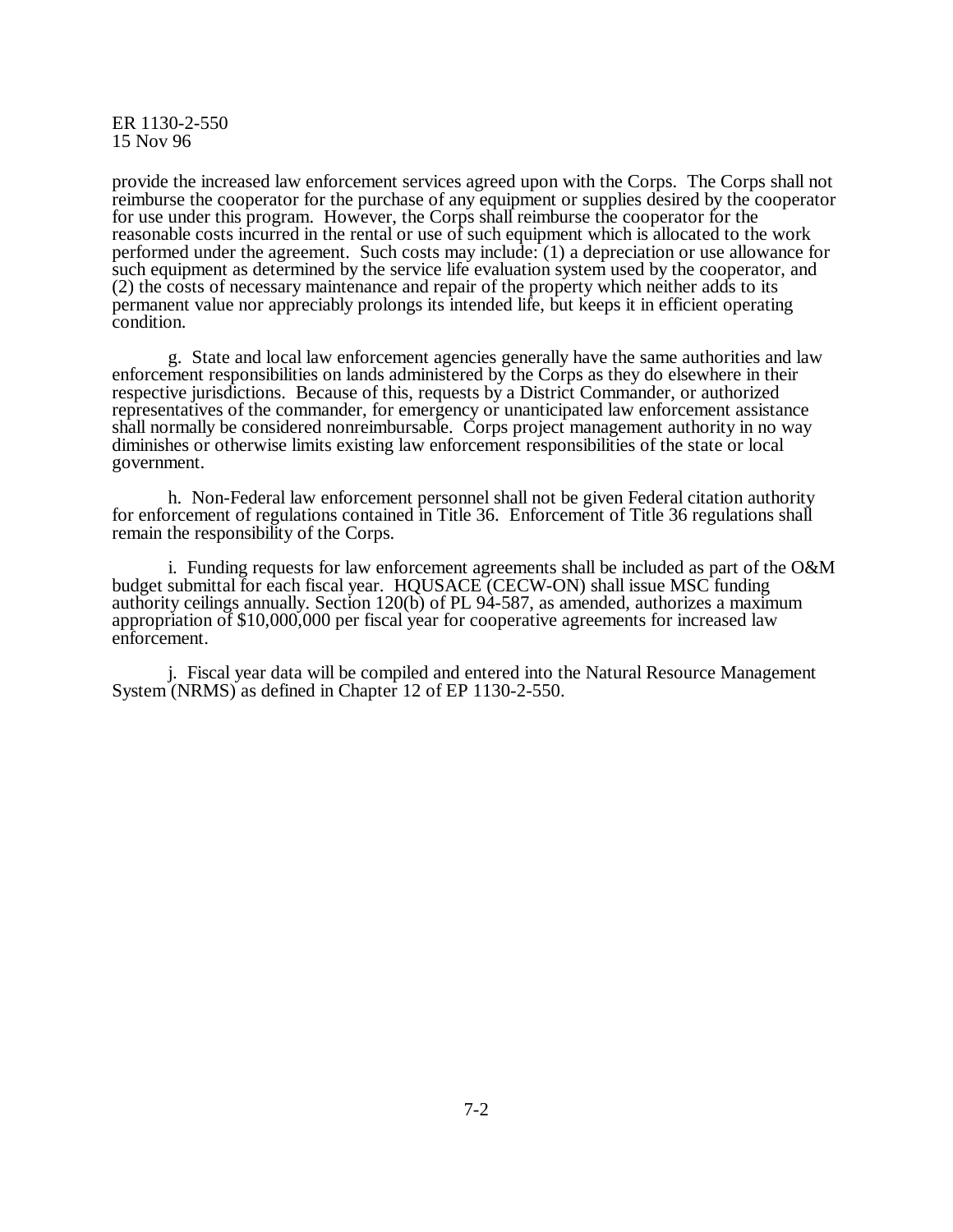## <span id="page-32-0"></span>CHAPTER 8 - UNIFORMS FOR NATURAL RESOURCES MANAGEMENT PROGRAM STAFF

8-1. Purpose. This chapter establishes the policy on uniforms for Natural Resources Management (NRM) personnel, and authorizes an initial uniform allowance and replacement allowances for personnel required to wear the uniform. Uniforms for NRM Maintenance Personnel and Lake Contract Maintenance Inspectors are specified in Chapter 14 of this regulation. This Chapter supersedes the 15 November 1996 edition of ER 1130-2-550, Chapter 8 and Appendices J, K and L.

#### 8-2. Policy.

a. The following NRM personnel are authorized to wear the uniform and shall wear the prescribed uniform components on a daily basis when performing NRM duties:

#### (1) Park Rangers

(2) Park Aides, visitor center staff and guides.

(3) Park/Resource/Lake Managers (unless authorized to wear appropriate civilian attire by the Chief, Operations Division).

b. The following NRM personnel are also authorized to wear the uniform:

(1) NRM specialists including but not limited to: foresters, fishery and wildlife biologists, outdoor recreation planners, environmental compliance coordinators and landscape architects working at water resource projects.

(2) District Office NRM staff as determined by the Chief, Operations Division.

(3) Administrative personnel at water resource projects who perform receptionist duties as determined by the Chief, Operations Division.

(4) Operations Managers who have citation authority and are performing NRM duties, as determined by the Chief, Operations Division.

c. Volunteers, contractors or Corps of Engineers personnel assigned to positions not included in the above list are not authorized to wear, and shall be prohibited from wearing all or any portion of the uniform.

d. Temporary personnel shall be provided the class of uniform (B, C, D) that is appropriate for their primary work assignment.

e. Uniform classes shall be designated B, C, and D in accordance with the following descriptions. See EP 1130-2-550, Chapter 8 for complete description of all uniform components and wear requirements for each uniform class. All Corps of Engineers NRM uniform items, badges, insignia, and patches are for official use, and only by persons authorized to wear the uniform. Personnel requiring or wanting a method to identify themselves as Corps of Engineers employees, and who are not authorized to wear the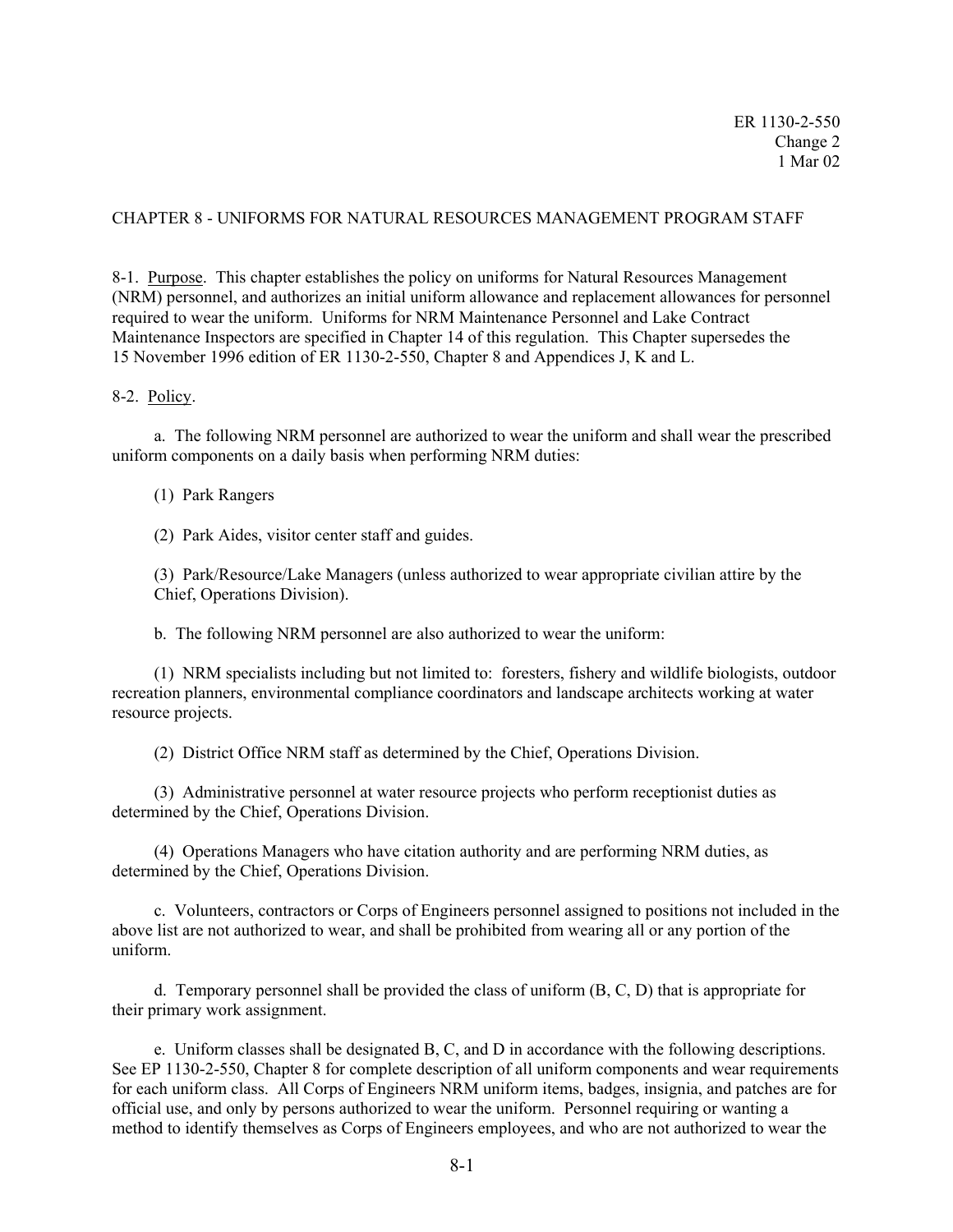ER-1130-2-550 Change 2 1 Mar 02

uniform may obtain a Corps of Engineers nameplate through the uniform contractor by local purchasing procedures.

(1) Class B - Duty Uniform. The Class B Duty Uniform is the prescribed daily uniform to be worn by authorized NRM personnel as identified in paragraph 8-2a and 2b. The Duty Uniform is divided into the following four categories: Daily Wear, Formal Wear, Ceremonies and Court, Maternity.

(2) Class C - Work Uniform. The Class C Work Uniform may be worn by NRM personnel at field office areas, only during special work situations, which are approved in advance on a case-by-case basis by the Park/Resource/Lake Manager. This uniform shall not be worn when meeting the public is the principal duty assignment. It is not to be considered as the daily uniform.

(3) Class D - Special Use Uniform. The Class D Special Use Uniform may be worn by NRM personnel at field areas only when engaged in the following specific work situations: boat patrol, beach patrol, bicycle patrol, and beach/boat interpretive programs, which are approved in advance on a case-bycase basis by the Park/Resource/Lake Manager.

f. Uniform procurement shall be by means of a centralized uniform distribution contract which provides a single source of uniform supply. The uniform supply contract shall be reviewed annually and updated as necessary by Headquarters, Natural Resource Management Branch (CECW-ON). Detailed guidelines on uniform procurement, accounting and other administrative requirements are contained in EP 1130-2-550, Chapter 8.

g. Uniforms shall be supplied through a credit allowance system managed by the centralized uniform distribution contractor. The allowance may or may not be sufficient to defray all uniform costs. Supervisors may require that personnel procure additional official uniform items from the approved supplier at their own expense. Initial and replacement allowances shall be provided in accordance with the provisions of PL 98-63, as amended.

h. Personnel authorized to wear the NRM uniform under this regulation are prohibited from wearing uniform components from other uniform programs, including the Operations and Maintenance Uniform Program as prescribed in Chapter 14 of this regulation. Outdated NRM uniform items are also prohibited. As uniform items are replaced, personnel will be notified by Headquarters, Natural Resource Management Branch (CECW-ON) when the replaced items are no longer authorized for wear.

i. Certain items of apparel such as shoes and safety equipment are not furnished or covered by uniform allowances. The field office, either through local purchase or District office central procurement, will provide those individuals authorized to wear the uniform with the following approved items or services as needed for the performance of their duties:

(1) Black, plain toe, polished, safety dress shoes or boots (suitable for both office and all weather field applications).

(2) Black, plain toe, all weather safety work boots for wear with Class C uniforms.

(3) Black deck/athletic shoes suitable for wear with Class B, C and D uniforms while on boat, beach, or bicycle patrol.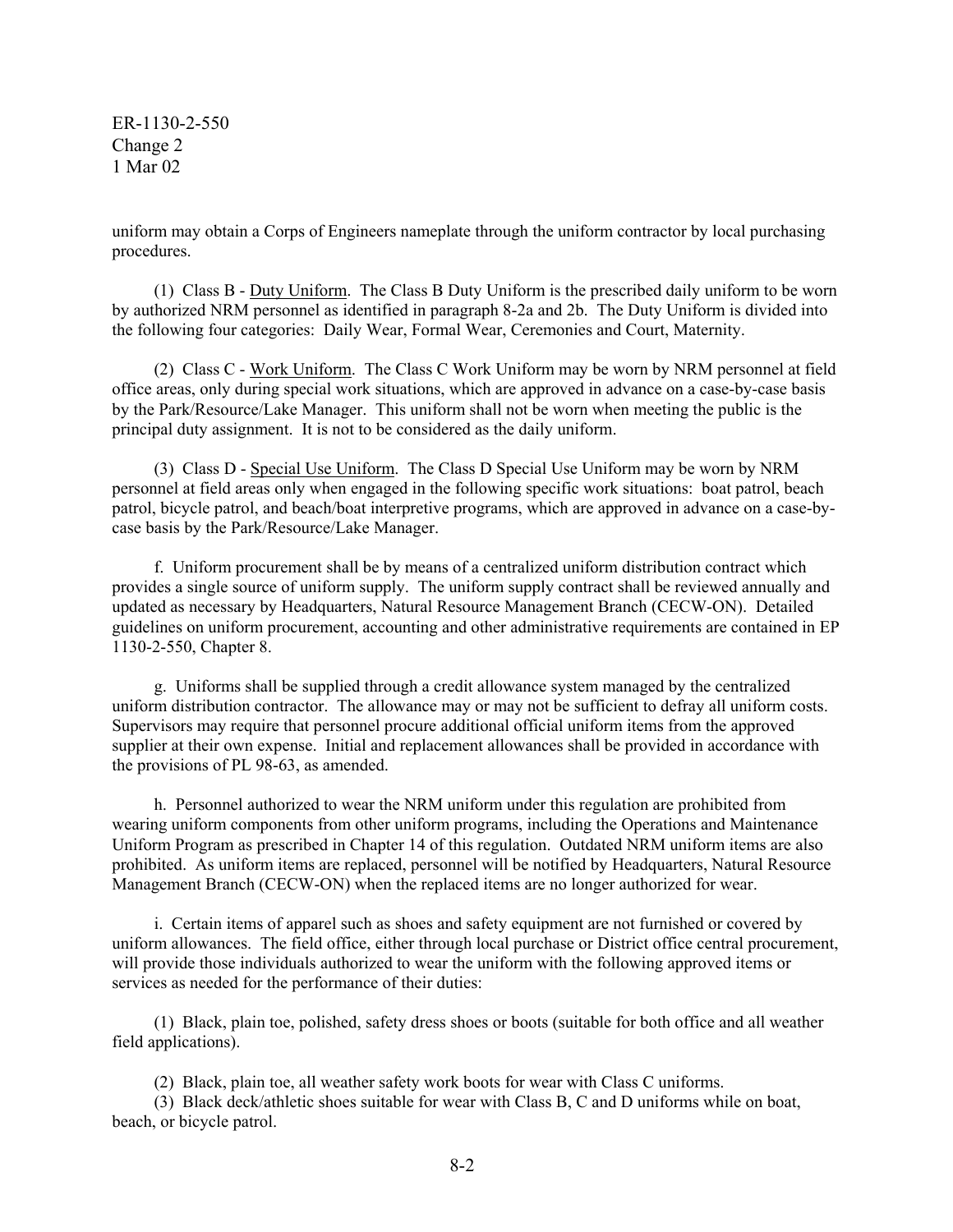- (4) Black or white bicycle helmets for wear during bicycle patrol.
- (5) High-visibility orange vests (snap-on, tie-on, etc.).

(6) U.S. Coast Guard approved flotation coat and/or life vests, high visibility orange color.

- (7) Belt type key holder.
- (8) Badge holder.
- (9) Personal Protective Equipment (hard hats, ear protection, work gloves, etc.)

(10) Alterations of uniforms as deemed necessary by the supervisor and only when the employee has been unable to obtain a properly fitted uniform from the uniform supplier.

j. New personnel who are required to wear the prescribed uniform shall obtain, or be furnished, the necessary uniform items as soon as practical after entering on duty. Applicants who are applying for a uniformed position shall be made aware of the uniform requirements prior to hiring.

k. Uniformed individuals are responsible for their professional appearance and shall wear the uniform in a manner that commands respect for both themselves and the Corps of Engineers. Supervisory personnel are responsible for the enforcement of appearance standards as prescribed in this regulation and in EP 1130-2-550, Chapter 8. Wearing the uniform in accordance with these standards is a condition of employment, and shall be included as an element in the uniformed employee's Total Army Performance Evaluation System (TAPES) individual performance standards. The supervisor's enforcement responsibilities and personal uniformed appearance shall be included as evaluation elements on his or her TAPES performance standards.

(1) Exceeding the element can be accomplished by consistently wearing the uniform in compliance with the regulation, and/or going beyond the standard. Examples of exceeding the standard include: regularly ironing and/or starching the uniform, consistently having polished shoes and wearing proper uniform components, and consistently presenting a professional uniformed ranger image.

(2) Meeting the element can be accomplished by regularly wearing the uniform in compliance with the regulation. All items are worn correctly and in the appropriate situations. Examples of meeting the standard include: occasionally having unpolished shoes, wrinkled shirts, and/or trousers without creases.

(3) Needs Improvement would result when the employee is often out of compliance with the uniform regulation. Examples include: Mixing of the different classes of uniforms (i.e. wearing the baseball cap with the duty uniform when not on boat patrol), failing to wear a tie with the long sleeve shirt when in formal situations and/or often having unpolished shoes, wrinkled or shabby uniforms.

(4) Failing the element would result when the employee is regularly out of compliance with the uniform regulation. Examples include: wearing unauthorized items with the uniform, wearing Class C or D uniforms on a daily basis, consistently wearing torn, soiled or shabby uniform components.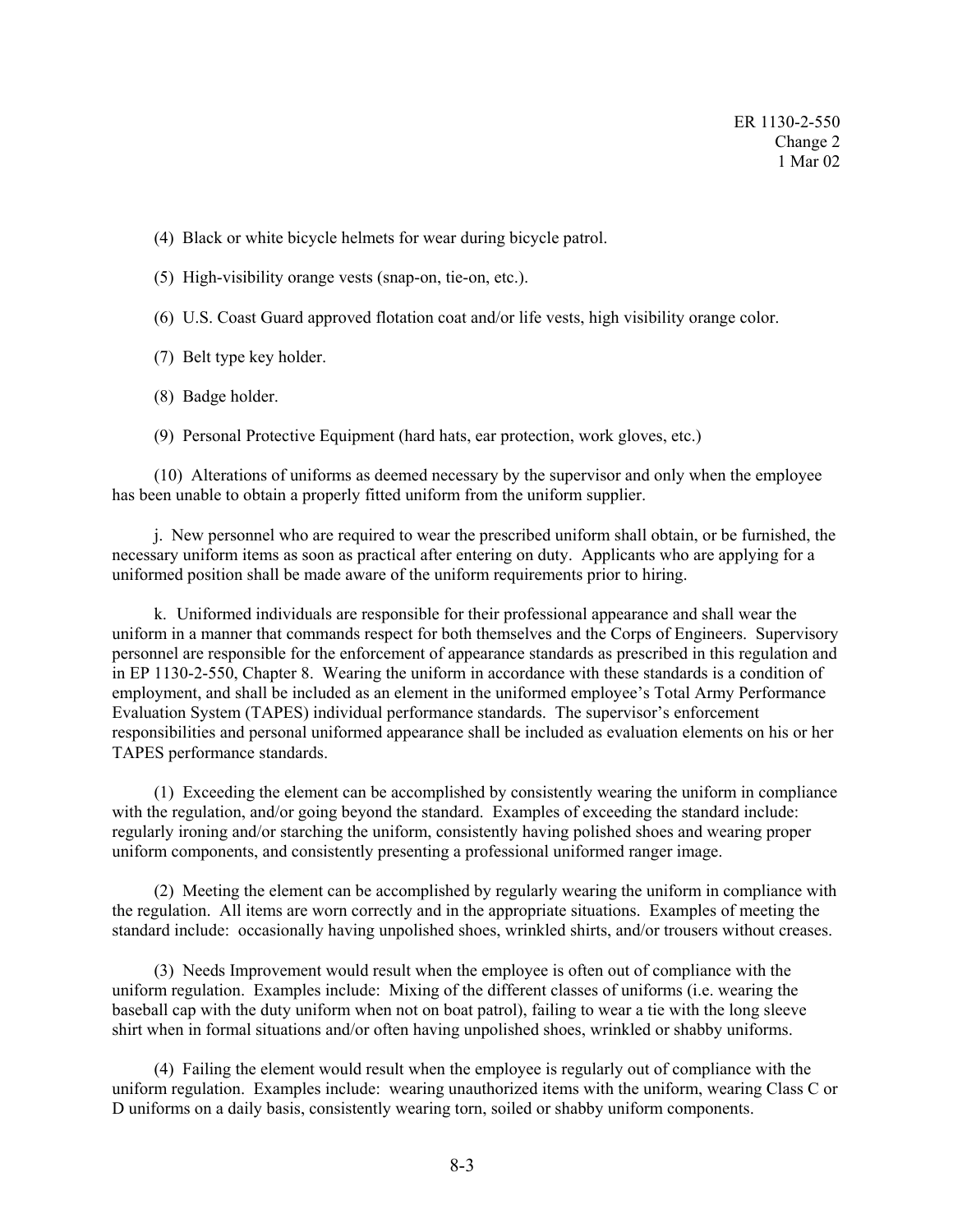ER-1130-2-550 Change 2 1 Mar 02

l. The badge will be centrally procured and transferred from CECW-ON to each Major Subordinate Command/Division (MSC) and Division NRM office. Major Subordinate Commands and District offices shall maintain property records to assure the accountability of all assigned and unassigned badges. Individuals who are transferred to other positions outside of the MSC/District, or no longer have citation authority, shall return their badges to the issuing office. Badges that become unduly tarnished or scratched may, within local procurement procedures, be taken to a local vendor for refinishing. The cost of this service will be charged to the project.

m. The National Uniform Committee of the NRM Program shall function as an advisory committee. The committee shall provide field input and program recommendations to CECW-ON, submit draft regulation changes, and revise contract specifications.

(1) Each CONUS MSC (Continental United States Major Support Command) shall be represented on the committee. A mixture of MSC, District and Project personnel is required. Meetings shall be called on an as-needed basis. The committee members shall serve for a period of time determined by mutual agreement between the chairman and CECW-ON or for a period of six years. Replacement shall be on a rotational basis to avoid a large turnover of membership at any one time. The uniform committee chairman shall forward all nominations to CECW-ON for consideration and approval. The committee chairman shall serve for an indefinite period, with the length of duty to be determined by mutual agreement between the chairman and CECW-ON.

(2) Substitutions or deviations from the uniform specifications prescribed in EP 1130-2-550, Chapter 8 require prior approval of CECW-ON. Natural Resource Management personnel may recommend program changes, regulatory changes, specific substitutions or new uniform items to the District Uniform Coordinator. District Uniform Coordinators shall forward all appropriate comments to the division uniform committee representative for consideration at the next scheduled uniform committee meeting. After proper review, the proposal may be forwarded to CECW-ON for consideration.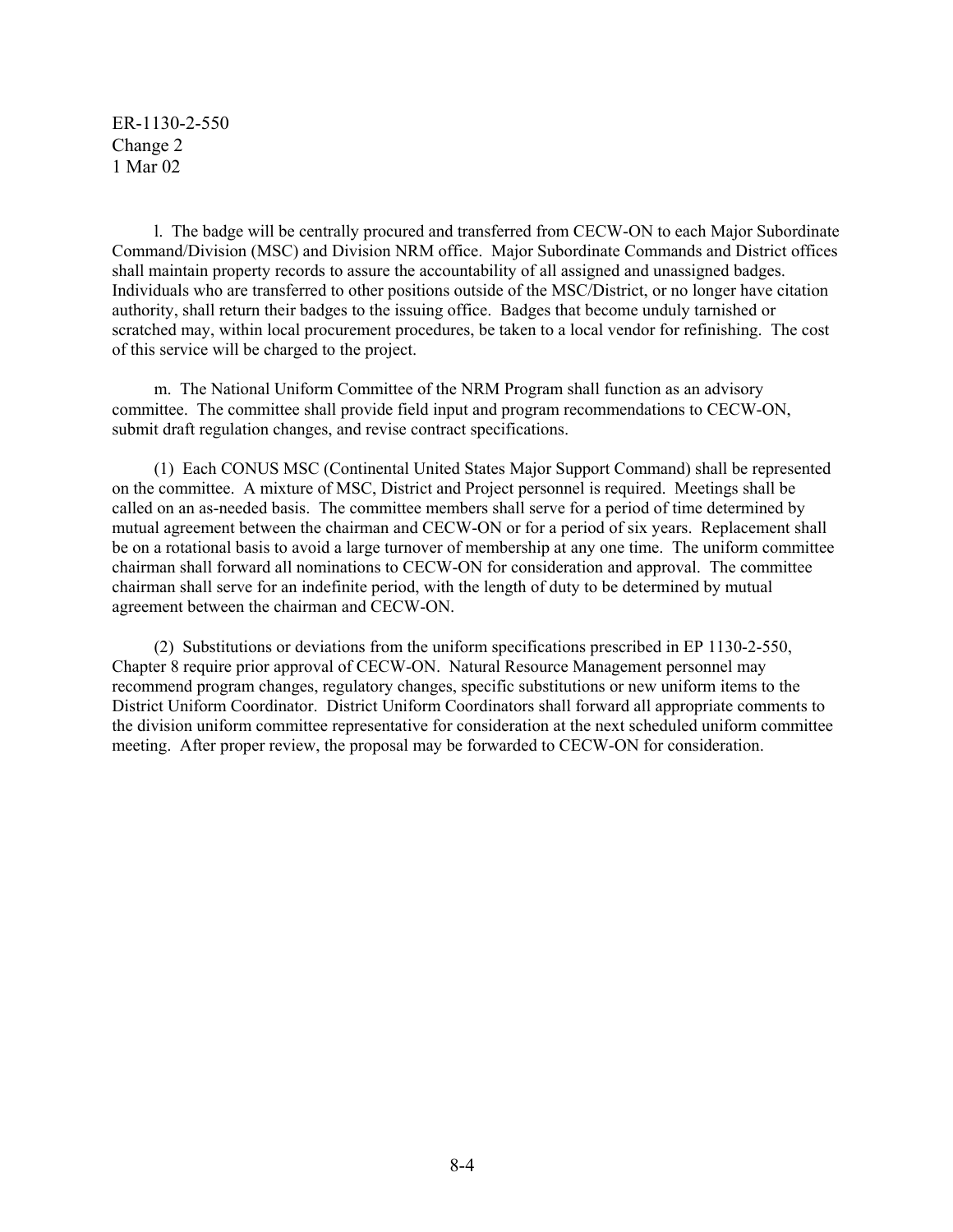# CHAPTER 9 - RECREATION USE FEES

9-1. Purpose. This chapter establishes the Recreation Use Fee Program at civil works water resource projects.

9-2. Goals. The goals of the recreation use fee program are:

- to recover a portion of the cost of administering, operating, maintaining and improving specialized recreation facilities, services, or supplies;

- to distribute public use more effectively to preserve resources and reduce overcrowding;

- to support the national economy through the provision of quality recreational experiences;

- to control facility use to deter incidences of vandalism and other disruptive behavior;

- to foster a responsible user ethic among recreation users.

9-3. Policy. It is the policy of the U.S. Army Corps of Engineers that fees shall be charged for the use of specialized recreation sites, facilities and services provided by the Corps.

a. Setting Fees.16 USC 460l-6a provides that users of specialized sites, facilities, equipment, or services provided at Federal expense shall be assessed fair and equitable fees, with consideration for the following:

(1) Direct and indirect amount of Federal expenditure.

(2) Benefit to the recipient.

(3) Public policy or interest served.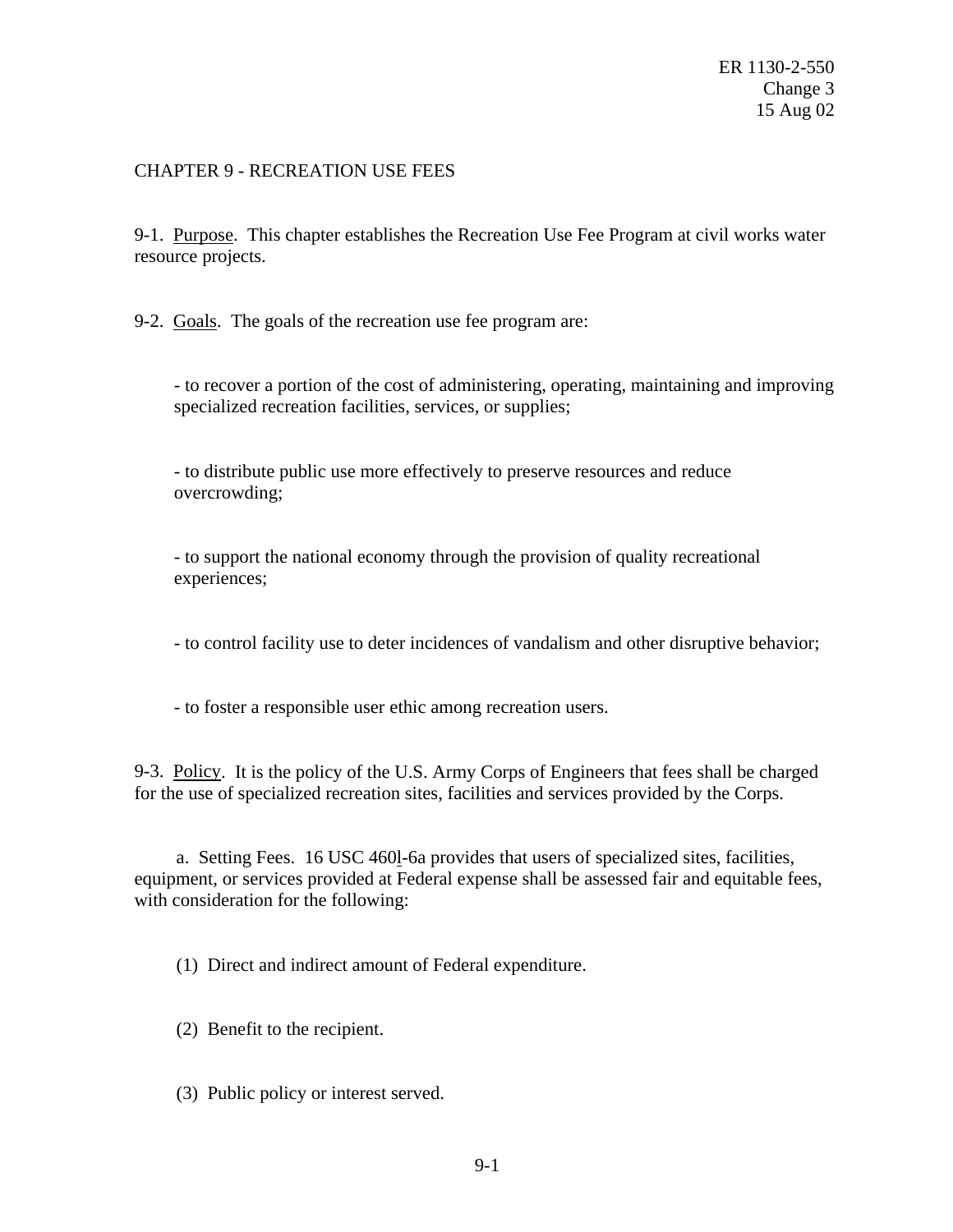(4) Comparability with recreation fees charged by other Federal and non-Federal public agencies and the private sector within the service area of the management unit at which the fee is charged.

(5) Economic and administrative feasibility of fee collection.

(6) Other pertinent factors such as improved security, reducing vandalism, protection of resources, and improving visitor contact.

b. Signage. All areas designated as recreation use fee areas shall be marked with appropriate signs that provide necessary instructions to users of the area with regard to collection of fees. The official U.S. Fee Area symbol shall be displayed at the entrance to designated "use fee areas."

c. Failure to Pay. Persons failing to pay established fees will be subject to citation under 36 CFR 327.23, Recreation Use Fees.

d. Entrance Fees. Section 210 of the flood Control Act of 1968 (16 USC 460d-3) provides that no fee will be charged for entrance to any Corps operated area. The Corps of Engineers does not sell or accept Golden Eagle Passports, the National Park Pass, or any State or local park passes.

e. Special Recreation Use Fees (SRUF). All recreation use fees collected will be deposited into the special account in the Treasury established for the Corps of Engineers under the Land and Water Conservation Fund Act. Subject to appropriations, funds shall be returned to the water resources development project at which the fees were collected. Funds generated from collecting recreation use fees are returned in O&M, General appropriations for operation, maintenance and improvement of recreation sites and facilities. The construction of new recreation facilities in existing areas or renovation and/or improvement of existing facilities may be accomplished with these funds if the goal of providing quality public recreation experiences with the most cost efficient management of water resource development projects can be met. New recreation areas may not be constructed without a cost share sponsor.

f. Public Relations. District Commanders will notify congressional representatives, as appropriate, of the use fee program in their congressional districts. In the interest of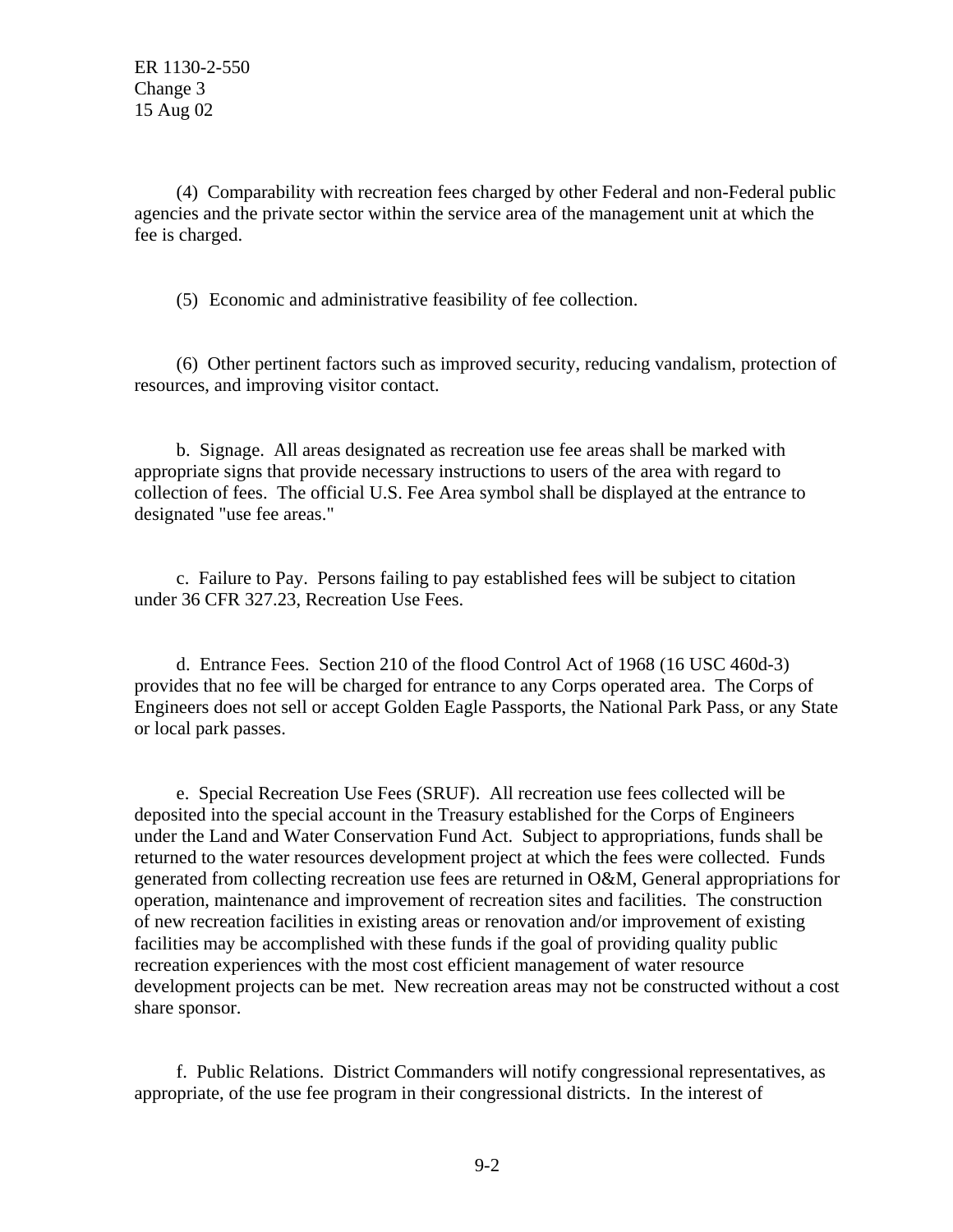informing the public of the use fee program, public relations activities will be conducted to disseminate information regarding this program before collection of fees begin.

g. Increasing Campsite Use. It may be appropriate to offer limited free camping at nonreservable campsites. The purpose of offering free camping is as a short-term promotional effort that will provide long-term benefits to both the Corps and the public by increasing the use of Federal facilities. Written documentation should include rationale for providing the free camping and number of coupons distributed. Free camping should be limited so as to avoid any perception that distribution involves a major give-away of Government resources.

## 9-4. General Fees.

a. Fee Schedules. District recommendations for proposed use fees for the next two years will be submitted to the Major Subordinate Command (MSC) Commander no later than 1 August each year. District commanders shall assess seasonal visitation patterns of individual fee areas to determine the period during which a fee program shall be in effect. It is anticipated that fees shall be charged at some areas throughout the summer months, while at other areas fees shall be collected throughout the year. The MSC Commander will review and approve or disapprove the recommendations*.* 

b. Guidance. Comparability studies will be conducted annually. Fees charged shall be based upon distinguishable differences between Corps facilities and services and those facilities and services provided by other Federal agencies, non-Federal agencies, and the private sector in the same service area. Specific guidance and criteria for researching and evaluating fees at other local recreation sites, for evaluating and determining fees for Corps sites, and for approving, reviewing, and auditing annual district fee schedules is found in Chapter 9, paragraph 9-3.c. of EP 1130-2-550.

c. Volunteers. Volunteers may be provided campsites at projects where their volunteer service occurs and not be required to pay a use fee. Day use fees may be waived for volunteers conducting recognized volunteer service on the day it is performed.

## 9-5. Camping Fees.

a. Applicability. A fee will be charged and a permit issued for single user unit campsites, group camp areas and specialized facilities in accordance with Appendix M of EP 1130-2-550. Camping fees will be charged on a per-site basis. Each campsite shall be rented to a single user/unit party, which does not exceed the established carrying capacity for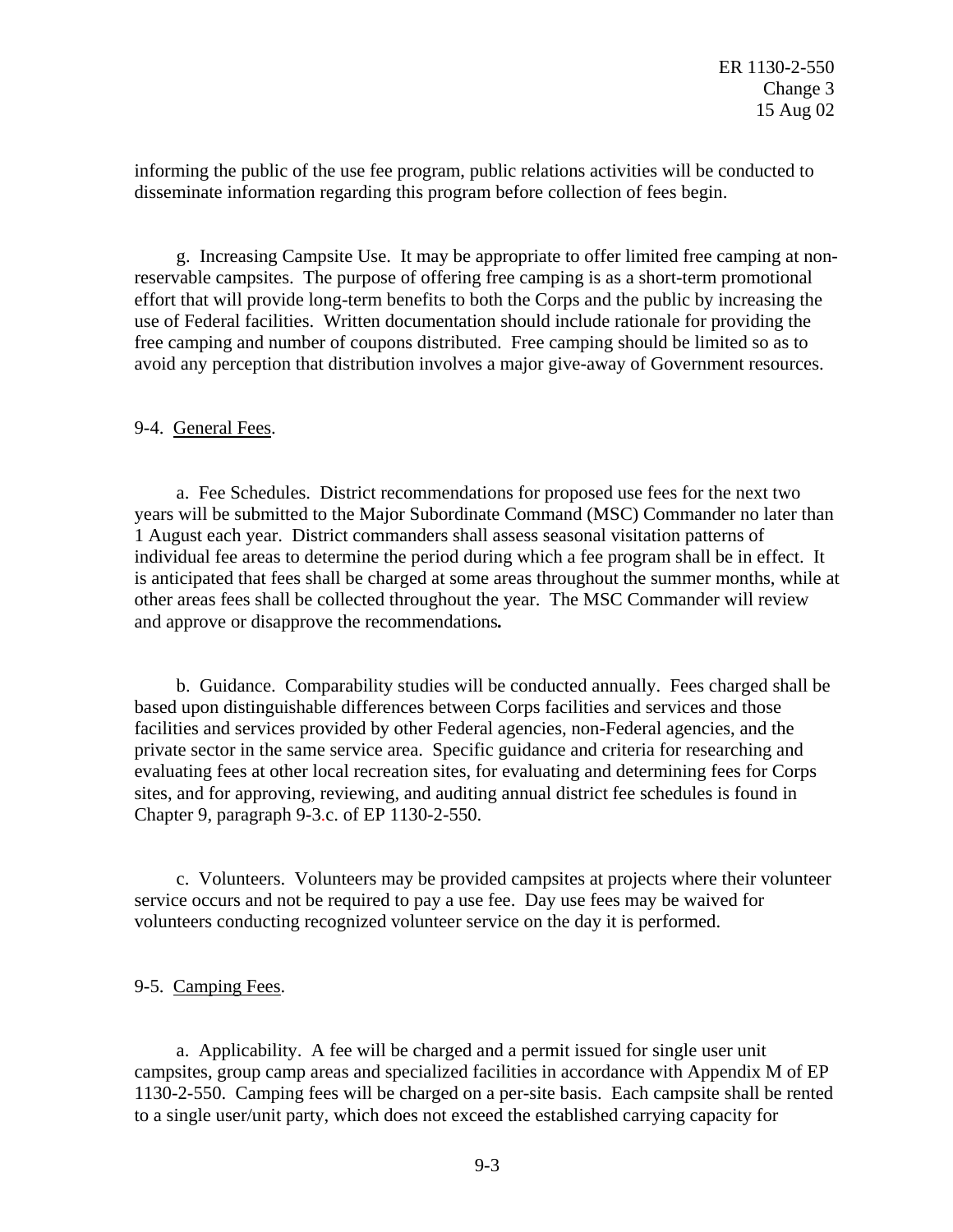persons, vehicles, or camping equipment for that site. These facilities shall be available on a first-come, first-served basis unless they are currently reserved through the NRRS™.

b. Carrying Capacity. Using a comparison of all components necessary, the Operations Manager shall determine the carrying capacity, in numbers of persons, vehicles, and camping equipment, for each campsite under his/her management. Except in unusual circumstances, this carrying capacity shall not be exceeded.

c. Variable Pricing.Variable pricing of fee campsites within a single campground shall be permitted based on documented differences in the quality or desirability of certain sites due to location or campsite amenities. Variable pricing for camping use shall also be permitted based on time differences, such as different days of the week, different seasons, or holidays.

d. Utilities. At sites with utility hookups, a charge for the utilities shall be included in the use fee regardless of whether they are used. No free utility services shall be provided.

e. Visitors.Visitors to registered campers in fee campgrounds may be charged use fees for use of specialized facilities. If charged, the fee shall not exceed 50 percent of the single user unit campsite fee and will also entitle the holder to use any or all day use facilities without paying additional use fees at the same project, on any day for which the permit is valid.

f. Camping Permit.The camping permit entitles the holder to use a designated campsite and related support and recreation facilities within the boundaries of the camp area where the designated campsite is located. It will also entitle the holder to use any or all Corps-operated day use facilities without paying additional use fees at the same project, on any day for which the permit is valid.

9-6. Day Use Fees.

a. Criteria.Day use fees may be collected at developed recreation areas and facilities including swimming beaches and boat ramps but not at areas which include only a boat ramp and courtesy dock. Fees will not be charged for the use or provision of visitor centers*,* drinking water, wayside exhibits, roads, scenic drives, overlook sites, picnic tables, toilet facilities, surface water areas, undeveloped or lightly developed shoreline, or general visitor information.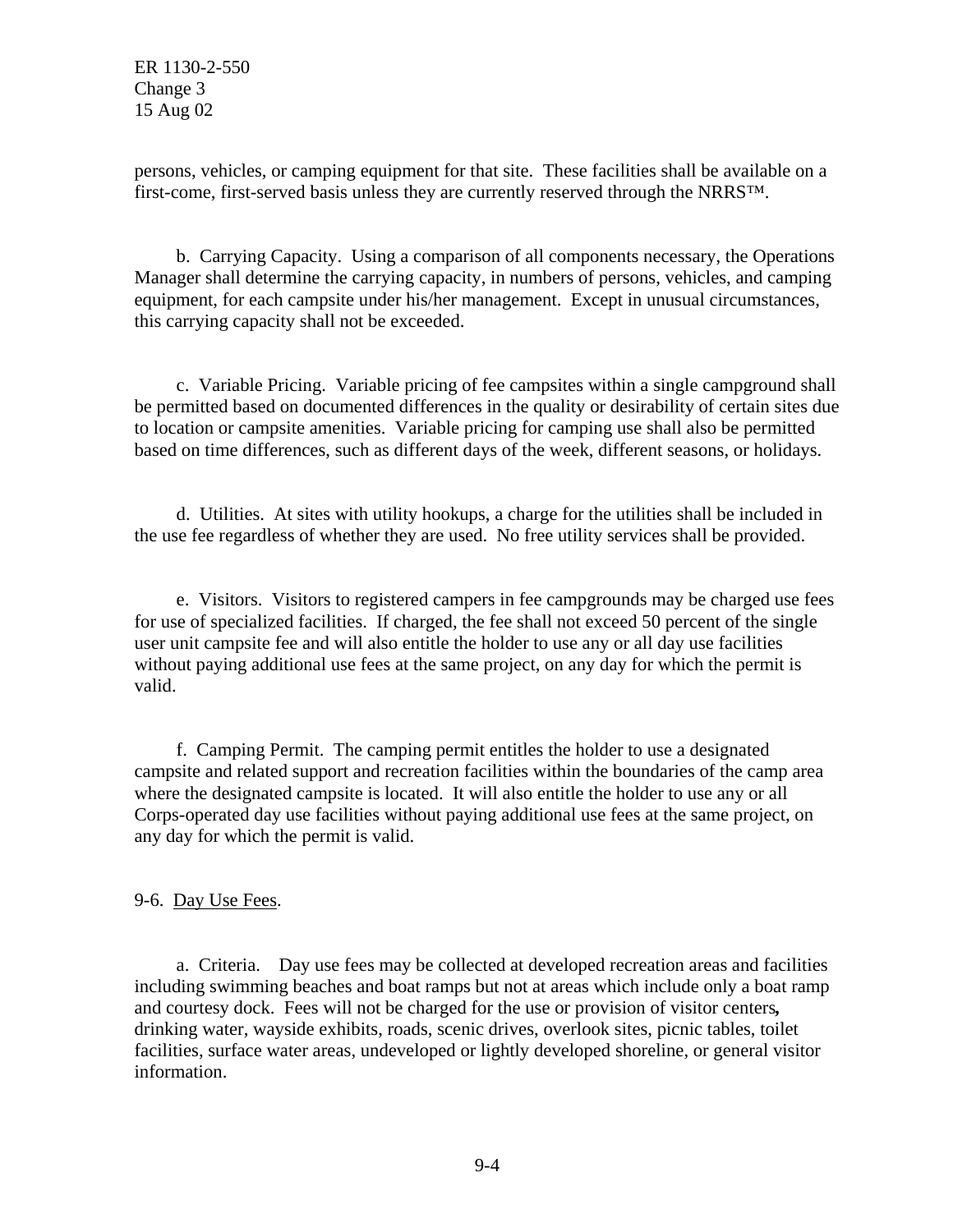(1) Day use fees will be charged where there is reasonable expectation that revenue will exceed costs of collection, to include implementation costs. Managers may choose to assess their fee collections programs, revenue and collection costs on a per project basis rather than a per park basis. The cost to collect includes (a) direct, on-project costs incurred for fee collection and remittance and (b) implementation costs amortized over the design life of the improvements. Cost and revenue estimates should be reviewed periodically by MSC commanders to assist in determining appropriate adjustments to the project fee collection program.

(2) No day use fee will be charged for children 12 years of age or younger.

 b. Annual Day Use Passes. An Annual Day Use Pass may be purchased for \$30.00. This pass permits the holder and all accompanying passengers in the vehicle to use any or all boat launch ramps and/or designated, developed swimming beaches at any Corps operated recreation area at any Corps project for that calendar year, except at facilities located within a fee campground and reserved exclusively for the use of campers. The annual pass is a decal, which is affixed to the back of the interior rear view mirror. On vehicles having no interior rear view mirror, the decal may be affixed at an alternate location, such as the left front bumper, the back of the left exterior rear view mirror, or the left front windshield, if permitted by the state Department of Motor Vehicles. Golden Age/Golden Access 50 percent discounts apply to the purchase of Annual Day Use Passes.

(1) Sales of Annual Day Use Passes and Golden Age Passports at outdoor recreation shows, special events, fairs, etc. is encouraged*.* 

(2) The selling of annual passes utilizing agreements, such as Challenge Partnerships with local businesses, cooperative associations or vendors is encouraged. Accounting procedures must be established at the local level to account for all sold and unsold passes as well as fee collections. Vendors are required to sell passes without markup.

(3) Annual Day Use Passes may be sold through the mail. Golden Age/Access discounts may be applied to annual passes purchased by mail, phone or fax if the applicant furnishes a photocopy of their Golden Age/Access Passport. Cash will not be accepted as payment for Annual Passes purchased by mail. Under no circumstances will a customer be asked to provide a credit card number via email.

(4) An additional annual pass may be purchased by the same individual for a reduced fee of \$15.00 for a second vehicle. Only one duplicate pass may be purchased at the \$15.00 fee for each full price Annual Day Use Pass purchased. The duplicate pass may be purchased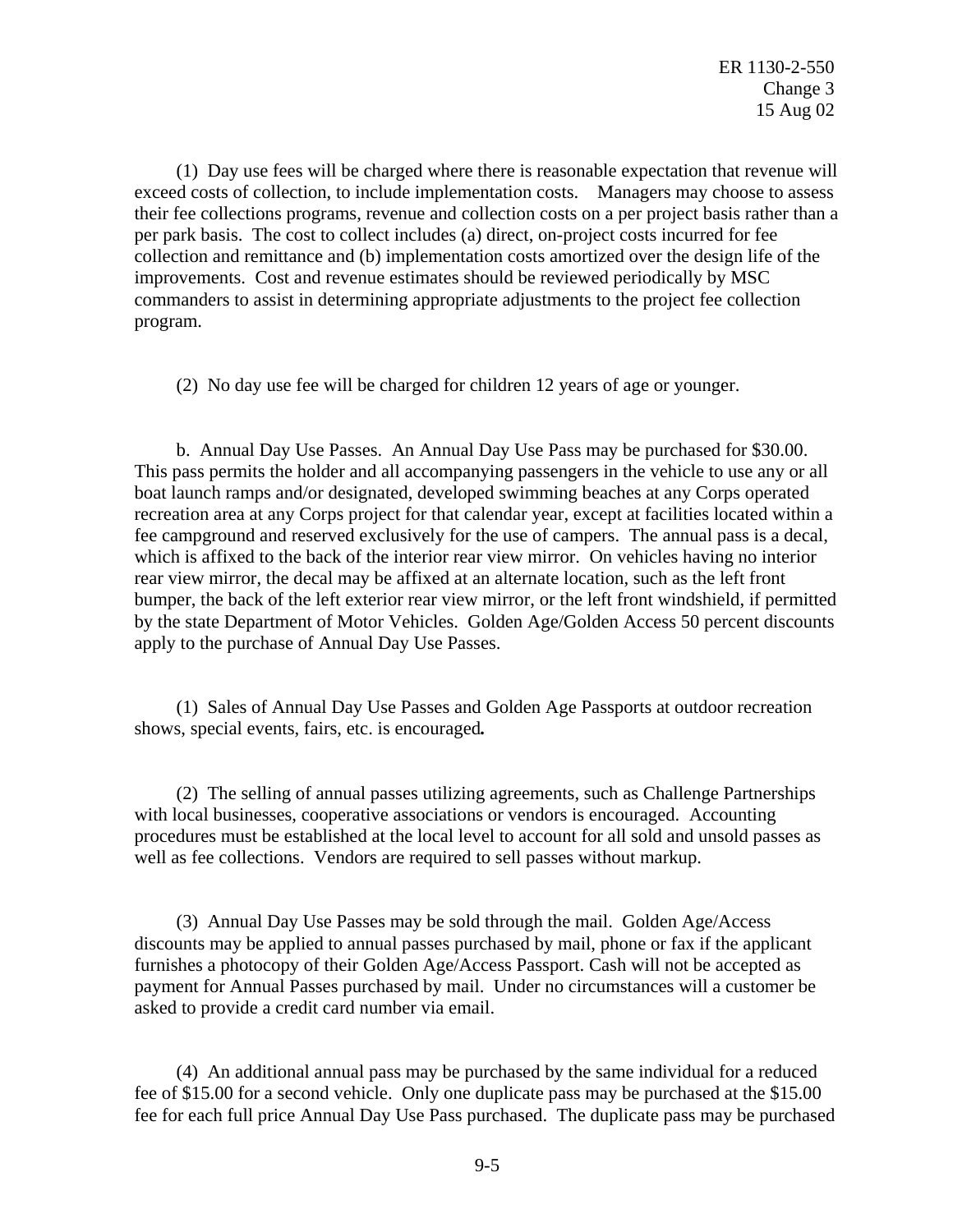at the same time as the original pass or at a later date if proof of original purchase is presented and no duplicate has been issued. The duplicate will be identified at the time of purchase by punching a hole or marking an "x" in the box marked "D".

(5) Annual Day Use Passes removed from vehicles that have been sold or destroyed will be replaced at no charge if the original pass is returned. In the absence of a returned pass, the full fee will be charged for a new annual pass. Passes lost due to vehicle theft will be replaced at no cost if proof of theft, such as police report or insurance document is provided.

 c. Day Use Fee Alternatives. Fees will be assessed either on a per facility basis or a per recreation area basis at any particular area. Only one alternative will be used within a single area. Fees assessed on a per facility basis allow for more detailed tracking of revenues.

(1) Per Facility - Boat Launching / Swimming.

(a) A day use fee of \$3.00 will be charged to use a boat launch ramp in a Corps operated day use recreation area. The fee will be charged at recreation areas having a boat ramp and one or more of the following facilities: restrooms, picnicking facilities, swimming facilities, or other developed recreation facilities. The boat launch fee will not be charged at boat ramps located in recreation areas which are exclusively campgrounds and reserved exclusively for the use of campers, or in recreation areas which provide only a boat ramp and courtesy dock. Payment of this fee entitles the user to launch a boat at any Corps operated recreation area at any Corps project on that day, except at boat ramps located within a fee campground and reserved exclusively for the use of campers.

(b) A day use fee of \$1.00 per person for each person over the age of 12, whether walkin or in a vehicle, up to \$4.00 per vehicle, will be charged for the use of a designated, developed swimming beach in a Corps operated day use recreation area. However, if a vehicle has more than eight passengers over the age of 12, there will be a fee of \$1 for each additional individual over the age of 12. The swimming beach fee will be charged at Corpsoperated, designated, developed swimming beaches, with the exception of swimming beaches located in recreation areas which are exclusively campgrounds and reserved exclusively for the use of campers. A designated, developed swimming beach is properly signed, buoyed and delineated in accordance with established design and safety requirements and may have one or more of the following attendant facilities: restrooms, change houses, picnicking facilities, or other developed recreation facilities. Payment of this fee entitles the user to use any developed beach at any Corps operated recreation area at any Corps project on that day, with the exception of swimming beaches located within fee campgrounds and reserved exclusively for the use of campers.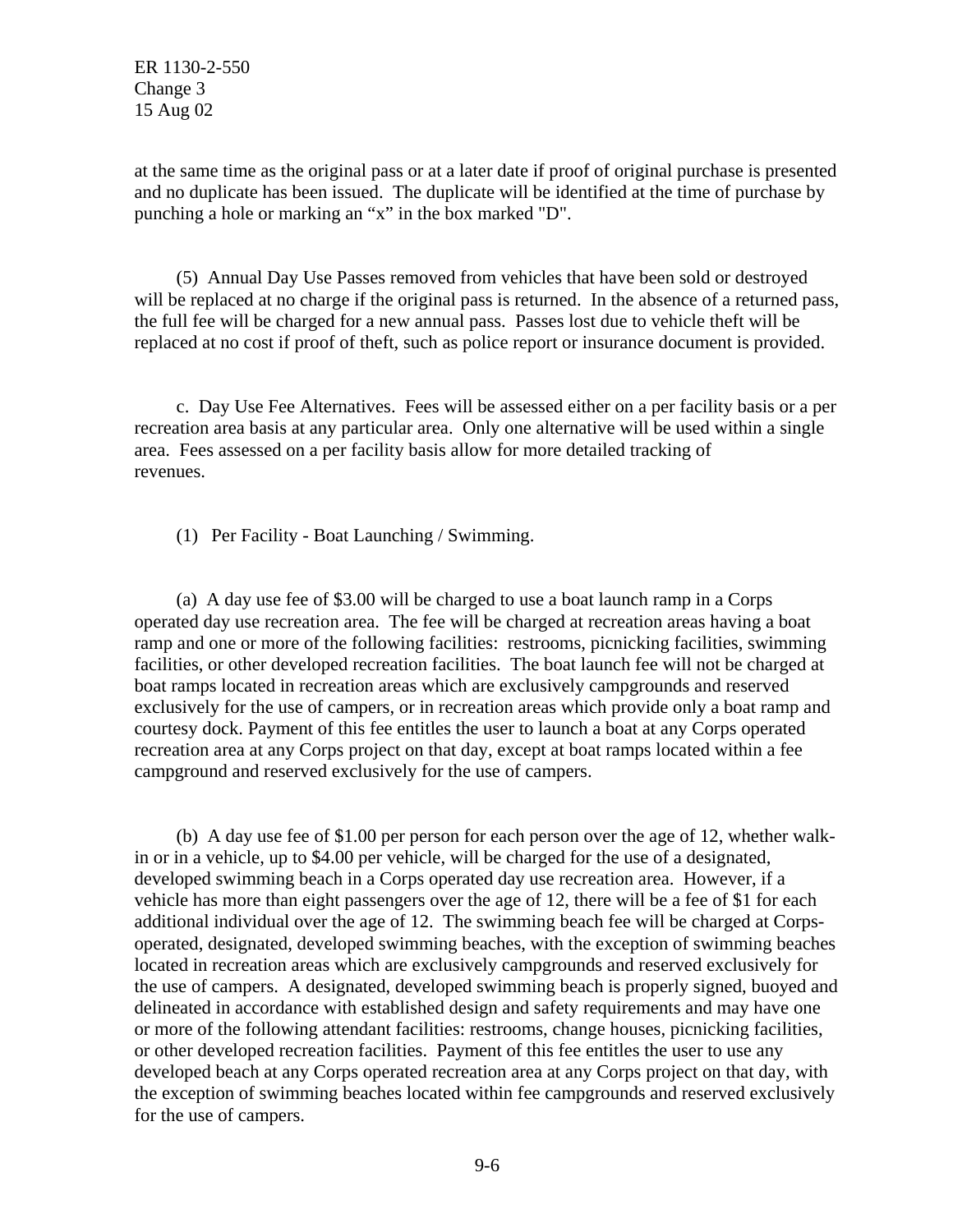(2) Area Fees.

(a) The option of charging a single fee for the use of all day use facilities in an area is simpler to administer and enforce. This option may be utilized where a boat ramp and/or a swimming beach exist in the same fee area. It expedites the fee collection process and reduces customer delays.

(b) The area fee is a facility use fee, not an entrance fee. Golden Age and Golden Access Passports 50 percent discounts apply. Golden Eagle Passports do not apply.

(c) The area fee will not exceed \$4 per vehicle or \$1 per person, if walking into the area.

d. Native American Indian Tribes. The District Commander may waive all day use fees for boat launching or swimming beaches for Federally recognized Native American Indian Tribal members consistent with rights reserved to the Tribes under law or treaties.

9-7. Special Use Fees.

a. Applicability. The charging of a day use fee at a recreation area does not preclude the charging of a fee for the reservation of a specialized facility or for a special event within the area. Neither does the charging of a fee for the reservation of a specialized facility or special event preclude the collecting of the established day use fee for the recreation area. Operations Managers should consider local situations when determining fee applicability.

b. Special Facility Use Fee. A fee may be charged for the use of specialized recreation facilities (e.g., group picnic shelters, multipurpose courts, amphitheaters, athletic complexes, etc.). Since this is a use fee, Golden Age and Golden Access discounts may apply.

c. Special Event Permit Fee. A basic fee of \$50 will be charged for each special event permit issued. Additional fees may be assessed in accordance with EP 1130-2-550, Appendix N. Activities for which special event permits may be required include, but are not limited to, water carnivals, boat regattas, music festivals, fishing tournaments and dramatic presentations. Since this is a permit fee, Golden Age and Golden Access discounts do not apply.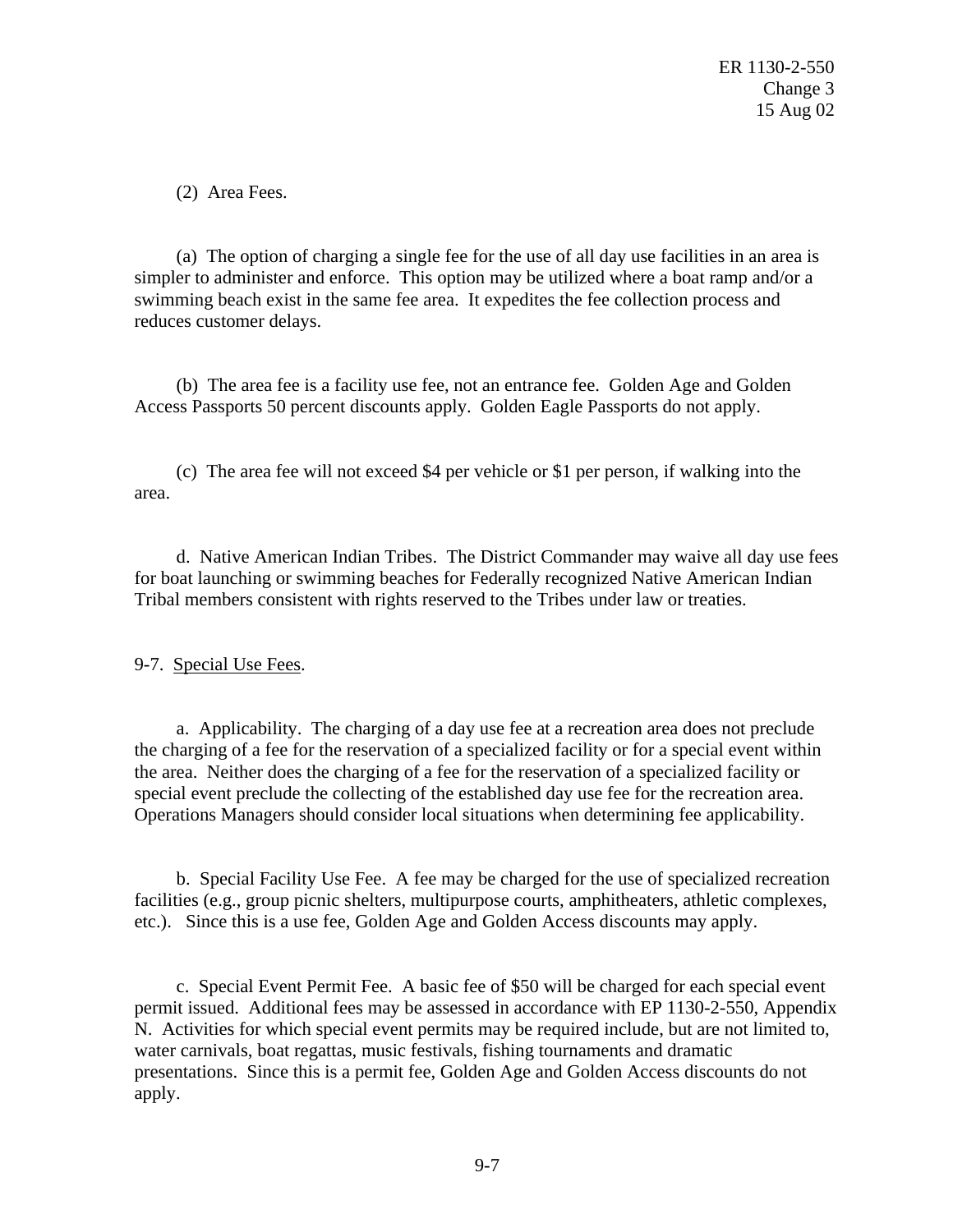(1) Special Event Permits shall include the prohibition relating to discrimination (see Appendix N of EP 1130-2-550 for text). Requests for special events permits citing "special circumstances" for participation requiring gender or age discrimination must be well justified. If the Operations Manager considers the justification adequate, he/she shall forward the request to the District Commander or higher authority for approval.

(2) Specific procedures for issuing Special Event Permits are included in Appendix N of EP 1130-2-550.

d. Special Activity Permit Fee. A Special Activity Permit for recreational activities on Corps land may be issued in accordance with Chapter 9, paragraph 9-6.d. of EP 1130-2-550. A permit fee may be charged to cover the administrative cost of the program. Since this is a permit fee, Golden Age and Golden Access discounts do not apply.

9-8. Other Equipment, Facilities and Services. Fees may be charged for outdoor recreation related equipment and services provided at government expense for visitor use. Examples include firewood, ice, laundry machine use, shower use, dump station use, parking, and equipment rentals, such as rent-a-tent.

a. Discretion should be used in charging fees for other equipment and services to assure visitors aren't charged more than once for the same services. For instance, paying campers using services such as showers and dump stations should not be charged separate fees for these services. In such cases, the availability of these services is appropriately considered when the camping fee is established. Separate shower or dump station fees may be charged for day users or transient visitors not paying camping fees.

b. Parking fees in campgrounds may be charged for users' vehicles parked in designated, improved parking spaces other than the campsite. No separate parking fees may be charged for user vehicles parked on the campsite in accordance with the established vehicle carrying capacity.

c. Fees should be established under this section only when a discrete, separate service is offered to visitors at government expense. This service must be directly and clearly related to the visitor's recreation experience.

d. Care should be taken to avoid a multiplicity of fees, to assure the costs to provide the service and collect the fees are not prohibitive, and to avoid the appearance of excessive fee collection.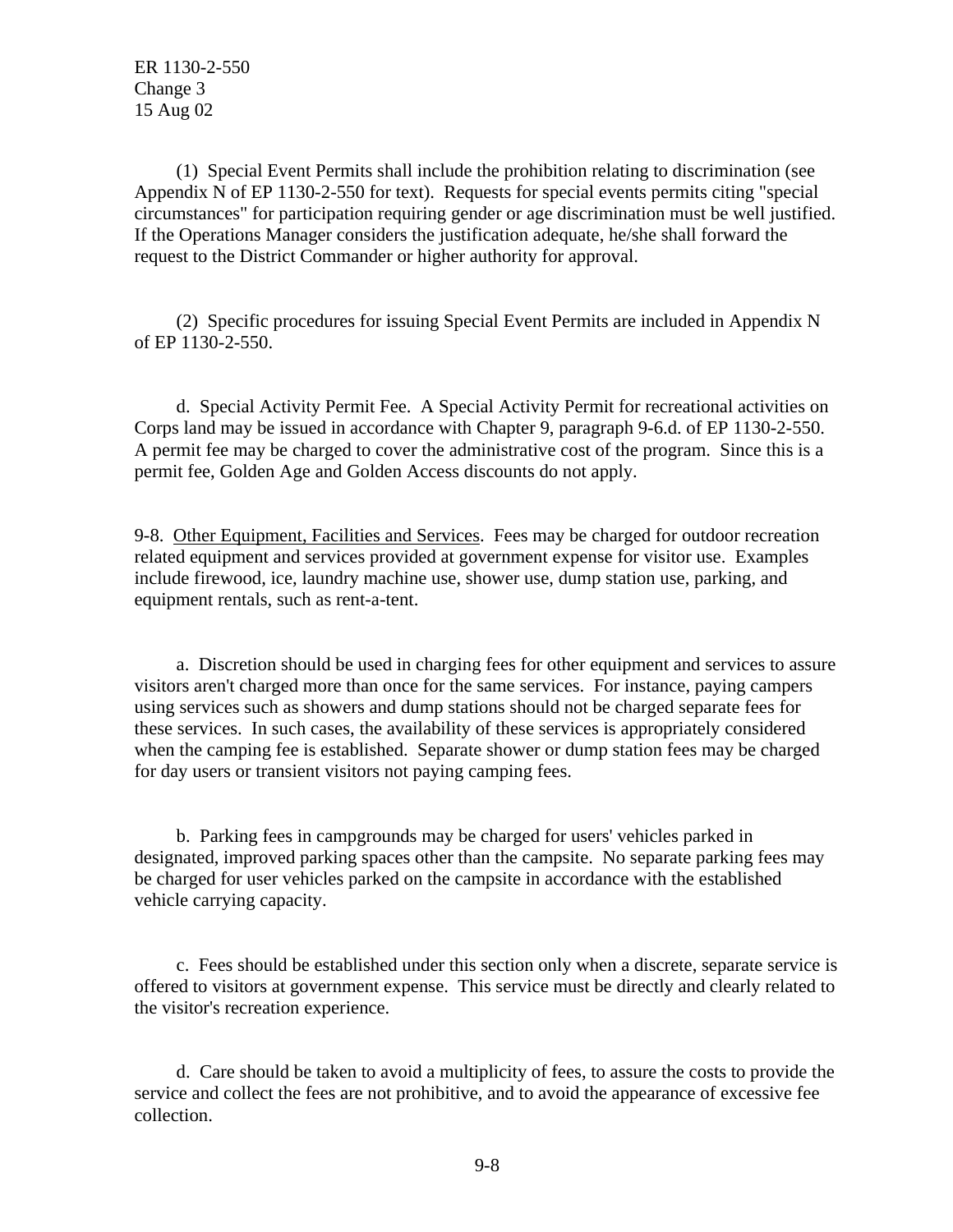## 9-9. Discounts.

a. Applicability. Golden Age and Golden Access Passports shall be made available to the public at all projects where use fees are charged. Projects without fee areas and districts or division offices may also issue these passports. Both passports are available to Corps offices from the USACE Publications Depot. The Corps does not issue or honor Golden Eagle Passports or National Park Passes.

(1) Lifetime Golden Age Passports are available for a fee of \$10.00 to all United States citizens and permanent residents 62 years of age and older. Applicants must appear in person and sign the Passport upon receipt, in the presence of the fee collector. Deteriorated cards will be replaced free of charge provided the old card is returned in exchange. Replacement of lost cards will require payment of the \$10.00 fee.

(2) Free, lifetime Golden Access Passports are available to United States citizens or permanent residents of the United States who have been medically determined to be blind or permanently disabled and are eligible to receive benefits under Federal law. Applicants must appear in person and sign the Passport upon receipt, in the presence of the fee collector. Complete procedures may be found in Chapter 9 paragraph 9-8.c. of EP 1130-2-550.

(3) A Golden Age or Golden Access Passport shall entitle the permittee and any person accompanying him/her in a single, private, non-commercial vehicle (or alternately, the permittee and his/her spouse, children, and parents where entry to the area is by any means other than a private, non-commercial vehicle) to a rate of 50 percent of the established use fees such as fees for swimming, boat launching, camping, and other equipment, facilities and services as described in paragraph 9-8 above. This 50 percent reduction is also applicable to use fees assessed passport holders who are visitors of registered campers and shower and dump station users. The reduction does not apply to group use fees unless all members of a group have such passports. Golden Age Passport or Golden Access discounts do not apply to Special Event or Special Activity fees.The reduction does not apply to fees charged by leaseholders or concessionaires.

(4) One original and one duplicate annual day use pass decal may be purchased by each Golden Age/Golden Access Passport holder. The decals will be identified at the time of purchase as discount Passport by punching a hole or marking an "x" in the box labeled "G". The duplicate will also be marked with an "x" in the box labeled "D".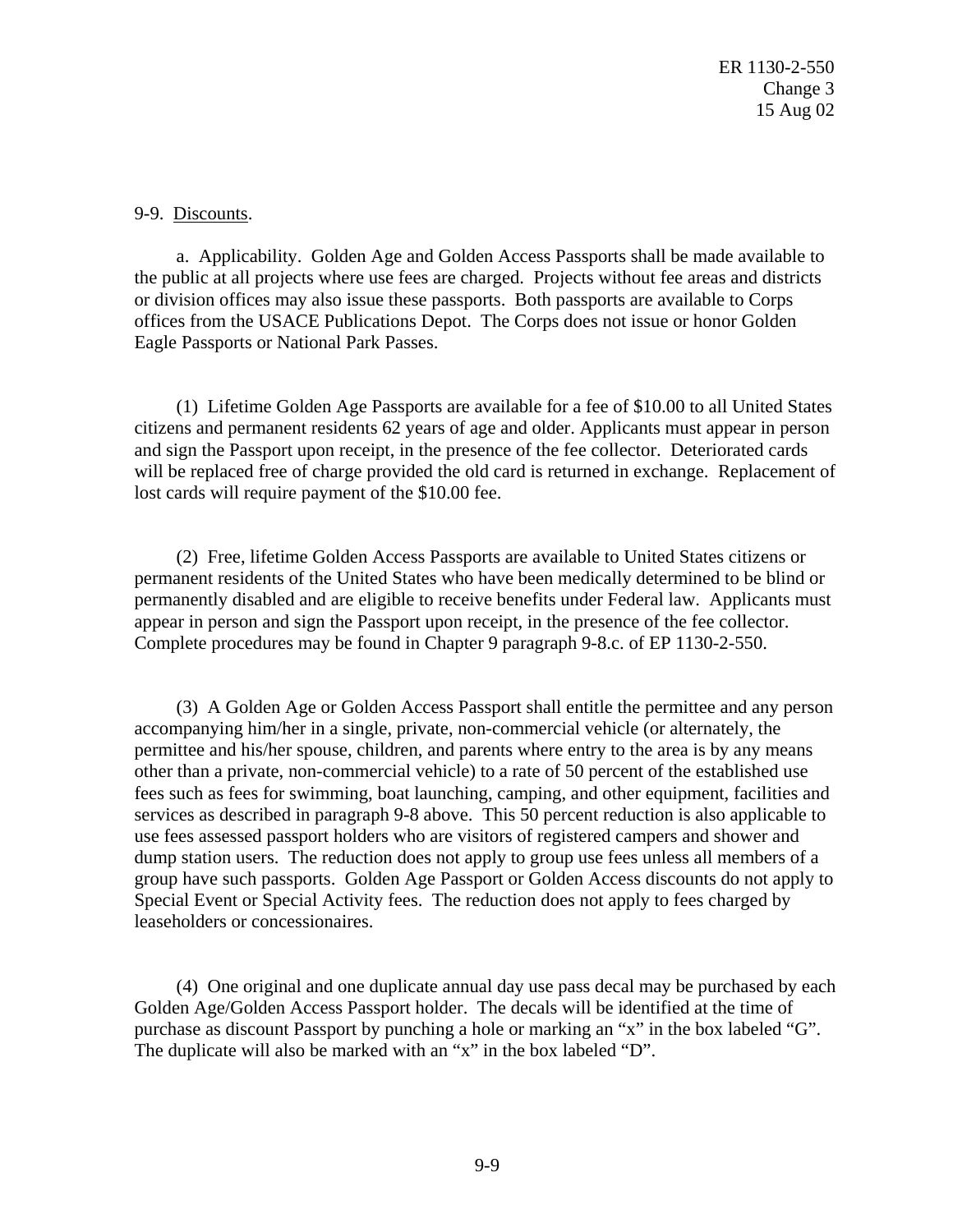b. Documentation. Offices that issue Golden Age and Golden Access Passports shall maintain the required documentation.

(1) ENG Form 4468-R, Golden Age Passport Record (shown in Appendix P of EP 1130-2-550), shall be used to record the recipient's name, evidence of eligibility (drivers license, fishing license, disability card, etc.), Golden Age or Golden Access Passport number, the issuing official, and the date of issue. Information recorded on ENG Form 4468-R will serve as a record of accountability for the passports issued and shall be maintained for one year.

(2) In accordance with the Privacy Act of 1974, each individual from whom this information is requested must be provided a Privacy Act statement, ENG Form 4468A (shown in Appendix P of EP 1130-2-550).

(3) ENG Form 4840, Golden Age Passport and Golden Access Passport Eligibility Statement, shall be completed for each passport issued if the applicant fails to provide documentation. Specific guidance on completing these forms is provided in Chapter 9, paragraph 9-8.b. of EP 1130-2-550.

9-10. Accounting.

a. Cost of Remittances. Various options exist to pay for cashier's checks, bank drafts, and money orders to remit fees. Further guidance may be found in Chapter 9, paragraph 9- 9.e. of EP 1130-2-550 and in ER 37-2-10.

b. NRRS™ Parks.In parks using NRRS™, fee collections will be transmitted using procedures established in the NRRS™ Operating Procedures Manual.

 c. Districts shall provide for the acceptance of credit cards for fee collection whenever feasible.

d. Refunds. Refunds for recreation use fees may be authorized for legitimate reasons at the Operations Manager's discretion. No refunds may be made at the project. No refund will be given for day use fees; fees for other equipment, facilities and services, as described in paragraph 9-8 above; or for annual passes.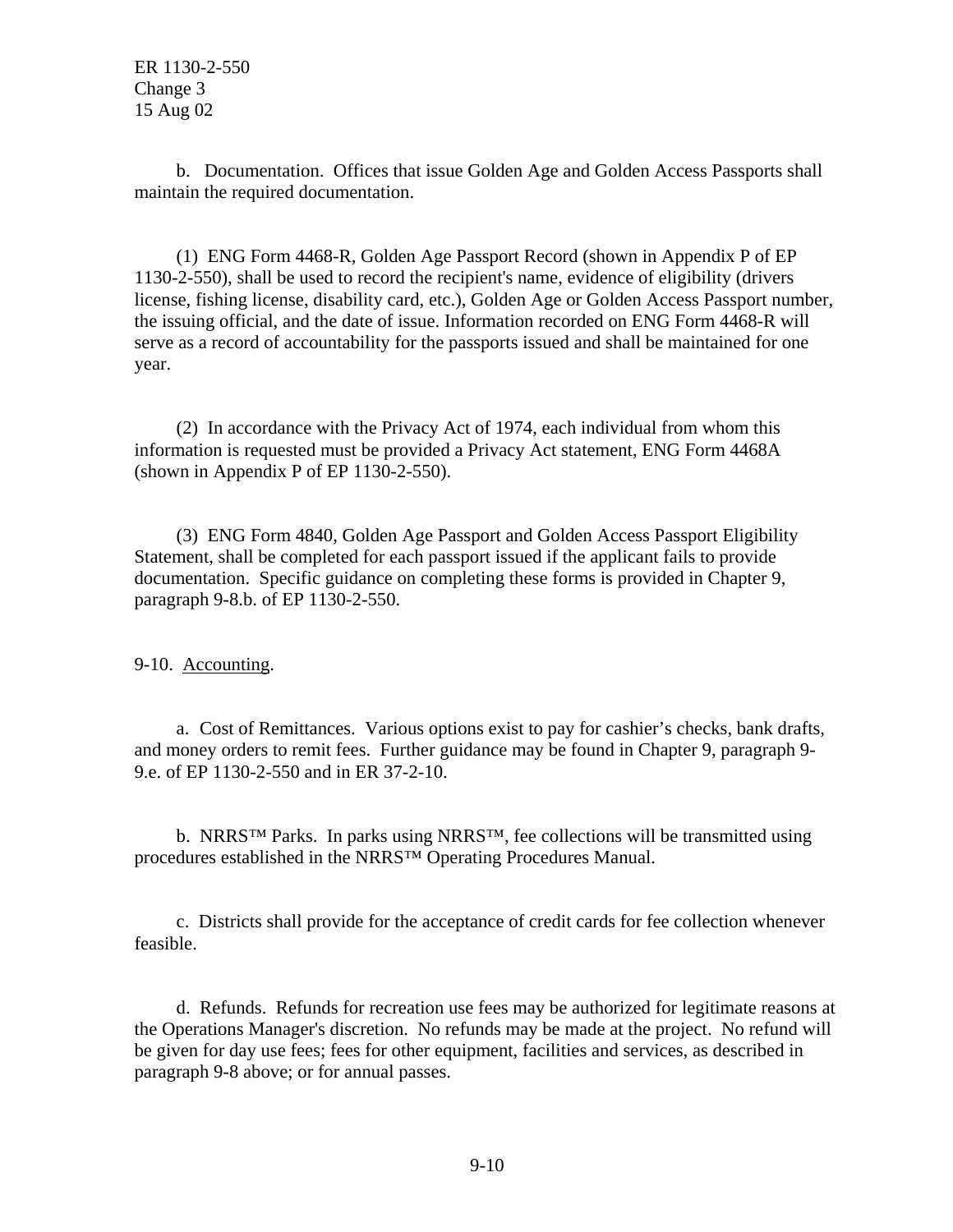(1) Refunds within the NRRS™ are processed according to the current NRRS™ Operating Procedures Manual.

(2) Other refunds may be requested upon presentation, either in person or by mail, of the recreation use fee receipt. If approved, the Operations Manager will forward the request to the servicing finance and accounting office, which will issue the refund. Details on refund request procedures are found in Chapter 9, paragraph 9-9.d.(2) of EP 1130-2-550.

e. Credit Vouchers. Credit vouchers are used to minimize the need to issue refund checks. Vouchers will not be given for day use fees (boat launching or swimming beach). Credit vouchers are not given for fees collected through the NRRS™. Procedures for issuing credit vouchers are covered in Chapter 9, paragraph 9-9.f. of EP 1130-2-550.

9-11. Security Measures. Managers will comply with Engineer regulations governing the security and storage of funds, particularly ER 37-2-10, Accounting and Reporting Civil Works Activities. Options for enhancing the security of personnel handling funds as well as safeguarding funds themselves are found in appendix O and Q and Chapter 9, paragraph 9-10 of EP 1130-2-550.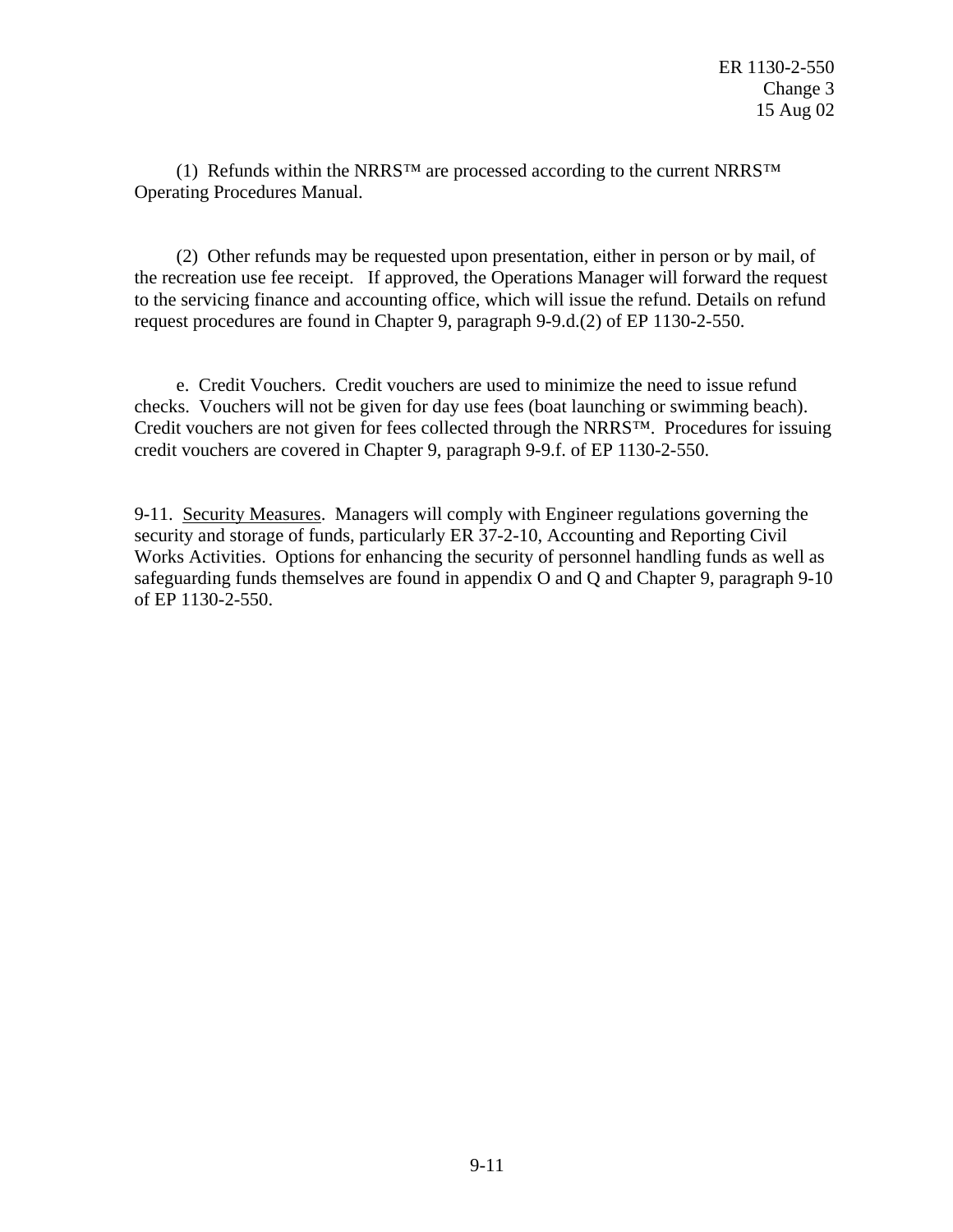## CHAPTER 10 - USE OF OFF-ROAD VEHICLES ON CIVIL WORKS PROJECTS

10-1. Purpose. This chapter establishes the policy for off-road vehicles (ORV) operations on USACE civil works project lands.

10-2. Policy. It is the policy of the Corps of Engineers that:

a. All lands and waters of civil works water resource projects administered by the Chief of Engineers shall be closed to recreational and commercial off-road vehicle use, except those areas and trails specifically designated for such use by the District Commander in accordance with this regulation and EO 11644. "Off-road vehicles" are any motorized vehicle designed for or capable of cross-country travel on or immediately over land, water, sand, snow, ice, marsh, swampland, or other natural terrain; except that such term excludes (1) any registered motorboat, (2) any military, fire, ambulance or law enforcement vehicle when used for emergency purposes and (3) any vehicle whose use is authorized by the Chief of Engineers, or his properly designated representative, under a permit, lease, license or contract. ORVs operated for "Official Use" by project personnel and/or contractors performing assigned USACE-project related tasks may utilize areas and trails not designated for ORV use by permission of the District Commander.

b. The environmental impacts of such designation for off-road vehicle use shall be assessed, and an environmental assessment or impact statement, as appropriate, shall be prepared in accordance with the National Environmental Policy Act (NEPA).

c. Action regarding persons who abuse the privilege of using designated areas and trails and operating conditions prescribed for the project under these regulations shall be taken under the citation authority program and in accordance with 36 CFR, Chapter III, Part 327. Cooperative agreements with State or local governments for the enforcement of laws and regulations relating to off-road vehicle use shall be entered into where appropriate.

10-3. Responsibilities. District commanders shall:

a. Establish appropriate procedures for evaluating, assessing and designating areas and trails where off-road vehicle use shall, and shall not, be permitted on project lands under their respective jurisdiction. Such designation shall be made utilizing, but not limited to, relevant Corps and other Federal and state guidelines and criteria.

b. Incorporate areas or trails which are designated for off-road use into the project master plans. Supplements to the Master Plan shall be prepared when final designations are made and promptly submitted for approval.

c. Establish procedures to provide the opportunity for full participation by the general public, off-road vehicle user groups, conservation organizations, and other interested public in the selection, designation, and uses of project lands for off-road vehicle use.

d. If necessary, establish additional operating conditions or rules consistent with 36 CFR, Chapter III, specifically for each project, which could include items such as opening and closing dates of areas and trails, daily opening and closing times, and areas which may have unique conditions or hazards.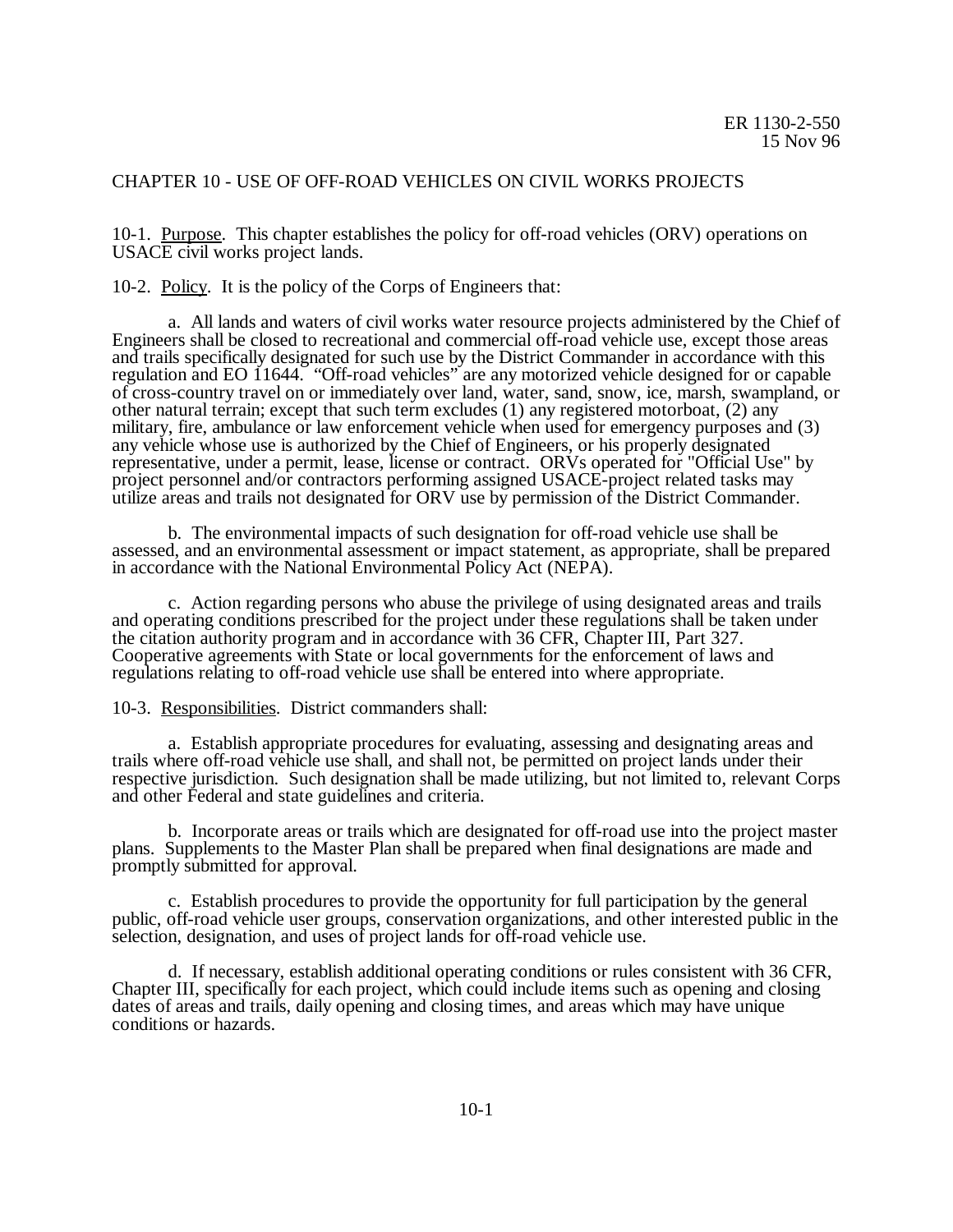### CHAPTER 11 - REGULATION OF SEAPLANE OPERATIONS ON CIVIL WORKS WATER RESOURCE DEVELOPMENT PROJECTS

11-1. Purpose. This chapter establishes the policy for seaplane operations at civil works water resource projects.

11-2. Policy. It is the policy of the Corps of Engineers that:

a. Seaplane operations may be prohibited or restricted at water resource projects, or portions thereof. Prohibiting or restricting seaplane operations in certain portions within a project in no way implies that safety hazards to seaplane operations or to other recreation users may not exist in other portions of such project.

b. The operation of a seaplane at Corps projects is at the risk of the plane's owner, operator, and passenger(s). The responsibility to ascertain whether seaplane operations are permitted, prohibited or restricted at such projects, and portions thereof, is incumbent upon the person(s) contemplating the use of, or using, such waters.

c. The decision to permit operation of a seaplane on any part of a Corps water resource project shall take all safety, environmental, regulatory, and aesthetic aspects into consideration. Consultation with appropriate other Federal, state, and local agencies, including the Federal Aviation Administration (FAA), and local citizens groups shall be conducted during the decisionmaking process.

d. All operations of the Aircraft while upon the water shall be in accordance with the marine rules of the road for power boats or vessels.

e. No commercial operation of seaplanes from project waters will be allowed without written approval of the District Commander following consultation with and the necessary clearance from the FAA and other appropriate public authorities and affected interests.

f. If seaplane operations are permitted, the Operations Project Manager shall be responsible for ensuring that appropriate procedures are developed in accordance with Chapter 11 of EP 1130-2-550 and implemented at the project. These procedures shall be developed to ensure the safe operations of seaplanes within specific designated project areas.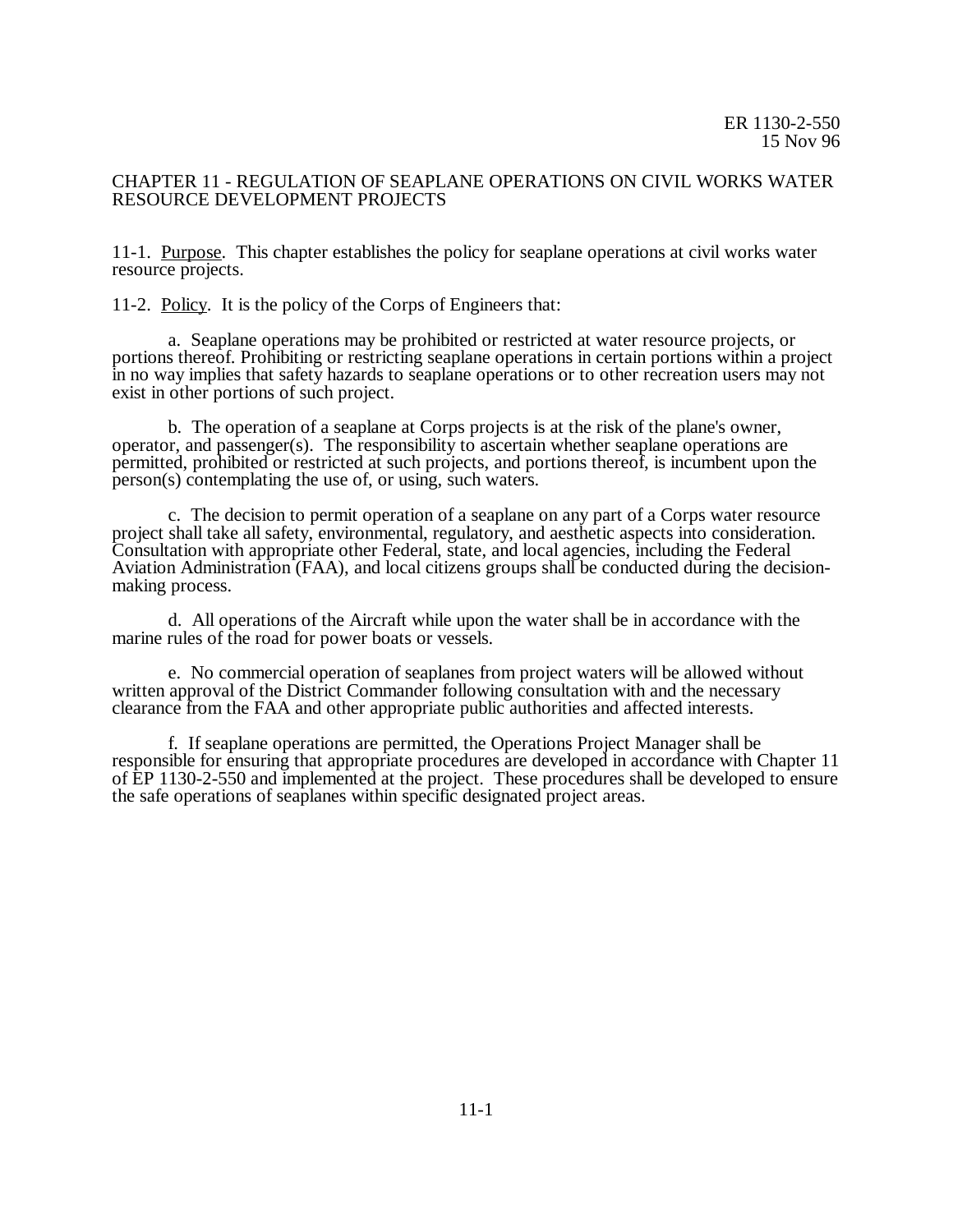### CHAPTER 12 - NATURAL RESOURCE MANAGEMENT SYSTEM

12-1. Purpose. This chapter establishes the policy for the Natural Resource Management System (NRMS), which is a system designed for collecting and analyzing annual USACE recreation facility and natural resource management information.

12-2. Policy. It is the policy of the Corps of Engineers that:

a. An electronic database of project-based natural resource and recreation management data shall be operated and maintained by CECW-ON. This database shall be referred to as the Natural Resource Management System.

b. Each project having an annual visitation of 20,000 visitor hours of use or more shall submit the NRMS data to CECW-ON annually. Specific data descriptions and requirements, as well as guidance on the content, format, and reporting schedules for NRMS data, is provided in Chapter 12 of EP 1130-2-550.

c. The updated NRMS database shall annually be made available to FOAs, and to other official users upon request.

d. Adding new recreation areas, splitting exiting recreation areas into multiple areas, combining multiple recreation areas into one area, deleting a recreation area or changing the name of a recreation area requires MSC-approval with justification prior to incorporating the change into the NRMS. A copy of the MSC approved request and justification will be forwarded to HQUSACE and a second copy forwarded to the national database manager (NDBM) as notification. The district office will assign all new NRMS area numbers.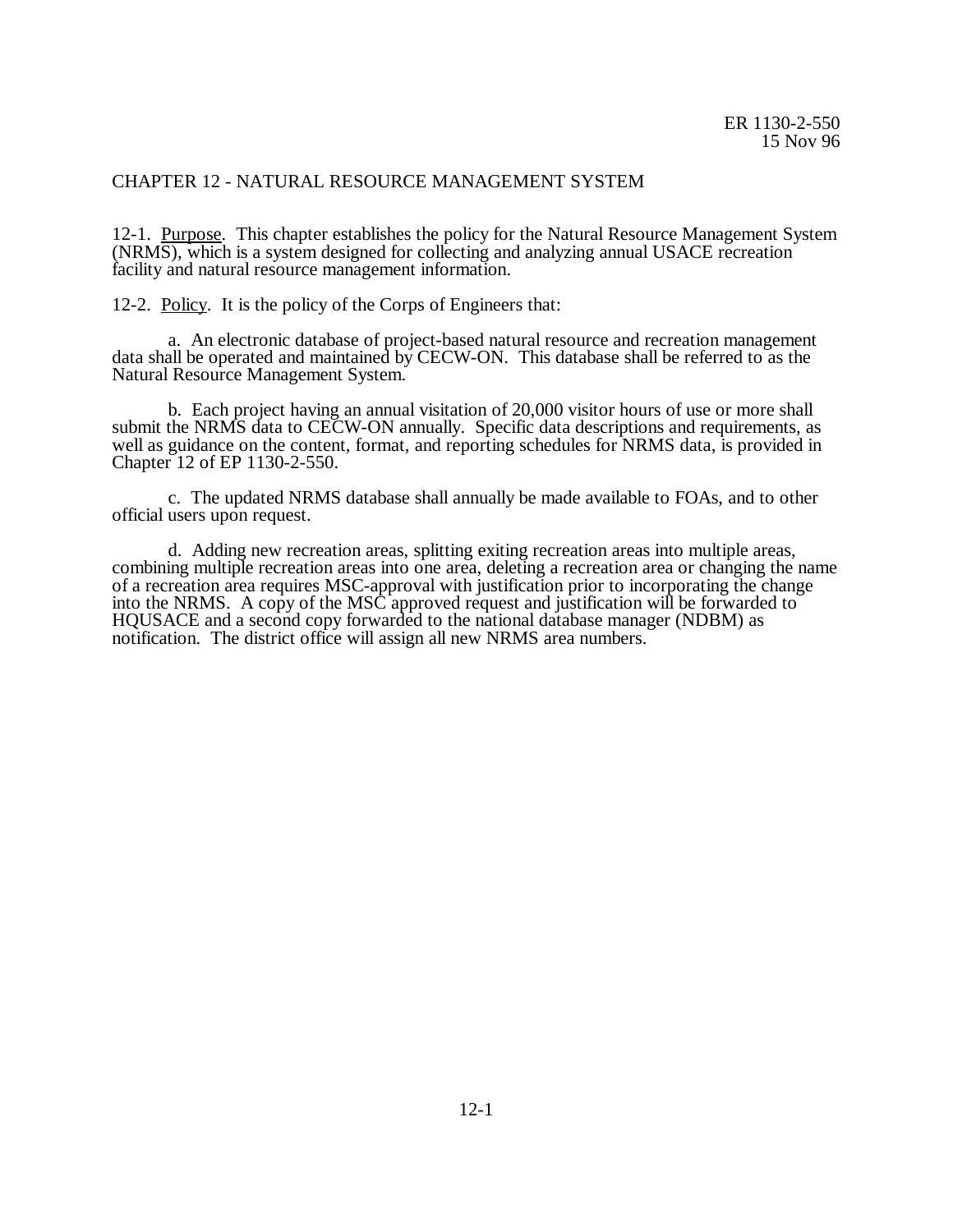## CHAPTER 13 - RECREATION USE SURVEYS

13-1. Purpose. This chapter establishes the policy on the conduct of recreation use surveys at civil works water resource projects.

13-2. Policy. It is the policy of the Corps of Engineers that:

a. Recreation use surveys shall be conducted at water resource projects in order to maintain and report accurate visitation and public use information.

b. Recreation use surveys shall be funded, conducted, and analyzed in accordance with Chapter 13 of EP 1130-2-550.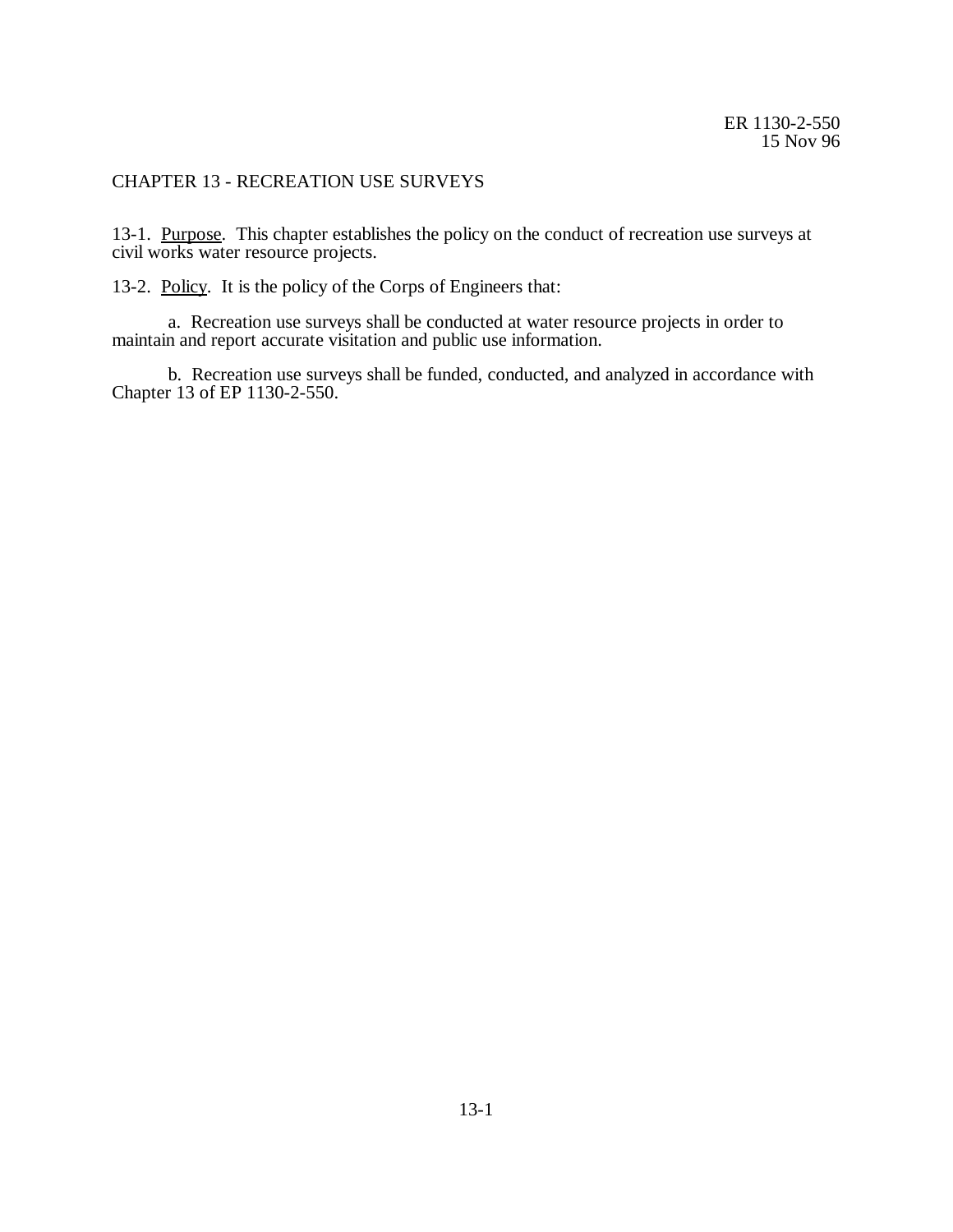### CHAPTER 14 - NATURAL RESOURCE MANAGEMENT MAINTENANCE UNIFORMS

14-1. Purpose. This chapter establishes the policy on uniforms for Natural Resources Management (NRM) Lake Maintenance Personnel and Lake Maintenance Contract Inspectors, and authorizes an initial uniform allowance and subsequent replacement allowances to maintenance personnel required to wear the uniforms.

14-2. Policy. It is the policy of the Corps of Engineers that:

a. Supplying maintenance uniforms is optional at the MSC and district level. However, MSCs and districts that elect to supply maintenance uniforms must furnish the standard uniform identified herein to all projects within a participating district.

b. A standard uniform shall be used for Corps Lake Maintenance Personnel and Lake Maintenance Contract Inspectors working at lake/river projects in the NRM element, Operations Division when on duty under any of the following conditions:

(1) When performing routine or emergency maintenance work.

(2) When ready identification of maintenance personnel will facilitate the performance of their duties.

(3) When required to have frequent contact with the public and identification as a Corps employee is desirable.

(4) Personnel assigned to positions not identified in this paragraph including employees working at the MSC or district levels are prohibited from wearing all or portion of the maintenance uniform.

c. The prescribed uniform is specified in Appendixes T and U (Class B/C Duty/Work Uniforms) and Appendix V (Maternity Uniform) of EP 1130-2-520. Personnel authorized to wear the maintenance uniform under this regulation are prohibited from wearing uniform components from other uniform programs including the Natural Resources Management (Park Manager/Ranger) Uniform, as prescribed in Chapter 8 of this regulation.

d. New maintenance personnel required to wear the prescribed uniform shall obtain, or be furnished, the necessary uniform items as soon as practical after entering on duty. Applicants who are applying for a uniformed position shall be made aware of the uniform requirements prior to hiring. The proper wearing of the uniform shall be a condition of employment and shall be a performance evaluation element for all individuals authorized to wear the uniform. Supervisory personnel shall be responsible for the enforcement of uniform wear standards as prescribed by Chapter 7 of EP 1130-2-520. Individuals shall wear the uniform in a manner that commands respect for both themselves and the Corps of Engineers.

#### e. Procurement.

(1) Uniforms shall be supplied through a credit allowance system, per Section 164 of Public Law (PL) 98-63. This allowance may or may not be sufficient to defray all uniformconnected costs. District commanders may, at their discretion, require that personnel procure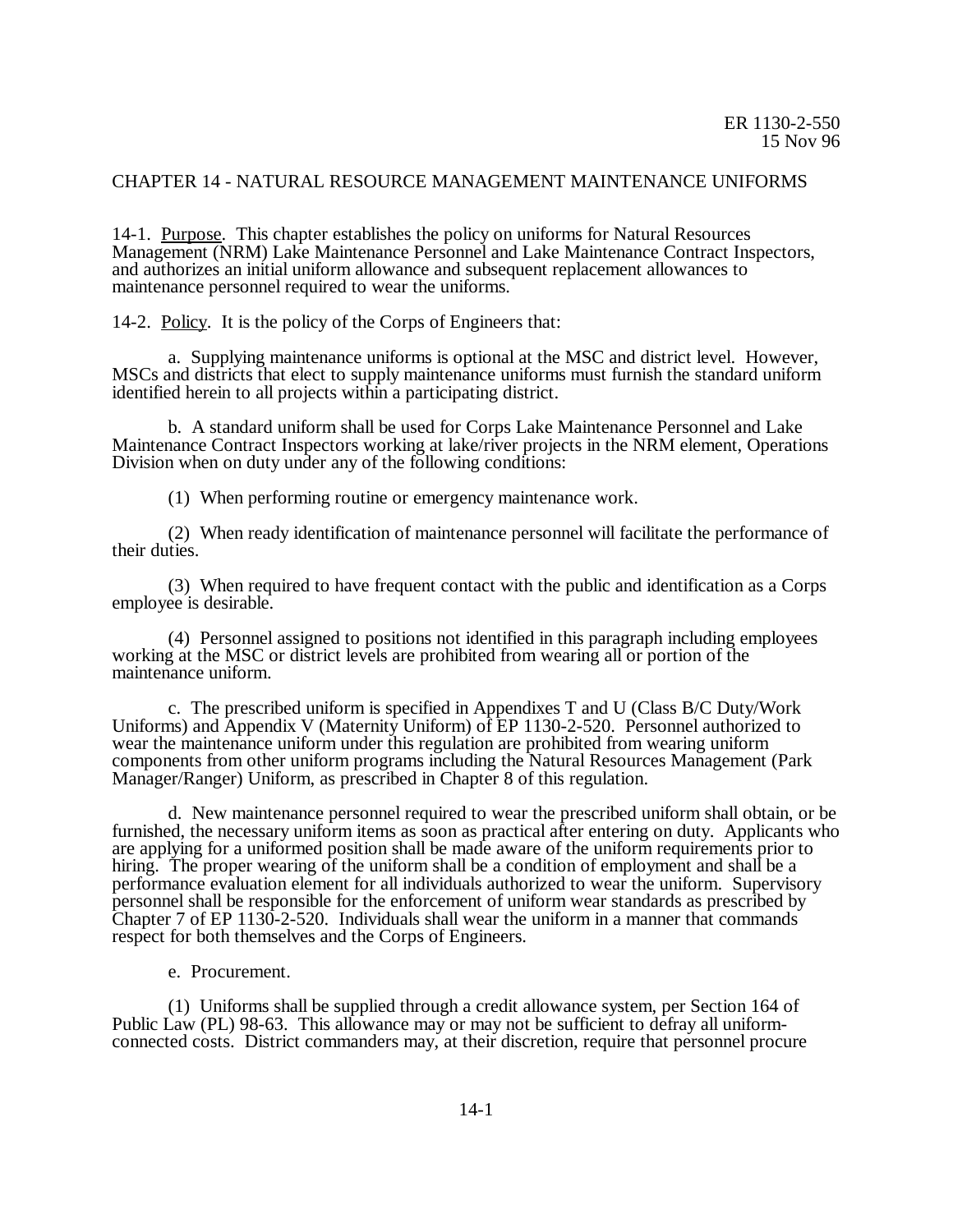ER 1130-2-550 15 Nov 96

additional uniform items from an approved supplier at their own expense. The credit allowance system regulations, current allowance dollar values, and a listing of items covered and not covered by the allowance are documented in Chapter 7 of EP 1130-2-520.

(2) Uniform procurement shall be by means of a centralized uniform distribution contract which provides a single source of uniform supply. The uniform supply contract shall be reviewed annually and updated as necessary by CECW-OD.

(3) Detailed guidelines on uniform procurement and accounting are contained in Chapter 7 of EP 1130-2-520 which includes the prescription of ENG Form 4891 -R, Uniform Allowance, which shall be used to assess and authorize appropriate uniform allowances.

(4) Substitutions or deviations from the uniform specifications prescribed in Chapter 7 of EP 1130-2-520 require prior approval of HQUSACE (CECW-ON) WASH DC 20314-1000. Supervisors and managers may recommend specific substitutions or new uniform items through the district uniform coordinator. After proper review, the proposal may be forwarded to CDR, HQUSACE (CECW-ON) for consideration.

f. MSC Commanders may approve the wearing of uniforms for selected personnel while on duty, and shall have the discretionary authority to:

(1) Determine the specific projects at which personnel will be required to wear the uniform and determine what "class" uniform will be worn by each employee. However, to provide uniformity, all employees in like positions on the same projector site shall be required to wear the same class uniform.

(2) Redelegate this authority to the District Commander.

g. Nothing in this chapter shall be interpreted as overriding applicable Federal, state, and local safety regulations. When there is any question, the safety regulation shall take precedent. Safety shoes, high visibility vests, life jackets, hard hats, and other safety and protective gear are not provided as part of the uniform program. These items are to be provided and worn as stipulated in Engineer Manual (EM) 385-1-1, Safety and Health Requirements Manual, and other applicable regulations.

FOR THE COMMANDER:

2 Appendixes See Table of Contencts

OTIS WILLIAMS Colonel, Corps of Engineers Chief of Staff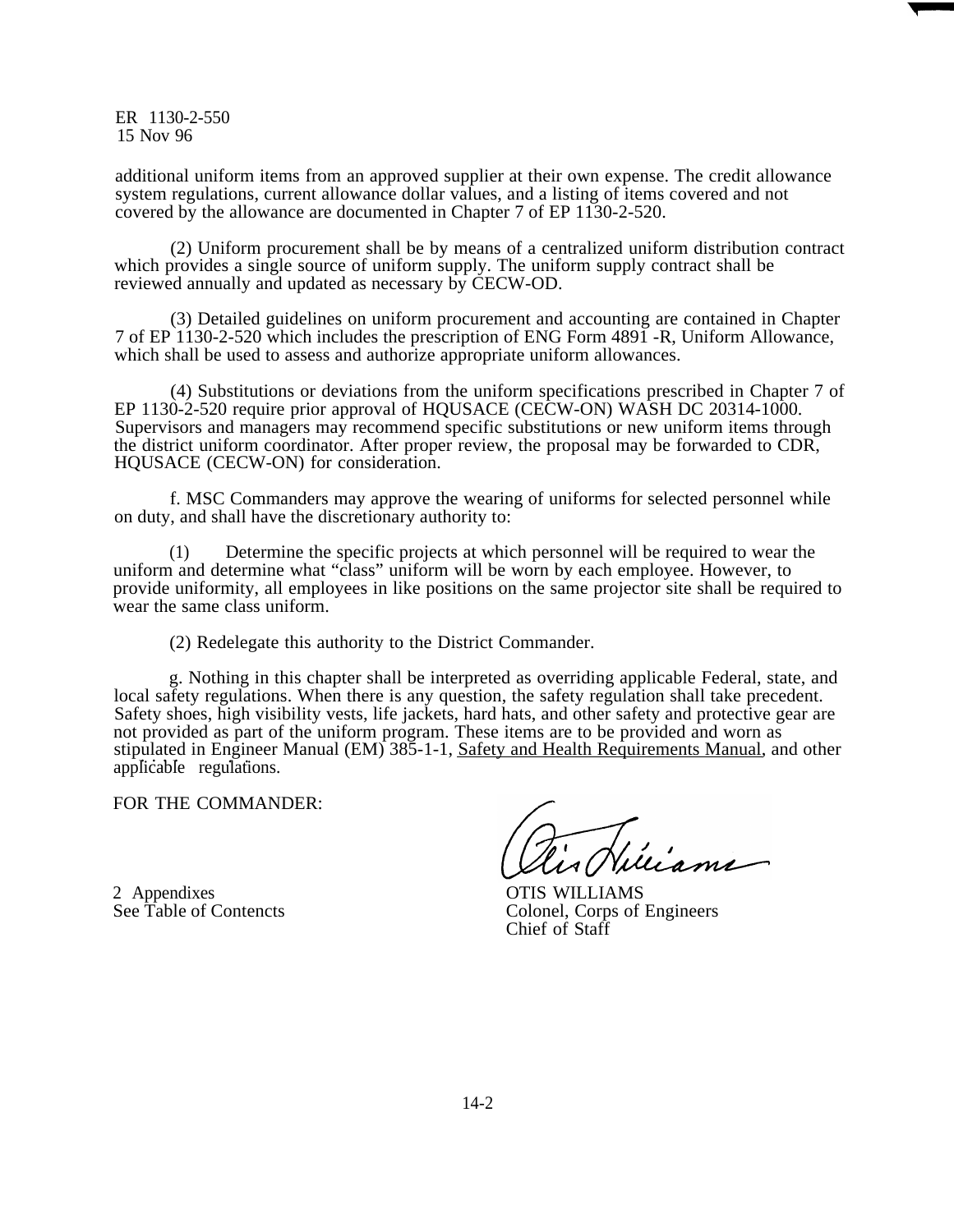## CHAPTER 15 - RECREATION MANAGEMENT SUPPORT PROGRAM

15- 1. Purpose. This chapter establishes policy for the administration and management of the USACE Recreation Management Support Program (RMSP).

15-2. Policy. It is the policy of the Corps of Engineers that:

a. The RMSP shall provide a mechanism for identifying CE national recreation program priorities and address those priorities through valid research, management support, and technical information transfer.

b. The RMSP is designed to provide support for recreation issues or initiatives that have a broad applicability to many Corps Civil Works projects. Reimbursable work is not within the scope of the RMSP. However, issues or initiatives that are limited in applicability can be addressed on a reimbursable basis with funding provided by the local project. The three basic components of the RMSP are:

(1) Management Studies. Management studies are generally long-term activities (greater than or equal to one year) and of regional or national significance.

(2) Management Assistance. Management assistance may be a short-term study (less than one year) or may be on-going assistance in managing a recreation component (e.g., the National Recreation Reservation Service).

(3) Information Exchange. Information exchange includes not only technology transfer but also the distribution of research results to bring about program enhancement.

c. An eighteen member Recreation Leadership Advisory Team (Team) shall be established to provide oversight of the RMSP. Voting members of the Team will consist of representatives from MSC (8), District (4) and Project (4) offices. Two non-voting members will represent HQUSACE and the US Army Engineer Research and Development Center (ERDC). The Team will evaluate all proposals for funding within the RMSP and will recommend funding priorities to HQUSACE (CECW-ON). The Team will meet semi-annually during each fiscal year, preferably during the months of October and April. HQUSACE and ERDC will participate in all team meetings. Specific information on the duties, organizational composition and nomination process is provided in Chapter 15 of EP 1130-2-550.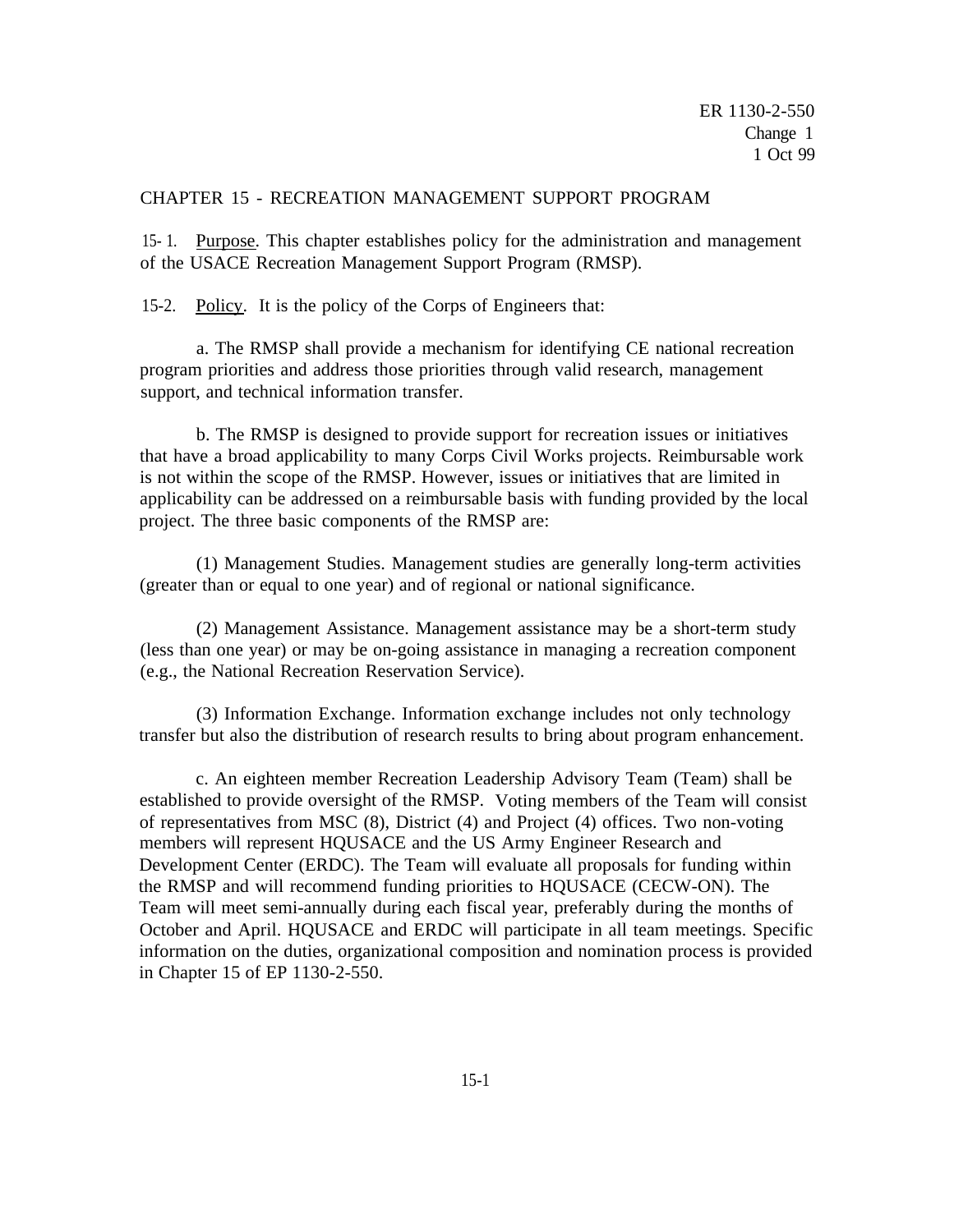ER 1130-2-550 Change 1 1 Oct 99

d. The Team will support strategic planning for the CE recreation business program and will serve in an active advisory role to the Chief, Natural Resources Management Branch in HQUSACE.

e. Duties of RMSP Team members will be included as an element in each member's annual performance plan.

f. The RMSP is funded by the O&M General appropriation. HQUSACE will provide conceptual approval (subject to the availability of funds) for all new starts and other program funding adjustments by July of each year. The final approval of the actual work plan will be provided by HQUSACE following the Fall Team Meeting.

g. The ERDC will provide program management support, although studies may be performed by other USACE elements, other agencies, or the private sector.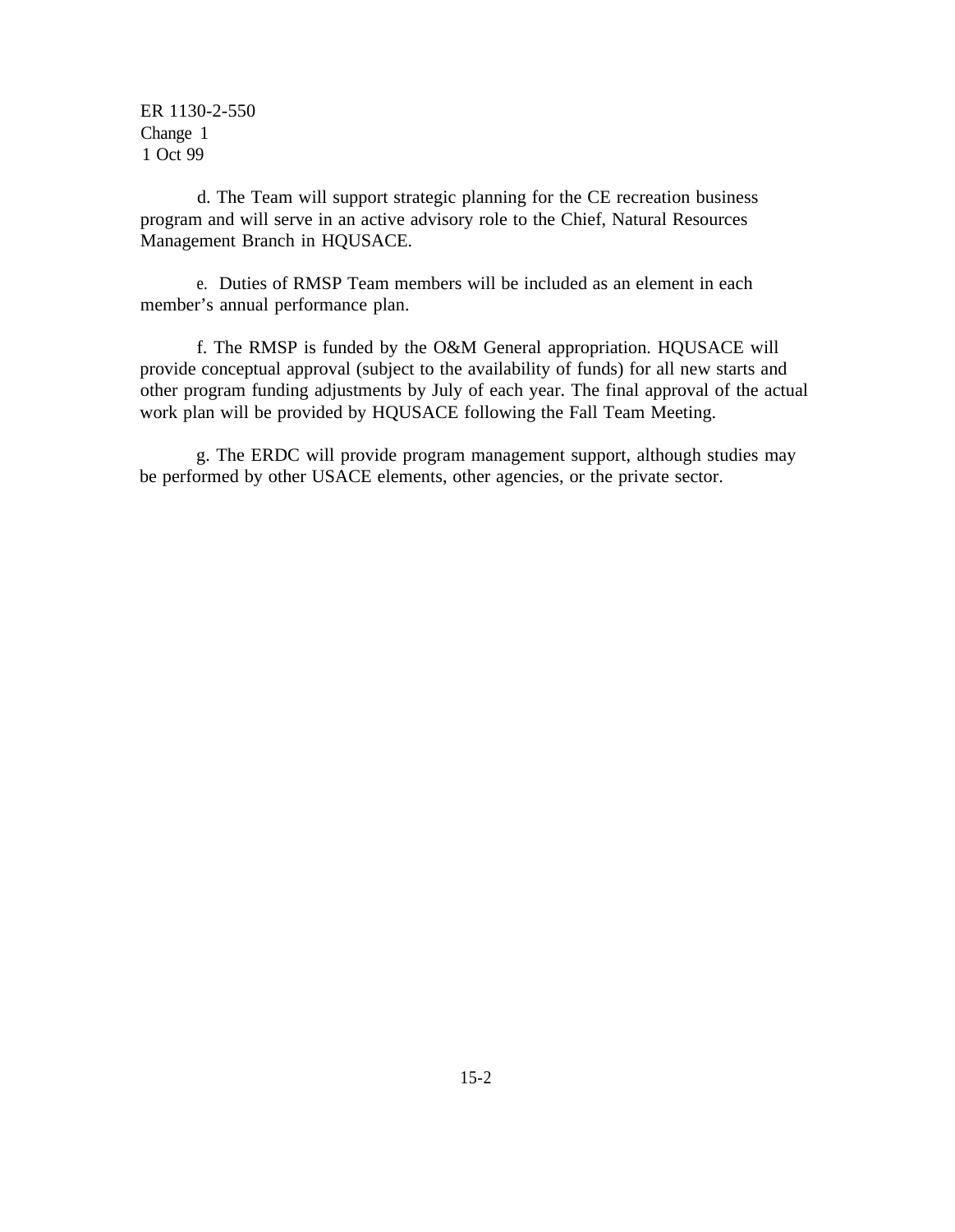# CHAPTER 16 – RECREATION DEVELOPMENT POLICY FOR OUTGRANTED CORPS LANDS

16-1. Purpose. This guidance establishes a consistent, nationwide policy that will be applied to evaluate requests for recreation development at Corps water resources development projects and was developed jointly by the Real Estate and Operations Communities of Practice. The Corps intent is to provide public outdoor recreation opportunities that support project purposes and meet the recreation demands created by the project itself while sustaining our natural resources. Depending on specific project legislation, project purposes may also include navigation, hydropower, flood control, and or water supply. Additional statutes can assign missions responsibilities such as fish and wildlife management, and endangered species.

16-2. Applicability. This policy applies to all existing recreation outgrants issued after 6 December 2005 and all new requests for recreation development by Federally recognized Indian Tribes, public (Federal, state and local), private sector and quasi-public entities and individuals at Civil Works water resources development projects. Previously approved development plans for land currently outgranted for recreation development are grandfathered under this policy. When proposed development is not specifically addressed in a previously approved development plan for an existing outgrant instrument, the proposed development will be treated as a new request; however, land availability will not have to be reevaluated. New or existing sublessees that propose recreational development outside the terms and conditions of the current outgrant instrument are considered as a new request. All new requests require a conceptual development plan in sufficient detail to evaluate the proposed recreation development.

# 16-3. Policy.

a. The primary rationale for any future recreation development must be dependent on the project's natural or other resources. This dependency is typically reflected in facilities that accommodate or support water-based activities, overnight use, and day use such as marinas, campgrounds, picnic areas, trails, swimming beaches, boat launching ramps, and comprehensive resort facilities. Examples that do not rely on the project's natural or other resources include theme parks or ride-type attractions, sports or concert stadiums, and stand alone facilities such as restaurants, bars, motels, hotels, non-transient trailers, and golf courses. Normally, the recreation facilities that are dependent on the project's natural or other resources and accommodate or support water-based activities, overnight use, and day are approved first as primary facilities followed by those facilities that support them. Any support facilities (e.g., playgrounds, multipurpose sports fields, overnight facilities, restaurants, camp stores, bait shops, comfort stations, boat repair facilities) must also enhance the recreation experience, be dependent on the resourcebased facilities, be secondary to the original intent of the recreation development and the land base occupied by the outgrant. The Corps will not support private exclusive use of any type of facility.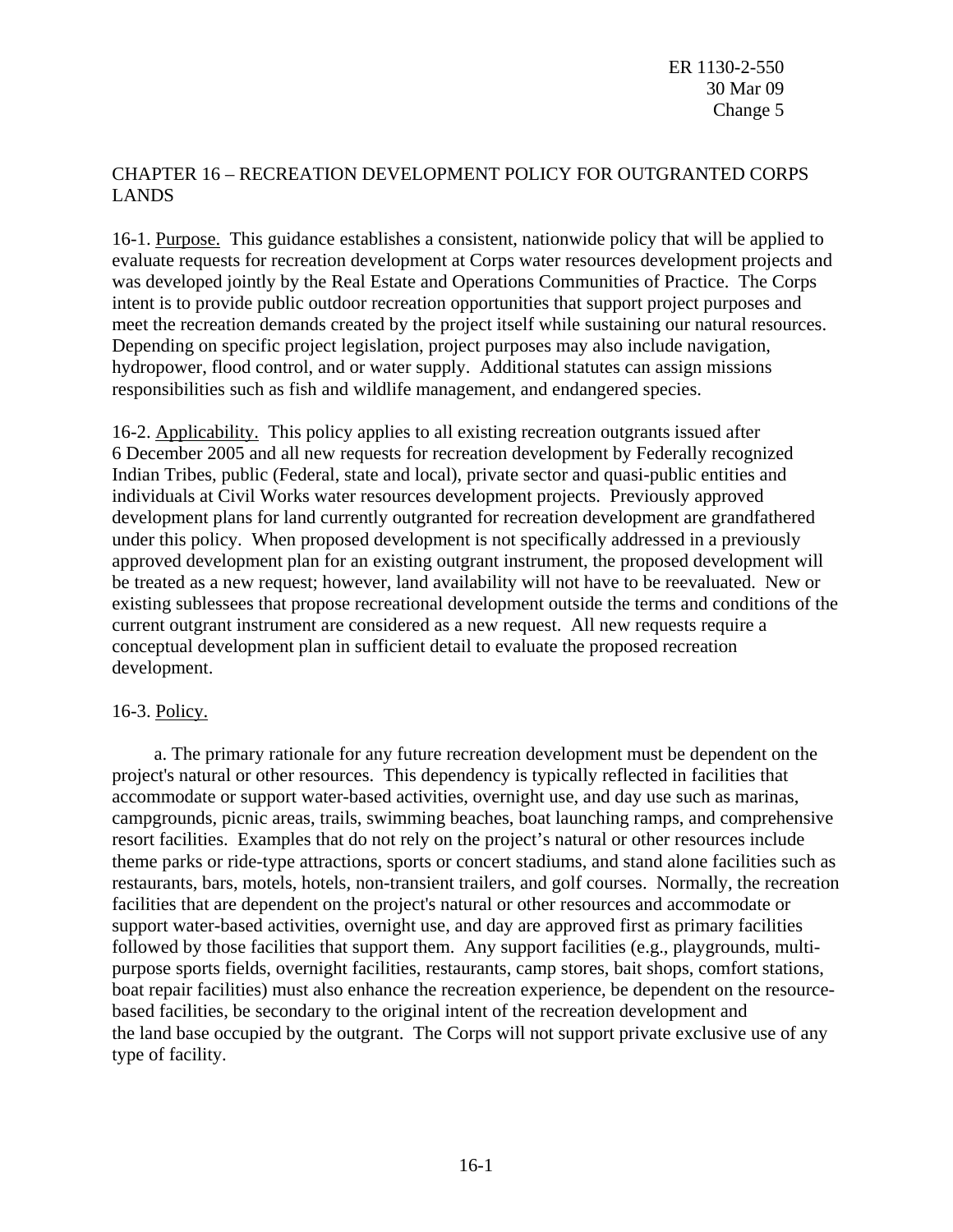b. Corps policy is to provide outdoor recreation opportunities to the public where there is an unfulfilled demand and a corresponding deficit of those facilities. This shortfall is fulfilled by either the Corps constructing the facilities itself or allowing Federally recognized Indian Tribes, other public (Federal, state and local), private sector, quasi-private entities or individuals to do so on project lands through an outgrant. Accordingly, outgrants that the Corps enters into should not unfairly compete with other established private or public recreational facilities. Existing outgrants with proposed facilities in development plans should be given priority to develop similar facilities within a reasonable timeframe before issuing a new outgrant for like facilities.

# 16-4. Definitions.

a. Comprehensive Resort – Typically, multi-faceted developments with facilities such as marinas, lodging, conference centers, golf courses, tennis courts, restaurants, and other similar facilities.

b. Conceptual Development Plan – Requestor's or existing lessee's plan for an area of Corps land that shows existing and or proposed facilities, services, and acreage necessary to meet the current and potential public demand and the management and development activities to be undertaken.

c. Master Plan - A conceptual document guiding Corps responsibilities pursuant to Federal laws and regulations to manage the project lands, waters, associated resources, and preserve, conserve, develop, restore and maintain those resources. The primary goals of a Master Plan are to prescribe an overall land and water management plan, resource objectives, land use classifications, and associated design and management concepts. The plan addresses all resources including but not limited to fish and wildlife, vegetation, cultural, aesthetic, interpretive, recreational, mineral, commercial, and outgranted lands, easements and water.

 d. Outgrant – Authorizes the right to use Army-controlled real property. It is a written legal document that establishes the timeframe, consideration, conditions and restrictions on the use of Army property. For the purposes of this policy, an outgrant is typically a lease or license authorized by 16 USC 460d, 10 USC 2667 and the general administrative authority of the Secretary of the Army (reference ER 405-1-12, Chapter 8 (Real Property Management) and the forthcoming EC 405-1-80 (Management and Outgrant Programs).

e. Project Level Representative – Person responsible for operations at a project or area level such as lake manager, operations project manager, resource manager, etc.

# 16-5. Evaluation Criteria.

 a. All new requests for recreation development must be in writing and will be reviewed by a district team. At a minimum, the team will consist of a project level representative, Real Estate, Operations, and other district legal/technical elements as appropriate (Engineering, Planning, Regulatory, etc.). Final authority to approve recreation development rests with the District Commander. In the rare circumstance that exceptions to this policy may be warranted,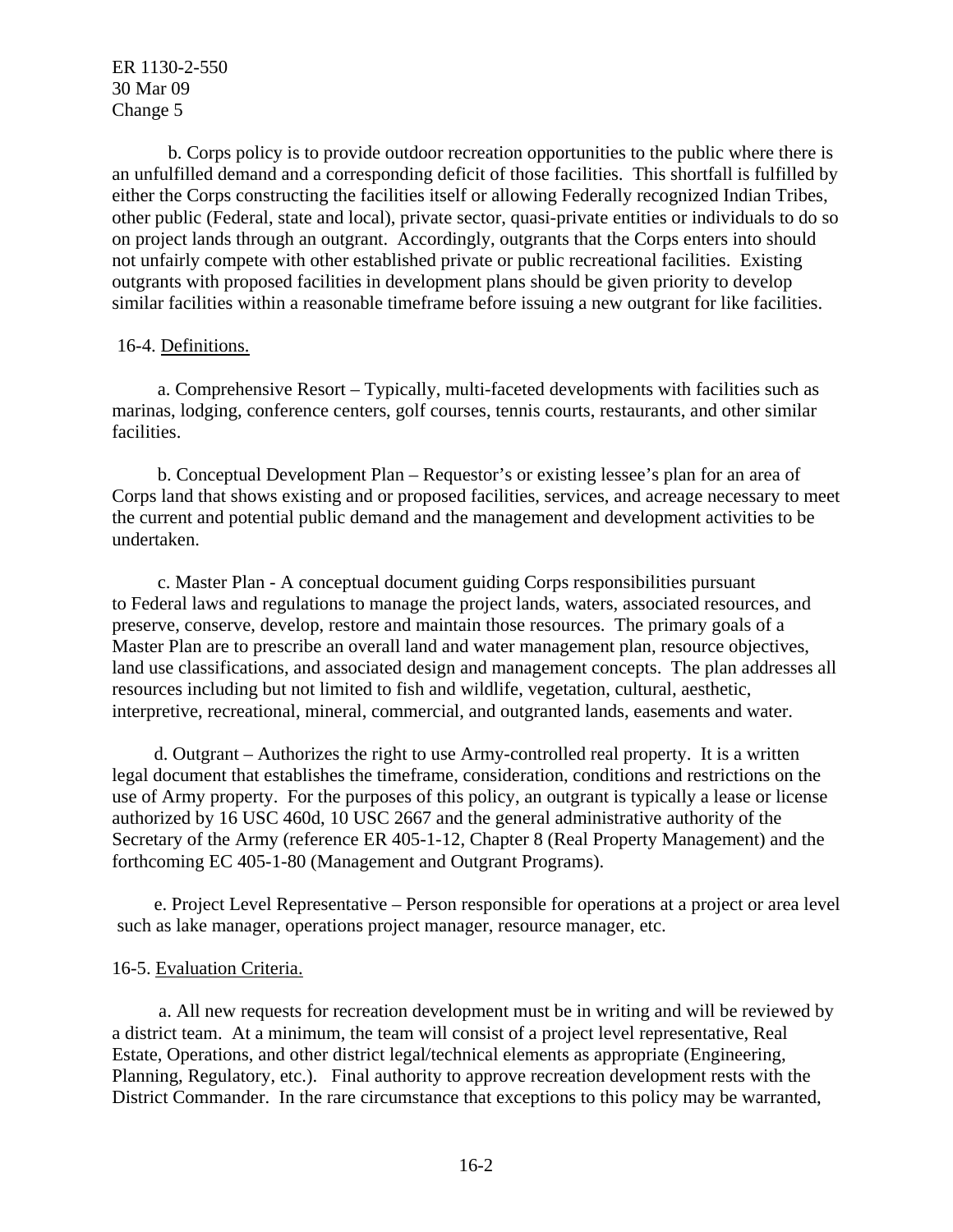proposals for recreational developments may be forwarded to the Director of Civil Works through the Division Commander for review on a case by case basis.

 b. Although these evaluation criteria are integral to any land availability determination, the preparation of the Report of Availability (ROA) will follow the processes established in ER 405-1-12, Chapter 8 (Real Property Management) and the forthcoming EC 405-1-80 (Management and Outgrant Programs), ER 200-2-2 (Procedures for Implementing NEPA) and ER 200-2-3 (Environmental Quality-Environmental Compliance Policies). In addition, the evaluation will be consistent with ER 1130-2-540 (Environmental Stewardship Operations and Maintenance Policies), ER 1130-2-550 (Recreation Operations and Maintenance Policies), and ER 1130-2-406 (Shoreline Management at Civil Works Projects.)

c. The team will evaluate requests for recreation development using the following criteria:

(1) Consistent with project purposes

(2) Reasonable connection to the project's natural and other resources

 (3) Consistent with land use classifications and resource management objectives in the Project Master Plan (or supplement thereto)

(4) In the public interest

(5) Justified by public demand (market study- See Appendix C)

(6) Economically viable (feasibility study- See Appendix D)

(7) Meets the recreation demands created by the project itself while balancing natural resources requirements

d. Routine, minor expansions/requests of previously approved facilities within the lease footprint such as additional campsites at an existing campground, additional marina boat slips, enlargement of a restaurant, additional picnic sites or parking spaces may warrant a streamlined evaluation in accordance with established District procedures.

16-6. Implementation. This policy is effective immediately and supersedes any existing project, district, or MSC policy on evaluating proposed recreation development.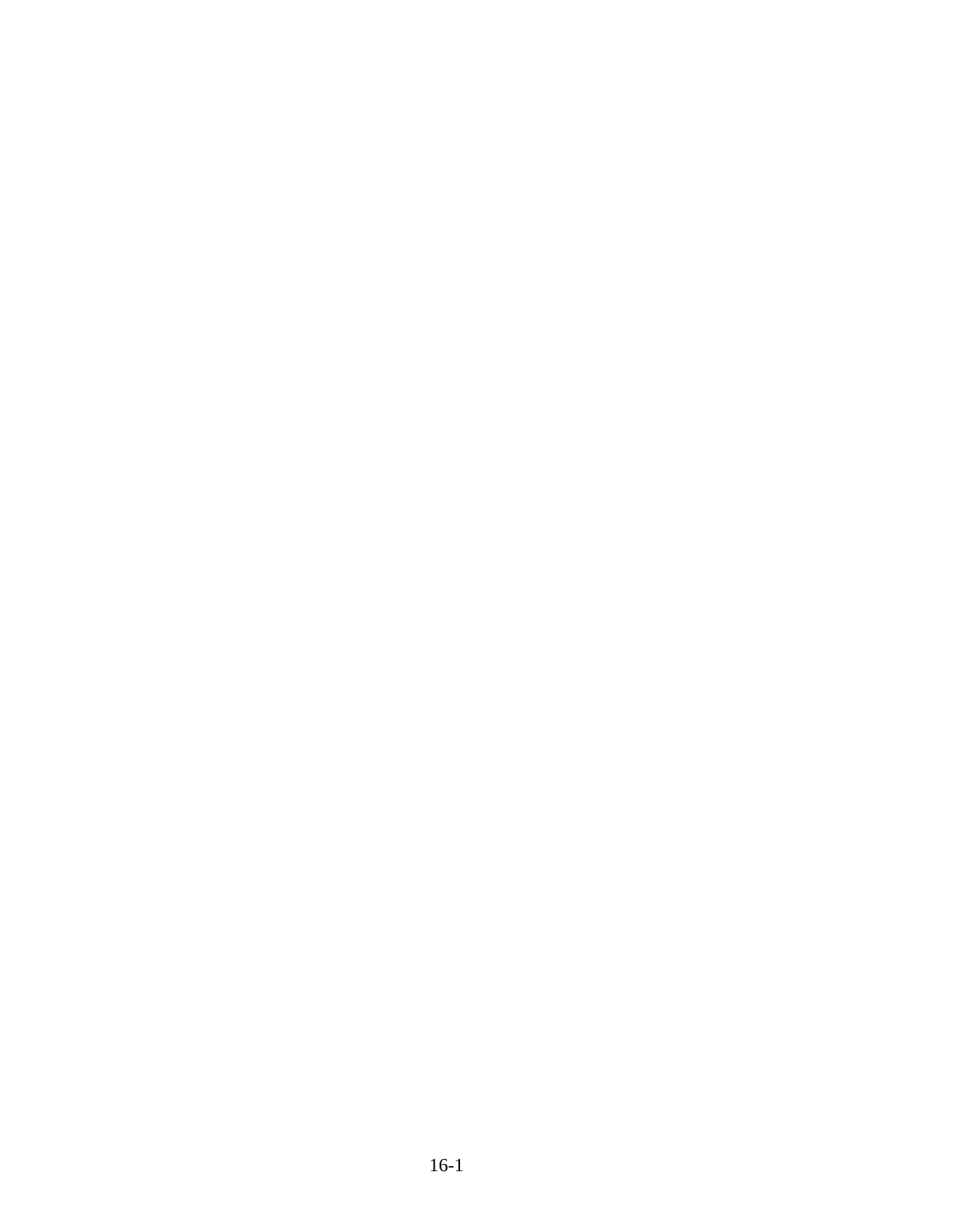# CHAPTER 17

## NON-RECREATION OUTGRANT POLICY

17-1. Purpose. The purpose of this guidance is to establish a consistent, nationwide policy that will be applied to evaluate non-recreational real estate outgrant requests for use of Civil Works lands and waters operated and maintained by the Corps. This guidance was developed jointly by the Operations and Real Estate Communities of Practice. The Corps intent is to meet legitimate needs for the use of project lands and waters operated and maintained by the Corps while sustaining natural resources and protecting authorized project purposes. Depending on specific project legislation, project purposes may include navigation, hydropower, flood control, recreation, water supply, and low flow augmentation. Additional statutes can assign mission responsibilities, such as fish and wildlife and endangered species management.

17-2. Applicability. This policy applies to all new non-recreational outgrant requests for use of Corps fee owned lands and waters by the public (Federal, State and local), federally recognized Indian tribes, private sector, quasi-public entities, or individuals at Civil Works water resources projects operated and maintained by the Corps. All requests submitted prior to the effective date of this policy will be processed in accordance with current District policies. Existing outgrants are grandfathered under this policy. Proposals to modify or renew existing outgrants will also be evaluated for policy compliance under this guidance. All new proposals must comply with paragraph 17- 9 - Evaluation Criteria, Appendix E - General Outgrant Application Information, and as applicable, Appendix F - National Environmental Policy Act Guidance, Appendix G - Mitigation Guidance, and Appendix H - Additional Guidance For Specific Outgrant Applications. It is recommended that designated corridors be established in Project Master Plans where feasible and new proposals should utilize these corridors where they exist. This policy is not applicable to oil, gas, or mineral exploration or extraction. This policy is also not applicable to the licensing of hydropower facilities by non-federal interests on Corps administered Civil Works Projects. That program is regulated by the Federal Energy Regulatory Commission. However, full compliance with the associated non-federal hydropower requirements defined in ER 1110-1-1454 (Corps Responsibilities for Non-federal Hydroelectric Power Development under the Federal Power Act) is required. Specific guidance for evaluating antenna sitting requests is contained in 41 CFR 102-79.70-79.100. The type of outgrant (license, lease, or easement) to be issued in association with the request will depend on the proposed use of the Federal property (i.e. whether a tower or other facilities will be constructed on Federal property; or solely placement of an antenna).

17-3. Policy. The primary rationale for authorizing any future non-recreational outgrant request for use on Corps lands or waters will be one of two reasons: there is no viable alternative to the activity or structure being located on Civil Works land or waters; or, there is a direct benefit to the government. Examples of instances of no viable alternative include but are not limited to: cross-country utilities, pipelines, or roadways that must cross projects, public water intakes, or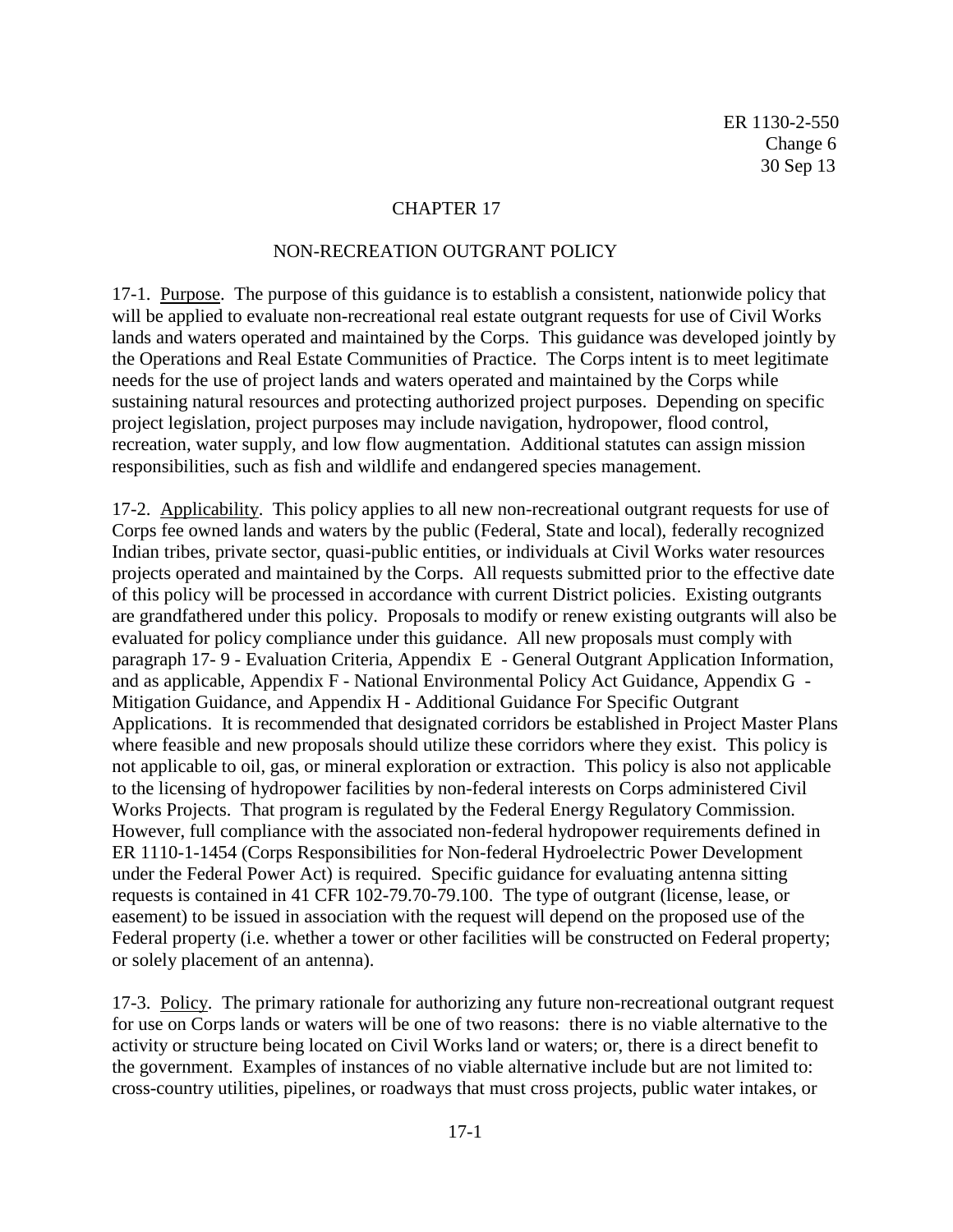ER 1130-2-550 Change 6 30 Sep 13

commercial mooring cells in a navigable waterway. If a request meets one of these two criteria, it must be evaluated in light of compatibility with authorized project purposes, compliance with statutory and regulatory requirements, including environmental and cultural resource laws, cumulative impacts, and overall long-term public interest factors. The impacts associated with an individual action or the accumulated impact of a series of actions must not adversely impact the capability of the project to generate the benefits for which the project was congressionally authorized, constructed, and is operated*.* The Corps shall coordinate and/or consult with federally recognized Indian tribes, when reservation lands are involved.Public or private structures or activities that are not dependent on use of, or location on, Civil Works lands and waters, such as schools, fire houses, and hospitals are prohibited unless no viable alternative is proven available. Permanent commercial ventures and private residences are prohibited. Any private exclusive use of Civil Works lands and waters not specifically authorized by ER 1130-2- 406 is prohibited.

17-4. Consideration. In most instances, an applicant will be required to pay the fair market value or consideration for use of Civil Works lands and or waters: however, consideration may be waived for outgrants that benefit the general public or the Corps if not explicitly mandated by statute. Consideration may be monetary or non-monetary. However, in-kind consideration is not authorized for leases or licenses granted under 16 U.S.C. §460d.

17-5. Mitigation. Mitigation guidelines can be found in Appendix G. Wherever possible, applicants requesting use of Corps fee-owned lands or waters generally will be required to mitigate for adverse impacts to ensure that public resources suffer no net loss of value, postconstruction. This may include statutory and/or non statutory mitigation actions. However, only non-statutory mitigation may be waived as defined in Appendix G, paragraph 4. Where required, a Mitigation Plan must be prepared and approved by the District Engineer prior to issuance of the outgrant instrument. Approved mitigation plans shall become a condition of and added as an addendum to the applicable real estate instrument.

17-6. Administrative Expense. In addition to consideration and mitigation, the applicant will be required to pay administrative expenses for the outgrant as authorized under 10 U.S.C. §2695 and further detailed in the Real Estate regulations. Any administrative fees received at the project will be handled in accordance with Civil Works Policy Memorandum, "Collection of Civil Works Appropriations," dated 17 September 2010.

17-7. Storage Capacity.By law, every Corps water resource project has designated missions (e.g., flood control, hydropower, navigation, water supply, etc.). To ensure compliance with law, the Corps is required to maintain the ability to store water to support these missions. The amount of water storage availability for each mission is identified in a congressionally approved Water Allocation Report. Changes to these amounts may not be done without a re-allocation study and an approved amended Water Allocation Report. Proposals that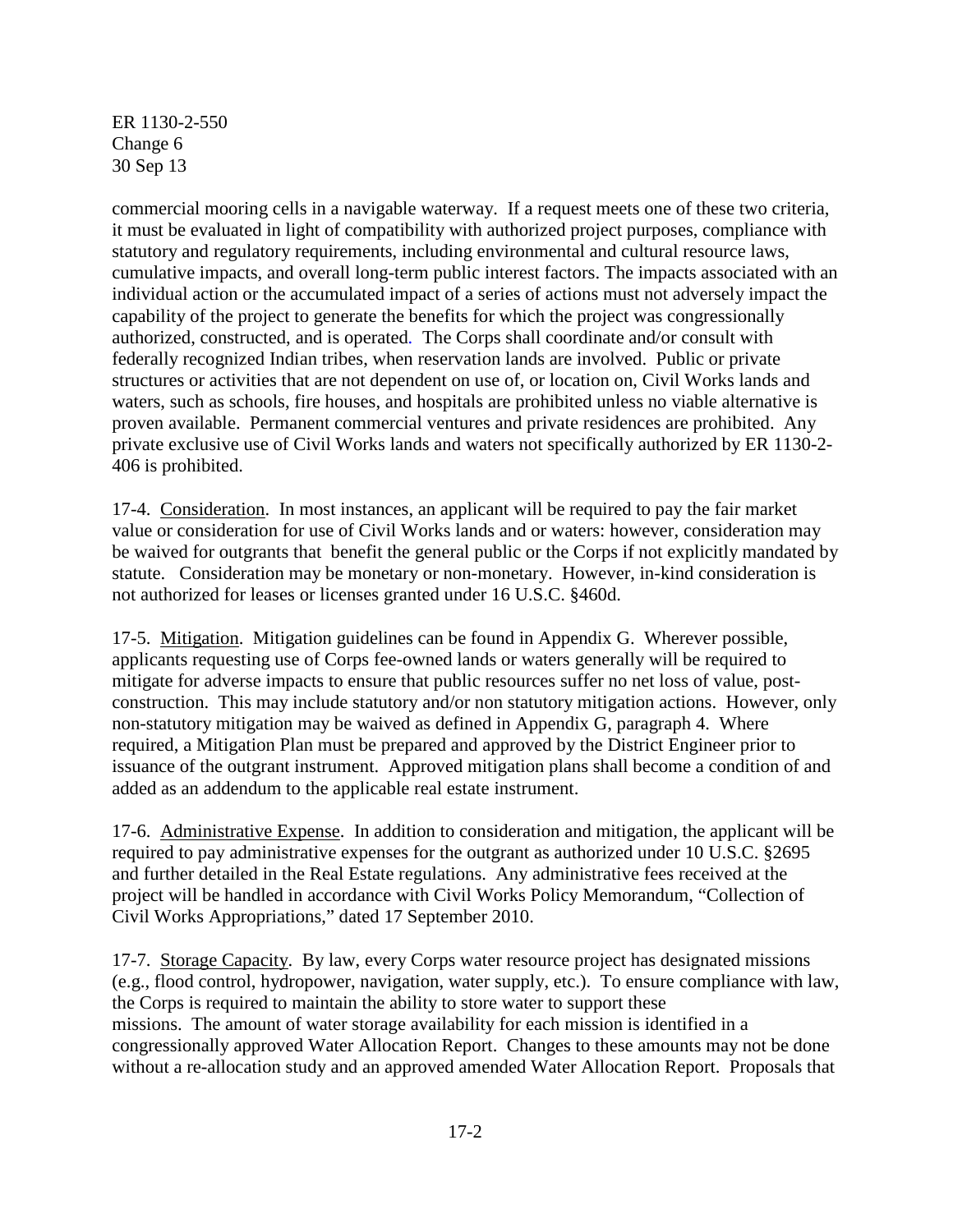impact water storage availability for any mission will be required to offset the impact. This includes impacts up to the maximum storage of the reservoir (see Definitions Section 17-8d.).

## 17-8. Definitions.

 a. Consideration - The fair market value received for the outgrant (monetary and non monetary, such as in-kind improvements or services). Administrative expenses and mitigation requirements cannot be applied towards consideration. Administrative expenses and mitigation cost are considered as an additional expense to the fair market value of the outgrant.

 b. Designated Corridors - A parcel of land with fixed boundaries that has been identified in the Project Master Plan or Operational Management Plan as being the preferred location for future outgrants (e.g., public utilities, roadways, pipelines, etc.) or proposed modifications to existing outgrants suitable to accommodate compatible types of outgrants.

 c. Freeway - A road that has controlled access and is designed to link urban areas. Freeways are designed for high volumes of traffic, use grade separations at all intersections, have design speeds of 50-65 miles per hour, and no median access. Freeways include expressways, interstates, and toll-roads.

 d. Maximum Storage - The total storage space in a reservoir (in acre feet) below the maximum attainable water surface elevation (crest of the dam or top of the flood pool), including any surcharge storage (capacity above the maximum operating level of reservoir).

 e. Operational Management Plan - A separate document from the Project Master Plan that outlines in detail the specific operation and administration requirements for natural resources and park management consistent with the approved Project Master Plan. Management strategies consistent with authorized project purposes, approved resource use objectives, and land designations will be established in the document. The document will be used as a working tool for the overall management of the project on a day to day basis.

 f. Non-Statutory Mitigation - The definition of mitigation is broadened to include "all measures necessary to make the Corps project whole." While specific statutes may not address these measures, when project damages are incurred, appropriate mitigation actions should be provided to address those damages/impacts. Non-statutory mitigation actions may take the form of actions to restore project value, such as replacing trees, soil/bank stabilization, and providing new, relocated, or replacement facilities.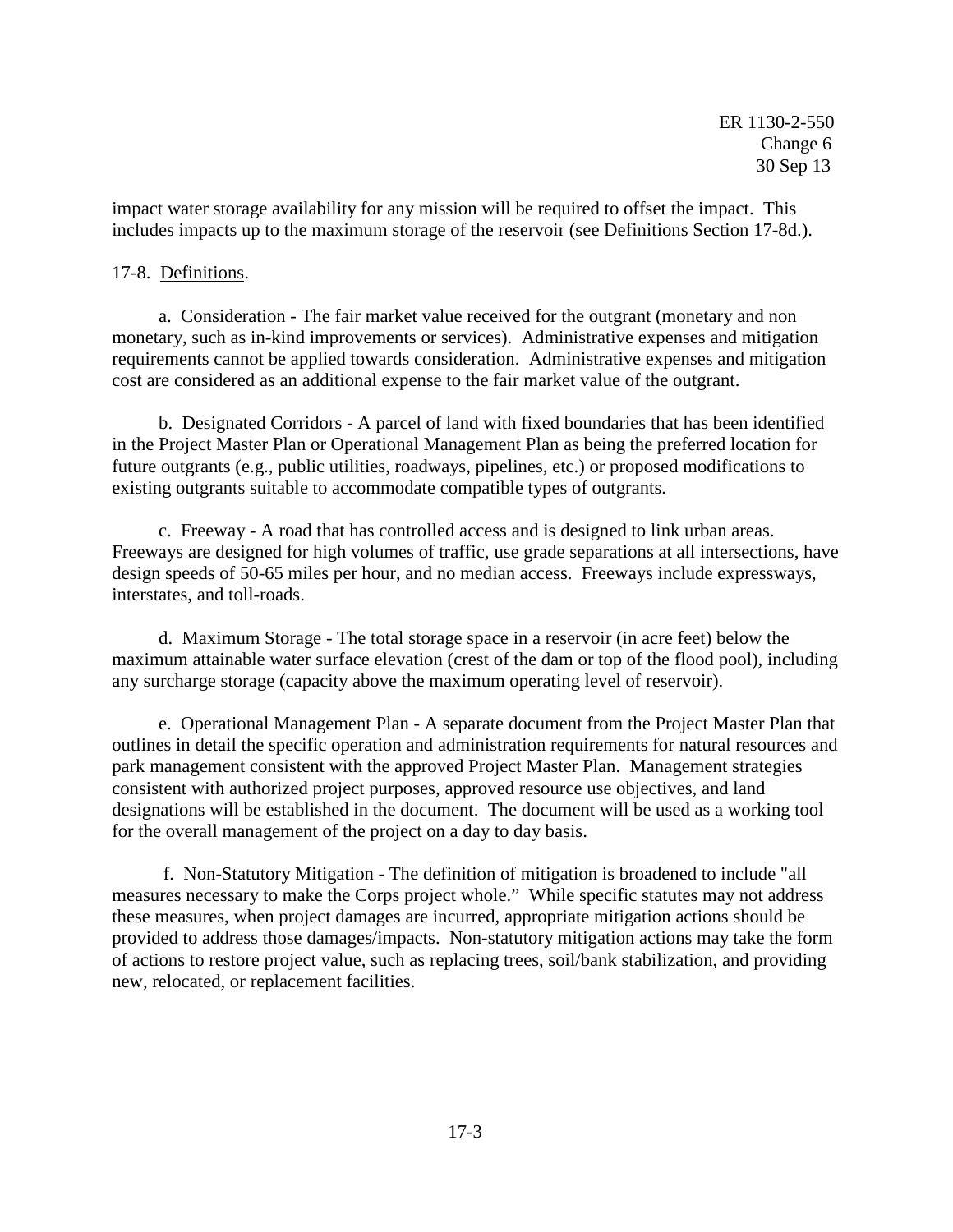ER 1130-2-550 Change 6 30 Sep 13

 g. Outgrant - Authorizes the right to use Army controlled real property. It is a written legal document that establishes the timeframe, consideration, conditions, and restrictions on the use of Army property. For the purposes of this policy, an outgrant is typically a lease, easement, or license authorized by 16 U.S.C.460d, 10 U.S.C. 2667, 10 U.S.C. 2668, 30 U.S.C. 185 or other statutes and the general administrative authority of the Secretary of the Army (reference ER 405- 1-12 Chapter 8 (Real Property Management) and the forthcoming ER 405-1-80 (Management and Outgrant Programs).

 h. Project Level Representative **-** Person responsible for day-to-day operations at a project or area level, such as Lake Manager, Operations Project Manager, Park Manager, Resource Manager, etc.

 i. Project Master Plan - A conceptual document guiding Corps responsibilities pursuant to Federal laws and regulations to preserve, conserve, develop, restore, maintain, and manage project lands, waters, and associated resources. The primary goals of a Master Plan are to prescribe an overall land and water management plan; to include, resource use objectives, land use classifications, and associated design and management concepts. The plan addresses all resources including, but not limited to, water, fish and wildlife, vegetation, cultural, aesthetic, interpretive, recreational, and mineral. The Master Plan also considers the land (fee, easement, or other interest) acquired for project operations and outgranted lands.

 j. Regional Arterial Road - A road that links multiple communities within two or more counties, and provides continuous and mostly uninterrupted traffic flow. Regional arterial roads are designed for high volumes of traffic, design speeds of 45-50 miles per hour, and use partially controlled access, grade separation at isolated intersections and limited curb and median access controls to facilitate traffic flow.

 k. Statutory Mitigation - Statutory mitigation is driven by statutes, executive orders, and regulations that require mitigation to correct negative impacts to the environment based on a proposed action. For example, § 33 CFR 320.4(r) and 33 CFR 332 detail the required mitigative actions when wetlands or navigable waterways (e.g., discharge of dredged or fill material into the water) are impacted.

 l. Viable Alternative – Other lands and/or waters (not under Corps management) that can meet the intended objective of the request. Factors such as cost impacts (e.g. escalation) to the request or the perceived availability underutilized or unused Corps lands or waters will not have bearing on the determination of viability.

17-9. Evaluation Criteria.All new requests for use or revisions to existing outgrants must be in writing and reviewed by a interdisciplinary district team consisting, at a minimum, of a Project Level Representative, Real Estate, and Operations. Other legal/technical elements should be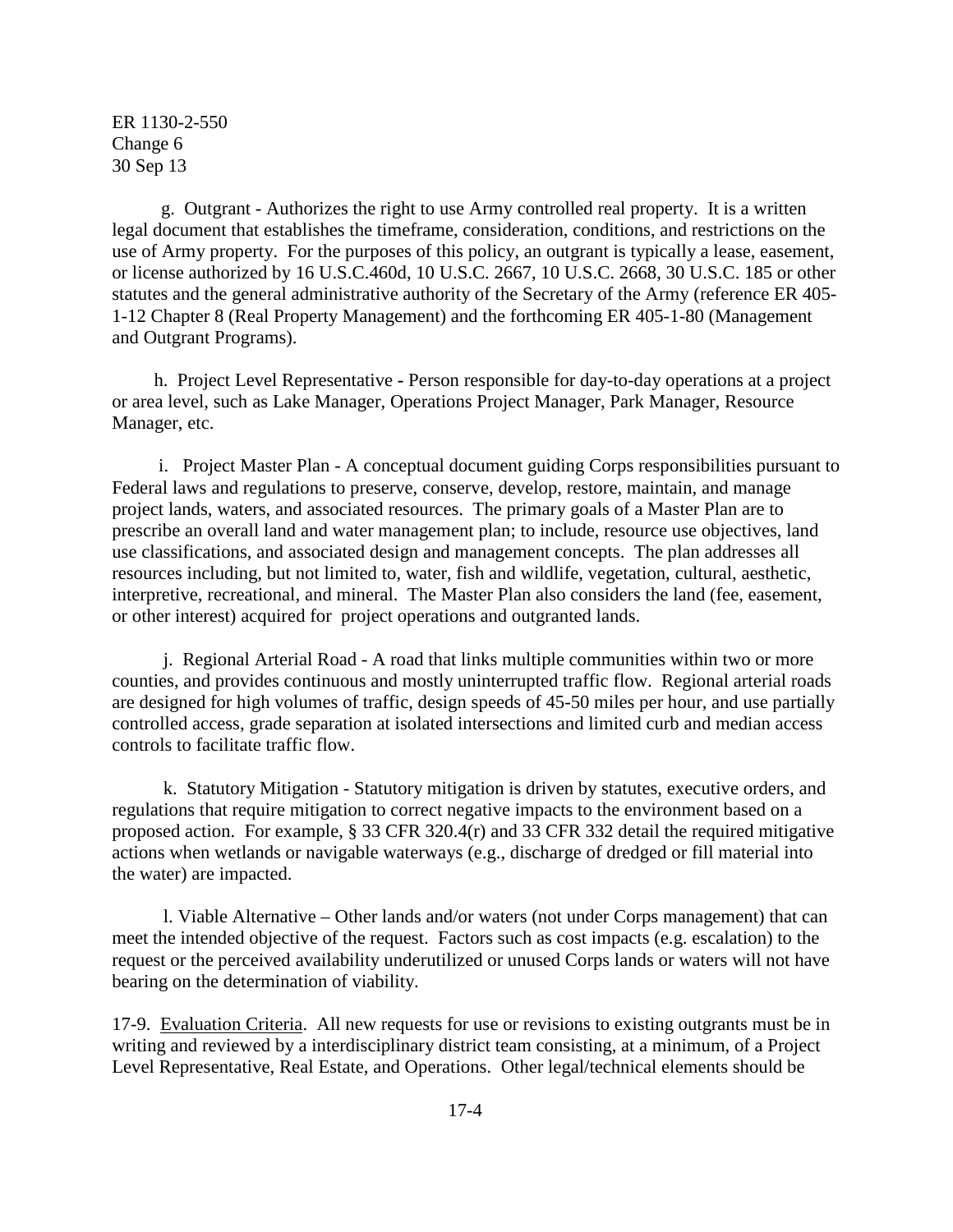included as appropriate (Counsel, Engineering, Planning, Regulatory, etc.). Final approval rests with the District Commander unless such authority is specifically delegated to an appropriate subordinate level to accommodate a minor request. In the rare circumstance that exceptions to this policy may be warranted, proposals for non-recreational use will first be forwarded to the MSC Commander. If the exception is not resolved at the MSC level, as a last resort, the request will be forwarded to HQUSACE (CECW-CO-N and appropriate Regional Integration Team) for resolution and the Director of Civil Works (if needed).

 a. Although these evaluation criteria are integral to any land availability determination, the preparation of the Report of Availability (ROA) will follow the processes established in ER 405-1-12, Chapter 8 (Real Property Management), AR 405-80 (Management of Title and Granting Use of Real Property), the forthcoming ER 405-1-80 (Management and Outgrant Programs), ER 200-2-2 (Procedures for Implementing NEPA) and ER 200-2-3 (Environmental Quality-Environmental Compliance Policies). In addition, the evaluation will be consistent with ER 1130-2-540 (Environmental Stewardship Operations and Maintenance Policies), ER 1130-2- 550 (Recreation Operations and Maintenance Policies), and ER 1130-2-406 (Shoreline Management at Civil Works Projects).

- b. The team will evaluate requests using all of the following criteria:
- (1) Consistent with project purposes
- (2) Viable alternatives to utilization of public lands and waters

(3) Consistent with complete land use classifications and resource objectives identified in the approved Project Master Plan (or supplement thereto)

(4) Consistent with applicable evaluation contained in the enclosures

- (5) In the public interest
- (6) Demonstrated need
- (7) Technical capabilities
- (8) Financial capabilities (consideration, mitigation and administrative expenses)

17-10. Implementation. This policy is effective immediately and supersedes any existing project, district, or MSC policy on evaluating proposed outgrants for non-recreation purposes. District policies may be developed that supplement this policy in order to further define evaluation roles and responsibilities within the district. However, district policies will not be in conflict with this policy.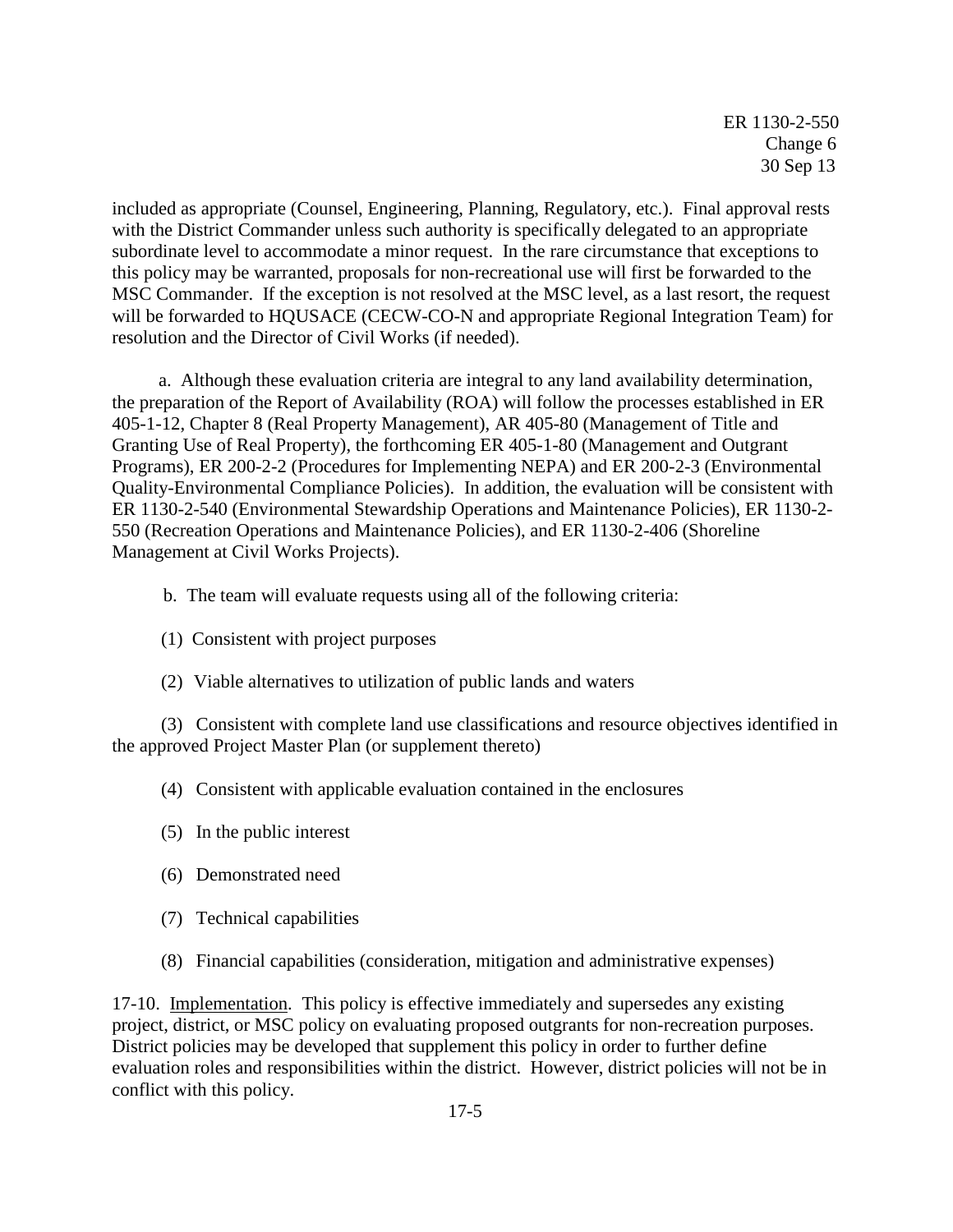ER 1130-2-550 Change 6 30 Sep 13

This Page Intentionally Left Blank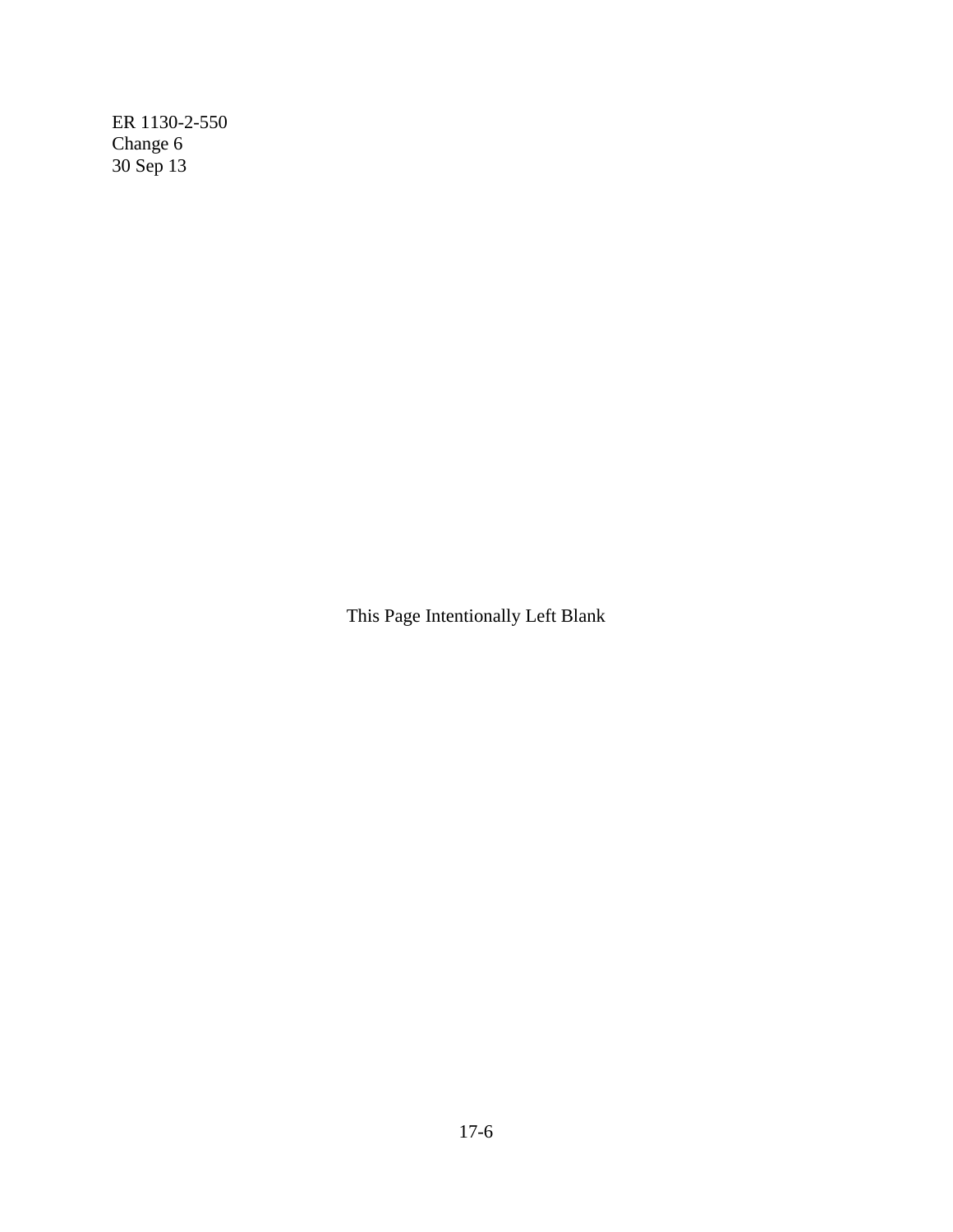#### APPENDIX A

### **REFERENCES**

- a. PL 88-578, Land and Water Conservation Act of 1965, as amended, (16 USC 4601).
- b. PL 89-72, Federal Water Project Recreation Act of 1965.
- c. PL 91-190, The National Environmental Policy Act (NEPA) of 1969 (42 USC 4321).
- d. PL 91-611, Flood Control Act of 1970, Section 234 (84 Stat. 1833).
- e. PL 94-587, Section 120 (90 Stat. 2917), Water Resources Development Act of 1976, as amended by Public Law 96-536, (94 Stat. 3166).
- f. PL 95-224, (92 Stat. 3), Federal Grant and Cooperative Agreement Act of 1977.
- g. PL 98-63, Section 164 (5 USC 5901), Supplemental Appropriations Act of 1983.
- h. PL 102-580, Water Resources Development Act of 1992, (106 Stat. 4838, 33 USC 2328, Sec. 203 ).
- I. PL 103-66, Omnibus Budget Reconciliation Act of 1993.
- j. EO 11644, "Use of Off-Road Vehicles on the Public Lands," February 8, 1972 (37 FR 2877, February 9, 1973).
- k. 5 CFR, Part 1320.
- l. 36 CFR, Part 71, Recreation Fees.
- m. 36 CFR, Chapter III, Part 327, Rules and Regulations Governing Public Use of Water Resource Development Projects Administered by the Chief of Engineers (38 FR 75520, 23 March 1973).
- n. AR 335-15, Management Information Control System.
- o. Supplement 1 to AR 190-40, Serious Incident Report (SIR), (RCS CSGPA-1340 (R1)).
- p. ER 25-1-90, Visual Information Management.
- q. ER 37-2-10, Accounting and Reporting Civil Works Activities.
- r. ER 190-1-50, Law Enforcement Policy, U.S. Army Corps of Engineers.
- s. ER 360-1-1, Public Affairs.
- t. ER 385-1-1, Safety and Health Requirements Manual.
- u. ER 405-1-12, Real Estate Handbook.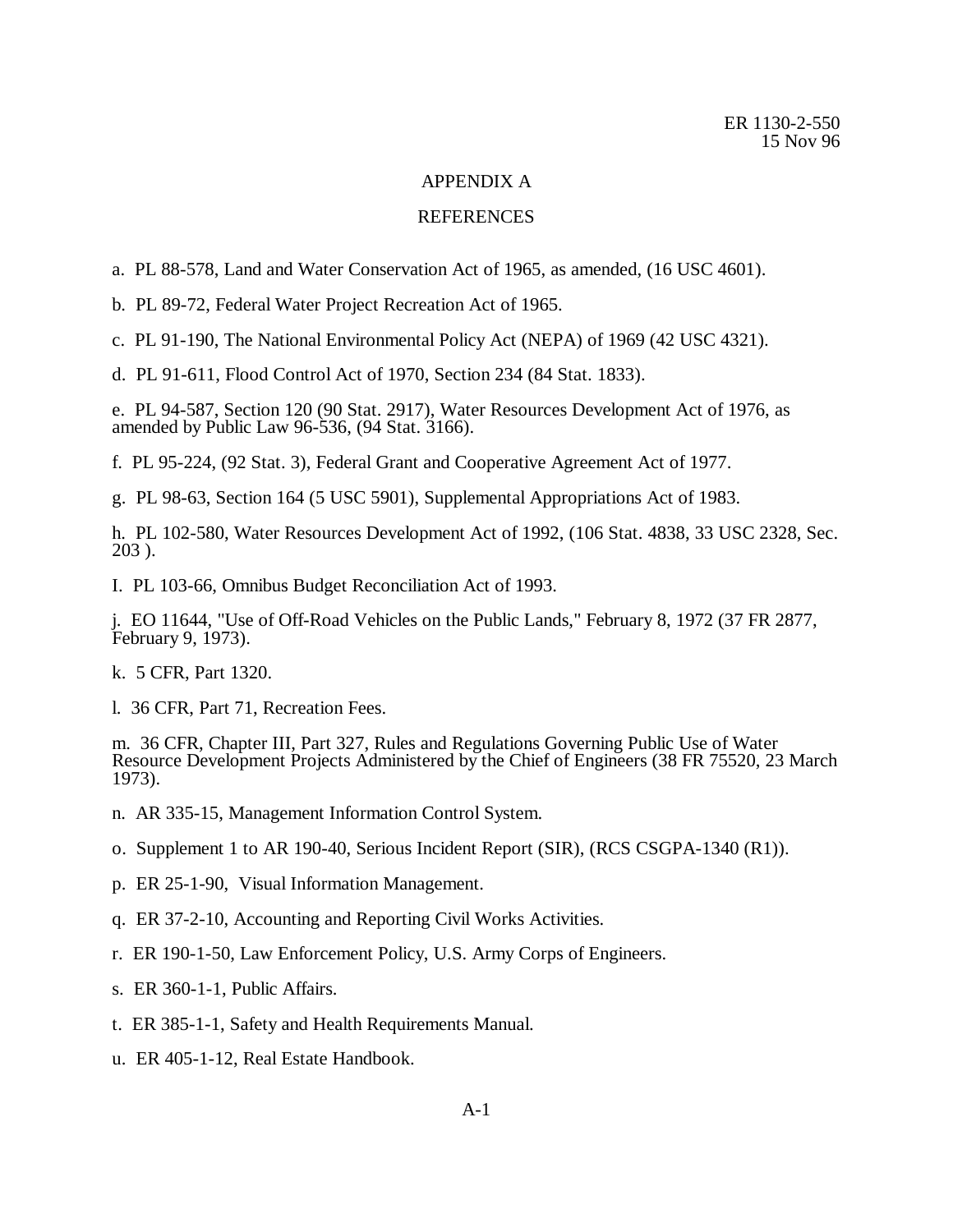ER 1130-2-550 15 Nov 96

- v. ER 1110-2-400, Design of Recreation Sites, Areas and Facilities.
- w. ER 1130-2-500, Work Management Policies.
- x. ER 1130-2-520, Navigational Dredging Operations and Maintenance Policies.
- y. ER 1130-2-540, Environmental Stewardship Policies.
- z. ER 1165-2-30, Acceptance and Return of Contributed or Advanced Funds.
- aa EP 310-1-6, Graphics Standards Manual.
- ab. EP 310-1-6a, Corps of Engineers Sign Standards Manual, Vol 1.
- ac. EP 310-1-6b, Corps of Engineers Sign Standards Manual, Vol 2.

ad. EP 690-2-2, Career Development Guide for Civil Works Natural Resources Management Team Members.

- ae. EP 1130-2-434, Volume 1-5, JS, DI, FS, Interpretive Services and Outreach Program.
- af. EP 1130-2-500, Work Management Procedures.
- ag. EP 1130-2-550, Recreation Operations and Maintenance.
- ah. EM 385-1-1, Safety and Health Requirements Manual.
- ai. EM 1110-1-400, Recreation Planning and Design Criteria.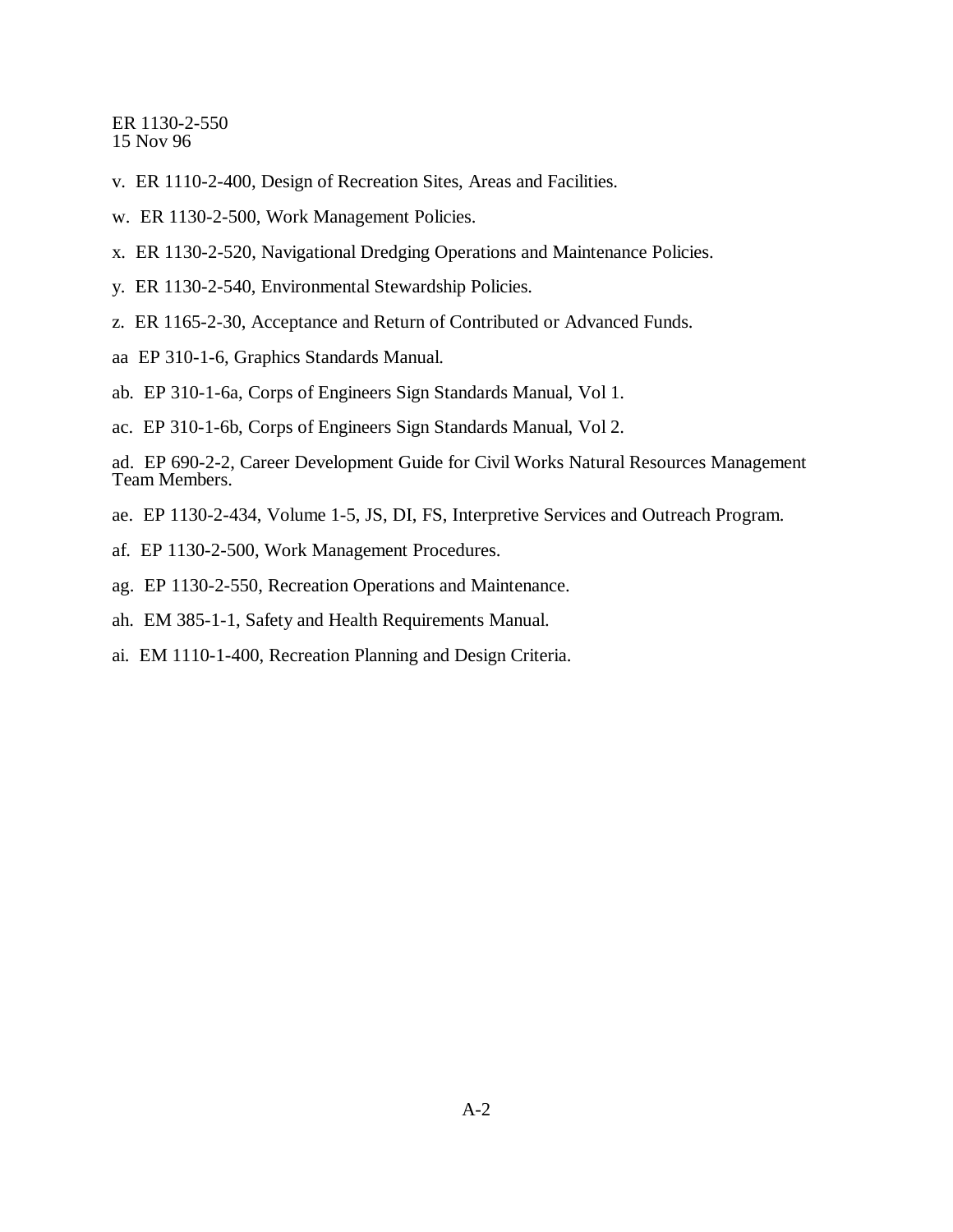### APPENDIX B

### MANAGEMENT CONSIDERATIONS FOR RECREATION AREAS RELINQUISHED BY NON-FEDERAL INTERESTS

B-1. Policy. The policy of the Corps is to close leased recreation areas turned back to the Corps.

B-2. Purpose. The guidelines establish procedures and guidance to follow if a leased recreation area is turned back to the Corps. This policy pertains only to those situations when an area is relinquished other than by breach of contract. Legal means will be pursued in breach of contract instances with HQUSACE guidance provided on a case-by-case basis.

B-3. Exceptions to Policy. An exception to the above stated policy may be considered if each of the following criteria is met:

a. An efficient and feasible management alternative can be effected or implemented by Corps.

b. Total Corps O&M responsibilities including both funds and manpower requirements are reduced or prevented from increasing.

B-4. Selection of Course of Action. The MSC Commander may elect a course of action, other than closure, within the policy constraints stated herein.

B-5. General Guidance. Once it is established that a lessee plans to relinquish a recreation area, an analysis of the impacts likely to result from such action must be made. Once all impacts are known and evaluated from the Corps perspective, the results should be discussed with the lessee, preferably before its contemplated action is formally taken. Following are considerations which should be addressed in the impact analysis:

a. History of use during last five years as compared to design load of area.

b. Analysis of use of the area compared to other project recreation sites.

c. Analysis from both a local and regional perspective of other areas affording visitors similar type of outdoor recreation facilities and experiences within the zone of influence of the project area.

d. The availability of another non-Federal public entity or commercial concessionaire that might assume operation and maintenance under a new lease arrangement.

e. Assuming potential qualified lessees are unattainable, are there alternative actions to complete closure considering available manpower and budget constraints consistent with the above criteria as:

- (1) Partial closure.
- (2) Reduction of services provided.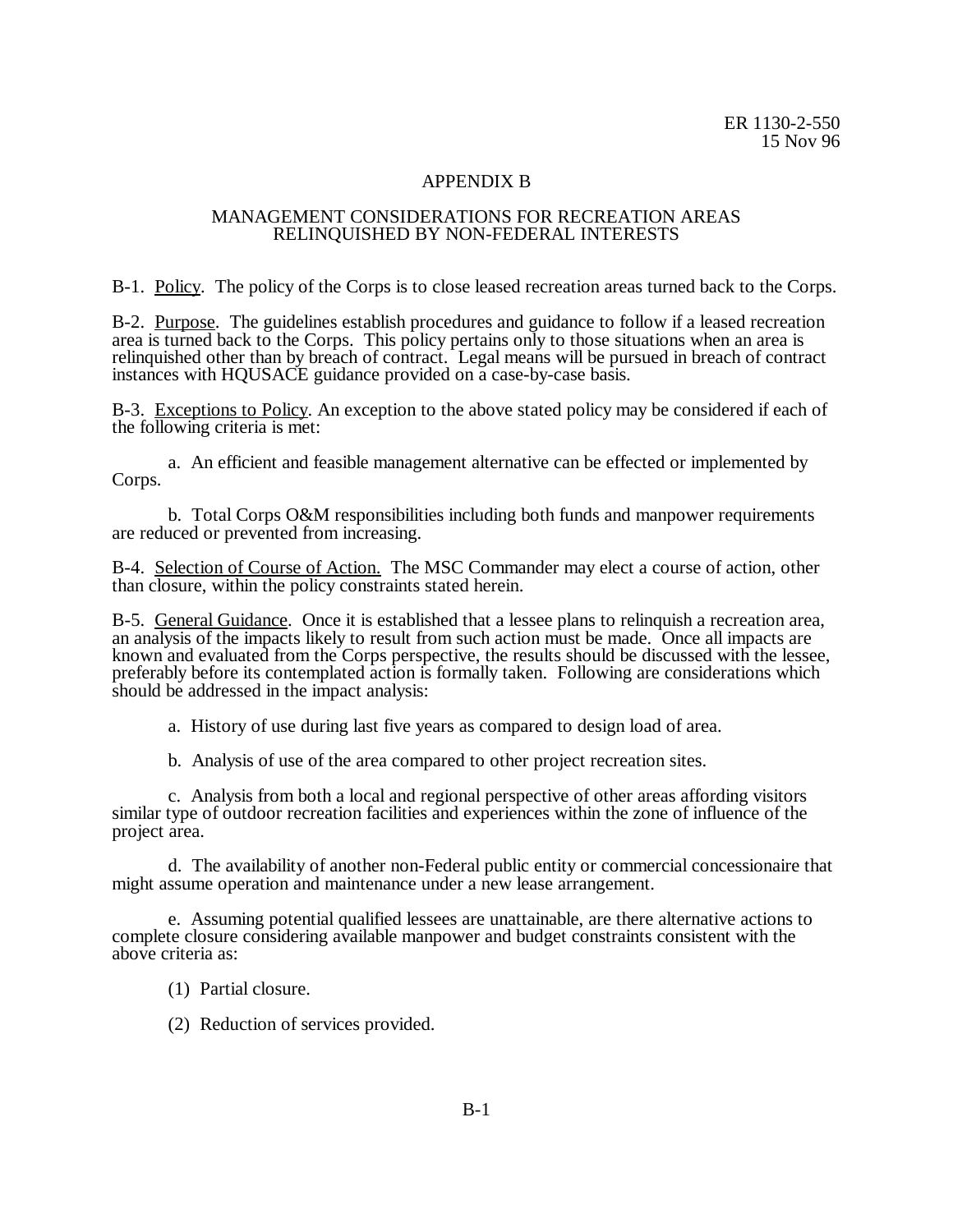ER 1130-2-550 15 Nov 96

(3) Closure or partial closure of other in deference to direct management of the area by the Corps.

(4) Combination of the above

f. Cost and manpower analysis of:

(1) Permanent closure versus current operational status under management.

(2) Permanent closure versus other viable alternative actions considered.

g. The social, economic or environmental impacts that would result if the area were closed or services reduced.

h. Other factors having a direct bearing on the situation.

#### B-6. Procedures.

a. After having identified and analyzed what impacts will be associated with the various courses of action available, the results should be discussed with the lessee. The value of coordinating with the lessee is to make the lessee aware of what consequential action the Corps is contemplating. The lessee should realize that the Corps has no obligation to keep the relinquished area opened. In fact, the Corps may have to close the area due to manpower and funding restrictions.

b. The reason for relinquishment should be determined. If the reason for relinquishment is short term in nature, the lessee should be apprised that any future lease, if desired, would need to be negotiated under the prevailing conditions. Therefore, modified services or partial closure may offer a more favorable alternative than lease terminations in some situations. Those possibilities should be considered to the fullest extent possible. However, there is no authority for granting funds, manpower or equipment to entice the lessee to continue operation and maintenance of the leased area. Corps assistance in this form is precluded from consideration.

c. Information and insights gained through discussions with the lessee should promote understanding and facilitate cooperation in the final plans for subsequent use of the relinquished area. Possible local assistance includes:

(1) Potential influence to assist in obtaining other qualified non-Federal sponsors to lease the area.

(2) Postpone termination to the end of the current recreation season or through the following recreation year. This would allow additional time to cope with the situation and may favorably effect final disposition action.

(3) Development with the Corps of joint strategies to inform the public about the upcoming reduction of services or closure of the area. The importance of mutually supportive positions in such actions should not be overlooked.

d. The necessary details and arrangements for the actual turn back of the leased area also should be discussed by the lessee. Acceptance by the Corps should be in accordance with the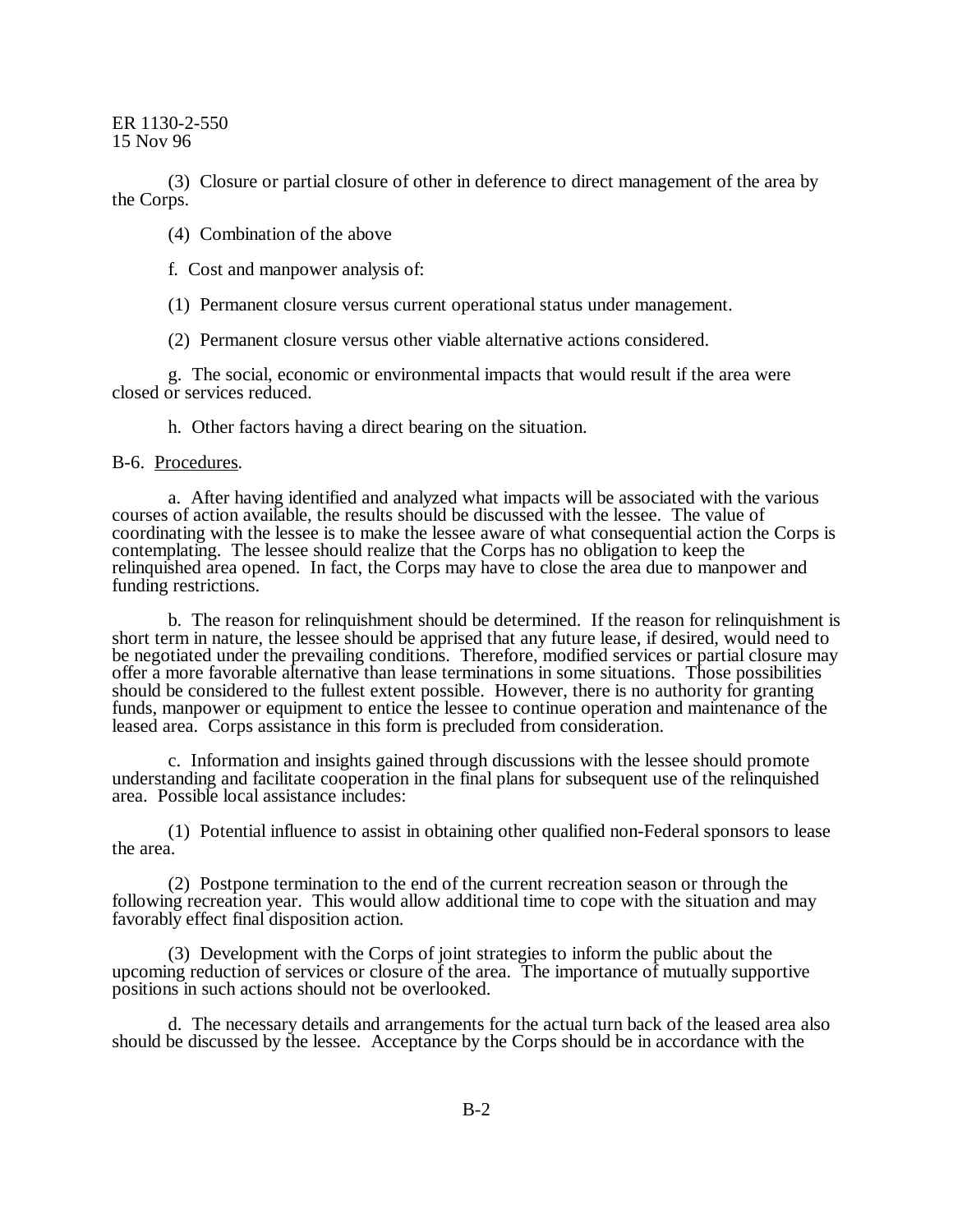appropriate conditions of the specified lease document unless otherwise waived by the District Commander as being in the best interest of the government.

e. A master plan revision is required only if the approved land use designation for the relinquished site needs changing to accommodate a different land use of the area.

f. All of the potential management options will be considered in finalizing recommendations to the MSC Commander. The necessary environmental documentation, as determined appropriate, will be in accordance with ER 200-2-2. The selected course of action should be that alternative which will afford the greatest public service within the constraints of the MSC Commanders' existing personnel and budget allocations. Such considerations should be realistic.

g. A public relations program should be developed and implemented by the MSCs and districts where recreation area closures are scheduled. The public information program should be designed to insure public understanding of the reasons necessitating such action. Information on alternative areas available for public use should be included. A public relations program is also appropriate when major changes in the operation affecting one or more sites is contemplated.

h. Action taken by a lessee, such as a state, may involve relinquishment of areas affecting more than one district or MSC. In the event such concurrent action by a lessee has been initiated, it is essential that coordination between the affected Corps commands be effected. If it is determined that the situation warrants attention at the Washington level HQUSACE will be available for assistance.

B-7. HQUSACE Monitoring. All recreation lease termination actions will be monitored by CECW-ON. Each FOA should report telephonically to CECW-ON once it is verified that a lessee is contemplating termination of its lease. After discussions with the lessee have been completed, a narrative report, even if the area is to be closed, should be forwarded to HQUSACE for information. This report should summarize the analysis of the situation including cost and manpower savings based on the course of action selected by the MSC Commander. Coverage of the coordination discussions held with the lessee should be included. If additional manpower or funds are required to implement the selected course of action, a MSC Commander may assume HQUSACE concurrences with his/her selected course of action if he/she has not heard to the contrary within two weeks after forwarding his/her report, and he/she has insured timely receipt through the appropriate assistant director, Civil Works Directorate. (RCS exempt: AR 335-15, paragraph  $5-\overline{2c}(3)$ ).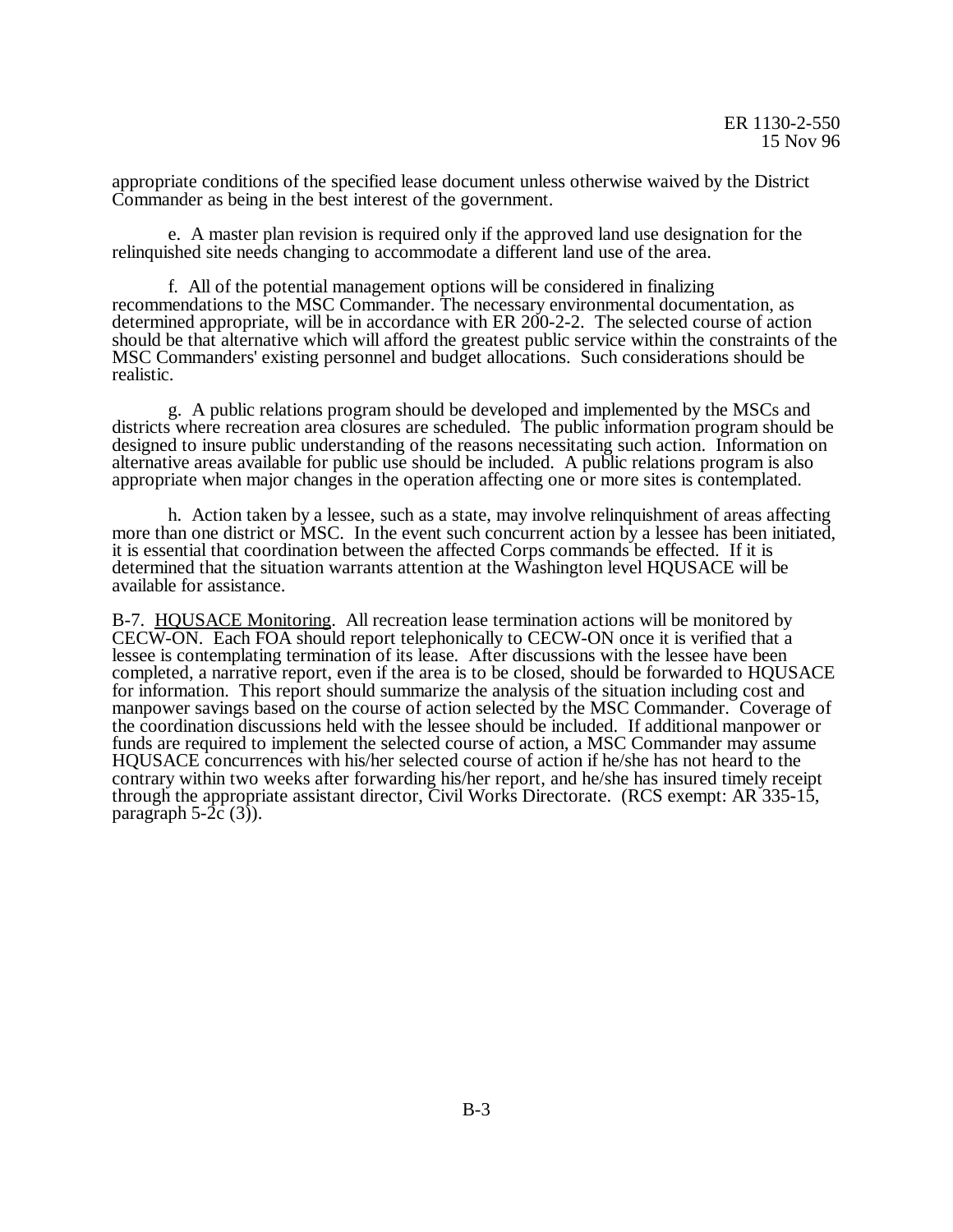### **APPENDIX C**

### **Market Studies**

### **C-1. Market Study.**

a. A market study is contingent upon developing an inventory of the supply of existing types of recreational resources within a given area. The study must also include a recreational demand analysis that provides an indication of what people do, feel and want concerning recreational facilities (e.g., public demand). By comparing the inventory and the demand analysis it is possible to determine the types and amount of additional recreational facilities that are needed now or in the future. At a minimum, proposed recreation development by Federally recognized Indian Tribes, public (Federal, state and local), private sector and quasi-public entities and individuals will demonstrate a demand for the type of facilities proposed and a current or near future need for the type of facility being proposed.

 b. Proposed demand studies shall contain data on the regional population and future projections, demographic characteristics and an inventory of similar types of recreational facilities (e.g., campgrounds, picnic areas, marinas, etc.) and their resources (e.g., 125 camping spurs, 150 picnic tables, etc) within a 30-mile radius of the proposed site requested for development. The study should demonstrate that the demand analysis was done through one or a combination of methods. General categories of methods include but are not limited to, public input gathered through surveys and or workshops, using recreational standards (e.g., 1000 camping spurs per 50,000 people), participation levels/rates (e.g., 2.4 million people participate in picnicking, which is 56 percent of the regional population), and trend analysis (e.g., extrapolating historical use statistics for those similar types of facilities over a ten to 20 year period).

c. The availability of information described above for use in the study will vary from region to region. Federally recognized Indian Tribes, public (Federal, state and local), private sector and quasi-public entities and individuals should consult with State Census Bureaus, State Departments of Commerce, State and Federal Recreational Agencies, and travel bureaus for this information and to minimize study cost. Each state has a State Comprehensive Outdoor Recreation Plan that contains analysis criteria referenced above. In addition there are numerous Federal recreational studies such as the National Survey of Recreation and Environment that contain this type of information. Regional universities with outdoor recreational departments may also be a source for information and assistance.

 d. All costs associated with a market study, NEPA documents, land surveys, preparation and review of the ultimate lease by the Corps as well as any other administrative costs associated with Corps review and approval of any proposed development are the responsibility of the entity proposing the recreation development.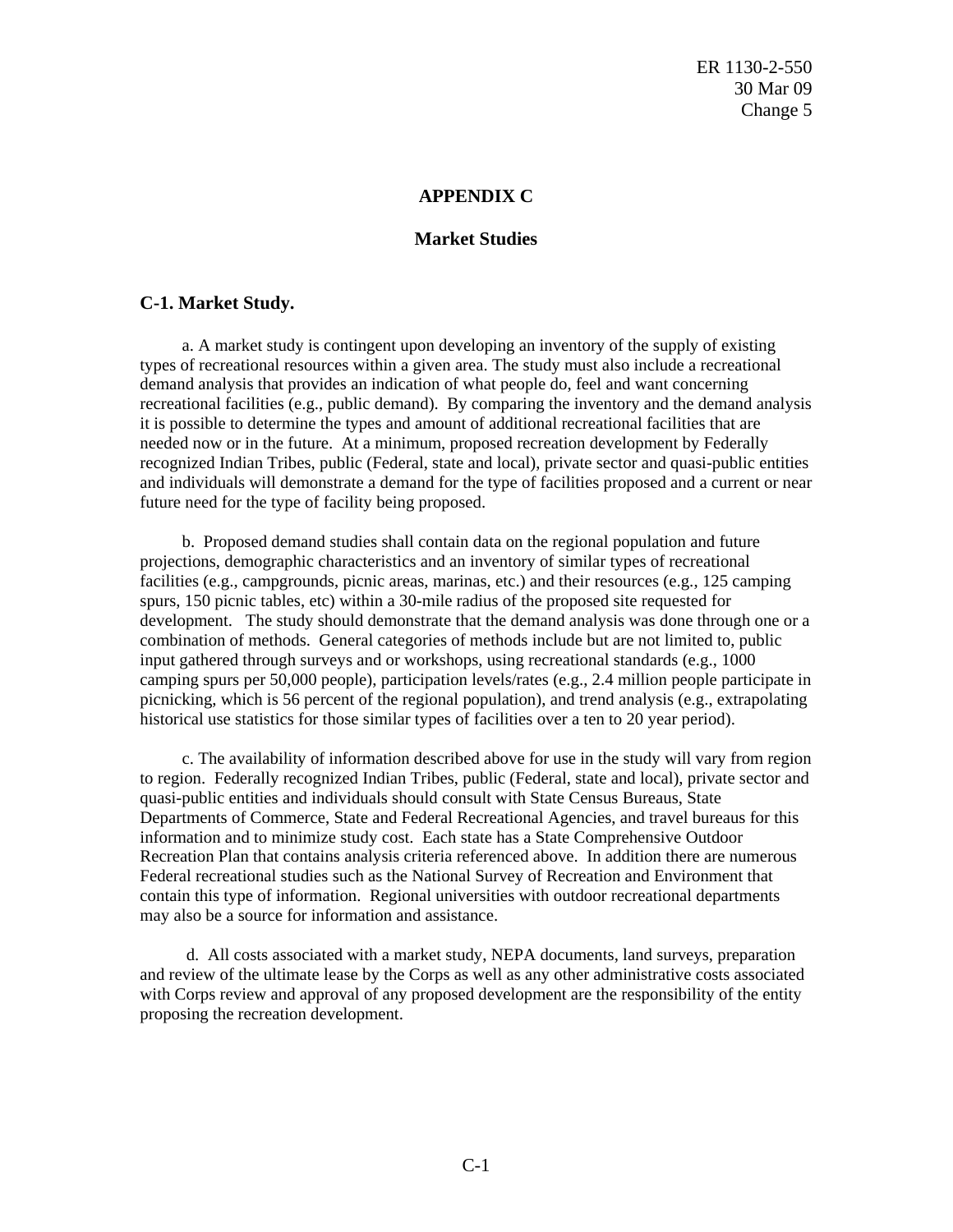# **APPENDIX D**

# **Feasibility Studies**

## **D-1. Feasibility Study.**

 a. The intent in requiring a private sector or individual to provide a feasibility study is to demonstrate that the entity can make a reasonable return of profit on a yearly basis for the proposed recreational development and that such development is economically viable. Factors such as the input of capital to develop the facility(s), maintenance cost, insurance, labor, etc. should be addressed. The type and size level of the facility(s) (e.g., 250 camping spurs vs. 100 spurs, 200 marina boat slips vs. 100) should also be addressed to demonstrate a reasonable rate of profit would occur. The numbers of visitors needed and the associated fee for these services should also be addressed. Detailed charts, graphs, and projections are not required; however, enough data must be provided to demonstrate such factors have been considered and that a profit can be generated.

 b. Feasibility studies for Federally recognized Indian Tribes, public (Federal, state and local), or quasi-public entities will also be required. However the content of the analysis is limited to the types and size of the facility and evidence that yearly profits of the facility will offset or nearly offset the yearly operational cost of the proposed facility(s). Private sector or individuals working through a public entity for a development request (third party) will be required to furnish a feasibility study that complies with the requirements for a private requestor or individual as referenced above.

c. All costs associated with a market study, NEPA documents, land surveys, preparation and review of the ultimate lease by the Corps as well as any other administrative costs associated with Corps review and approval of any proposed development are the responsibility of the entity proposing the recreation development.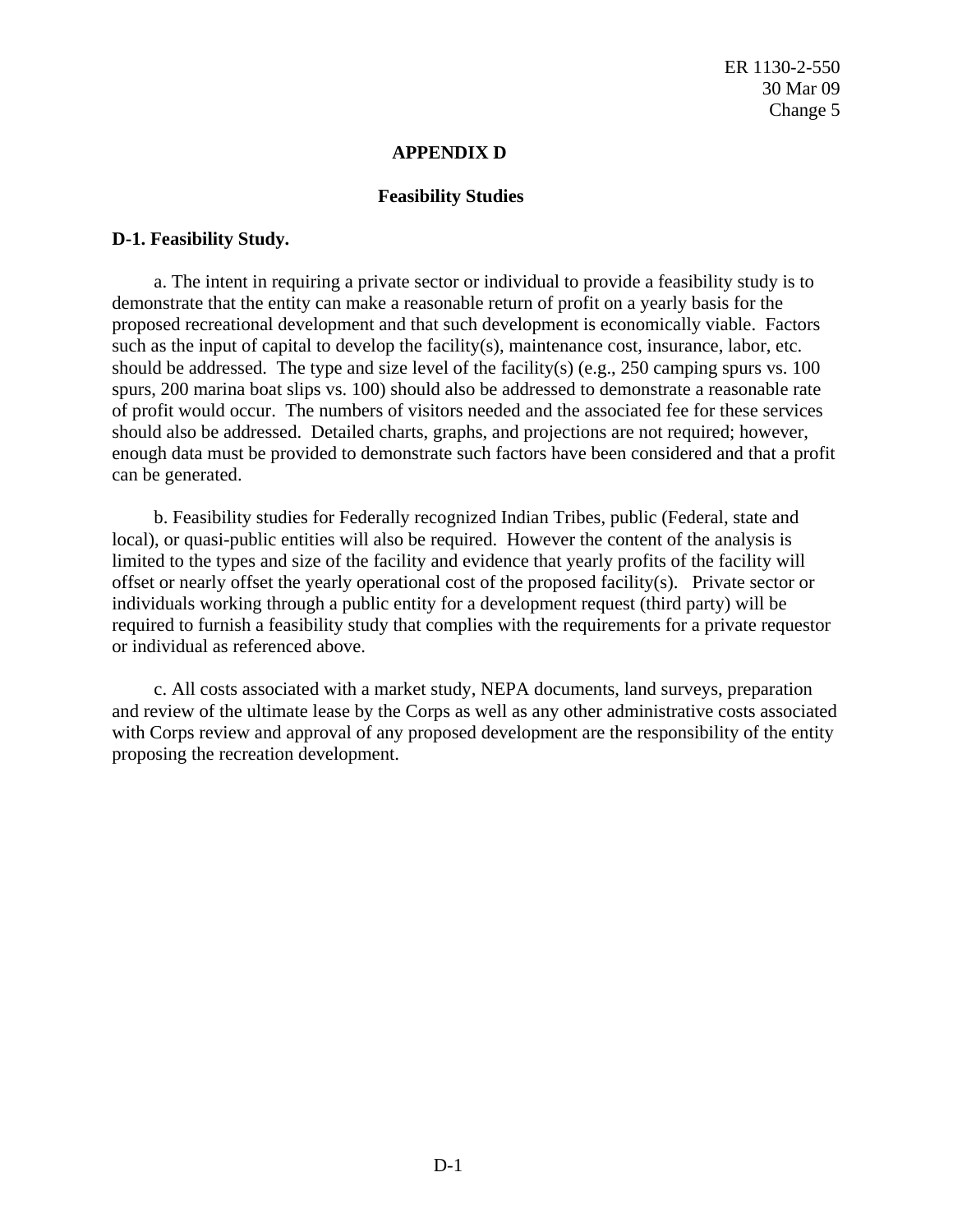#### APPENDIX E

#### General Outgrant Application Information

E-1. Preliminary Information.The applicant must provide the preliminary information requested below (a-h) to the Project Level Representative. The initial submission will be evaluated by the Project Level Representative and district team to determine if a proposal is appropriate for location on Government property. Administrative cost for the evaluation of any application documents (preliminary, detailed, supporting) will be paid by the applicant prior to the start (up front) of the review process by project and District personnel. Any administrative fees received at the project will be handled in accordance with Civil Works Policy Memorandum, "Collection of Civil Works Appropriations," dated 17 September 2010.

a. Identify Applicant:

 (1) Name, address, and phone number of applicant. The application must be submitted by the entity to whom the outgrant will be assigned.

(2) Point of contact for processing (e.g. City Manager, Mayor, Commissioner, etc)

b. Describe the structure or facility.

 c. Identify the purpose, need and objective (benefits, enhancements, statutory requirements) for the structure or facility.

 d. Justify placement of structure or facility on government property. The justification should include a description of all alternative locations and routes that were investigated, including routes and locations off of project lands. The description will also include rationale for why the other alternatives were not selected. Cost factors alone will not affect the determination of viability.

 e. State the duration for which the proposed outgrant is requested. Include the duration of the temporary license if one is needed (usually 1 year).

 f. Generally describe the location and dimensions of the requested outgrant area to include a preliminary site plan. NOTE: Outgrants should be placed in the footprint of existing project outgrants or within designated corridors where possible.

g. Provide basic construction methods and timeline.

h. Anticipated impacts (environmental, cultural resource, social, etc.).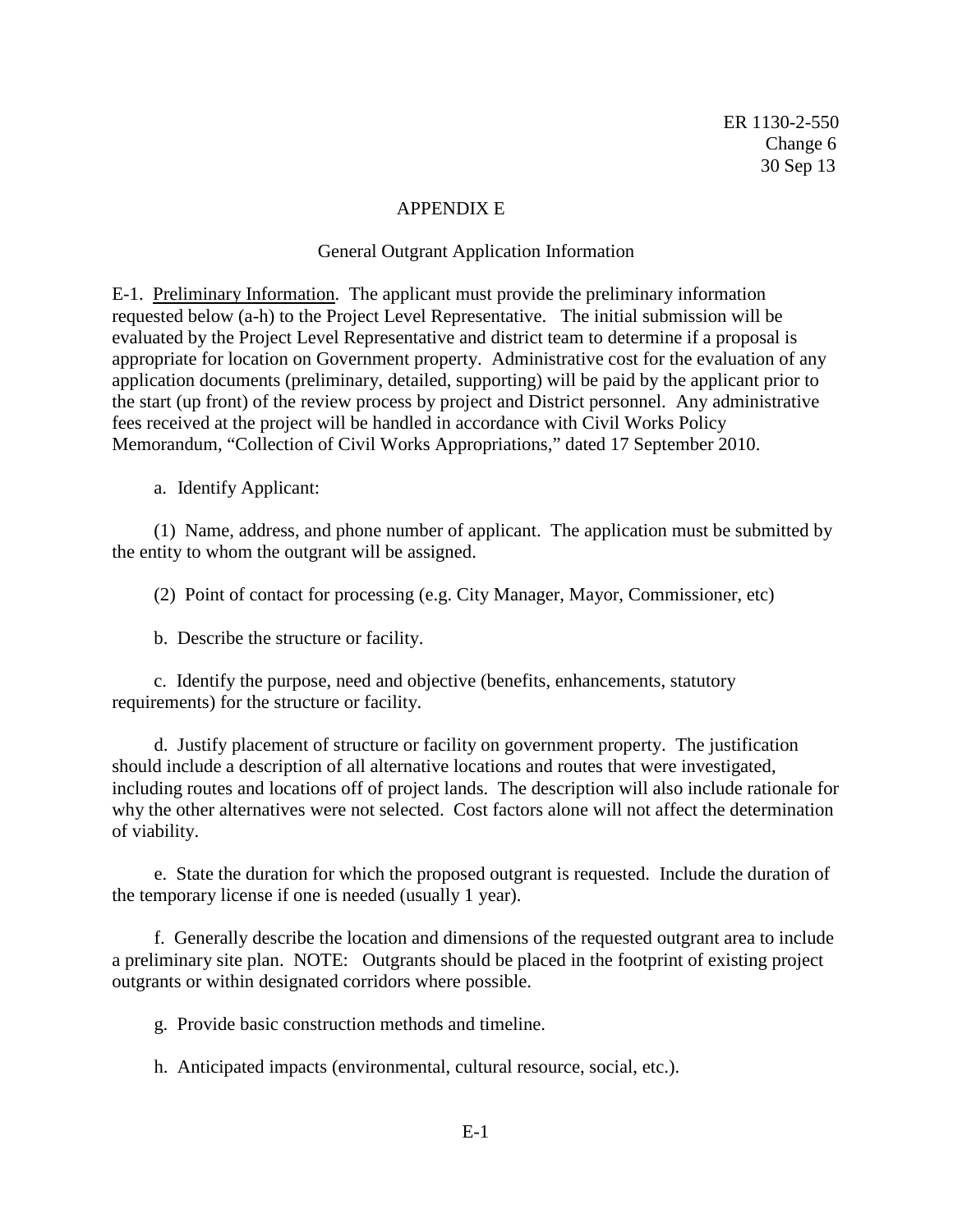E-2. Detailed Information. If upon review of an initial request, the Corps determines that the requested activity may be feasible and will be considered further, the information below must be provided as required. This information will be provided to the Project Level Representative and be evaluated by the district team. Additional information may be requested based on the nature of the proposed activity. A Corps determination will be made as to what environmental documentation is required for the proposed action. Preliminary information concerning administrative fees, consideration and mitigation will be provided to the applicant.

a. Coordination.

 (1) Provide concurrence from third parties who may be affected by the structure or facility (e.g. other existing outgrants).

 (2) Provide other agency concurrence regarding legal or regulatory requirements where necessary (e.g. responsible State natural resources and utility entities).

NOTE - A temporary real estate instrument will be required prior to conducting any on-theground activities (for surveys, ground disturbance, soil and groundwater testing). An Archeological Resources Protection Act (ARPA) permit may also be required.

b. Description of Proposal.

 (1) Provide preliminary plans and specifications for the proposed outgrant. Include construction areas, if applicable.

(2) Provide a map(s) which includes the following:

 (a) A legal description (location, identification of parcel) of the proposal (reference to a known Corps of Engineers property monument is encouraged). This description can also be provided separately;

 (b) The upper guide contours and elevation intervals appropriate to the terrain as applicable, if available

 (c) Identification of the project property line (Federal government property line) in relation to the proposal;

 (d) Any structures that will be affected (e.g.: fences, roads, monuments, gates, intake structures, natural and environmental resources, etc.); and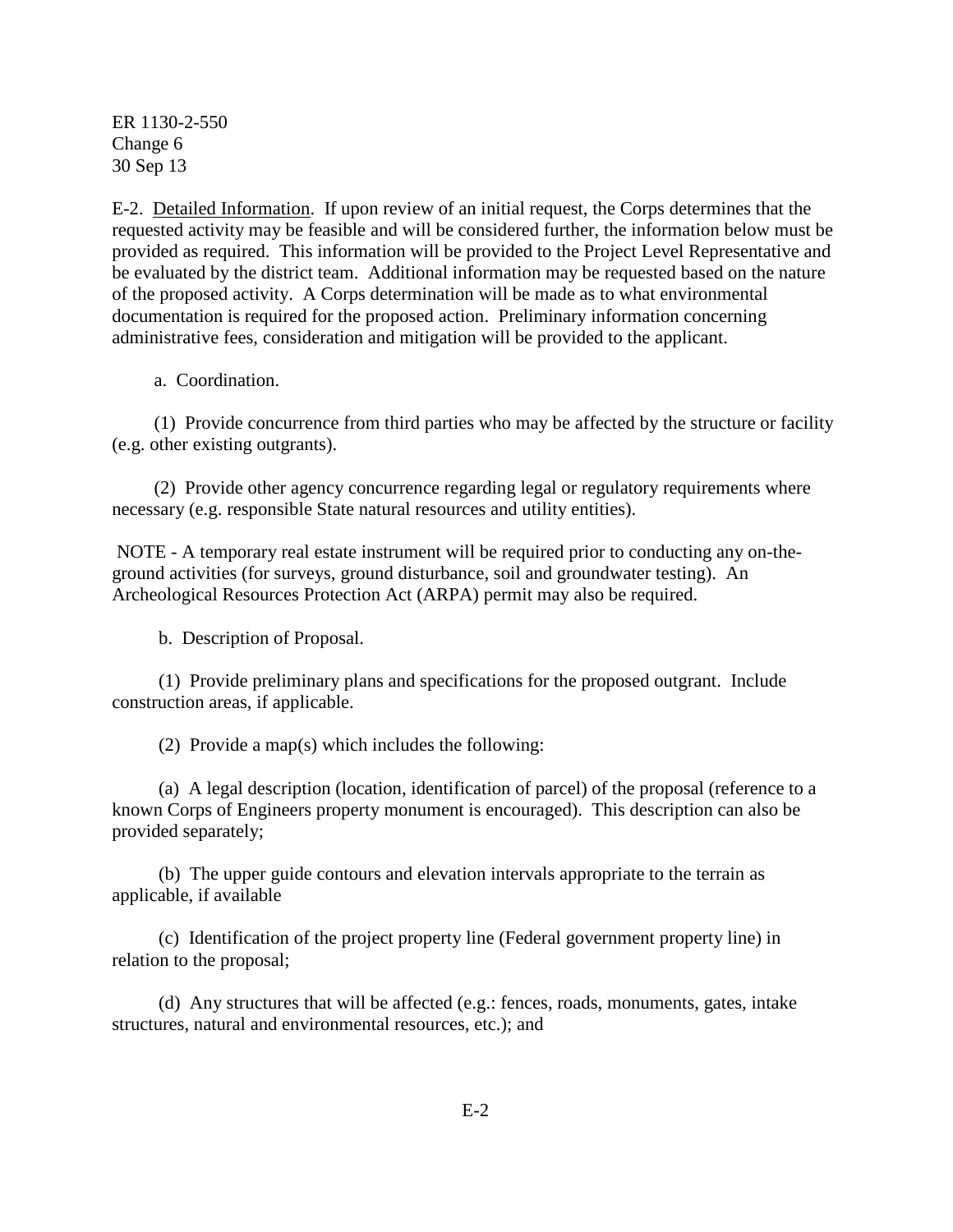(e) The estimated acreage of the proposed outgrant.

(3) Stake/flag the boundary or centerline of the outgrant if requested

c. NEPA - If NEPA documentation is required from the applicant, see Appendix F.

 d. Mitigation. Non-statutory mitigation is generally required for impacted public resources. Mitigation often requires, but is not limited to, wildlife habitat improvement and vegetative plantings on the area of actual disturbance and on additional areas or other forms of restitution. Statutory mitigation may also be required if the proposed work involves applicable statutes, executive orders, regulations, and guidance concerning impacts of a proposed action. For example, a discharge of dredged or fill material into waters of the U.S typically requires a Section 404 permit (Clean Water Act) and associated mitigation. See Appendix G for additional mitigation guidance.

 e. Storm Water Requirements. In accordance with State, County and/or local laws**,**  various Districts within the Corps do not allow outgrants for storm water facilities.For those Districts that allow outgrants for storm water facilities, the applicant must also contact the applicable State, County and/or local agency responsible for storm water permits. The applicant must provide documentation of the contact, a Notice of Intent and evidence that a permit is being pursued (if required). In addition, the applicant shall provide a Storm Water Pollution Prevention Plan when required if earth-disturbing activities are to be performed. This plan shall include the means by which erosion and sedimentation will be controlled and monitored to protect the drainage courses.

 f. Storage Capacity. In general, Corps policy is no net loss of maximum storage capacity. This generally includes calculating amounts of cut and fill which could impact storage capacity.

 g. Landscaping and Revegetation. As part of site stabilization and restoration, the applicant in most cases will be required to reestablish vegetation after construction. The applicant must demonstrate that the seed and vegetative plantings proposed for revegetation are native species to the area and not listed as an invasive species on a Federal or applicable State list.

NOTE: Applicants, please review Appendix H for guidance addressing additional requirements for specific types of outgrants.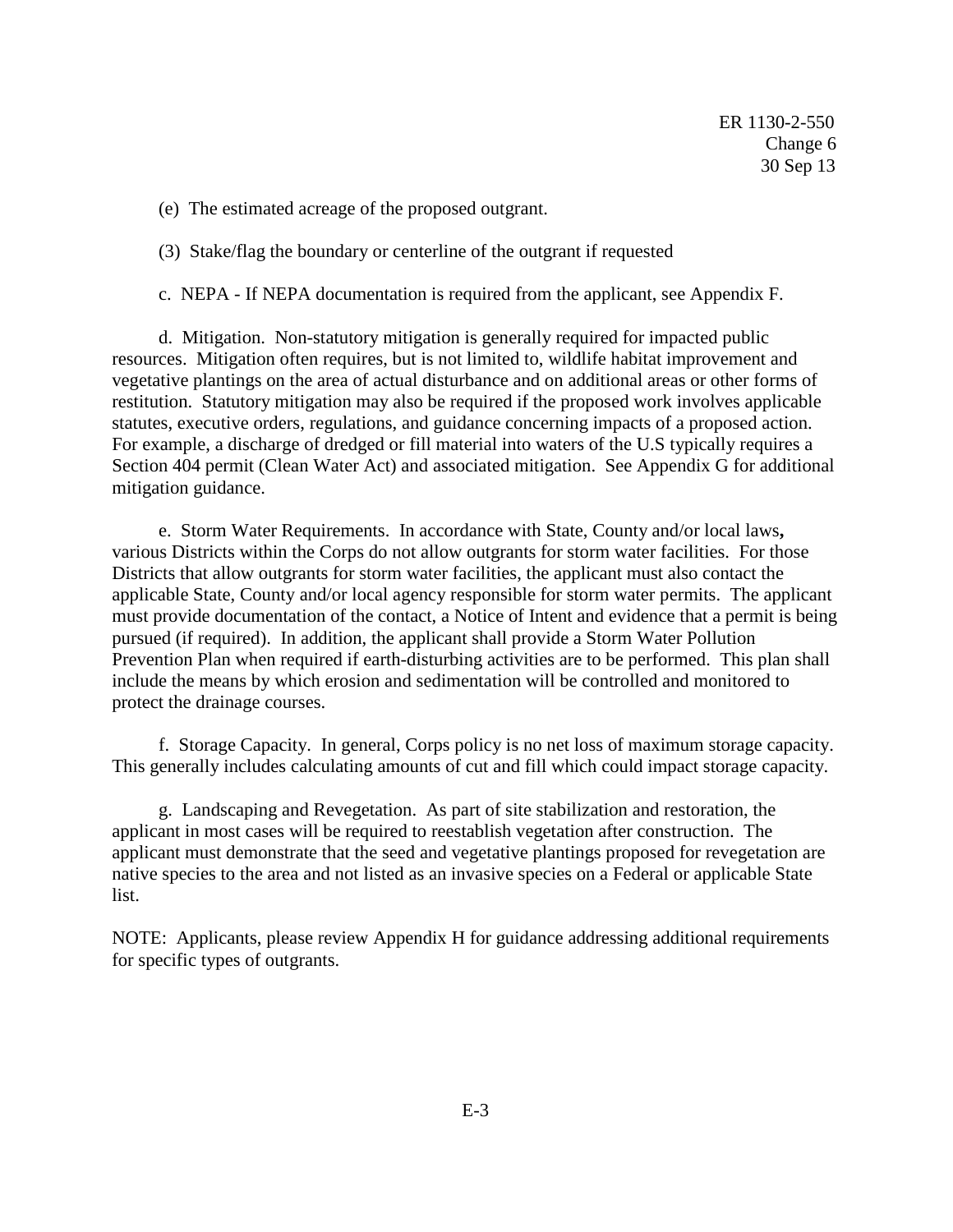This page intentionally left blank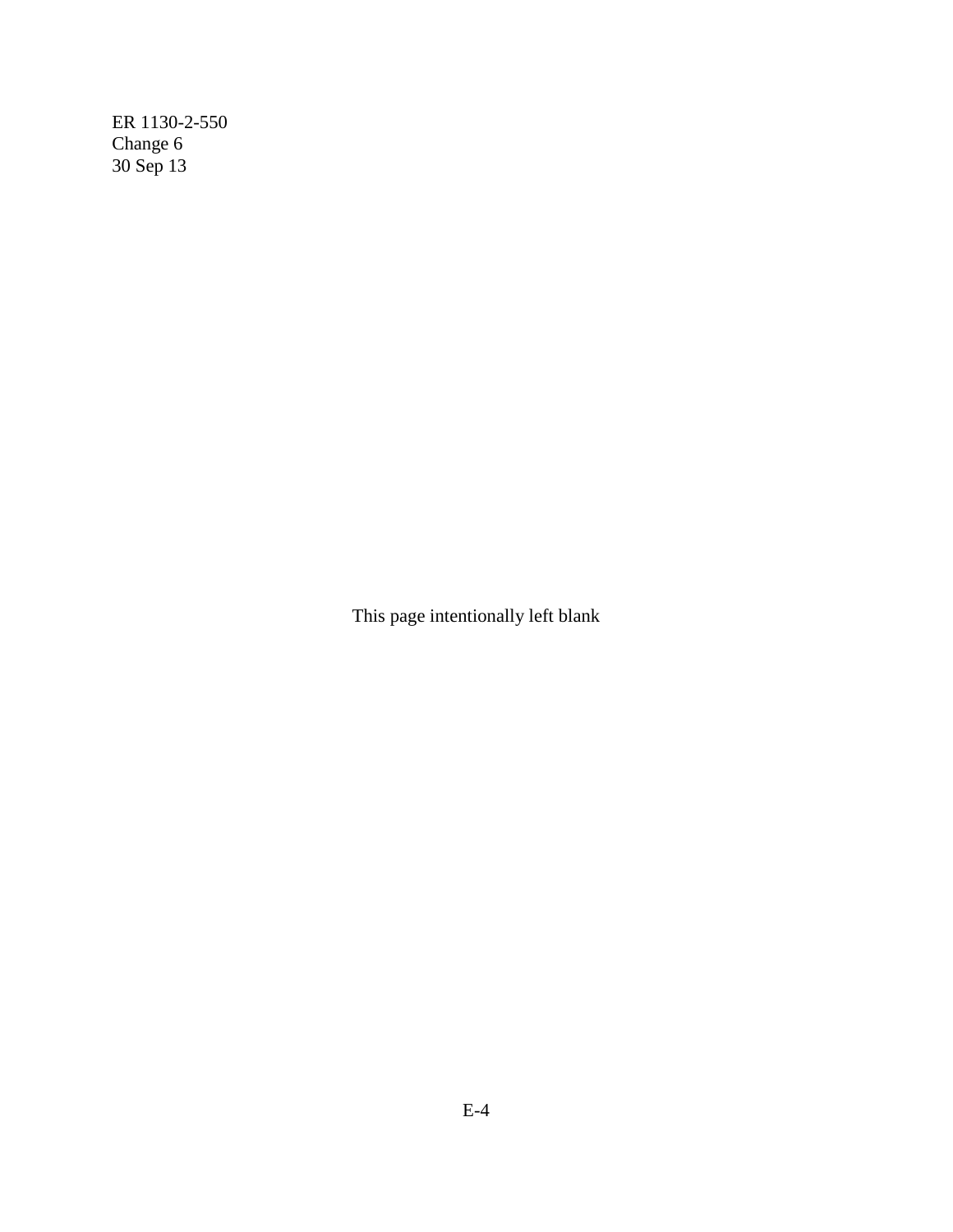# APPENDIX F

## National Environmental Policy Act (NEPA) Guidance

F-1. Policy. Comprehensive guidance on the implementation of NEPA for the Civil Works Program is found in ER 200-2-2 and the NEPA implementing regulations are found at 40 CFR Parts 1500-1508. Generally, outgrant proposals will require an Environmental Assessment (EA) to comply with NEPA, however each proposal should be assessed in light of ER 200-2-2 and the NEPA implementing regulations to determine the correct level of analysis. In some cases the action may qualify for a categorical exclusion and others may require an Environmental Impact Statement. Additional information concerning NEPA can be found at [http://ceq.hss.doe.gov/.](http://ceq.hss.doe.gov/)

F-2. Preparation of Environmental Compliance Documents. Environmental compliance documents, including those required for NEPA, may be completed by the Corps or the applicant. If completed by the Corps, the applicant must pay for the expenses to be incurred prior to the work being initiated. If completed by the applicant, the applicant must pay for the expenses to be incurred by the Corps prior to the Corps review by project and district personnel. Any administrative fees received will be handled in accordance with Civil Works Policy Memorandum, "Collection of Civil Works Appropriations" dated 17 September 2010 and the Real Estate regulations. Regardless of what entity prepares the environmental compliance documentation, the Corps is responsible for its content and must independently review all information contained therein.

F-3. Content. For outgrant proposals requiring an Environmental Assessment (EA) the following information is generally required by NEPA. Additional information may be requested depending on the nature of the proposal. An EA facilitates the decision process regarding the proposed action and alternatives.

 a. SECTION 1. Authority, Purpose, And Scope provides the authority for the proposed action, summarizes the project purpose, provides relevant background information, and describes the scope of the EA.

b. SECTION 2. Alternatives examines alternatives for implementing the proposed action.

c. SECTION 3. Proposed Action describes the recommended action.

 d. SECTION 4. Affected Environment describes the existing environmental and socioeconomic setting.

 e. SECTION 5. Environmental Impacts Of The Proposed Action identifies the potential environmental and socioeconomic effects of implementing the proposed action and alternatives.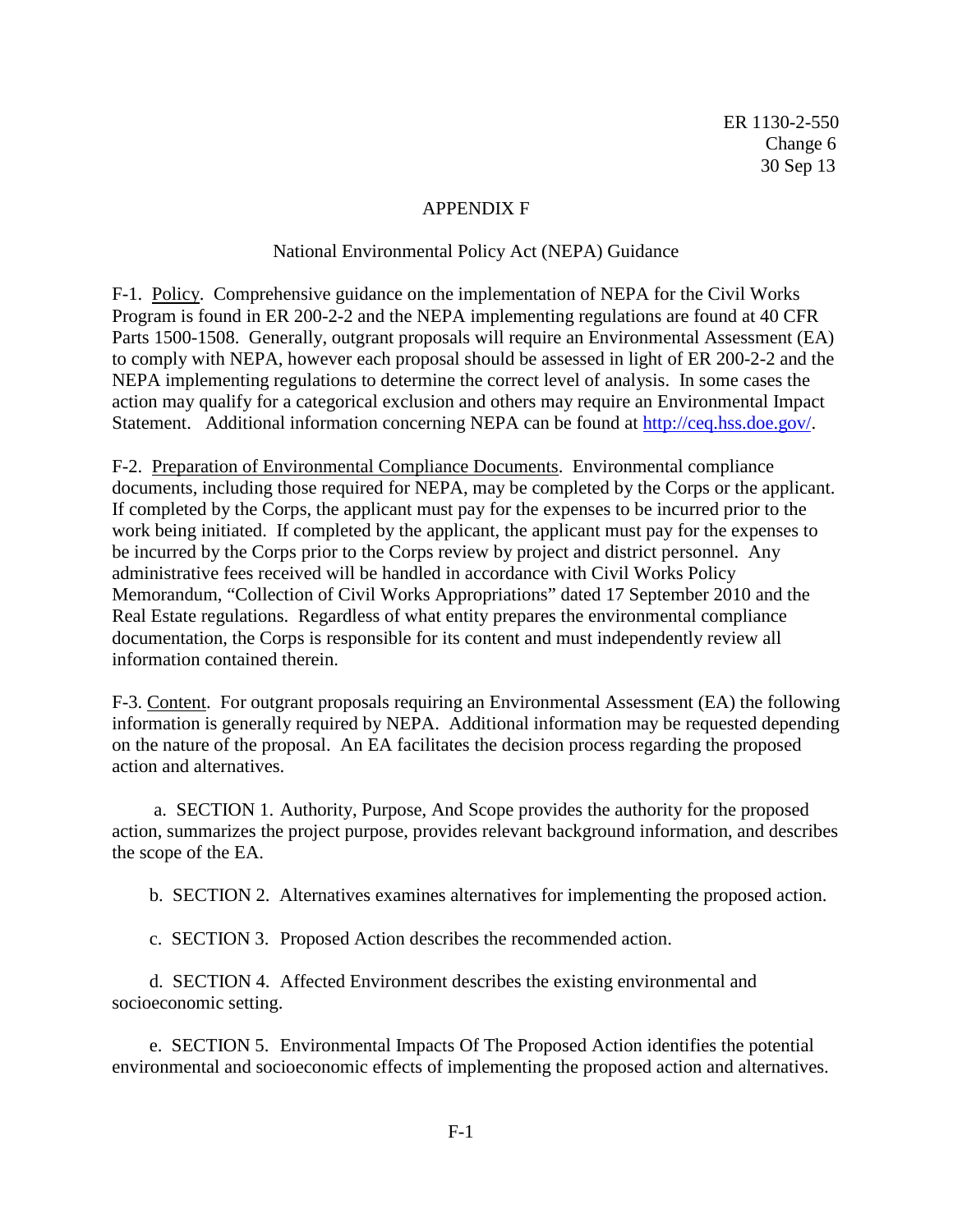f. SECTION 6. Mitigation Plan summarizes mitigation actions required to enable a Finding of No Significant Impact for the proposed alternative.

 g. SECTION 7. Federal, Tribal, State, And Local Agency Coordination provides a listing of individuals and agencies consulted during preparation of the EA.

h. SECTION 8. References provides bibliographical information for cited sources.

 i. SECTION 9. Applicable Environmental Laws And Regulations provides a listing of environmental protection statutes and other environmental requirements.

j. APPENDICES:

- A Correspondence
- B Section 404 Permit (if required)
- C Fish and Wildlife Coordination/Correspondence
- D Cultural Resources Coordination/Correspondence
- E Public Comments (if applicable)
- F Newspaper Public Notice (if applicable)
- G Other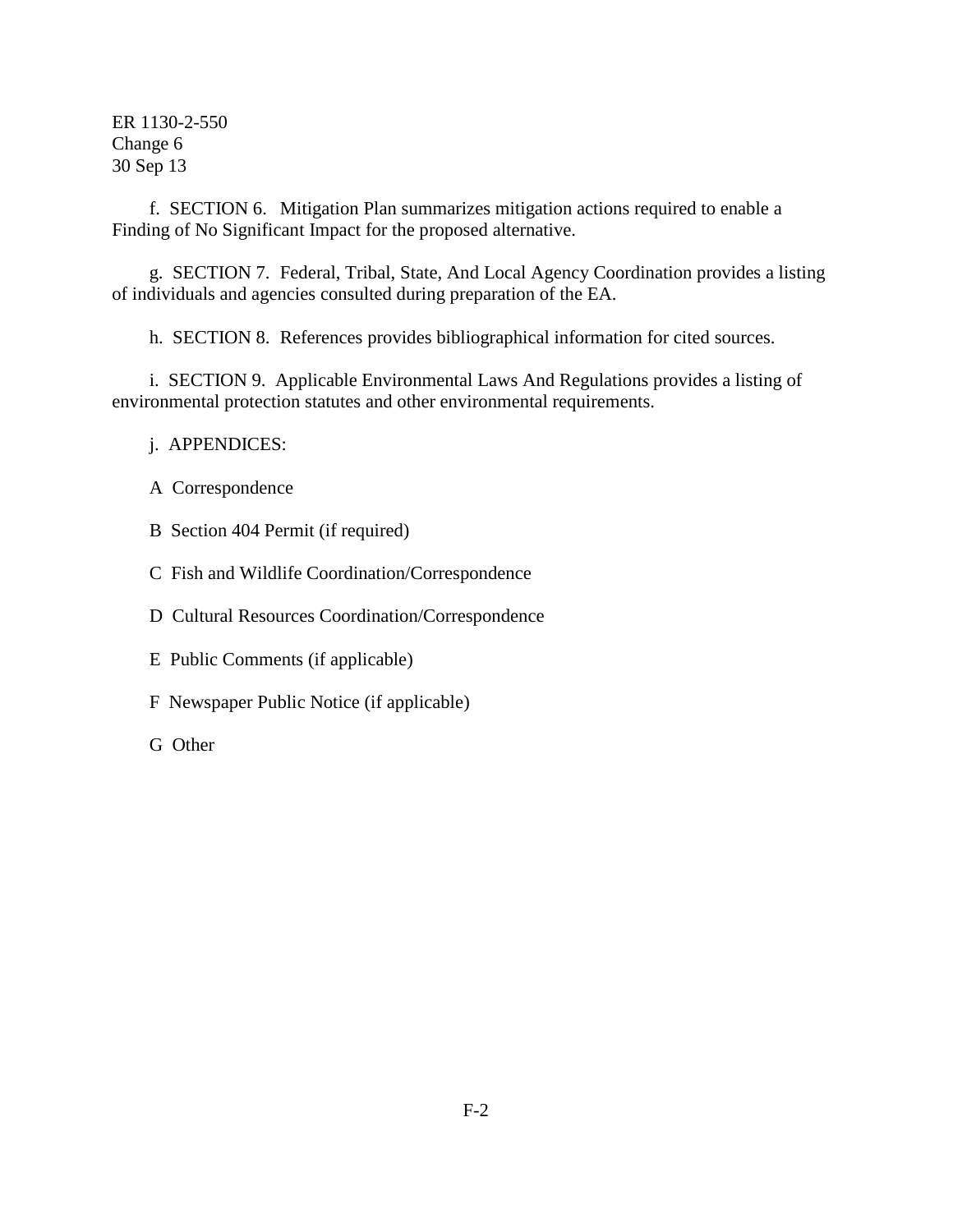### APPENDIX G

#### Mitigation Guidance

G-1. Statutory Mitigation. Statutory mitigation must be done in accordance with applicable statutes, executive orders, regulations and guidance. Statutory mitigation is generally defined as actions that reduce the severity or intensity of adverse impacts of other actions, to include:

 a. Avoiding the impact by not taking a certain action or parts of an action or by moving the project location. Applicants are encouraged to consider avoidance as the preferred mitigation measure.

 b. Minimizing impacts by limiting the degree or magnitude of the action and its implementation, for example, by adjusting site layout.

 c. Rectifying the impact by repairing, rehabilitating, relocating, or restoring the affected public resources.

 d. Reducing or eliminating the impact over time by monitoring, maintaining, and/or replacing equipment or structures to prevent future degradation from equipment or structural failure over the life of the action.

 e. Compensating for the impact by replacing or providing substitute resources or environments. With the exception of unique habitats under imminent threat of destruction, a mere change in ownership of existing habitat is generally not considered mitigation. Habitat improvement must be implemented in addition to long-term protection of the habitat.

f. Statutory Mitigation requirements vary somewhat under the environmental laws, regulations, and executive orders. For Corps of Engineers Regulatory Program mitigation guidance see 40 CFR Part 230 "Compensatory Mitigation for Losses of Aquatic Resources", 33 CFR 320.4 paragraph R, and 33 CFR 332. It is recommended that for actions on Civil Works lands and waters that require mitigation under these regulations, the mitigation occur on site where feasible.

G-2. Non-Statutory Mitigation. The definition of mitigation is broadened to include "all measures necessary to make the Corps project whole". Not all of the adverse impacts to a site will be required to be mitigated by a federal statute or regulation, but for outgrants, all adverse impacts must be mitigated unless a waiver is issued (see paragraph G-4). The applicant for the outgrant will be advised of the impact and required mitigation. An example of impacts that may not be covered by existing authorities is a proposal that is categorically excluded from NEPA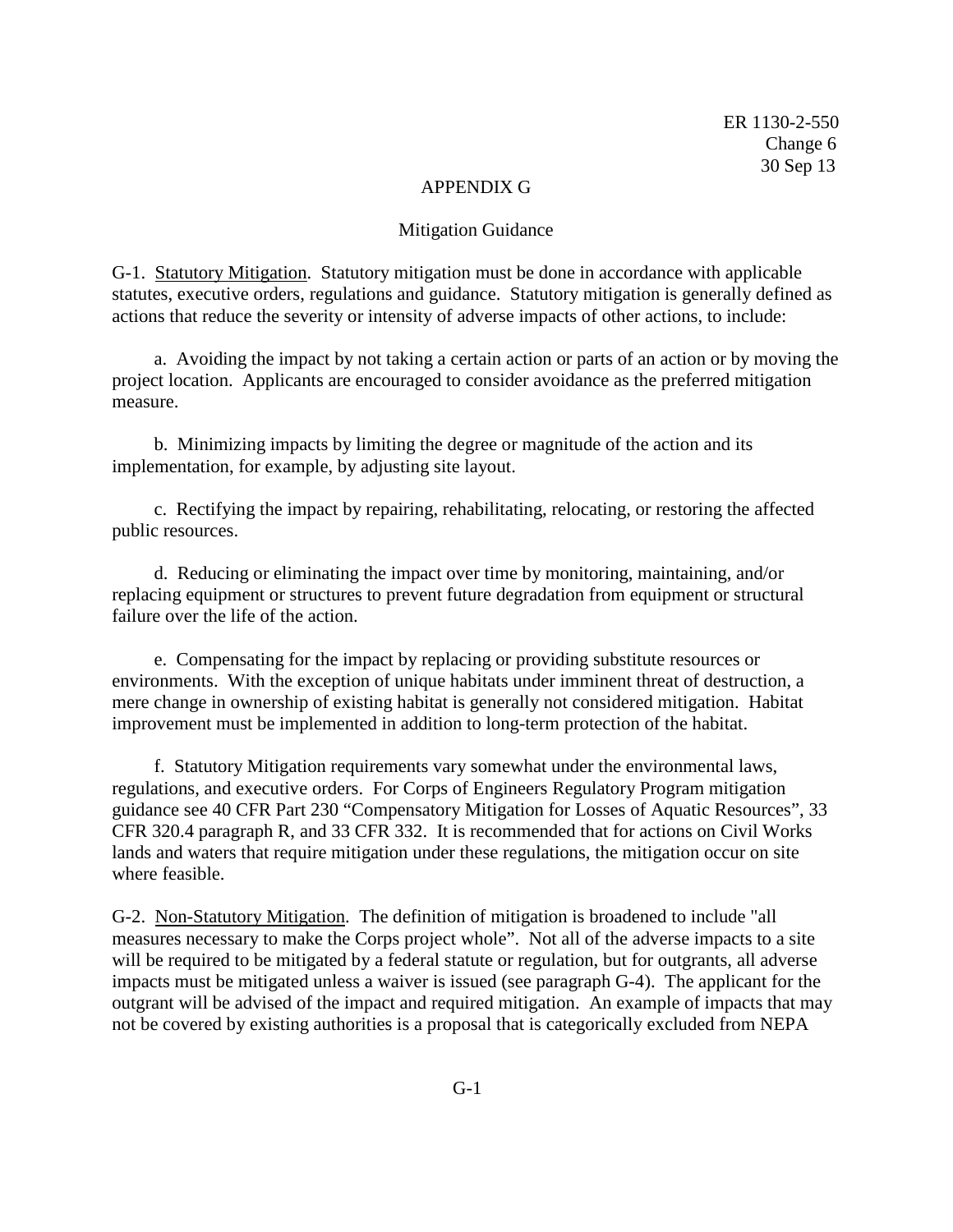documentation but may still result in the destruction of a small wooded area containing twenty trees. There are no threatened or endangered species or any wetlands involved. Another instance may entail the destruction of 20 campsites resulting from a road expansion. In each case, the impacted resources must be restored or otherwise mitigated.

## G-3. Real Estate Outgrant Documentation.

 a. Where mitigation is required as a result of an outgrant, it will be addressed as a condition of the real estate instrument. A copy of the mitigation plan, use restrictions, and/or Memorandum of Agreement (MOA) will be included as an attachment to the outgrant document. If a mitigation plan, use restrictions, or an MOA is required, the outgrant instrument must be modified to incorporate compliance with the terms of the plan, use restrictions, or MOA as a condition of the outgrant. The outgrant instrument must be modified to incorporate a specific termination clause to address failure to comply with mitigation requirements.

 b. In addition, action may also be required under the specific statute(s) that required the mitigation. A clear timetable must also be provided if mitigation requirements extend beyond the execution date of the outgrant agreement. Coordination with the office(s) which are responsible for these requirements must be completed to ensure the requirements are in place before the outgrant document is executed.

G-4. Waiver of Non-Statutory Mitigation Requirements. When only "Non-Statutory Mitigation" is required, the Corps may choose to waive this mitigation requirement in cases where the requested activity will further an authorized project purpose and/or meet a public demand that the Corps is unable to meet. However, the Corps does not have the authority to waive mitigation requirements when such mitigation is required by a law, regulation, or statute.

G-5. Responsibility for Expenses. In most cases, all costs associated with processing the mitigation aspect of the outgrant and initiating and maintaining mitigation requirements over the life of the mitigation action are the responsibility of the outgrant applicant and will be agreed upon and documented in the real estate outgrant instrument. These mitigation costs are in addition to the fair market value consideration, if applicable, of the property to be outgranted and any other purely administrative expenses incurred as a result of an outgrant request under 10 U.S.C. §2695. Any administrative fees received at the project will be handled in accordance with Civil Works Policy Memorandum, "Collection of Civil Works Appropriations," dated 17 September 2010 and the Real Estate regulations.

G-6. Future Ownership and Management of Mitigation Properties. On-site mitigation should be achieved wherever possible. If on-site mitigation is not possible, off-site mitigation should be undertaken, as follows: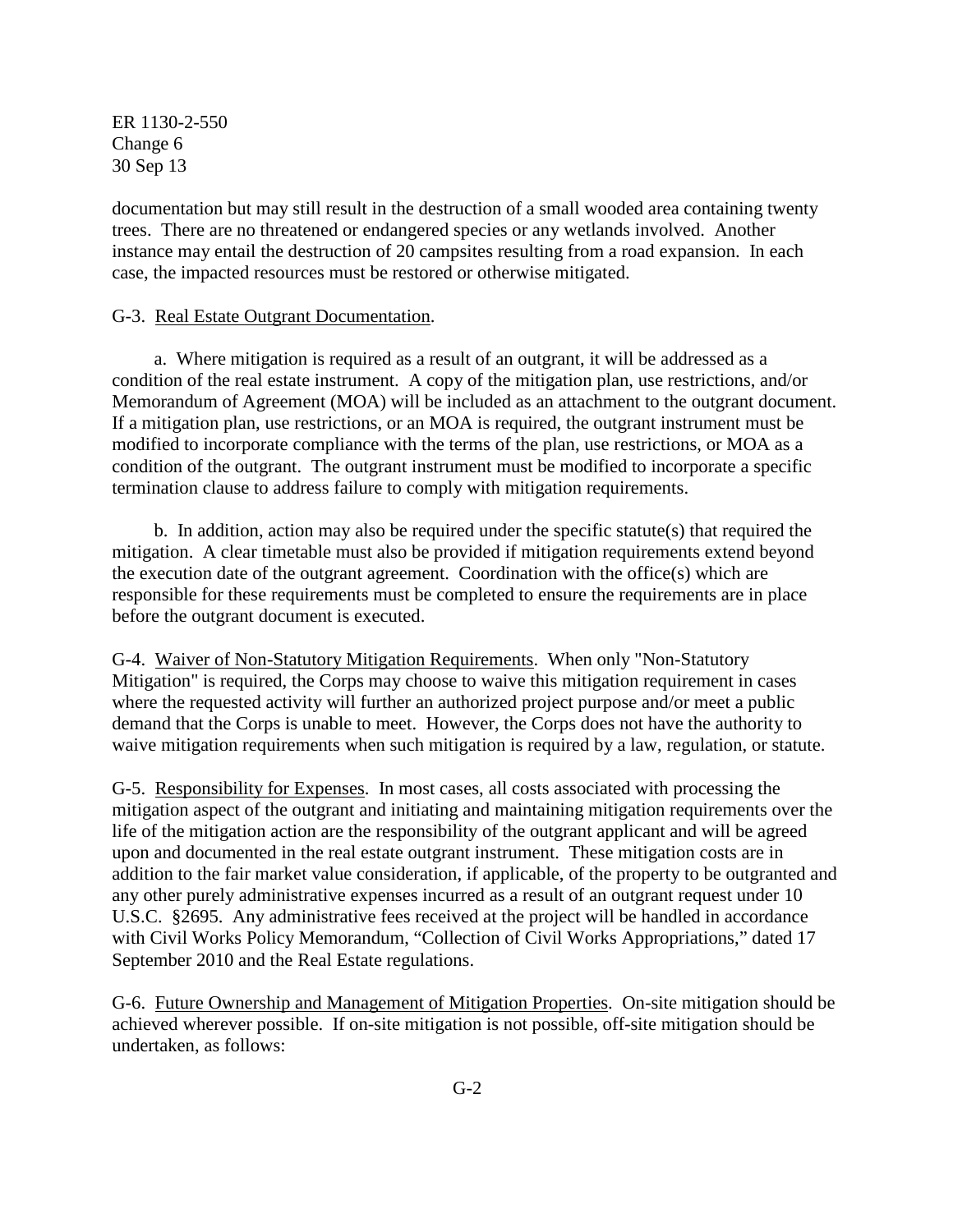a. Acquisition of Real Property. To the maximum extent possible, any additional lands or other real property interest required to be purchased by the applicant for mitigation purposes will be contiguous with existing project lands or waters. The NEPA decision document will clearly address any requirement for the acquisition of non-statutory mitigation lands. In no instance will the Corps take title to real property prior to receiving approval of the Director of Civil Works. Management of mitigation properties will be accomplished in accordance with 33 CFR 332.7. Typically, a Real Estate Plan (REP) will be prepared to support this type of action. However, there may be circumstances that require the preparation and approval of a Real Estate Design Memorandum (REDM) where acquisition of the land is tantamount to implementation of the project and approval of a decision document is required prior to commencement of the acquisition effort (e.g., some fish and wildlife mitigation projects). In addition, an REDM may be appropriate when there is a new acquisition requirement for an existing project for which a REDM was previously utilized.

b. Other Mitigation Services. Other types of mitigation services include but are not limited to:

(1) Mitigation services generally consists of restoration, creation, relocation, or improvements of the same type (i.e., three acres of existing wildlife habitat destroyed and replaced with three or more acres of new wildlife habitat lands) to offset the damaged resource base. In other circumstances, it may be more appropriate to accept other types of services (i.e., three acres of existing wildlife habitat destroyed and mitigated by rip rapping 1,000 linear feet of shoreline to protect nearby wildlife habitat). Entering into agreements for the replacement of impacted wildlife habitat with recreation facilities is generally not appropriate.

(2) In the absence of specific authority, the Corps may not accept cash in lieu of mitigation services. In some limited instances, however, it is possible for the Corps to directly perform the mitigation work by entering into agreements with states or others and then to be reimbursed by the state or others for such work. Approval from the Assistant Secretary of the Army (Civil Works) (ASA-CW) may be necessary prior to entering into such an agreement. In some cases, a real estate instrument or a management plan may be required in accordance with 33 CFR 332.7 if a land acquisition is part of the mitigation service.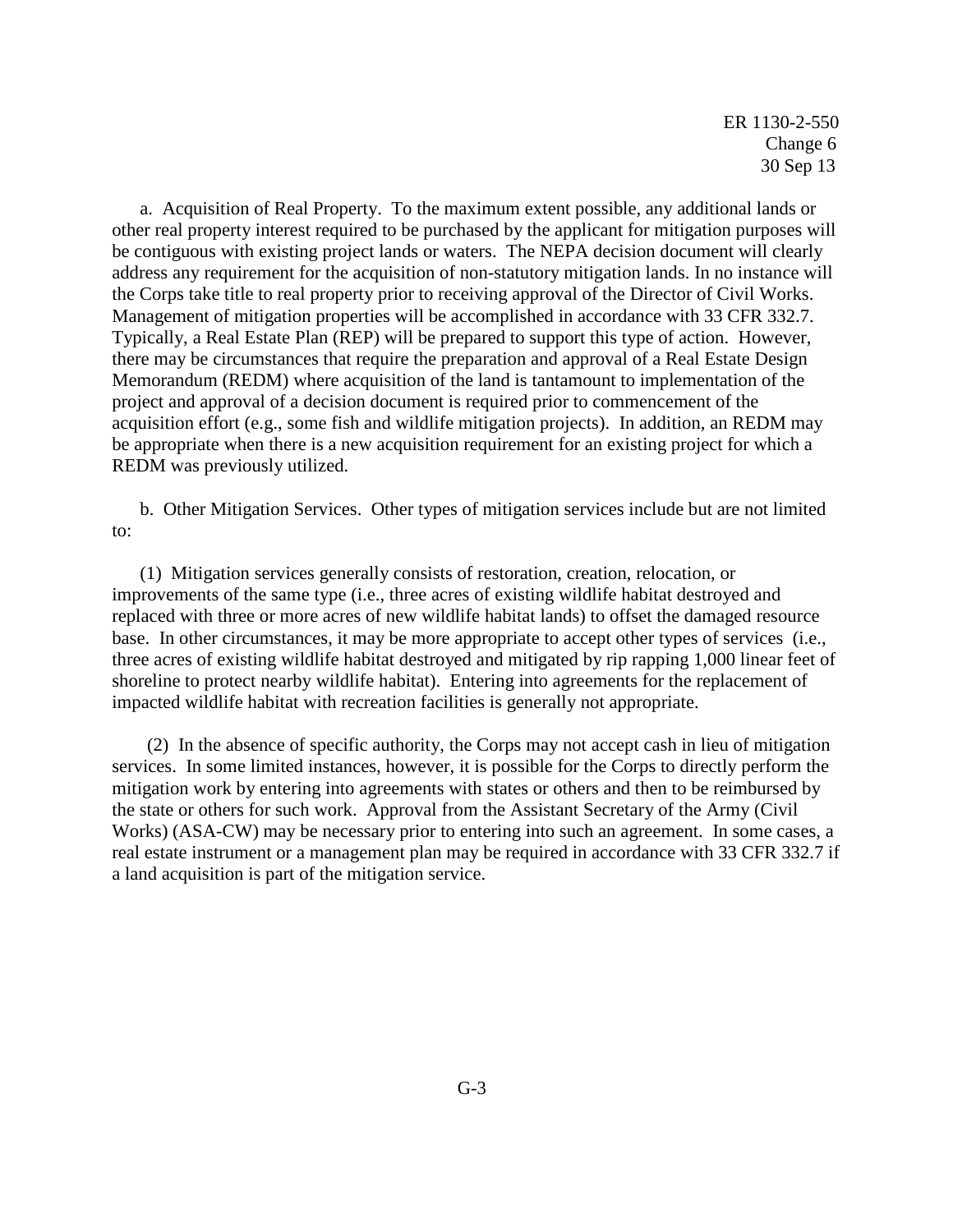This Page Intentionally Left Blank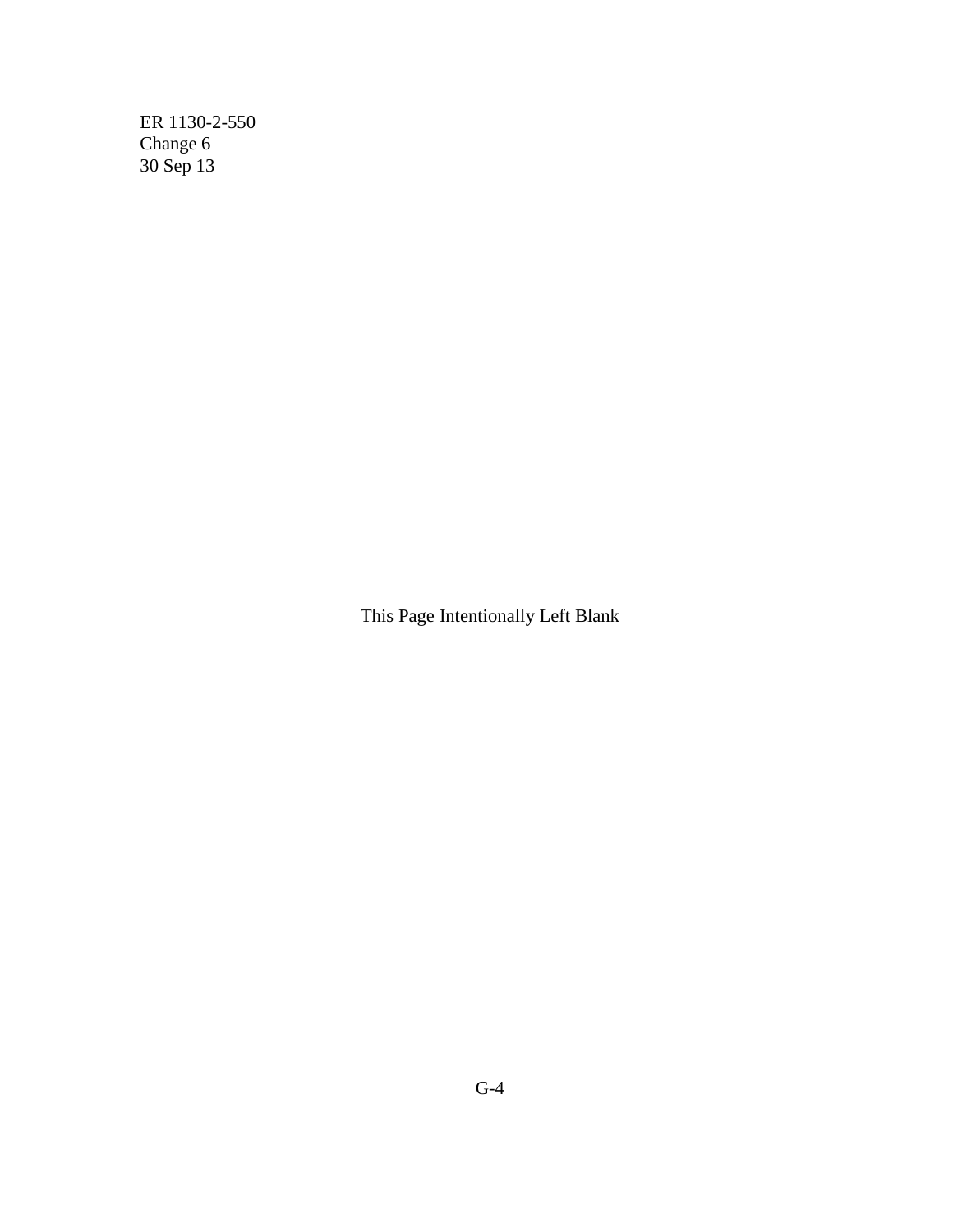## APPENDIX H

### Additional Guidance For Specific Outgrant Applications

H-1. Requirements for Specific Structures and Applicable Legal Compliance. In addition to the requirements listed in Enclosures 1 through 3, the following information may be required as appropriate for specific types of outgrants. This list is not intended to be all inclusive but an illustrative example of additional requirements that exist for specific types of outgrants. The construction, operation and safety of these outgrants will require compliance with all applicable Federal, state, and local laws, codes, and standards. While it is not the responsibility of the Corps to inspect these facilities for safety compliance, the Corps reserves the right to halt the construction and or operation of the structure if a safety issue creates a danger to the life of project visitors or the ability of the Corps to carry out project missions. All of these specific outgrant applications must include a safety point of contact. Also note that the application must be submitted by the entity to whom the outgrant will be assigned.

 a. Electric Power and Communication Lines, and Structures and Facilities for Radio, Television, and other Communication Services.

(1) Specify line heights, voltage, cutoff locations and elevations.

 (2) Submitted plans must be certified by a state certified professional engineer as being in compliance with the National Electric Safety Code requirements, ER-1110-2-4401, 30 May 97 (Clearances For Electric Power Supply Lines and Communication Lines Over Reservoirs), American National Standard ANSIC2, National Electric Safety Code (NESC), American National Standard ANSI/NFPA 70, and the National Electric Code NEC.

b. Sewer Lines.

 (1) A state certified professional engineer must certify plans as being in compliance with all applicable Federal, State, and local government regulations.

 (2) Additional requirements may apply pertaining to flood-proofing and impacts to public resources.

## c. Water Lines

 (1) A state certified professional engineer must certify plans as being in compliance with all applicable Federal, State, and local government regulations.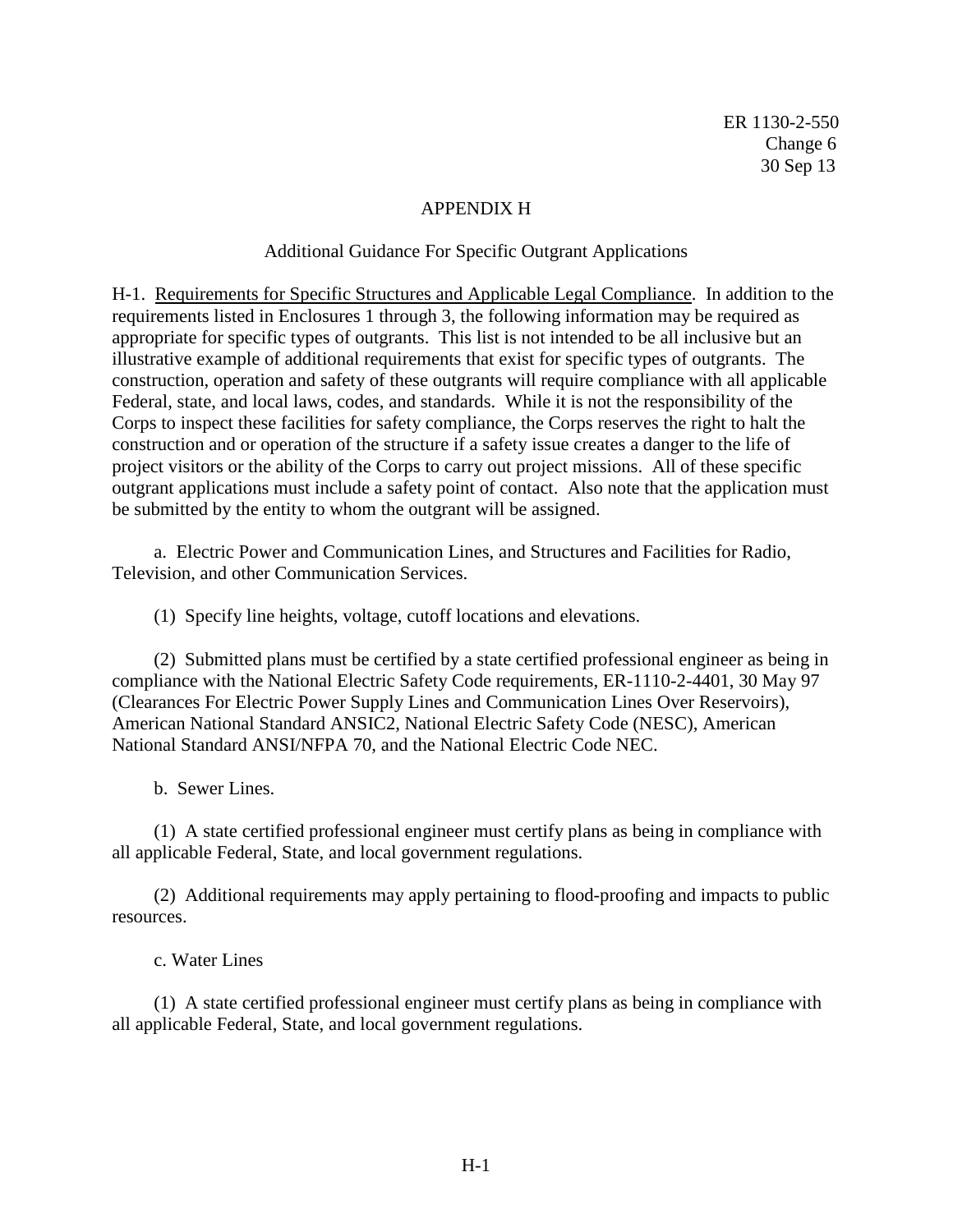(2) Additional requirements may apply pertaining to flood-proofing and impacts to public resources.

(3) Please note that prior to the execution of any outgrant for withdrawal of water or use of storage at a Corps reservoir, the applicant will be required to execute a water supply agreement with the Corps pursuant to Real Estate Policy Guidance Letter No. 26, June 10, 2008 and any applicable updates or additional guidance. The applicable Corps of Engineers District Real Estate Office should be consulted for details on this matter

d. Water Intake Structure.

(1) Submit plans and specifications showing any effects on Corps facilities, as well as current and future water volume needs that may impact water storage/surplus water contracts, etc.

(2) Please note that prior to the execution of any outgrant for withdrawal of water or use of storage at a Corps reservoir, the applicant will be required to execute a water supply agreement with the Corps pursuant to Real Estate Policy Guidance Letter No. 26, June 10, 2008 and any applicable updates or additional guidance. The applicable Corps of Engineers District Real Estate Office should be consulted for details on this matter.

(3) Provide written documentation showing permission has been procured from the water contract holder if required.

(4) Provide approval/permit from appropriate regulatory agency (state/local) if applicable. Also provide water supply contract, authorizing document, or decision document based on statute, for authorizing a water supply intake.

(5) Provide documentation of review and approval from Corps of Engineers Dam Safety Committee.

e. Outfalls (e.g. stormwater, sewage, etc.).

(1) A copy of the National Pollutant Discharge Elimination System (NPDES) permit must be provided for approval of any outfall that is placed on Corps administered lands and waters. Also furnish any other state/local approvals as applicable.

(2) A plan to prevent erosion, and to prevent litter, trash, and pollutants from being deposited on Corps administered lands and waters must be provided.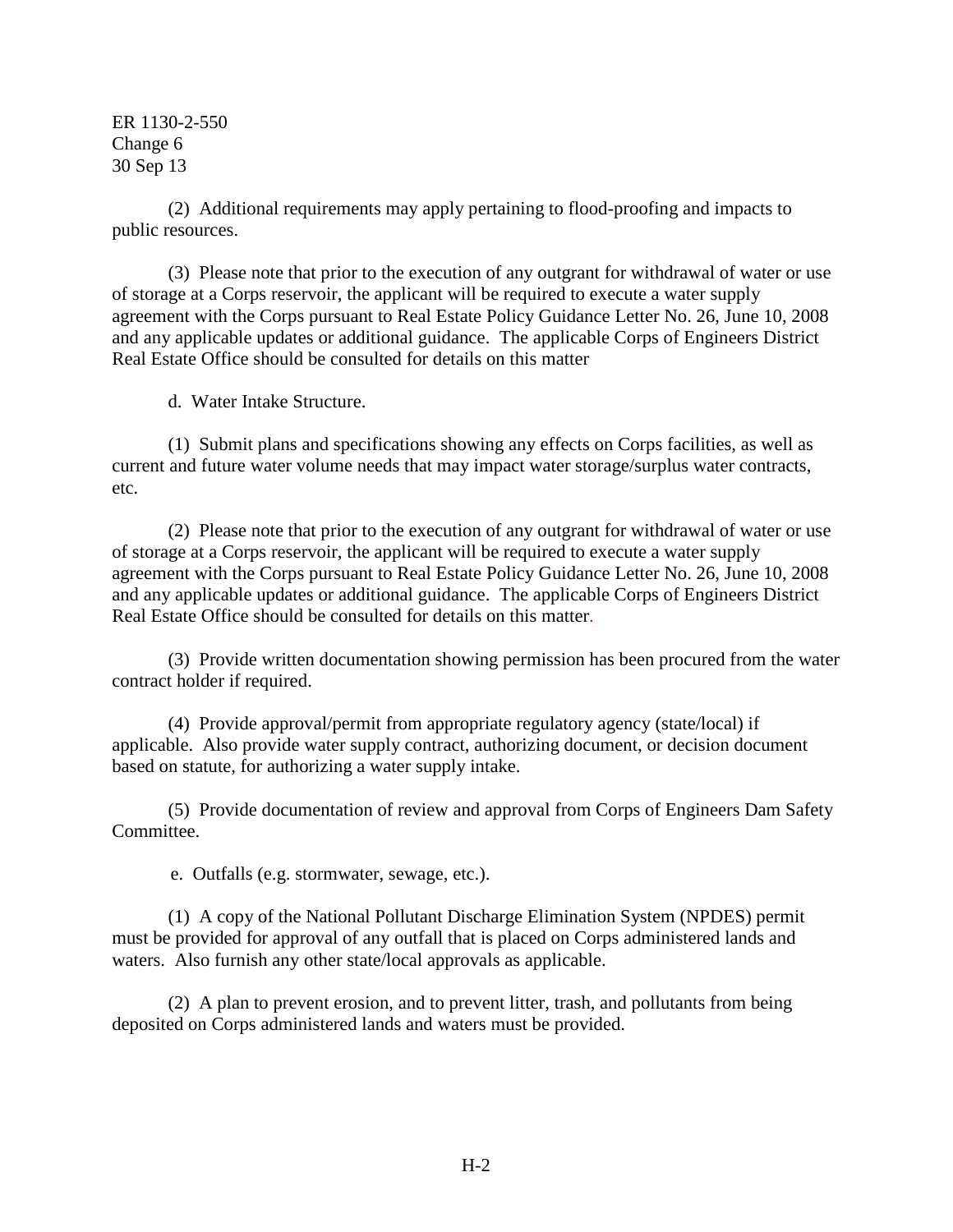(3) Submitted plans must be certified by a state certified professional engineer.

(4) Submitted plans must be in compliance with Project Shoreline Management Plan if applicable.

f. Oil, Natural Gas and Fuel Carrying Pipelines (Under 30 U.S.C. § 185).

(1) Disclosure of Ownership - If a partnership, corporation, association, or other business entity applies for an easement, the application shall disclose, where applicable:

(a) Name and address of each partner.

 (b) Name and address of each shareholder owning 3 percent or more of the shares; the number and percentage of any class of voting shares of the entity; and

 (c) Name and address of each affiliate of the entity. If the entity controls the affiliate, include the number of shares and percentage of any class of voting stock of that affiliate; if, however, the affiliate controls the entity, include the number of shares and percentage of any class of voting stock of the entity.

 (2) If this information is already on file, and current, in the District Engineer's office, or local Bureau of Land Management or Federal Energy Regulatory Commission offices, references may be made to it; the applicant need not file repetitious disclosure documents with successive applications.

g. Roads.

**(**1) Generally, Civil Works lands will only be made available for roads that are considered regional arteries or freeways (See Definitions in the Regulation). All other types of roads, including driveways and alleys, are generally not permitted on these lands. The expansion of existing roads on Civil Works lands will be considered on a case by case basis.

(2) Indicate whether or not Federal Highway Administration funds are being used for this road.

(3) A state certified professional engineer must certify plans as being in compliance with all applicable Federal, State, and local government Regulations.